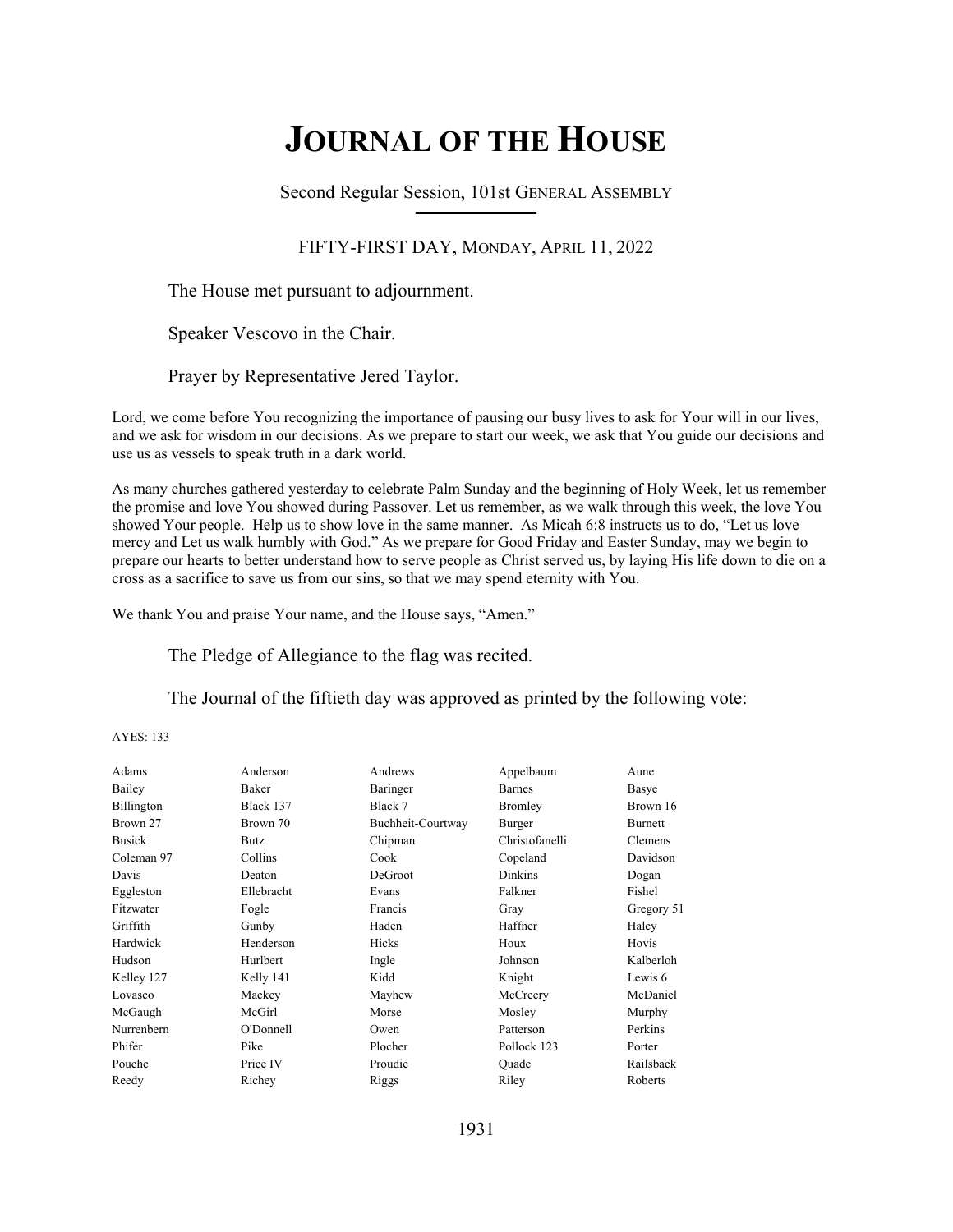| Rogers<br>Schwadron<br><b>Simmons</b><br>Stacy<br>Taylor 48 | Sander<br>Seitz<br>Smith 155<br>Stephens 128<br>Terry | Sassmann<br>Sharpe 4<br>Smith 163<br>Stevens 46<br>Thomas | Schnelting<br>Shaul<br>Smith 45<br>Tate<br>Thompson | Schroer<br>Shields<br>Smith 67<br>Taylor 139<br><b>Toalson Reisch</b> |
|-------------------------------------------------------------|-------------------------------------------------------|-----------------------------------------------------------|-----------------------------------------------------|-----------------------------------------------------------------------|
| Trent                                                       | Turnbaugh                                             | Unsicker                                                  | Van Schoiack                                        | Veit                                                                  |
| Walsh 50                                                    | Walsh Moore 93                                        | Weber                                                     | West                                                | Wiemann                                                               |
| Wright                                                      | Young                                                 | Mr. Speaker                                               |                                                     |                                                                       |
| <b>NOES: 000</b><br>PRESENT: 003                            |                                                       |                                                           |                                                     |                                                                       |
| Aldridge                                                    | Bosley                                                | Windham                                                   |                                                     |                                                                       |
| <b>ABSENT WITH LEAVE: 021</b>                               |                                                       |                                                           |                                                     |                                                                       |
| Atchison                                                    | Bangert                                               | <b>Bland Manlove</b>                                      | <b>Boggs</b>                                        | <b>Burton</b>                                                         |
| Coleman 32                                                  | Cupps                                                 | Derges                                                    | Doll                                                | Gregory 96                                                            |
| Grier                                                       | Lewis 25                                              | Merideth                                                  | Person                                              | Pietzman                                                              |
| Pollitt <sub>52</sub>                                       | Roden                                                 | Rone                                                      | Rowland                                             | Sauls                                                                 |
| Sharp 36                                                    |                                                       |                                                           |                                                     |                                                                       |

VACANCIES: 006

# **INTRODUCTION OF HOUSE BILLS - APPROPRIATIONS**

The following House Bill was read the first time and copies ordered printed:

**HB 3021**, introduced by Representative Smith (163), to appropriate money for the expenses, grants, refunds, and distributions of the Department of Revenue, and the several divisions and programs thereof, to be expended only as provided in Article IV, Section 28 of the Constitution of Missouri, and to transfer money among certain funds for the period beginning July 1, 2022, and ending June 30, 2023.

# **SECOND READING OF SENATE JOINT RESOLUTIONS**

The following Senate Joint Resolution was read the second time:

**SJR 46**, relating to the office of assessor in charter counties.

# **SECOND READING OF SENATE BILLS**

The following Senate Bills were read the second time:

**SS SB 690**, relating to opioid addiction treatment, with existing penalty provisions.

**SS SCS SB 725**, relating to ground ambulance services.

**SS#3 SCS SB 758**, relating to procedures for certain public projects for facilities.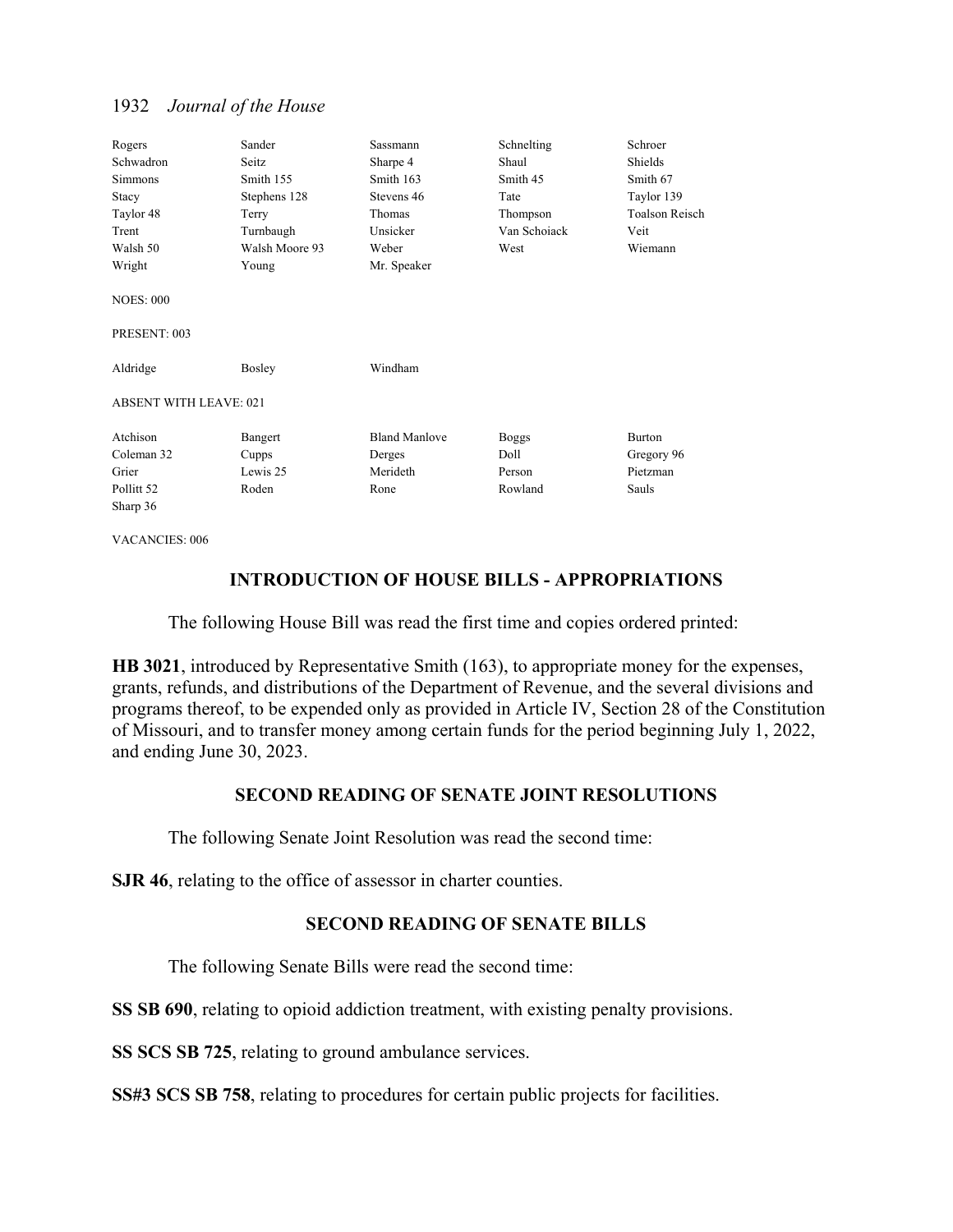**SS SCS SB 783**, relating to insurance, with penalty provisions, with an effective date for certain sections.

**SS#2 SB 823**, relating to child protection, with penalty provisions.

# **THIRD READING OF HOUSE BILLS - INFORMAL**

**HB 1637**, relating to crime prevention, was taken up by Representative Schwadron.

 On motion of Representative Schwadron, **HB 1637** was read the third time and passed by the following vote:

AYES: 093

| Andrews               | Bailey         | <b>Baker</b>   | Basye                | Black 137             |
|-----------------------|----------------|----------------|----------------------|-----------------------|
| Black 7               | <b>Bromley</b> | Brown 16       | Buchheit-Courtway    | Burger                |
| <b>Busick</b>         | Christofanelli | Coleman 97     | Cook                 | Copeland              |
| Davidson              | Deaton         | DeGroot        | <b>Dinkins</b>       | Eggleston             |
| Ellebracht            | Evans          | Falkner        | Fishel               | Fitzwater             |
| Francis               | Gregory 51     | Gregory 96     | Griffith             | Haden                 |
| Haffner               | Haley          | Hardwick       | Henderson            | Hicks                 |
| Houx                  | Hovis          | Hudson         | Hurlbert             | Kalberloh             |
| Kelley 127            | Kelly 141      | Knight         | Lewis 6              | Mayhew                |
| McGaugh               | McGirl         | Morse          | Murphy               | O'Donnell             |
| Owen                  | Patterson      | Perkins        | Pike                 | Plocher               |
| Pollitt <sub>52</sub> | Pollock 123    | Porter         | Pouche               | Railsback             |
| Reedy                 | Richey         | Riggs          | Riley                | Roberts               |
| Rogers                | Sander         | Sassmann       | Schnelting           | Schroer               |
| Schwadron             | Seitz.         | Sharpe 4       | Shaul                | <b>Shields</b>        |
| <b>Simmons</b>        | Smith 155      | Smith 163      | Stacy                | Stephens 128          |
| Tate                  | Taylor 48      | Thomas         | Thompson             | <b>Toalson Reisch</b> |
| Trent                 | Van Schoiack   | Veit           | Walsh 50             | West                  |
| Wiemann               | Wright         | Mr. Speaker    |                      |                       |
| <b>NOES: 045</b>      |                |                |                      |                       |
| Adams                 | Aldridge       | Anderson       | Appelbaum            | Aune                  |
| Bangert               | Baringer       | Billington     | <b>Bland Manlove</b> | <b>Bosley</b>         |
| Brown 27              | Brown 70       | <b>Burnett</b> | <b>Butz</b>          | Chipman               |
| Clemens               | Collins        | Davis          | Dogan                | Fogle                 |
| Gray                  | Gunby          | Johnson        | Kidd                 | Lovasco               |
| Mackey                | McCreery       | McDaniel       | Mosley               | Nurrenbern            |
| Phifer                | Price IV       | Proudie        | Ouade                | Smith 45              |
| Smith 67              | Stevens 46     | Taylor 139     | Terry                | Turnbaugh             |
| Unsicker              | Walsh Moore 93 | Weber          | Windham              | Young                 |
| PRESENT: 001          |                |                |                      |                       |
| Ingle                 |                |                |                      |                       |

## ABSENT WITH LEAVE: 018

| Atchison | Barnes | Boggs | Burton | Coleman 32 |
|----------|--------|-------|--------|------------|
| Cupps    | Derges | Doll  | Grier  | Lewis 25   |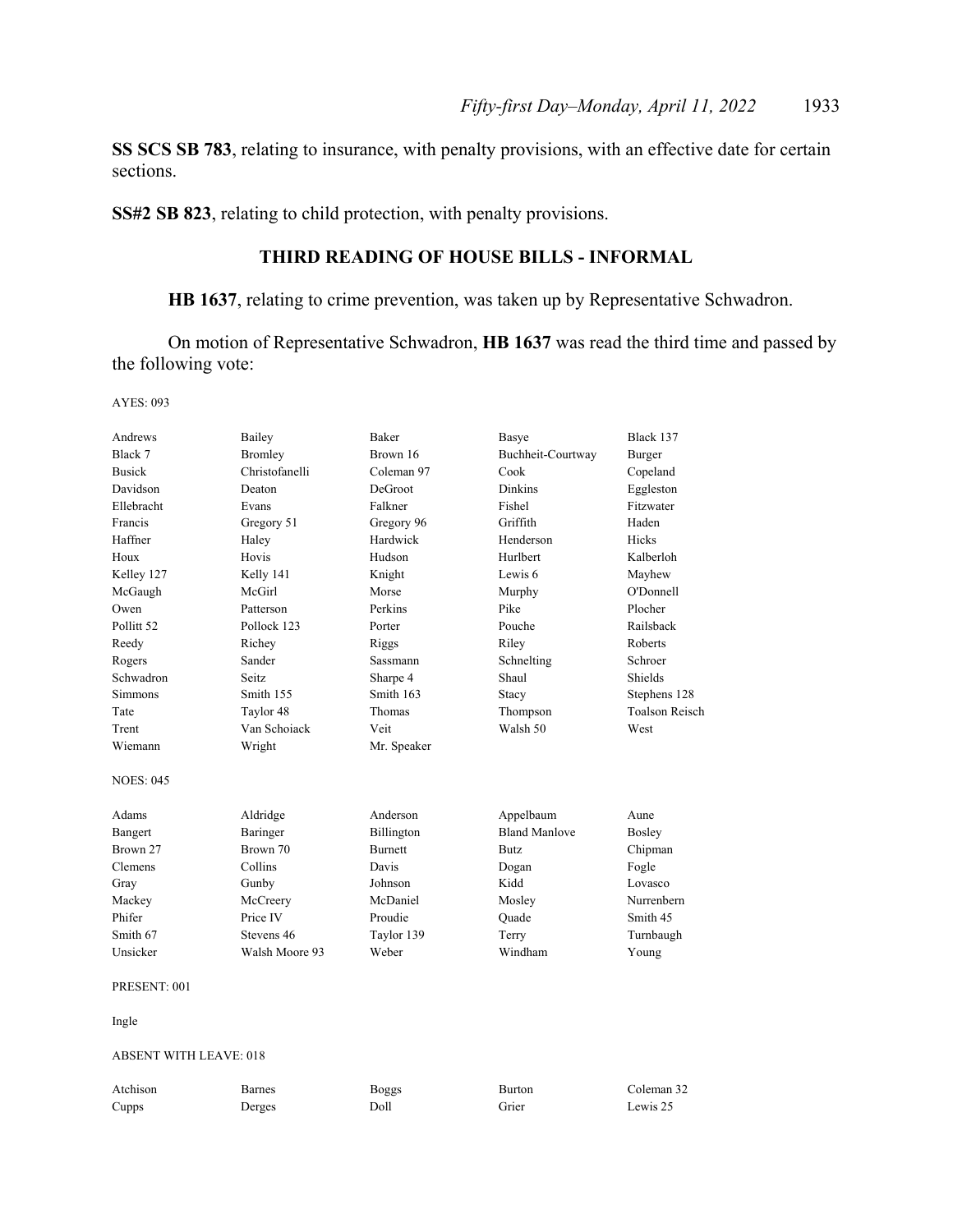| Merideth | Person | Pietzman | Roden | Rone |
|----------|--------|----------|-------|------|
| Rowland  | Sauls  | Sharp 36 |       |      |

VACANCIES: 006

Speaker Vescovo declared the bill passed.

# **PERFECTION OF HOUSE BILLS**

# **HCS HBs 1904 & 1575**, **HB 1973**, **HB 2085**, **HB 2156**, **HCS HB 2208**, **HCS HB 2499**, **HB 2590**, **HB 1480**, **HB 1563**, **HCS HB 1641**, **HB 1721**, **HCS HB 1905**, **HCS HBs 1972 & 2483**, **HB 2056**, **HCS HB 2140**, **HB 2160**, **HB 2164**, **HB 2165**, **HCS HB 2220**, **HB 2255**, and **HB 2327** were placed on the Informal Calendar.

**HB 2331**, relating to public health, was taken up by Representative Baker.

# Representative Roberts offered **House Amendment No. 1**.

# *House Amendment No. 1*

AMEND House Bill No. 2331, Page 1, Section A, Line 2, by inserting after said section and line the following:

"192.2225. 1. The department shall have the right to enter the premises of an applicant for or holder of a license at any time during the hours of operation of a center to determine compliance with provisions of sections 192.2200 to 192.2260 and applicable rules promulgated pursuant thereto. Entry shall also be granted for investigative purposes involving complaints regarding the operations of an adult day care program. The department shall make at least **[**two inspections**] one inspection** per year, **[**at least one of**]** which shall be unannounced to the operator or provider. The department may make such other inspections, announced or unannounced, as it deems necessary to carry out the provisions of sections 192.2200 to 192.2260.

2. **[**The department may reduce the frequency of inspections to once a year if an adult day care program is found to be in substantial compliance. The basis for such determination shall include, but not be limited to, the following:

(1) Previous inspection reports;

and

(2) The adult day care program's history of compliance with rules promulgated pursuant to this chapter;

(3) The number and severity of complaints received about the adult day care program.

3.**]** The applicant for or holder of a license shall cooperate with the investigation and inspection by providing access to the adult day care program, records and staff, and by providing access to the adult day care program to determine compliance with the rules promulgated pursuant to sections 192.2200 to 192.2260.

**[**4.**] 3.** Failure to comply with any lawful request of the department in connection with the investigation and inspection is a ground for refusal to issue a license or for the revocation of a license.

**[**5.**] 4.** The department may designate to act for it, with full authority of law, any instrumentality of any political subdivision of the state of Missouri deemed by the department to be competent to investigate and inspect applicants for or holders of licenses.

197.100. 1. Any provision of chapter 198 and chapter 338 to the contrary notwithstanding, the department of health and senior services shall have sole authority, and responsibility for inspection and licensure of hospitals in this state including, but not limited to, all parts, services, functions, support functions and activities which contribute directly or indirectly to patient care of any kind whatsoever. The department of health and senior services shall **[**annually**]** inspect each licensed hospital **in accordance with Title XVIII of the Social Security Act** and shall make any other inspections and investigations as it deems necessary for good cause shown. The department of health and senior services shall accept reports of hospital inspections from or on behalf of governmental agencies, the joint commission, and the American Osteopathic Association Healthcare Facilities Accreditation Program, provided the accreditation inspection was conducted within one year of the date of license renewal. Prior to granting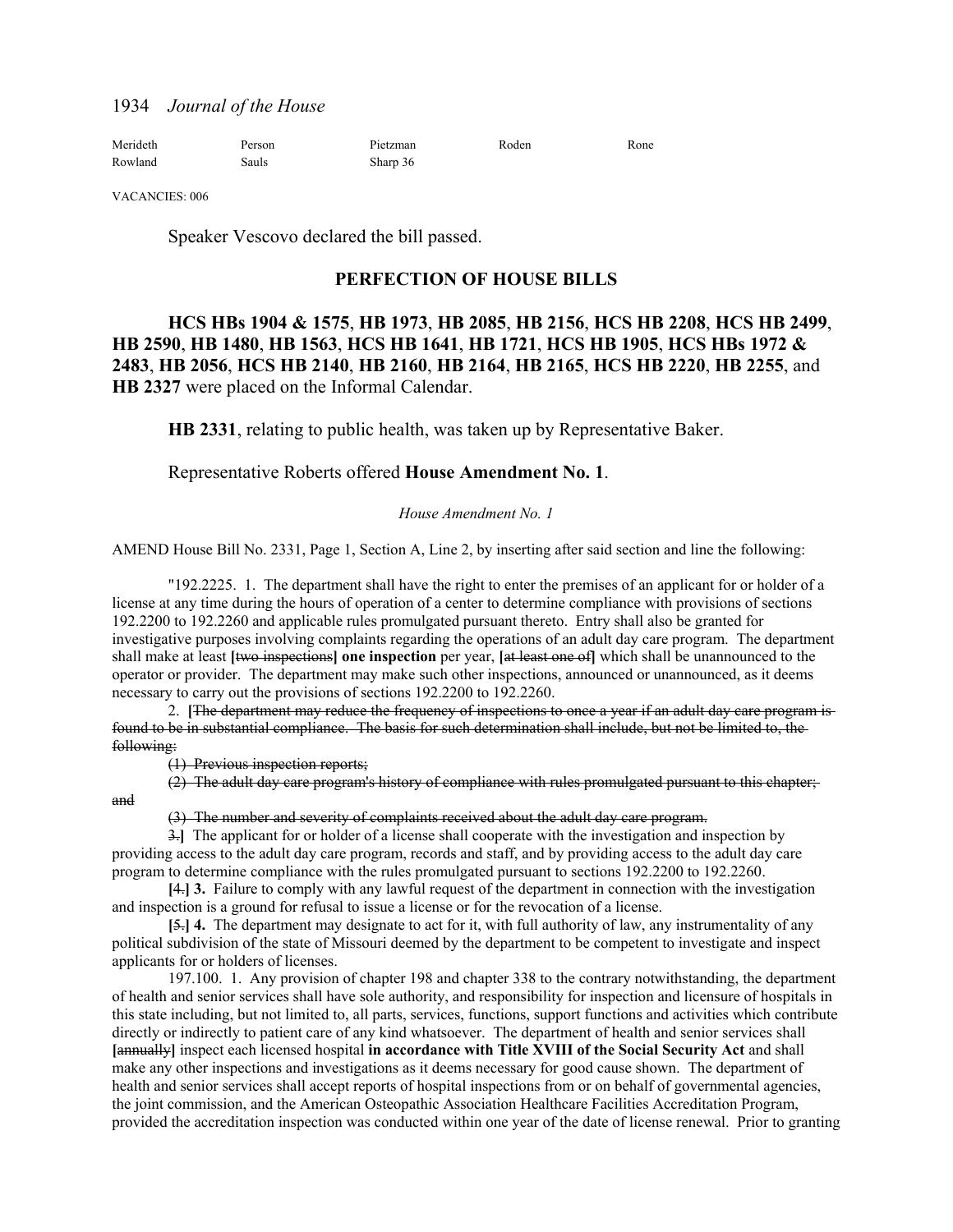acceptance of any other accrediting organization reports in lieu of the required licensure survey, the accrediting organization's survey process must be deemed appropriate and found to be comparable to the department's licensure survey. It shall be the accrediting organization's responsibility to provide the department any and all information necessary to determine if the accrediting organization's survey process is comparable and fully meets the intent of the licensure regulations. The department of health and senior services shall attempt to schedule inspections and evaluations required by this section so as not to cause a hospital to be subject to more than one inspection in any twelve-month period from the department of health and senior services or any agency or accreditation organization the reports of which are accepted for licensure purposes pursuant to this section, except for good cause shown.

2. Other provisions of law to the contrary notwithstanding, the department of health and senior services shall be the only state agency to determine life safety and building codes for hospitals defined or licensed pursuant to the provisions of this chapter, including but not limited to sprinkler systems, smoke detection devices and other fire safety-related matters so long as any new standards shall apply only to new construction.

197.256. 1. A hospice shall apply for renewal of its certificate not less than once every twelve months. In addition, such hospice shall apply for renewal not less than thirty days before any change in ownership or management of the hospice. Such application shall be accompanied by the appropriate fee as set forth in subsection 1 of section 197.254. Application shall be made upon a form prescribed by the department.

2. Upon receipt of the application and fee, if a fee is required, the department **[**shall**] may** conduct a survey to evaluate the quality of services rendered by an applicant for renewal. The department shall **inspect each licensed facility in accordance with Title XVIII of the Social Security Act and** approve the application and renew the certificate of any applicant which is in compliance with sections 197.250 to 197.280 and the rules made pursuant thereto and which passes the department's survey.

3. The certificate of any hospice which has not been renewed as required by this section shall be void.

4. The department shall require all certificated hospices to submit statistical reports. The content, format, and frequency of such reports shall be prescribed by the department.

197.258. 1. In addition to any survey pursuant to sections 197.250 to 197.280, the department may make such surveys as it deems necessary during normal business hours. The department shall survey every hospice [notless than once annually**] in accordance with Title XVIII of the Social Security Act**. The hospice shall permit the department's representatives to enter upon any of its business premises during normal business hours for the purpose of a survey.

2. As a part of its survey of a hospice, the department may visit the home of any client of such hospice with such client's consent.

3. In lieu of any survey required by sections 197.250 to 197.280, the department may accept in whole or in part the survey of any state or federal agency, or of any professional accrediting agency, if such survey:

(1) Is comparable in scope and method to the department's surveys; and

(2) Is conducted **[**within one year of initial application**] in accordance with Title XVIII of the Social Security Act** for **initial application** or renewal of the hospice's certificate.

4. The department shall not be required to survey any hospice providing service to Missouri residents through an office located in a state bordering Missouri if such bordering state has a reciprocal agreement with Missouri on hospice certification and the area served in Missouri by the agency is contiguous to the area served in the bordering state.

5. Any hospice which has its parent office in a state which does not have a reciprocal agreement with Missouri on hospice certification shall maintain a branch office in Missouri. Such branch office shall maintain all records required by the department for survey and shall be certificated as a hospice.

197.415. 1. The department shall review the applications and shall issue a license to applicants who have complied with the requirements of sections 197.400 to 197.475 and have received approval of the department.

2. A license shall be renewed annually upon approval of the department when the following conditions have been met:

(1) The application for renewal is accompanied by a six-hundred-dollar license fee;

(2) The home health agency is in compliance with the requirements established pursuant to the provisions of sections 197.400 to 197.475 as evidenced by **[**a survey**] an** inspection by the department which shall occur**[** at least every thirty-six months for agencies that have been in operation thirty-six consecutive months from initial inspection. The frequency of inspections for agencies in operation at least thirty-six consecutive months from the initial inspection shall be determined by such factors as number of complaints received and changes in management, supervision or ownership. The frequency of each survey inspection for any agency in operation less than thirty-six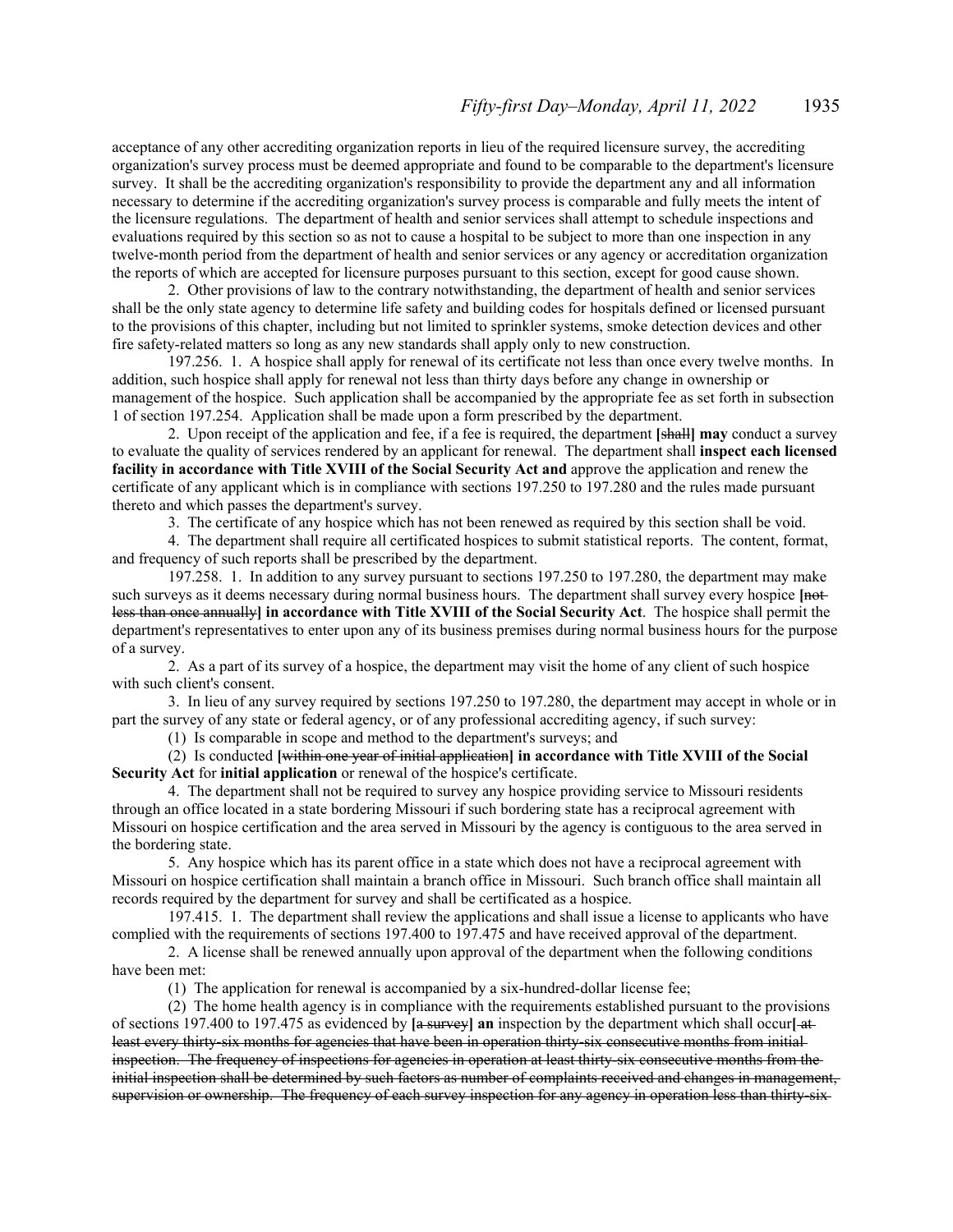## consecutive months from the initial inspection shall occur and be conducted at least every twelve months**] in accordance with Title XVIII of the Social Security Act**;

(3) The application is accompanied by a statement of any changes in the information previously filed with the department pursuant to section 197.410.

3. Each license shall be issued only for the home health agency listed in the application. Licenses shall be posted in a conspicuous place in the main offices of the licensed home health agency.

4. In lieu of any survey required by sections 197.400 to 197.475, the department may accept in whole or in part written reports of the survey of any state or federal agency, or of any professional accrediting agency, if such survey:

(1) Is comparable in scope and method to the department's surveys; and

(2) Is conducted **[**within one year of initial application or within thirty-six months for the renewal of the home health license**] in accordance with Title XVIII of the Social Security Act** as required by subdivision (2) of subsection 2 of this section.

198.006. As used in sections 198.003 to 198.186, unless the context clearly indicates otherwise, the following terms mean:

(1) "Abuse", the infliction of physical, sexual, or emotional injury or harm;

(2) "Activities of daily living" or "ADL", one or more of the following activities of daily living:

(a) Eating;

(b) Dressing;

(c) Bathing;

(d) Toileting;

(e) Transferring; and

(f) Walking;

(3) "Administrator", the person who is in general administrative charge of a facility;

(4) "Affiliate":

(a) With respect to a partnership, each partner thereof;

(b) With respect to a limited partnership, the general partner and each limited partner with an interest of five percent or more in the limited partnership;

(c) With respect to a corporation, each person who owns, holds or has the power to vote five percent or more of any class of securities issued by the corporation, and each officer and director;

(d) With respect to a natural person, any parent, child, sibling, or spouse of that person;

(5) "Appropriately trained and qualified individual", an individual who is licensed or registered with the state of Missouri in a health care-related field or an individual with a degree in a health care-related field or an individual with a degree in a health care, social services, or human services field or an individual licensed under chapter 344 and who has received facility orientation training under 19 CSR **[**30-86042(18)**] 30-86.047**, and dementia training under section 192.2000 and twenty-four hours of additional training, approved by the department, consisting of definition and assessment of activities of daily living, assessment of cognitive ability, service planning, and interview skills;

(6) "Assisted living facility", any premises, other than a residential care facility, intermediate care facility, or skilled nursing facility, that is utilized by its owner, operator, or manager to provide twenty-four-hour care and services and protective oversight to three or more residents who are provided with shelter, board, and who may need and are provided with the following:

(a) Assistance with any activities of daily living and any instrumental activities of daily living;

(b) Storage, distribution, or administration of medications; and

(c) Supervision of health care under the direction of a licensed physician, provided that such services are consistent with a social model of care;

Such term shall not include a facility where all of the residents are related within the fourth degree of consanguinity or affinity to the owner, operator, or manager of the facility;

(7) "Community-based assessment", documented basic information and analysis provided by appropriately trained and qualified individuals describing an individual's abilities and needs in activities of daily living, instrumental activities of daily living, vision/hearing, nutrition, social participation and support, and cognitive functioning using an assessment tool approved by the department of health and senior services that is designed for community-based services and that is not the nursing home minimum data set;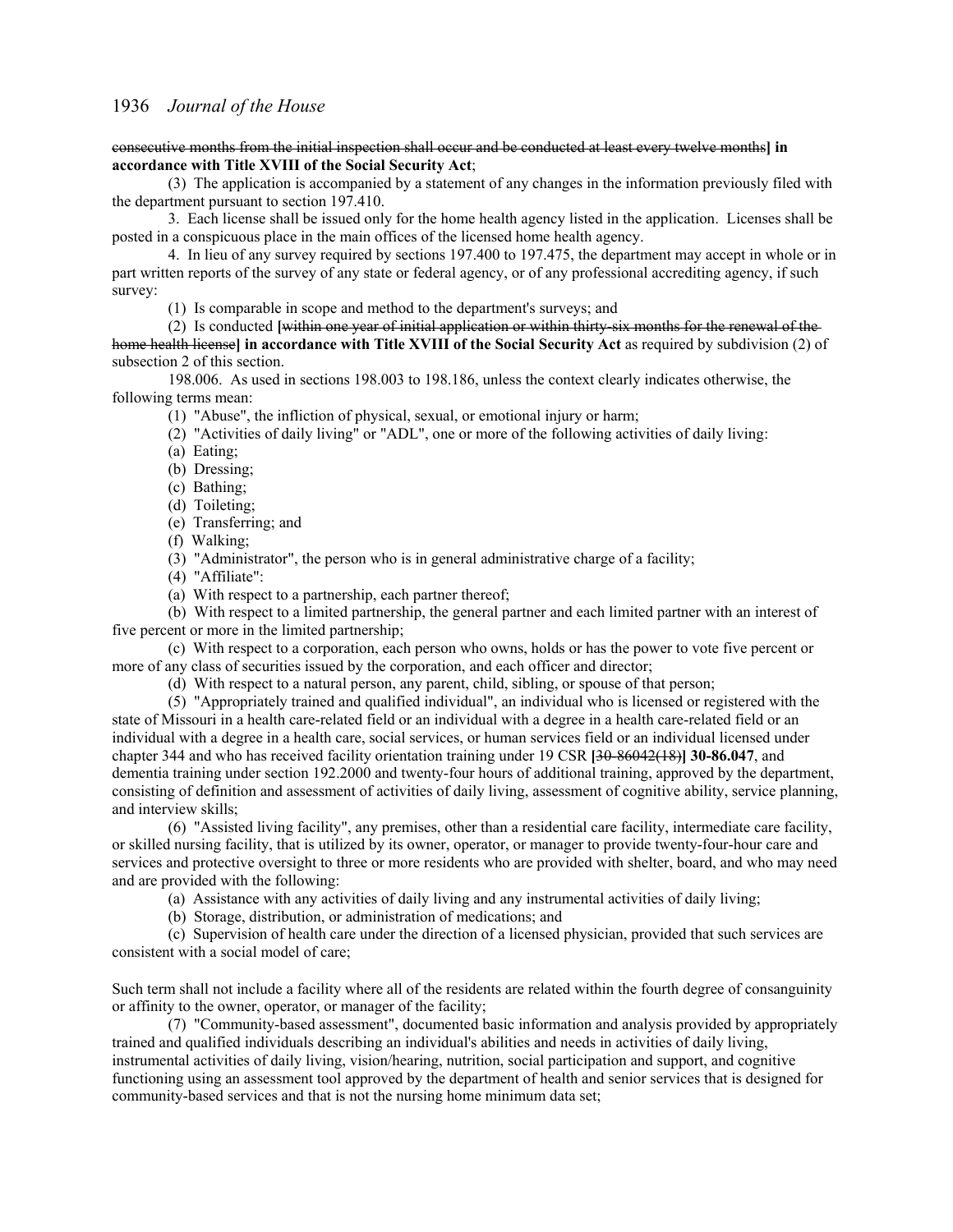(8) "Dementia", a general term for the loss of thinking, remembering, and reasoning so severe that it interferes with an individual's daily functioning, and may cause symptoms that include changes in personality, mood, and behavior;

(9) "Department", the Missouri department of health and senior services;

(10) "Emergency", a situation, physical condition or one or more practices, methods or operations which presents imminent danger of death or serious physical or mental harm to residents of a facility;

(11) "Facility", any residential care facility, assisted living facility, intermediate care facility, or skilled nursing facility;

(12) "Health care provider", any person providing health care services or goods to residents and who receives funds in payment for such goods or services under Medicaid;

(13) "Instrumental activities of daily living", or "IADL", one or more of the following activities:

(a) Preparing meals;

- (b) Shopping for personal items;
- (c) Medication management;
- (d) Managing money;
- (e) Using the telephone;
- (f) Housework; and
- (g) Transportation ability;

(14) "Intermediate care facility", any premises, other than a residential care facility, assisted living facility, or skilled nursing facility, which is utilized by its owner, operator, or manager to provide twenty-four-hour accommodation, board, personal care, and basic health and nursing care services under the daily supervision of a licensed nurse and under the direction of a licensed physician to three or more residents dependent for care and supervision and who are not related within the fourth degree of consanguinity or affinity to the owner, operator or manager of the facility;

(15) "Manager", any person other than the administrator of a facility who contracts or otherwise agrees with an owner or operator to supervise the general operation of a facility, providing such services as hiring and training personnel, purchasing supplies, keeping financial records, and making reports;

(16) "Medicaid", medical assistance under section 208.151, et seq., in compliance with Title XIX, Public Law 89-97, 1965 amendments to the Social Security Act (42 U.S.C. 301, et seq.), as amended;

(17) "Neglect", the failure to provide, by those responsible for the care, custody, and control of a resident in a facility, the services which are reasonable and necessary to maintain the physical and mental health of the resident, when such failure presents either an imminent danger to the health, safety or welfare of the resident or a substantial probability that death or serious physical harm would result;

(18) "Operator", any person licensed or required to be licensed under the provisions of sections 198.003 to 198.096 in order to establish, conduct or maintain a facility;

(19) "Owner", any person who owns an interest of five percent or more in:

- (a) The land on which any facility is located;
- (b) The structure or structures in which any facility is located;

(c) Any mortgage, contract for deed, or other obligation secured in whole or in part by the land or structure in or on which a facility is located; or

(d) Any lease or sublease of the land or structure in or on which a facility is located.

Owner does not include a holder of a debenture or bond purchased at public issue nor does it include any regulated lender unless the entity or person directly or through a subsidiary operates a facility;

(20) "Protective oversight", an awareness twenty-four hours a day of the location of a resident, the ability to intervene on behalf of the resident, the supervision of nutrition, medication, or actual provisions of care, and the responsibility for the welfare of the resident, except where the resident is on voluntary leave;

(21) "Resident", a person who by reason of aging, illness, disease, or physical or mental infirmity receives or requires care and services furnished by a facility and who resides or boards in or is otherwise kept, cared for, treated or accommodated in such facility for a period exceeding twenty-four consecutive hours;

(22) "Residential care facility", any premises, other than an assisted living facility, intermediate care facility, or skilled nursing facility, which is utilized by its owner, operator or manager to provide twenty-four-hour care to three or more residents, who are not related within the fourth degree of consanguinity or affinity to the owner, operator, or manager of the facility and who need or are provided with shelter, board, and with protective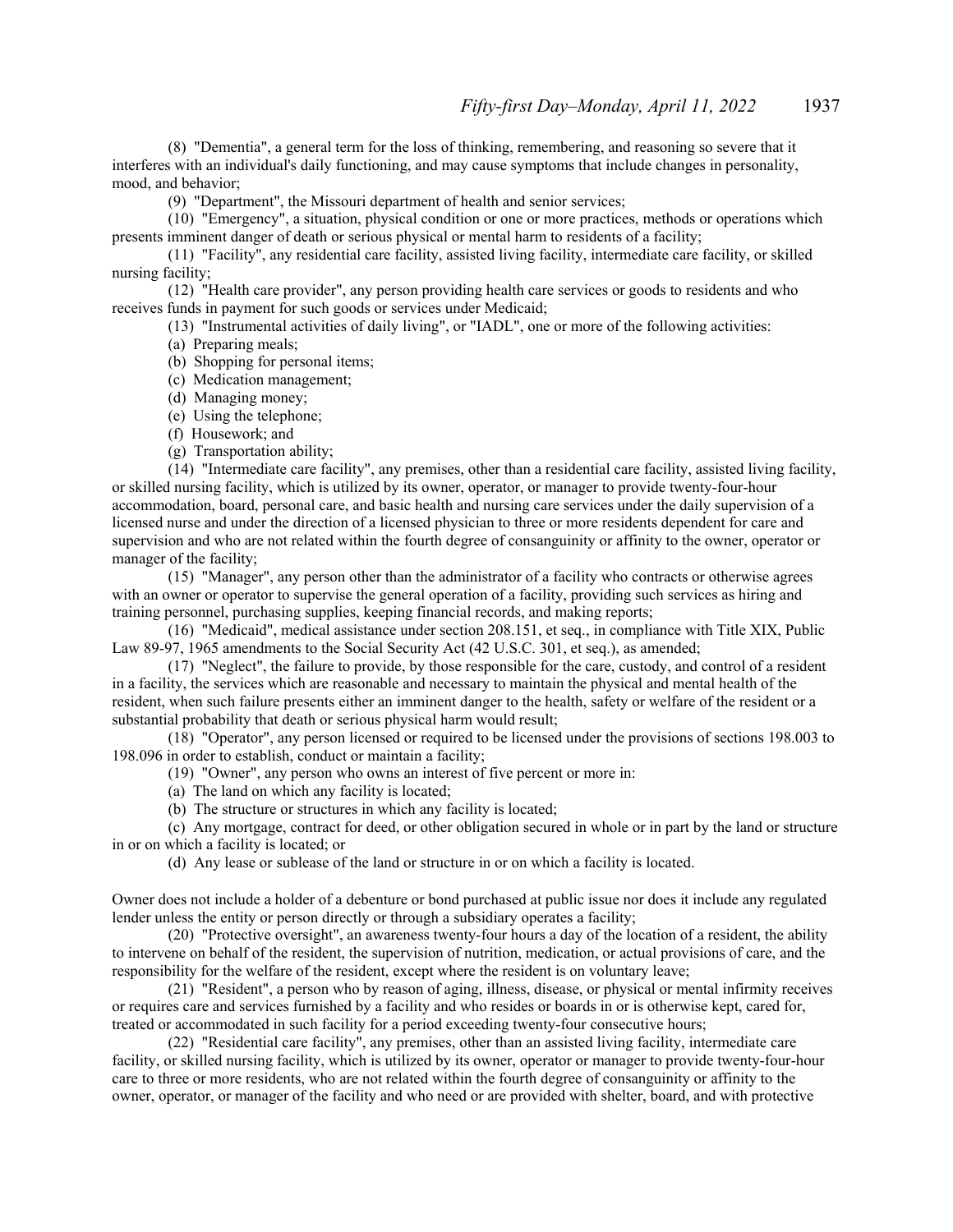oversight, which may include storage and distribution or administration of medications and care during short-term illness or recuperation, except that, for purposes of receiving supplemental welfare assistance payments under section 208.030, only any residential care facility licensed as a residential care facility II immediately prior to August 28, 2006, and that continues to meet such licensure requirements for a residential care facility II licensed immediately prior to August 28, 2006, shall continue to receive after August 28, 2006, the payment amount allocated immediately prior to August 28, 2006, for a residential care facility II under section 208.030;

(23) "Skilled nursing facility", any premises, other than a residential care facility, an assisted living facility, or an intermediate care facility, which is utilized by its owner, operator or manager to provide for twentyfour-hour accommodation, board and skilled nursing care and treatment services to at least three residents who are not related within the fourth degree of consanguinity or affinity to the owner, operator or manager of the facility. Skilled nursing care and treatment services are those services commonly performed by or under the supervision of a registered professional nurse for individuals requiring twenty-four-hours-a-day care by licensed nursing personnel including acts of observation, care and counsel of the aged, ill, injured or infirm, the administration of medications and treatments as prescribed by a licensed physician or dentist, and other nursing functions requiring substantial specialized judgment and skill;

(24) "Social model of care", long-term care services based on the abilities, desires, and functional needs of the individual delivered in a setting that is more home-like than institutional and promotes the dignity, individuality, privacy, independence, and autonomy of the individual. Any facility licensed as a residential care facility II prior to August 28, 2006, shall qualify as being more home-like than institutional with respect to construction and physical plant standards;

(25) "Vendor", any person selling goods or services to a health care provider;

(26) "Voluntary leave", an off-premise leave initiated by:

(a) A resident that has not been declared mentally incompetent or incapacitated by a court; or

(b) A legal guardian of a resident that has been declared mentally incompetent or incapacitated by a court.

198.022. 1. Upon receipt of an application for a license to operate a facility, the department shall review the application, investigate the applicant and the statements sworn to in the application for license and conduct any necessary inspections. A license shall be issued if the following requirements are met:

(1) The statements in the application are true and correct;

(2) The facility and the operator are in substantial compliance with the provisions of sections 198.003 to 198.096 and the standards established thereunder;

(3) The applicant has the financial capacity to operate the facility;

(4) The administrator of an assisted living facility, a skilled nursing facility, or an intermediate care facility is currently licensed under the provisions of chapter 344;

(5) Neither the operator nor any principals in the operation of the facility have ever been convicted of a felony offense concerning the operation of a long-term health care facility or other health care facility or ever knowingly acted or knowingly failed to perform any duty which materially and adversely affected the health, safety, welfare or property of a resident, while acting in a management capacity. The operator of the facility or any principal in the operation of the facility shall not be under exclusion from participation in the Title XVIII (Medicare) or Title XIX (Medicaid) program of any state or territory;

(6) Neither the operator nor any principals involved in the operation of the facility have ever been convicted of a felony in any state or federal court arising out of conduct involving either management of a long-term care facility or the provision or receipt of health care;

(7) All fees due to the state have been paid.

2. Upon denial of any application for a license, the department shall so notify the applicant in writing, setting forth therein the reasons and grounds for denial.

3. The department may inspect any facility and any records and may make copies of records, at the facility, at the department's own expense, required to be maintained by sections 198.003 to 198.096 or by the rules and regulations promulgated thereunder at any time if a license has been issued to or an application for a license has been filed by the operator of such facility. Copies of any records requested by the department shall be prepared by the staff of such facility within two business days or as determined by the department. The department shall not remove or disassemble any medical record during any inspection of the facility, but may observe the photocopying or may make its own copies if the facility does not have the technology to make the copies. In accordance with the provisions of section 198.525, the department shall make at least **[**two inspections**] one inspection** per year, **[**at least one of**]** which shall be unannounced to the operator. The department may make such other inspections, announced or unannounced, as it deems necessary to carry out the provisions of sections 198.003 to 198.136.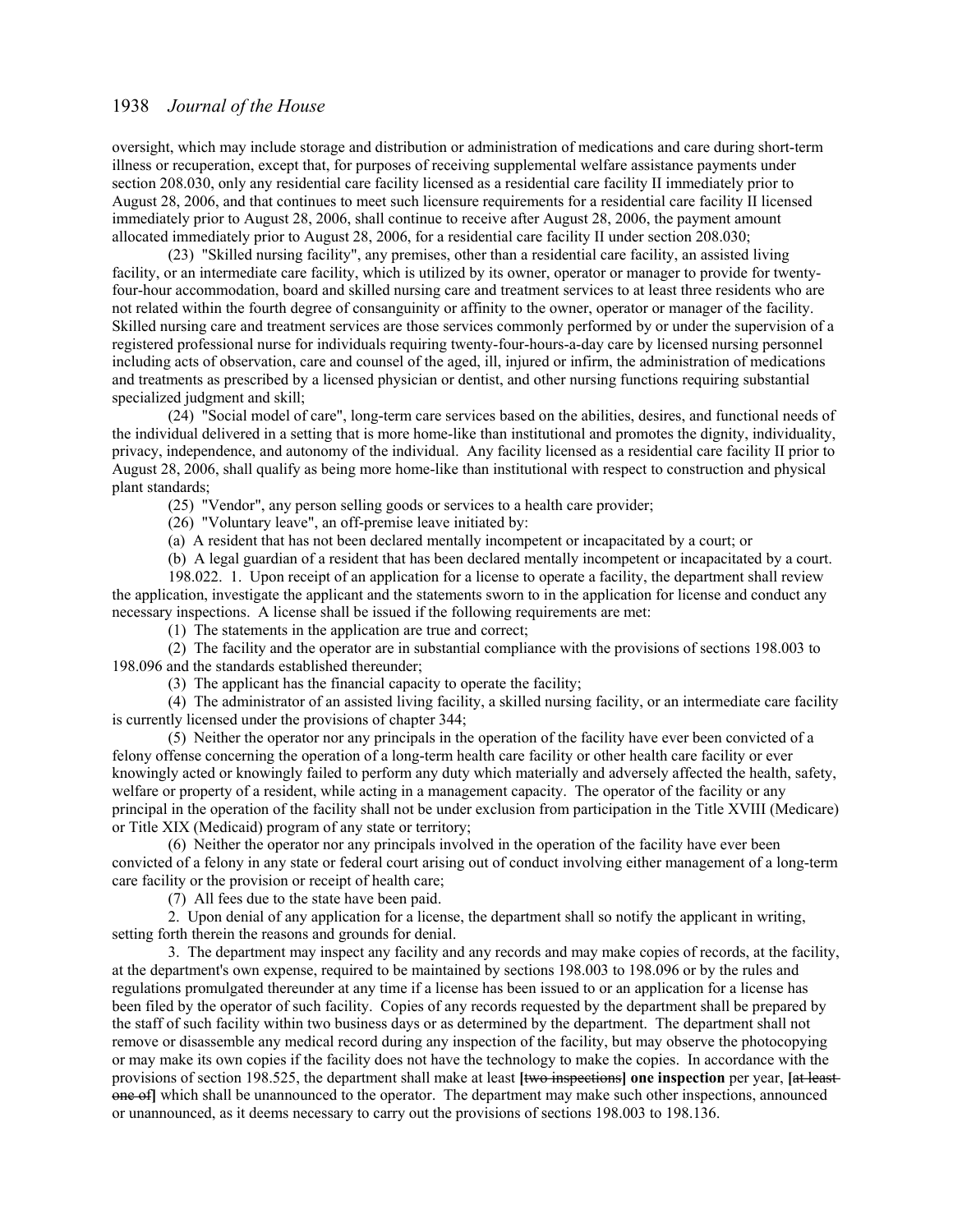4. Whenever the department has reasonable grounds to believe that a facility required to be licensed under sections 198.003 to 198.096 is operating without a license, and the department is not permitted access to inspect the facility, or when a licensed operator refuses to permit access to the department to inspect the facility, the department shall apply to the circuit court of the county in which the premises is located for an order authorizing entry for such inspection, and the court shall issue the order if it finds reasonable grounds for inspection or if it finds that a licensed operator has refused to permit the department access to inspect the facility.

5. Whenever the department is inspecting a facility in response to an application from an operator located outside of Missouri not previously licensed by the department, the department may request from the applicant the past five years compliance history of all facilities owned by the applicant located outside of this state.

198.026. 1. Whenever a duly authorized representative of the department finds upon an inspection of a facility that it is not in compliance with the provisions of sections 198.003 to 198.096 and the standards established thereunder, the operator or administrator shall be informed of the deficiencies in an exit interview conducted with the operator or administrator, or his or her designee. The department shall inform the operator or administrator, in writing, of any violation of a class I standard at the time the determination is made. A written report shall be prepared of any deficiency for which there has not been prompt remedial action, and a copy of such report and a written correction order shall be sent to the operator or administrator by **[**certified mail or other**] a** delivery service that provides a dated receipt of delivery **[**at the facility address**]** within ten working days after the inspection, stating separately each deficiency and the specific statute or regulation violated.

2. The operator or administrator shall have five working days following receipt of a written report and correction order regarding a violation of a class I standard and ten working days following receipt of the report and correction order regarding violations of class II or class III standards to request any conference and to submit a plan of correction for the department's approval which contains specific dates for achieving compliance. Within five working days after receiving a plan of correction regarding a violation of a class I standard and within ten working days after receiving a plan of correction regarding a violation of a class II or III standard, the department shall give its written approval or rejection of the plan. If there was a violation of any class I standard, immediate corrective action shall be taken by the operator or administrator and a written plan of correction shall be submitted to the department. The department shall give its written approval or rejection of the plan and if the plan is acceptable, a reinspection shall be conducted within twenty calendar days of the exit interview to determine if deficiencies have been corrected. If there was a violation of any class II standard and the plan of correction is acceptable, an unannounced reinspection shall be conducted between forty and ninety calendar days from the date of the exit conference to determine the status of all previously cited deficiencies. If there was a violation of class III standards sufficient to establish that the facility was not in substantial compliance, an unannounced reinspection shall be conducted within one hundred twenty days of the exit interview to determine the status of previously identified deficiencies.

3. If, following the reinspection, the facility is found not in substantial compliance with sections 198.003 to 198.096 and the standards established thereunder or the operator is not correcting the noncompliance in accordance with the approved plan of correction, the department shall issue a notice of noncompliance, which shall be sent by **[**certified mail or other**] a** delivery service that provides a dated receipt of delivery to **[**each person disclosed to be an owner or**] the** operator **or administrator** of the facility, according to the most recent information or documents on file with the department.

4. The notice of noncompliance shall inform the operator or administrator that the department may seek the imposition of any of the sanctions and remedies provided for in section 198.067, or any other action authorized by law.

5. At any time after an inspection is conducted, the operator may choose to enter into a consent agreement with the department to obtain a probationary license. The consent agreement shall include a provision that the operator will voluntarily surrender the license if substantial compliance is not reached in accordance with the terms and deadlines established under the agreement. The agreement shall specify the stages, actions and time span to achieve substantial compliance.

6. Whenever a notice of noncompliance has been issued, the operator shall post a copy of the notice of noncompliance and a copy of the most recent inspection report in a conspicuous location in the facility, and the department shall send a copy of the notice of noncompliance to the department of social services, the department of mental health, and any other concerned federal, state or local governmental agencies.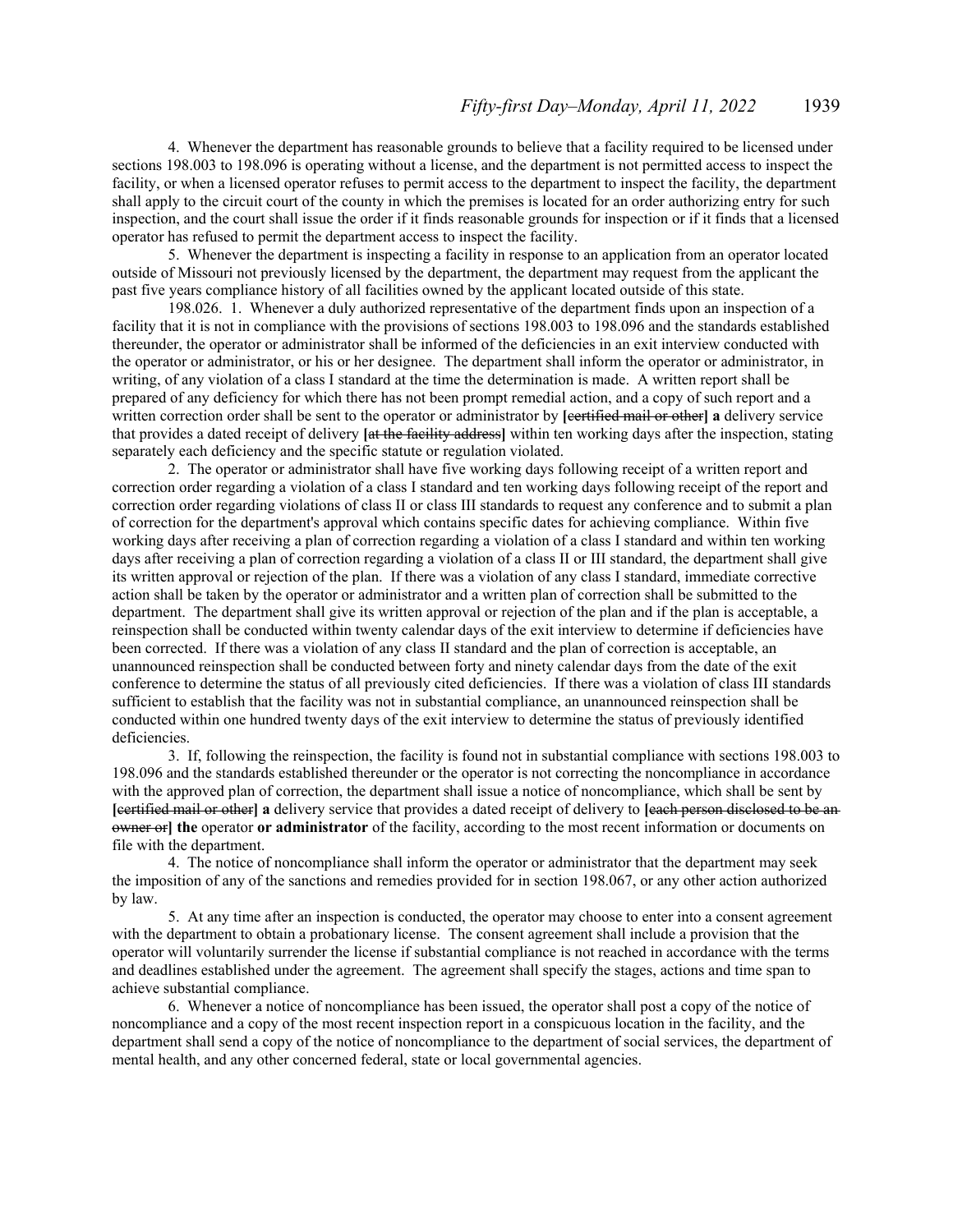198.036. 1. The department may revoke a license in any case in which it finds that:

(1) The operator failed or refused to comply with class I or II standards, as established by the department pursuant to section 198.085; or failed or refused to comply with class III standards as established by the department pursuant to section 198.085, where the aggregate effect of such noncompliances presents either an imminent danger to the health, safety or welfare of any resident or a substantial probability that death or serious physical harm would result;

(2) The operator refused to allow representatives of the department to inspect the facility for compliance with standards or denied representatives of the department access to residents and employees necessary to carry out the duties set forth in this chapter and rules promulgated thereunder, except where employees of the facility are in the process of rendering immediate care to a resident of such facility;

(3) The operator knowingly acted or knowingly omitted any duty in a manner which would materially and adversely affect the health, safety, welfare or property of a resident;

(4) The operator demonstrated financial incapacity to operate and conduct the facility in accordance with the provisions of sections 198.003 to 198.096;

(5) The operator or any principals in the operation of the facility have ever been convicted of, or pled guilty or nolo contendere to a felony offense concerning the operation of a long-term health care facility or other health care facility, or ever knowingly acted or knowingly failed to perform any duty which materially and adversely affected the health, safety, welfare, or property of a resident while acting in a management capacity. The operator of the facility or any principal in the operation of the facility shall not be under exclusion from participation in the Title XVIII (Medicare) or Title XIX (Medicaid) program of any state or territory; or

(6) The operator or any principals involved in the operation of the facility have ever been convicted of or pled guilty or nolo contendere to a felony in any state or federal court arising out of conduct involving either management of a long-term care facility or the provision or receipt of health care.

2. Nothing in subdivision (2) of subsection 1 of this section shall be construed as allowing the department access to information not necessary to carry out the duties set forth in sections 198.006 to 198.186.

3. Upon revocation of a license, the director of the department shall so notify the operator in writing, setting forth the reason and grounds for the revocation. Notice of such revocation shall be sent leither by certified mail, return receipt requested,**] by a delivery service that provides a dated receipt of delivery** to the operator **[**at the address of the facility**] and administrator**, or served personally upon the operator **and administrator**. The department shall provide the operator notice of such revocation at least ten days prior to its effective date.

198.525. 1. **[**Except as otherwise provided pursuant to section 198.526,**]** In order to comply with sections 198.012 and 198.022, the department of health and senior services shall inspect residential care facilities, assisted living facilities, intermediate care facilities, and skilled nursing **facilities**, including those facilities attached to acute care hospitals at least **[**twice**] once** a year.

2. The department shall not assign an individual to inspect or survey a long-term care facility licensed under this chapter, for any purpose, in which the inspector or surveyor was an employee of such facility within the preceding two years.

3. For any inspection or survey of a facility licensed under this chapter, regardless of the purpose, the department shall require every newly hired inspector or surveyor at the time of hiring or, with respect to any currently employed inspector or surveyor as of August 28, 2009, to disclose:

(1) The name of every Missouri licensed long-term care facility in which he or she has been employed; and

(2) The name of any member of his or her immediate family who has been employed or is currently employed at a Missouri licensed long-term care facility.

The disclosures under this subsection shall be disclosed to the department whenever the event giving rise to disclosure first occurs.

4. For purposes of this section, the phrase "immediate family member" shall mean husband, wife, natural or adoptive parent, child, sibling, stepparent, stepchild, stepbrother, stepsister, father-in-law, mother-in-law, son-inlaw, daughter-in-law, brother-in-law, sister-in-law, grandparent or grandchild.

5. The information called for in this section shall be a public record under the provisions of subdivision (6) of section 610.010.

6. Any person may notify the department if facts exist that would lead a reasonable person to conclude that any inspector or surveyor has any personal or business affiliation that would result in a conflict of interest in conducting an inspection or survey for a facility. Upon receiving that notice, the department, when assigning an inspector or surveyor to inspect or survey a facility, for any purpose, shall take steps to verify the information and, if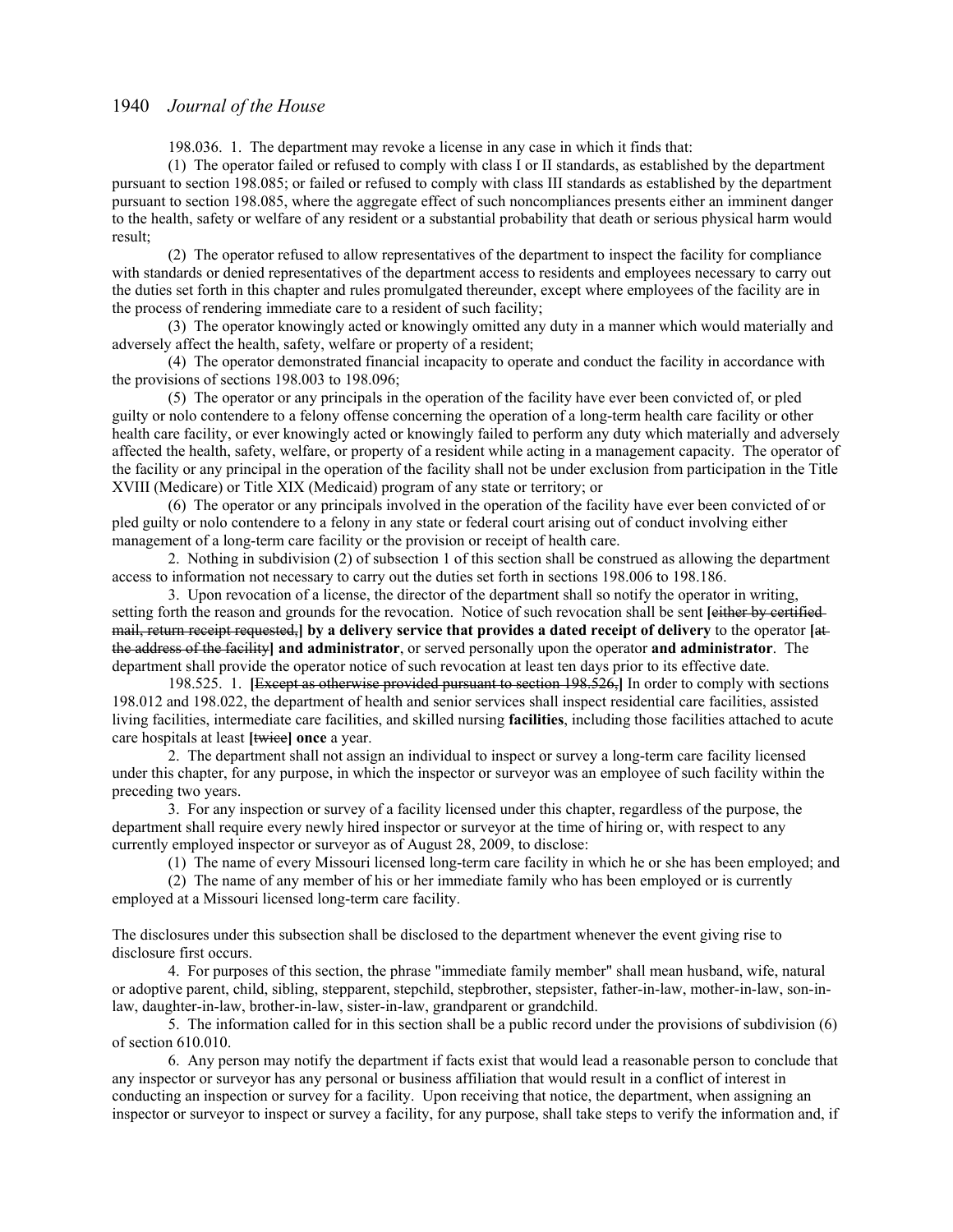the department has probable cause to believe that it is correct, shall not assign the inspector or surveyor to the facility or any facility within its organization so as to avoid an appearance of prejudice or favor to the facility or bias on the part of the inspector or surveyor.

198.526. 1. **[**Except as provided in subsection 3 of this section,**]** The department of health and senior services shall inspect all facilities licensed by the department at least **[**twice**] once** each year. Such inspections shall be conducted:

(1) Without the prior notification of the facility; and

(2) At times of the day, on dates and at intervals which do not permit facilities to anticipate such inspections.

2. The department shall annually reevaluate the inspection process to ensure the requirements of subsection 1 of this section are met.

3. **[**The department may reduce the frequency of inspections to once a year if a facility is found to be in substantial compliance. The basis for such determination shall include, but not be limited to, the following:

(1) Previous inspection reports;

(2) The facility's history of compliance with rules promulgated pursuant to this chapter;

(3) The number and severity of complaints received about the facility; and

(4) In the year subsequent to a finding of no class I violations or class II violations, the facility does not have a change in ownership, operator, or, if the department finds it significant, a change in director of nursing.

4.**]** Information regarding unannounced inspections shall be disclosed to employees of the department on a need-to-know basis only. Any employee of the department who knowingly discloses the time of an unannounced inspection in violation of this section is guilty of a class A misdemeanor and shall have his or her employment immediately terminated.

198.545. 1. This section shall be known and may be cited as the "Missouri Informal Dispute Resolution Act".

2. As used in this section, the following terms shall mean:

(1) "Deficiency", a facility's failure to meet a participation requirement or standard, whether state or

federal, supported by evidence gathered from observation, interview, or record review;

(2) "Department", the department of health and senior services;

(3) "Facility", a long-term care facility licensed under this chapter;

(4) "IDR", informal dispute resolution as provided for in this section;

(5) "Independent third party", the federally designated Medicare Quality Improvement Organization in this state;

(6) "Plan of correction", a facility's response to deficiencies which explains how corrective action will be accomplished, how the facility will identify other residents who may be affected by the deficiency practice, what measures will be used or systemic changes made to ensure that the deficient practice will not reoccur, and how the facility will monitor to ensure that solutions are sustained;

(7) "QIO", the federally designated Medicare Quality Improvement Organization in this state.

3. The department of health and senior services shall contract with an independent third party to conduct informal dispute resolution (IDR) for facilities licensed under this chapter. The IDR process, including conferences, shall constitute an informal administrative process and shall not be construed to be a formal evidentiary hearing. Use of IDR under this section shall not waive the facility's right to pursue further or additional legal actions.

4. The department shall establish an IDR process to determine whether a cited deficiency as evidenced by a statement of deficiencies against a facility shall be upheld. The department shall promulgate rules to incorporate by reference the provisions of 42 CFR 488.331 regarding the IDR process and to include the following minimum requirements for the IDR process:

(1) Within ten working days of the end of the survey, the department shall by **[**certified mail**] a delivery service that provides dated receipt of delivery** transmit to the facility a statement of deficiencies committed by the facility. Notification of the availability of an IDR and IDR process shall be included in the transmittal;

(2) Within ten **[**calendar**] working** days of receipt of the statement of deficiencies, the facility shall return a plan of correction to the department. Within such ten-day period, the facility may request in writing an IDR conference to refute the deficiencies cited in the statement of deficiencies;

(3) Within ten working days of receipt **of a request** for an IDR conference made by a facility, the QIO shall hold an IDR conference unless otherwise requested by the facility. The IDR conference shall provide the facility with an opportunity to provide additional information or clarification in support of the facility's contention that the deficiencies were erroneously cited. The facility may be accompanied by counsel during the IDR conference. The type of IDR held shall be at the discretion of the facility, but shall be limited to: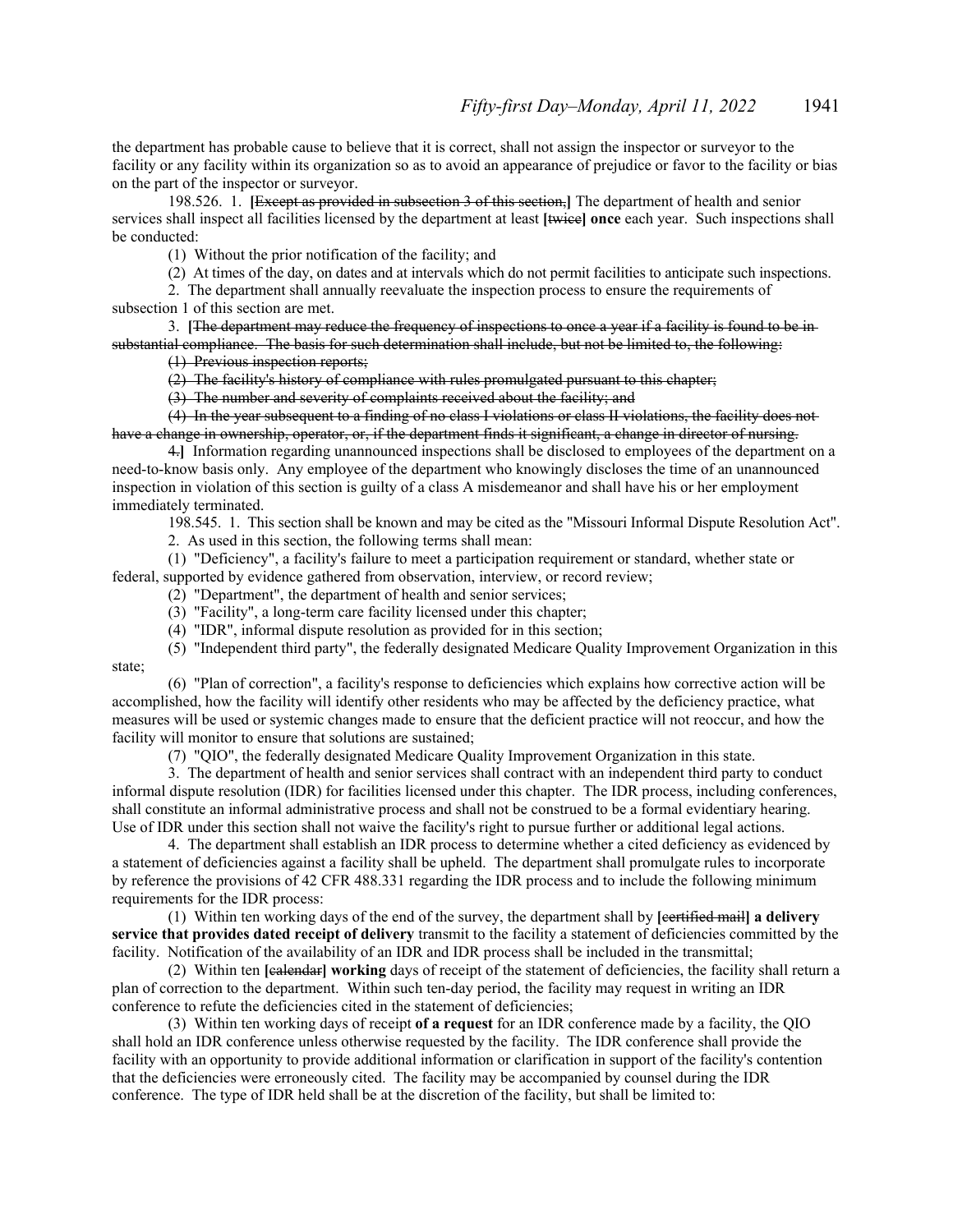- (a) A desk review of written information submitted by the facility; or
- (b) A telephonic conference; or

(c) A face-to-face conference held at the headquarters of the QIO or at the facility at the request of the facility.

If the QIO determines the need for additional information, clarification, or discussion after conclusion of the IDR conference, the department and the facility shall be present.

5. Within ten days of the IDR conference described in subsection 4 of this section, the QIO shall make a determination, based upon the facts and findings presented, and shall transmit the decision and rationale for the outcome in writing to the facility and the department.

6. If the department disagrees with such determination, the department shall transmit the department's decision and rationale for the reversal of the QIO's decision to the facility within ten calendar days of receiving the QIO's decision.

7. If the QIO determines that the original statement of deficiencies should be changed as a result of the IDR conference, the department shall transmit a revised statement of deficiencies to the facility with the notification of the determination within ten calendar days of the decision to change the statement of deficiencies.

8. Within ten calendar days of receipt of the determination made by the QIO and the revised statement of deficiencies, the facility shall submit a plan of correction to the department.

9. The department shall not post on its website or enter into the Centers for Medicare  $\&$  Medicaid Services Online Survey, Certification and Reporting System, or report to any other agency, any information about the deficiencies which are in dispute unless the dispute determination is made and the facility has responded with a revised plan of correction, if needed.

10. Any rule or portion of a rule, as that term is defined in section 536.010, that is created under the authority delegated in this section shall become effective only if it complies with and is subject to all of the provisions of chapter 536 and, if applicable, section 536.028. This section and chapter 536 are nonseverable and if any of the powers vested with the general assembly pursuant to chapter 536 to review, to delay the effective date, or to disapprove and annul a rule are subsequently held unconstitutional, then the grant of rulemaking authority and any rule proposed or adopted after August 28, 2009, shall be invalid and void."; and

Further amend said bill by amending the title, enacting clause, and intersectional references accordingly.

On motion of Representative Roberts, **House Amendment No. 1** was adopted.

# Representative Shields offered **House Amendment No. 2**.

### *House Amendment No. 2*

AMEND House Bill No. 2331, Page 1, Section A, Line 2, by inserting after all of said section and line the following:

"**135.690. 1. As used in this section, the following terms mean:**

**(1) "Community-based faculty preceptor", a physician or physician assistant who is licensed in Missouri and provides preceptorships to Missouri medical students or physician assistant students without direct compensation for the work of precepting;**

**(2) "Department", the Missouri department of health and senior services;** 

**(3) "Division", the division of professional registration of the department of commerce and insurance;**

**(4) "Federally Qualified Health Center (FQHC)", a reimbursement designation from the Bureau of Primary Health Care and the Centers for Medicare and Medicaid services of the United States Department of Health and Human Services;**

**(5) "Medical student", an individual enrolled in a Missouri medical college approved and accredited as reputable by the American Medical Association or the Liaison Committee on Medical Education or enrolled in a Missouri osteopathic college approved and accredited as reputable by the Commission on Osteopathic College Accreditation;**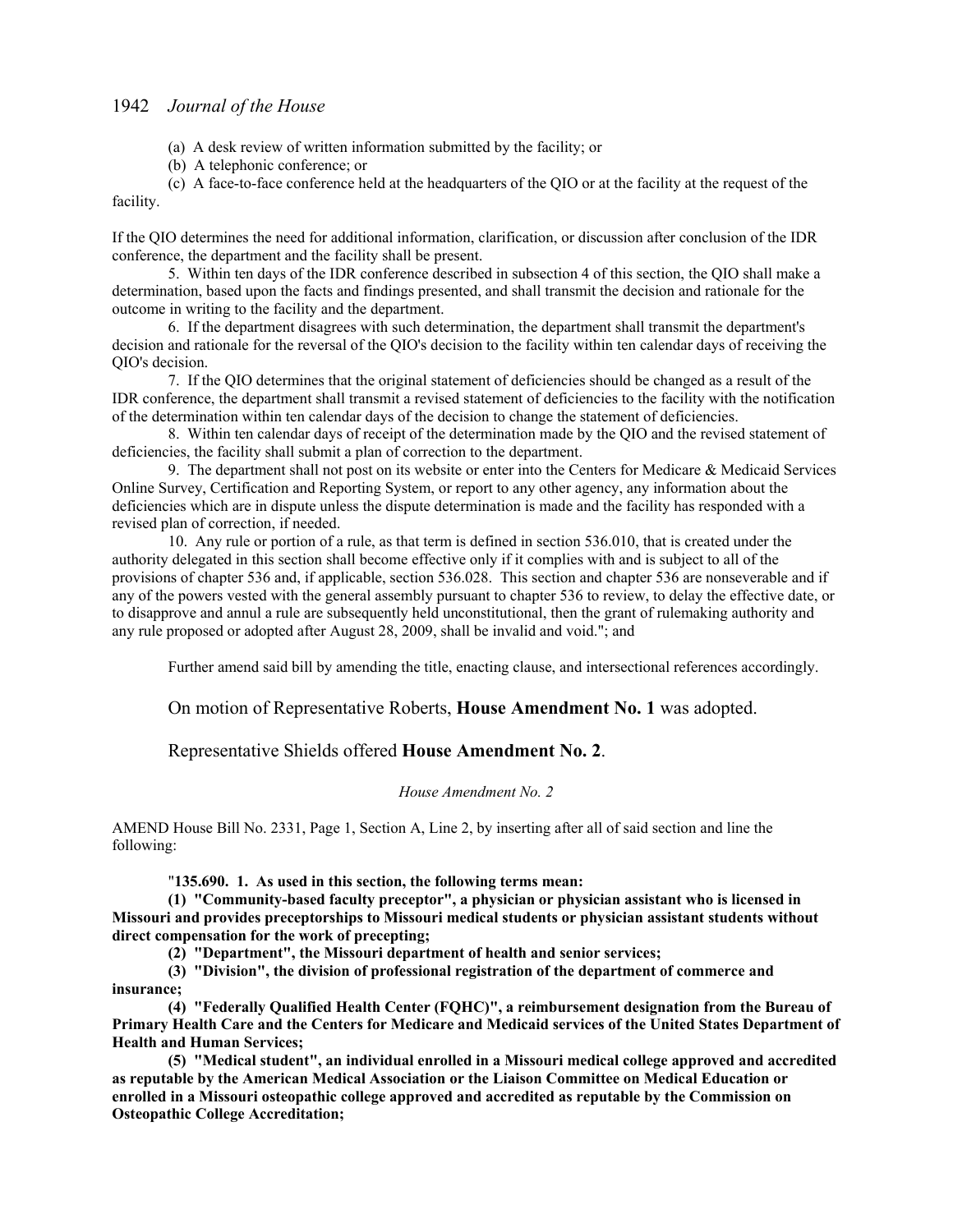**(6) "Medical student core preceptorship" or "physician assistant student core preceptorship", a preceptorship for a medical student or physician assistant student that provides a minimum of one hundred twenty hours of community-based instruction in family medicine, internal medicine, pediatrics, psychiatry, or obstetrics and gynecology under the guidance of a community-based faculty preceptor. A community-based faculty preceptor may add together the amounts of preceptorship instruction time separately provided to multiple students in determining whether he or she has reached the minimum hours required under this subdivision, but the total preceptorship instruction time provided shall equal at least one hundred twenty hours in order for such preceptor to be eligible for the tax credit authorized under this section;**

**(7) "Physician assistant student", an individual participating in a Missouri physician assistant program accredited by the Accreditation Review Commission on Education for the Physician Assistant or its successor organization;**

**(8) "Taxpayer", any individual, firm, partner in a firm, corporation, or shareholder in an S corporation doing business in this state and subject to the state income tax imposed under chapter 143, excluding withholding tax imposed under sections 143.191 to 143.265.**

**2. (1) Beginning January 1, 2023, any community-based faculty preceptor who serves as the community-based faculty preceptor for a medical student core preceptorship or a physician assistant student core preceptorship shall be allowed a credit against the tax otherwise due under chapter 143, excluding withholding tax imposed under sections 143.191 to 143.265, in an amount equal to one thousand dollars for each preceptorship, up to a maximum of three thousand dollars per tax year, if he or she completes up to three preceptorship rotations during the tax year and did not receive any direct compensation for the preceptorships.**

**(2) To receive the credit allowed by this section, a community-based faculty preceptor shall claim such credit on his or her return for the tax year in which he or she completes the preceptorship rotations and shall submit supporting documentation as prescribed by the division and the department.**

**(3) In no event shall the total amount of a tax credit authorized under this section exceed a taxpayer's income tax liability for the tax year for which such credit is claimed. No tax credit authorized under this section shall be allowed a taxpayer against his or her tax liability for any prior or succeeding tax year.**

**(4) No more than two hundred preceptorship tax credits shall be authorized under this section for any one calendar year. The tax credits shall be awarded on a first-come, first-served basis. The division and the department shall jointly promulgate rules for determining the manner in which taxpayers who have obtained certification under this section are able to claim the tax credit. The cumulative amount of tax credits awarded under this section shall not exceed two hundred thousand dollars per year.**

**(5) Notwithstanding the provisions of subdivision (4) of this subsection, the department is authorized to exceed the two hundred thousand dollars per year tax credit program cap in any amount not to exceed the amount of funds remaining in the medical preceptor fund, as established under subsection 3 of this section, as of the end of the most recent tax year, after any required transfers to the general revenue fund have taken place in accordance with the provisions of subsection 3 of this section.**

**3. (1) Funding for the tax credit program authorized under this section shall be generated by the division from a license fee increase of seven dollars per license for physicians and surgeons and from a license fee increase of three dollars per license for physician assistants. The license fee increases shall take effect beginning January 1, 2023, based on the underlying license fee rates prevailing on that date. The underlying license fee rates shall be determined under section 334.090 and all other applicable provisions of chapter 334.**

**(2) (a) There is hereby created in the state treasury the "Medical Preceptor Fund", which shall consist of moneys collected under this subsection. The state treasurer shall be custodian of the fund. In accordance with sections 30.170 and 30.180, the state treasurer may approve disbursements. The fund shall be a dedicated fund and, upon appropriation, moneys in the fund shall be used solely by the department for the administration of the tax credit program authorized under this section. Notwithstanding the provisions of section 33.080 to the contrary, any moneys remaining in the fund at the end of the biennium shall not revert to the credit of the general revenue fund. The state treasurer shall invest moneys in the medical preceptor fund in the same manner as other funds are invested. Any interest and moneys earned on such investments shall be credited to the fund.**

**(b) Notwithstanding any provision of this chapter or any other provision of law to the contrary, all revenue from the license fee increases described under subdivision (1) of this subsection shall be deposited in the medical preceptor fund. After the end of every tax year, an amount equal to the total dollar amount of all**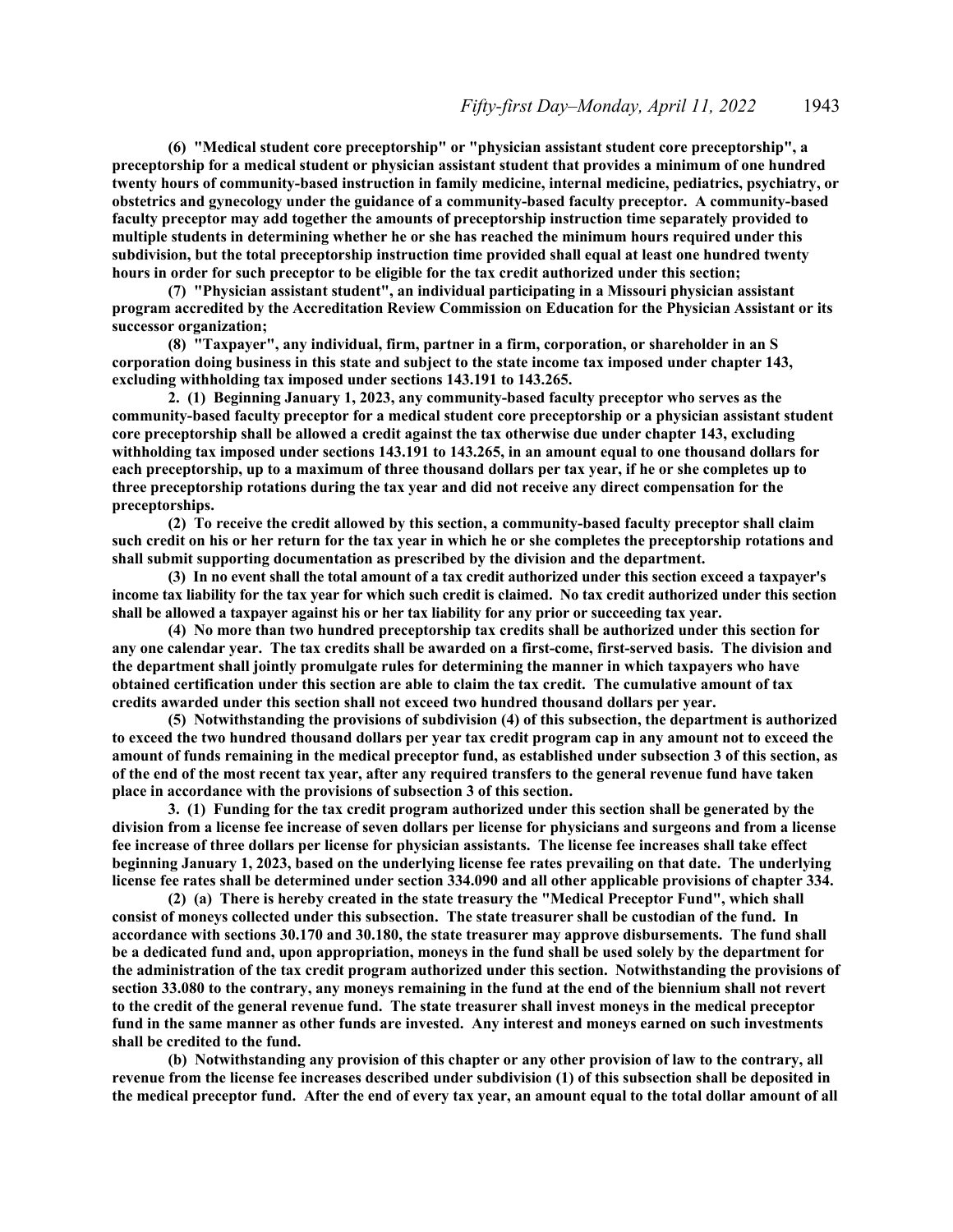**tax credits claimed under this section shall be transferred from the medical preceptor fund to the state's general revenue fund established under section 33.543. Any excess moneys in the medical preceptor fund shall remain in the fund and shall not be transferred to the general revenue fund.**

**4. (1) The department shall administer the tax credit program authorized under this section. Each taxpayer claiming a tax credit under this section shall file an application with the department verifying the number of hours of instruction and the amount of the tax credit claimed. The hours claimed on the application shall be verified by the college or university department head or the program director on the application. The certification by the department affirming the taxpayer's eligibility for the tax credit provided to the taxpayer shall be filed with the taxpayer's income tax return.**

**(2) No amount of any tax credit allowed under this section shall be refundable. No tax credit allowed under this section shall be transferred, sold, or assigned. No taxpayer shall be eligible to receive the tax credit authorized under this section if such taxpayer employs persons who are not authorized to work in the United States under federal law.**

**5. The department of commerce and insurance and the department of health and senior services shall jointly promulgate rules to implement the provisions of this section. Any rule or portion of a rule, as that term is defined in section 536.010, that is created under the authority delegated in this section shall become effective only if it complies with and is subject to all of the provisions of chapter 536 and, if applicable, section 536.028. This section and chapter 536 are nonseverable, and if any of the powers vested with the general assembly pursuant to chapter 536 to review, to delay the effective date, or to disapprove and annul a rule are subsequently held unconstitutional, then the grant of rulemaking authority and any rule proposed or adopted after August 28, 2022, shall be invalid and void.**"; and

Further amend said bill by amending the title, enacting clause, and intersectional references accordingly.

# On motion of Representative Shields, **House Amendment No. 2** was adopted.

# Representative Kelly (141) offered **House Amendment No. 3**.

#### *House Amendment No. 3*

AMEND House Bill No. 2331, Page 1, Section A, Line 2, by inserting after all of said line and section the following:

"**[**251.070.**] 192.2001.** The department shall be responsible for the implementation of the Older Americans Act in Missouri. This agency shall develop a state plan describing a program for carrying out the Older Americans Act and shall be the sole agency responsible for coordinating all state programs related to the implementation of such plan.

660.010. 1. There is hereby created a "Department of Social Services" in charge of a director appointed by the governor, by and with the advice and consent of the senate. All the powers, duties and functions of the director of the department of public health and welfare, chapters 191 and 192, and others, not previously reassigned by executive reorganization plan number 2 of 1973 as submitted by the governor under chapter 26 except those assigned to the department of mental health, are transferred by type I transfer to the director of the department of social services and the office of the director, department of public health and welfare is abolished. The department of public health and welfare is abolished. All employees of the department of social services shall be covered by the provisions of chapter 36 except the director of the department and the director's secretary, all division directors and their secretaries, and no more than three additional positions in each division which may be designated by the division director.

2. It is the intent of the general assembly in establishing the department of social services, as provided herein, to authorize the director of the department to coordinate the state's programs devoted to those unable to provide for themselves and for the rehabilitation of victims of social disadvantage. The director shall use the resources provided to the department to provide comprehensive programs and leadership striking at the roots of dependency, disability and abuse of society's rules with the purpose of improving service and economical operations. The department is directed to take all steps possible to consolidate and coordinate the field operations of the department to maximize service to the citizens of the state.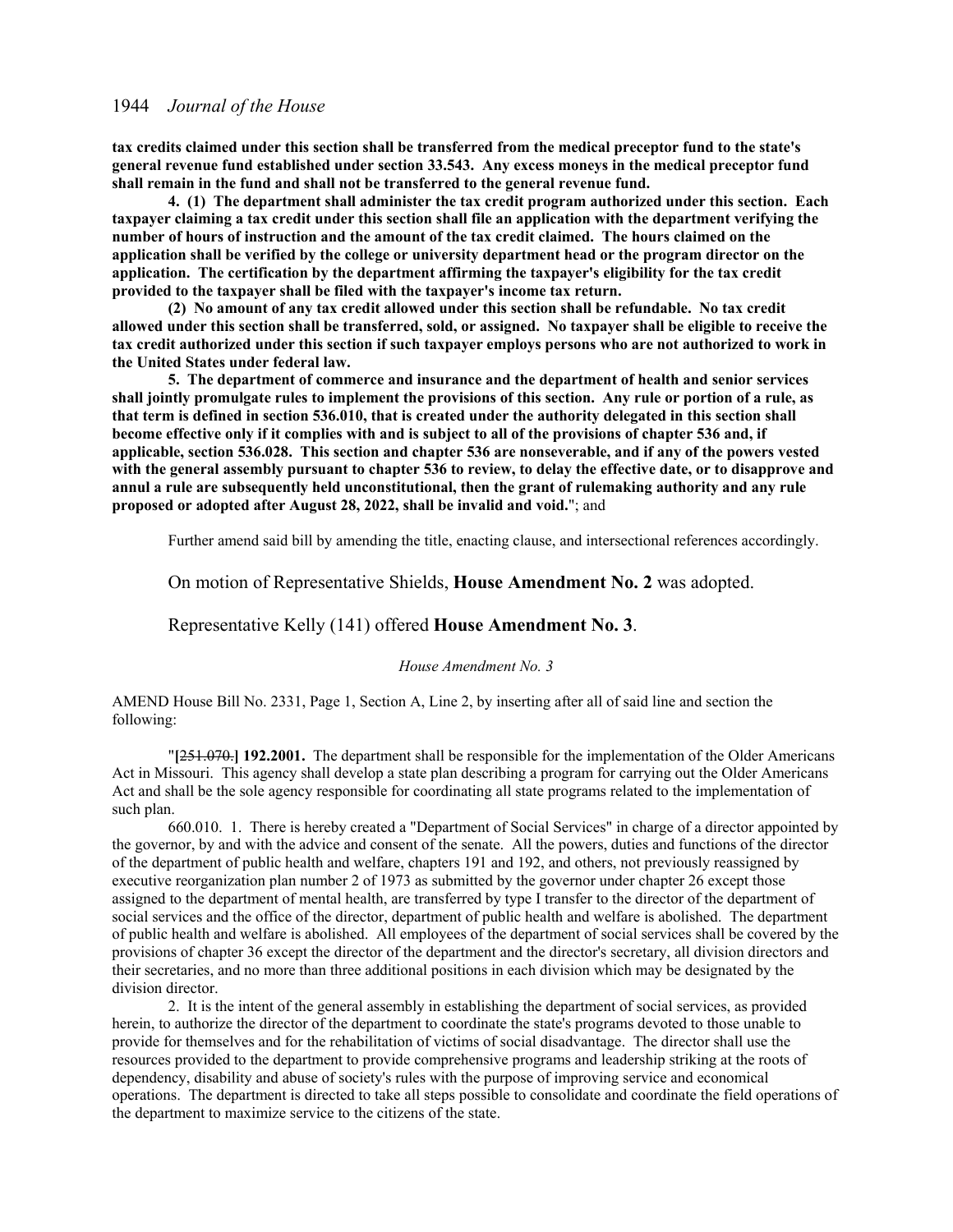3. All references to the division of welfare shall hereafter be construed to mean the department of social services or the appropriate division within the department.

4. The state's responsibility under public law 452 of the eighty-eighth Congress and others, pertaining to the Office of Economic Opportunity, is transferred by type I transfer to the department of social services.

5. **[**The state's responsibility under public law 73, Older Americans Act of 1965, of the eighty-ninth Congress is transferred by type I transfer to the department of social services.

6.**]** All the powers, duties and functions vested by law in the curators of the University of Missouri relating to crippled children's services, chapter 201, are transferred by type I transfer to the department of social services.

**[**7.**] 6.** All the powers, duties and functions vested in the state board of training schools, chapter 219 and others, are transferred by type I transfer to the "Division of Youth Services" hereby authorized in the department of social services headed by a director appointed by the director of the department. The state board of training schools shall be reconstituted as an advisory board on youth services, appointed by the director of the department. The advisory board shall visit each facility of the division as often as possible, shall file a written report with the director of the department and the governor on conditions they observed relating to the care and rehabilitative efforts in behalf of children assigned to the facility, the security of the facility and any other matters pertinent in their judgment. Copies of these reports shall be filed with the legislative library. Members of the advisory board shall receive reimbursement for their expenses and twenty-five dollars a day for each day they engage in official business relating to their duties. The members of the board shall be provided with identification means by the director of the division permitting immediate access to all facilities enabling them to make unannounced entrance to facilities they wish to inspect."; and

Further amend said bill by amending the title, enacting clause, and intersectional references accordingly.

# On motion of Representative Kelly (141), **House Amendment No. 3** was adopted.

# Representative Griffith offered **House Amendment No. 4**.

#### *House Amendment No. 4*

AMEND House Bill No. 2331, Page 1, Section A, Line 2, by inserting after all of said section and line the following:

"194.210. 1. Sections 194.210 to 194.294 may be cited as the "Revised Uniform Anatomical Gift Act".

2. As used in sections 194.210 to 194.294, the following terms mean:

(1) "Adult", an individual who is at least eighteen years of age;

(2) "Agent", an individual:

(a) Authorized to make health-care decisions on the principal's behalf by a power of attorney for health care; or

(b) Expressly authorized to make an anatomical gift on the principal's behalf by any other record signed by the principal;

(3) "Anatomical gift", a donation of all or part of a human body to take effect after the donor's death for the purposes of transplantation, therapy, research, or education;

(4) **[**"Cadaver procurement organization", an entity lawfully established and operated for the procurement and distribution of anatomical gifts to be used as cadavers or cadaver tissue for appropriate education or research;

(5)**]** "Decedent", a deceased individual whose body or part is or may be the source of an anatomical gift. The term includes a stillborn infant but does not include an unborn child as defined in section 1.205 or 188.015 if the child has not died of natural causes;

**[**(6)**] (5)** "Disinterested witness", a witness other than the spouse, child, parent, sibling, grandchild, grandparent, or guardian of the individual who makes, amends, revokes, or refuses to make an anatomical gift. The term does not include a person to which an anatomical gift could pass under section 194.255;

**[**(7)**] (6)** "Document of gift", a donor card or other record used to make an anatomical gift. The term includes a statement or symbol on a driver's license, identification card, or donor registry;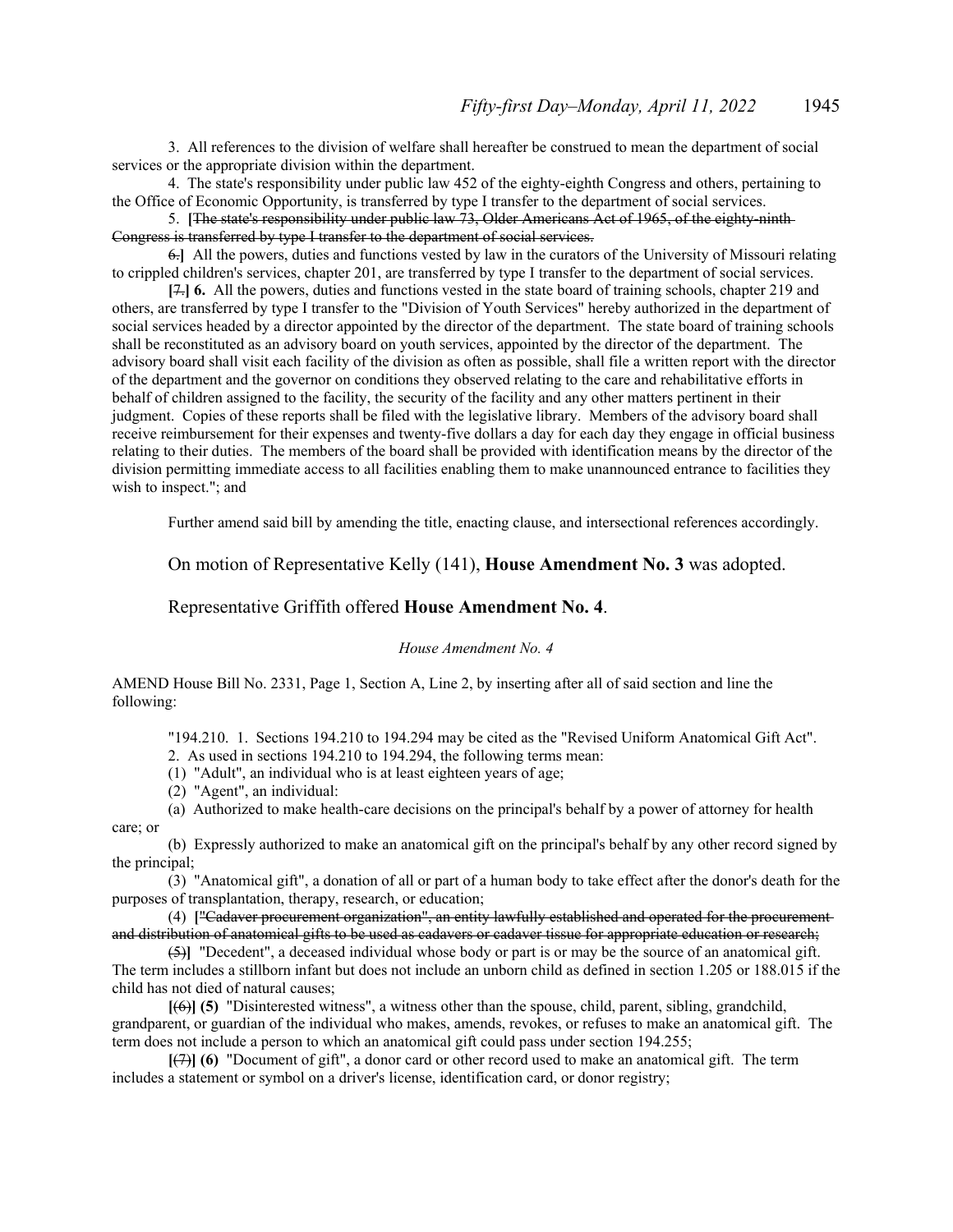**[**(8)**] (7)** "Donor", an individual whose body or part is the subject of an anatomical gift provided that donor does not include an unborn child as defined in section 1.205 or section 188.015 if the child has not died of natural causes;

**[**(9)**] (8)** "Donor registry", a database that contains records of anatomical gifts and amendments to or revocations of anatomical gifts;

**[**(10)**] (9)** "Driver's license", a license or permit issued by the department of revenue to operate a vehicle whether or not conditions are attached to the license or permit;

**[**(11)**] (10)** "Eye bank", a person that is licensed, accredited, or regulated under federal or state law to engage in the recovery, screening, testing, processing, storage, or distribution of human eyes or portions of human eyes;

**[**(12)**] (11)** "Guardian", a person appointed by a court pursuant to chapter 475. The term does not include a guardian ad litem;

**[**(13)**] (12)** "Hospital", a facility licensed as a hospital under the laws of any state or a facility operated as a hospital by the United States, a state, or a subdivision of a state;

**[**(14)**] (13)** "Identification card", an identification card issued by the department of revenue;

**[**(15)**] (14)** "Know", to have actual knowledge;

**[**(16)**] (15)** "Minor", an individual who is under eighteen years of age;

**[**(17)**] (16)** "Organ procurement organization", **[**a person**] an entity** designated by the United States Secretary of Health and Human Services as an organ procurement organization;

**[**(18)**] (17)** "Parent", a parent whose parental rights have not been terminated;

**[**(19)**] (18)** "Part", an organ, an eye, or tissue of a human being. The term does not include the whole body;

**[**(20)**] (19)** "Person", an individual, corporation, business trust, estate, trust, partnership, limited liability company, association, joint venture, public corporation, government or governmental subdivision, agency, or instrumentality, or any other legal or commercial entity;

**[**(21)**] (20)** "Physician", an individual authorized to practice medicine or osteopathy under the laws of any state;

**[**(22)**] (21) "Potential donor", an individual whose body or part is the subject of an anatomical gift, except that the term "potential donor" shall not include an unborn child, as defined in section 1.205 or 188.015, if the child did not die of natural causes;**

**(22)** "Procurement organization", an eye bank, organ procurement organization, **[**or**]** tissue bank**, or entity lawfully established and operated for the procurement and distribution of anatomical gifts to be used as donated organs or donated tissues or for appropriate scientific or medical research**;

(23) "Prospective donor", an individual who is dead or near death and has been determined by a procurement organization to have a part that could be medically suitable for transplantation, therapy, research, or education. The term does not include an individual who has made a refusal;

(24) "Reasonably available", able to be contacted by a procurement organization with reasonable effort and willing and able to act in a timely manner consistent with existing medical criteria necessary for the making of an anatomical gift;

(25) "Recipient", an individual into whose body a decedent's part has been or is intended to be transplanted;

(26) "Record", information that is inscribed on a tangible medium or that is stored in an electronic or other medium and is retrievable in perceivable form;

(27) "Refusal", a record created under section 194.235 that expressly states an intent to bar other persons from making an anatomical gift of an individual's body or part;

(28) "Sign", with the present intent to authenticate or adopt a record:

(a) To execute or adopt a tangible symbol; or

(b) To attach or logically associate with the record an electronic symbol, sound, or process;

(29) "State", a state of the United States, the District of Columbia, Puerto Rico, the United States Virgin Islands, or any territory or insular possession subject to the United States;

(30) "Technician", an individual determined to be qualified to remove or process parts by an appropriate organization that is licensed, accredited, or regulated under federal or state law. The term includes an eye enucleator;

(31) "Tissue", a portion of the human body other than an organ or an eye. The term does not include blood unless the blood is donated for purposes of research or education;

(32) "Tissue bank", a person that is licensed, accredited, or regulated under federal or state law to engage in the recovery, screening, testing, processing, storage, or distribution of tissue;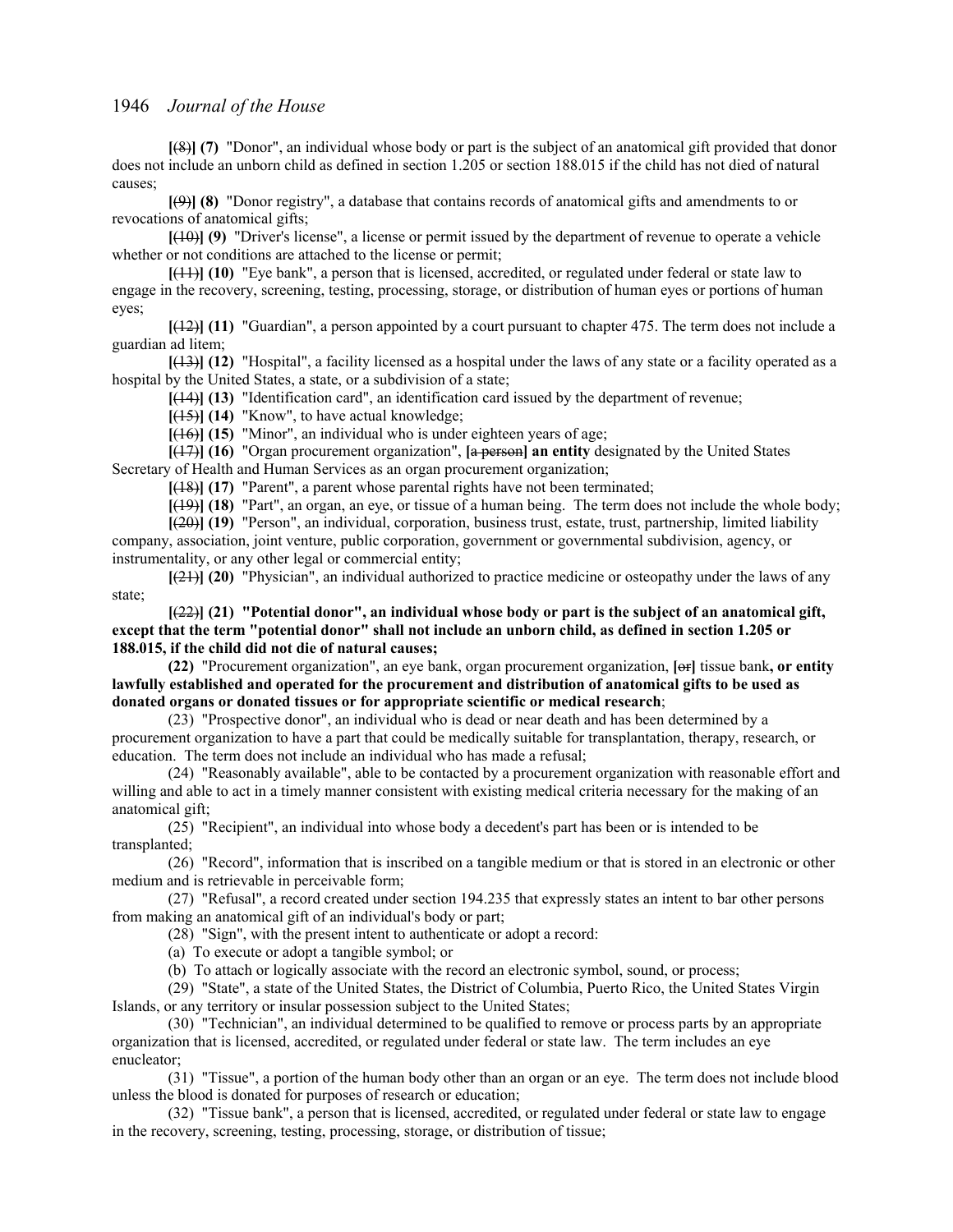(33) "Transplant hospital", a hospital that furnishes organ transplants and other medical and surgical specialty services required for the care of transplant patients.

194.255. 1. An anatomical gift may be made to the following persons named in the document of gift:

(1) A hospital, accredited medical school, dental school, college, university, **[**or organ**]** procurement organization, **[**cadaver procurement organization,**]** or other appropriate person for **appropriate scientific or medical** research or education;

(2) Subject to subsection 2 of this section, an individual designated by the person making the anatomical gift if the individual is the recipient of the part; or

(3) An eye bank or tissue bank.

2. If an anatomical gift to an individual under subdivision (2) of subsection 1 of this section cannot be transplanted into the individual, the part passes in accordance with subsection 7 of this section in the absence of an express, contrary indication by the person making the anatomical gift.

3. If an anatomical gift of one or more specific parts or of all parts is made in a document of gift that does not name a person described in subsection 1 of this section but identifies the purpose for which an anatomical gift may be used, the following rules apply:

(1) If the part is an eye and the gift is for the purpose of transplantation or therapy, the gift passes to the appropriate eye bank;

(2) If the part is tissue and the gift is for the purpose of transplantation or therapy, the gift passes to the appropriate tissue bank;

(3) If the part is an organ and the gift is for the purpose of transplantation or therapy, the gift passes to the appropriate organ procurement organization as custodian of the organ;

(4) If the part is an organ, an eye, or tissue and the gift is for the purpose of research or education, the gift passes to the appropriate procurement organization.

4. For the purpose of subsection 3 of this section, if there is more than one purpose of an anatomical gift set forth in the document of gift but the purposes are not set forth in any priority, the gift must be used for transplantation or therapy if suitable. If the gift cannot be used for transplantation or therapy, the gift may be used for research or education.

5. If an anatomical gift of one or more specific parts is made in a document of gift that does not name a person described in subsection 1 of this section and does not identify the purpose of the gift, the gift may be used only for transplantation or therapy, and the gift passes in accordance with subsection 7 of this section.

6. If a document of gift specifies only a general intent to make an anatomical gift by words such as "donor", "organ donor", or "body donor", or by a symbol or statement of similar import, the gift may be used only for transplantation or therapy, and the gift passes in accordance with subsection 7 of this section.

7. For purposes of subsections 2, 5, and 6 of this section, the following rules apply:

(1) If the part is an eye, the gift passes to the appropriate eye bank;

(2) If the part is tissue, the gift passes to the appropriate tissue bank;

(3) If the part is an organ, the gift passes to the appropriate organ procurement organization as custodian of the organ;

(4) If the gift is medically unsuitable for transplantation or therapy, the gift may be used for **appropriate scientific or medical** research or education and pass to the appropriate procurement organization **[**or cadaver procurement organization**]**.

8. An anatomical gift of an organ for transplantation or therapy, other than an anatomical gift under subdivision (2) of subsection 1 of this section, passes to the organ procurement organization as custodian of the organ.

9. If an anatomical gift does not pass under subsections 1 through 8 of this section or the decedent's body or part is not used for transplantation, therapy, research, or education, custody of the body or part passes to the person under obligation to dispose of the body or part.

10. A person may not accept an anatomical gift if the person knows that the gift was not effectively made under section 194.225 or 194.250 or if the person knows that the decedent made a refusal under section 194.235 that was not revoked. For purposes of this subsection, if a person knows that an anatomical gift was made on a document of gift, the person is deemed to know of any amendment or revocation of the gift or any refusal to make an anatomical gift on the same document of gift.

11. A person may not accept an anatomical gift if the person knows that the gift is from the body of an executed prisoner from another country.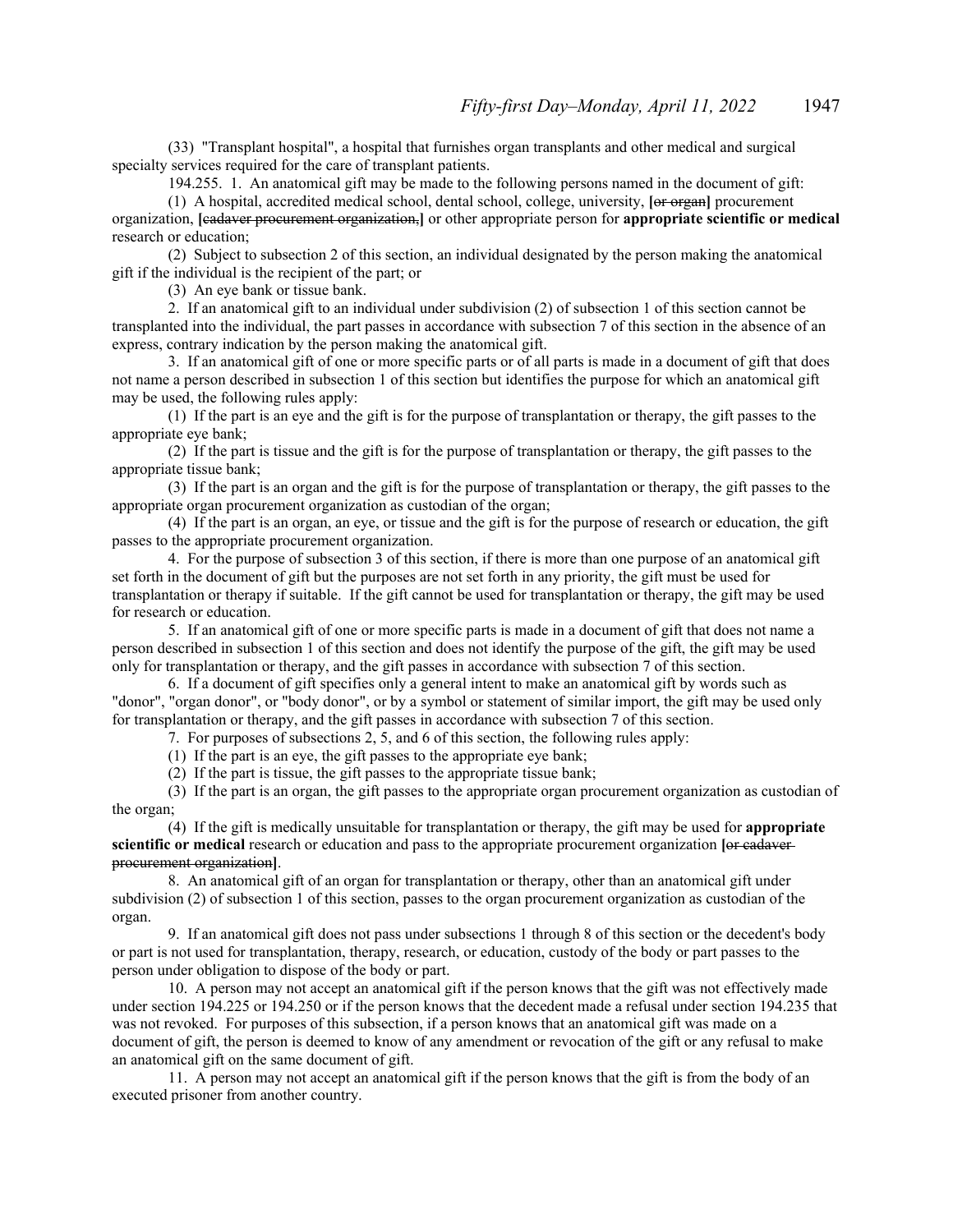12. Except as otherwise provided in subdivision (2) of subsection 1 of this section, nothing in this act affects the allocation of organs for transplantation or therapy.

194.265. 1. When a hospital refers an individual at or near death to a procurement organization, the organization shall make a reasonable search of any donor registry and other applicable records that it knows exist for the geographical area in which the individual resides to ascertain whether the individual has made an anatomical gift.

2. A procurement organization must be allowed reasonable access to information in the records of the department of health and senior services and department of revenue to ascertain whether an individual at or near death is a donor.

3. When a hospital refers an individual at or near death to a procurement organization, the organization may conduct any reasonable examination necessary to ensure the medical suitability of a part that is or could be the subject of an anatomical gift for transplantation, therapy, research, or education from a donor**, a potential donor,** or a prospective donor. During the examination period, measures necessary to ensure the medical suitability of the part may not be withdrawn unless the hospital or procurement organization knows a contrary intent had or has been expressed by the individual or an agent of the individual, or if the individual is incapacitated and he or she has no agent, knows a contrary intent has been expressed by any person listed in section 194.245 having priority to make an anatomical gift on behalf of the individual.

4. Unless prohibited by law other than sections 194.210 to 194.294, at any time after a donor's death, the person to which a part passes under section 194.255 may conduct any reasonable examination necessary to ensure the medical suitability of the body or part for its intended purpose.

5. Unless prohibited by law other than sections 194.210 to 194.294, an examination under subsection 3 or 4 of this section may include an examination of all medical records of the donor**, potential donor,** or prospective donor.

6. Upon the death of a minor who was a donor or had signed a refusal, unless a procurement organization knows the minor is emancipated, the procurement organization shall conduct a reasonable search for the parents of the minor and provide the parents with an opportunity to revoke or amend the anatomical gift or revoke a refusal.

7. Upon referral by a hospital under subsection 1 of this section, a procurement organization shall make a reasonable search for any person listed in section 194.245 having priority to make an anatomical gift on behalf of a **donor, potential donor, or** prospective donor. If a procurement organization receives information that an anatomical gift to any other person was made, amended, or revoked, it shall promptly advise the other person of all relevant information.

8. Subject to subsection 9 of section 194.255 and section 58.785, the rights of the person to which a part passes under section 194.255 are superior to rights of all others with respect to the part. The person may accept or reject an anatomical gift in whole or in part. Subject to the terms of the document of gift and this act, a person that accepts an anatomical gift of an entire body may allow embalming or cremation and use of remains in a funeral service. If the gift is of a part, the person to which the part passes under section 194.255, upon the death of the donor and before embalming, burial, or cremation, shall cause the part to be removed without unnecessary mutilation.

9. Neither the physician who attends the decedent immediately prior to or at death nor the physician who determines the time of the decedent's death may participate in the procedures for removing or transplanting a part from the decedent.

10. No physician who removes or transplants a part from the decedent, or a procurement organization, shall have primary responsibility for the health care treatment, or health care decision-making for such individual's terminal condition during the hospitalization for which the individual becomes a donor.

11. A physician or technician may remove a donated part from the body of a donor that the physician or technician is qualified to remove.

194.285. 1. A person that acts in accordance with sections 194.210 to 194.294 or with the applicable anatomical gift law of another state that is not inconsistent with the provisions of sections 194.210 to 194.294 or attempts without negligence and in good faith to do so is not liable for the act in any civil action, criminal, or administrative proceeding.

2. Neither the person making an anatomical gift nor the donor's estate is liable for any injury or damage that results from the making or use of the gift.

3. In determining whether an anatomical gift has been made, amended, or revoked under sections 194.210 to 194.294, a person may rely upon representations of individuals listed in subdivision (2), (3), (4), (5), (6), (7), or (8) of subsection 1 of section 194.245 relating to the individual's relationship to the donor**, potential donor,** or prospective donor unless the person knows that representation is untrue.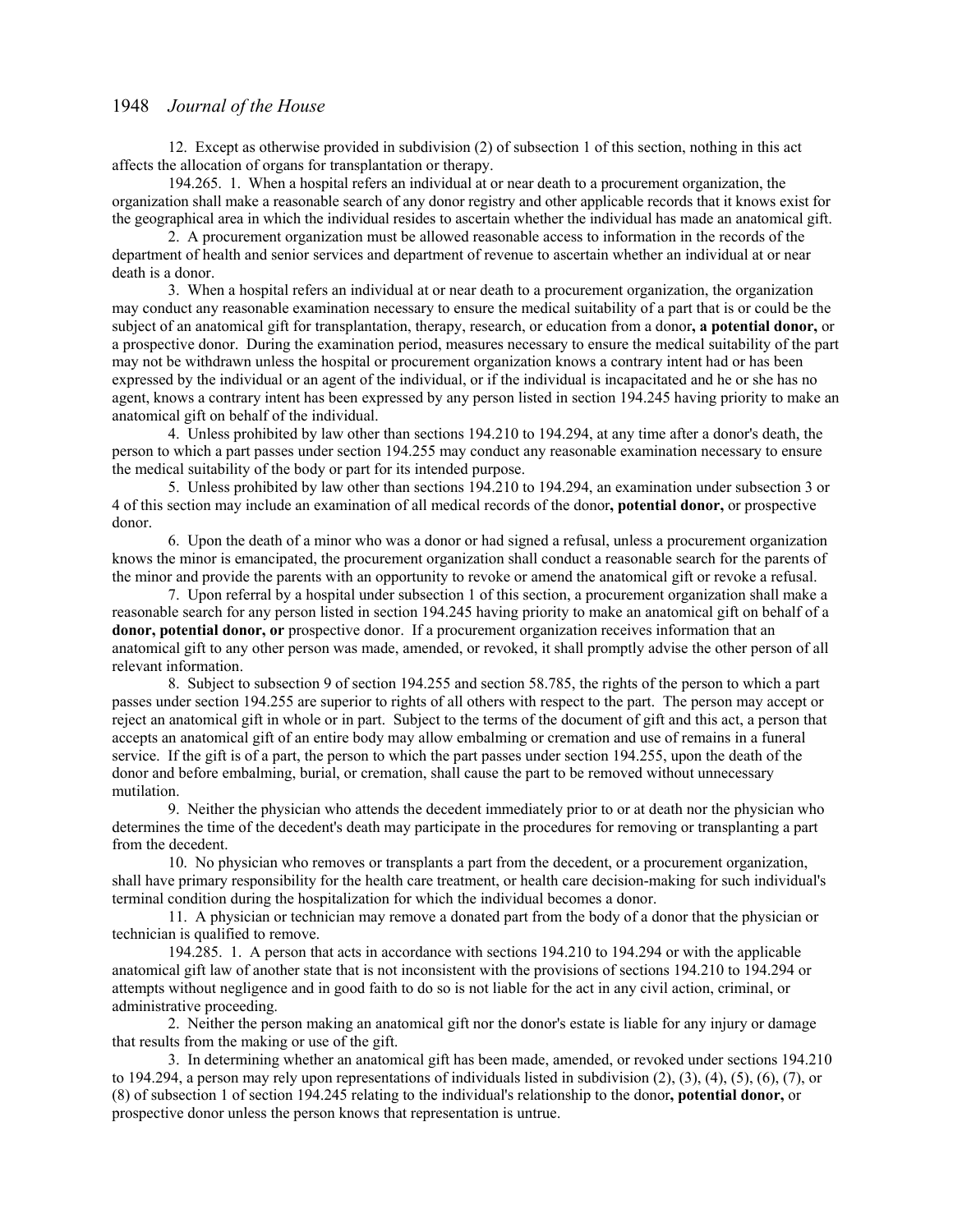194.290. 1. As used in this section, the following terms mean:

(1) "Advance health-care directive", a power of attorney for health care or a record signed or authorized by a **donor, potential donor, or** prospective donor, containing the **[**prospective**]** donor's direction concerning a healthcare decision for the **[**prospective**]** donor;

(2) "Declaration", a record, including but not limited to a living will, or a do-not-resuscitate order, signed by a **donor, potential donor, or** prospective donor specifying the circumstances under which a life support system may be withheld or withdrawn;

(3) "Health-care decision", any decision regarding the health care of the **donor, potential donor, or** prospective donor.

2. If a **donor, potential donor, or** prospective donor has a declaration or advance health-care directive and the terms of the declaration or directive and the express or implied terms of a potential anatomical gift are in conflict with regard to the administration of measures necessary to ensure the medical suitability of a part for transplantation or therapy, the **[**prospective**]** donor's attending physician and **[**prospective**]** donor shall confer to resolve the conflict. If the **donor, potential donor, or** prospective donor is incapable of resolving the conflict, an agent acting under the **[**prospective**]** donor's declaration or directive or, if none or the agent is not reasonably available, another person authorized by law to make health-care decisions on behalf of the **[**prospective**]** donor shall act for the donor to resolve the conflict. The conflict must be resolved as expeditiously as possible. Information relevant to the resolution of the conflict may be obtained from the appropriate procurement organization and any other person authorized to make an anatomical gift for the prospective donor under section 194.245. Before the resolution of the conflict, measures necessary to ensure the medical suitability of an organ for transplantation or therapy may not be withheld or withdrawn from the **donor, potential donor, or** prospective donor if withholding or withdrawing the measures is not contraindicated by appropriate end-of-life care.

194.297. **1.** There is established in the state treasury the "Organ Donor Program Fund"**[**, which shall consist of all moneys deposited by the director of revenue pursuant to subsection 2 of section 302.171 and any other moneys donated or appropriated to the fund**]**. **The director of revenue shall credit to and deposit in the fund all amounts received under subsection 8 of section 301.020, section 301.3125, and subsection 2 of section 302.171 and any other amounts that may be received from appropriations, grants, gifts, bequests, the federal government, or any other source. Moneys in the fund shall be expended in the manner set forth in section 194.299.**

**2. The department of health and senior services may pursue funding to support programmatic efforts and initiatives described in section 194.299.**

**3. The state treasurer shall invest any moneys in excess of five hundred thousand dollars in the organ donor program fund not required for immediate disbursement or program allocation in the same manner as surplus state funds are invested under section 30.260. All earnings resulting from the investment of moneys in the fund shall be credited to the fund.**

**4. Private contributions, grants, and federal funds may be used and expended by the department of health and senior services for such purposes as may be specified in any requirements, terms, or conditions attached thereto or, in the absence of any specific requirements, terms, or conditions, as the department determines under section 194.299.**

**5. The acceptance and use of federal funds shall not commit any state funds or place any obligation upon the general assembly to continue the programs or activities outlined in the federal fund award for which the federal funds are available.**

**6.** The state treasurer shall administer the fund, and the moneys in the fund shall be used solely, upon appropriation, by the department of health and senior services**[**, in consultation**]. The department may consult** with the organ donation advisory committee**[**, for implementation of organ donation awareness programs in the manner prescribed in subsection 2 of section 194.300**] about implementation of programming and related expenditures**.

**7.** Notwithstanding the provisions of section 33.080 to the contrary, moneys in the organ donor program fund at the end of any biennium shall not be transferred to the credit of the general revenue fund. There shall be no money appropriated from general revenue to administer the fund in the event the fund cannot sustain itself.

194.299. The moneys in the organ donor program fund shall be expended as follows:

(1) **[**Grants**] Contracts that may be entered into** by the department of health and senior services **[**to**] with** certified organ procurement organizations **and other organizations, individuals, and institutions** for **services furthering** the development and implementation of organ donation awareness programs in this state;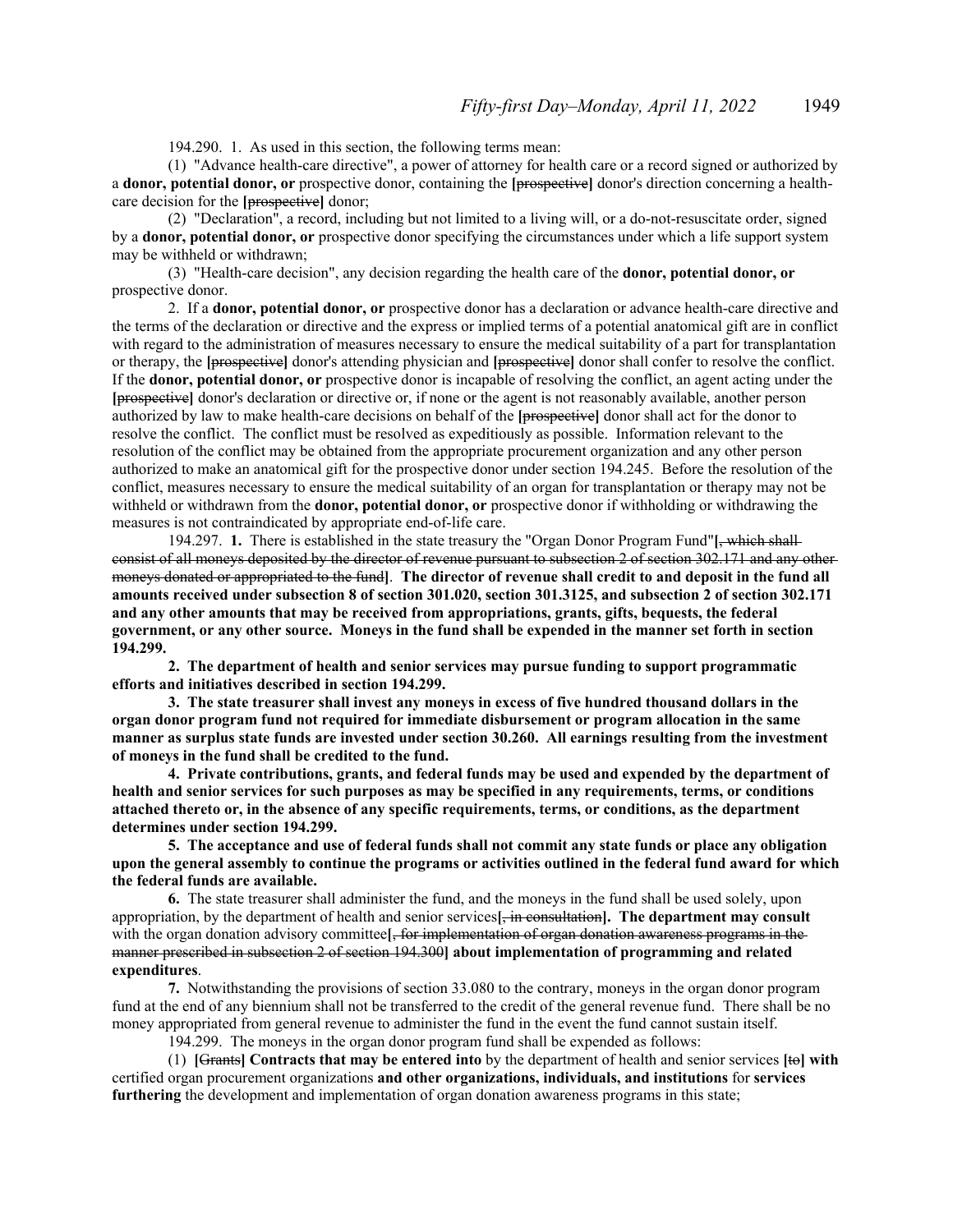## (2) **Initiatives to increase education and awareness of organ, eye, and tissue donation; donor family recognition efforts; training and strategic planning efforts relating to organ, eye, and tissue donation; and donor registry initiatives;**

**(3)** Publication of informational pamphlets or booklets by the department of health and senior services and the advisory committee regarding organ donations and donations to the organ donor program fund when obtaining or renewing a license to operate a motor vehicle pursuant to subsection 2 of section 302.171;

**[**(3)**] (4)** Maintenance of a central registry of **potential** organ**, eye, and tissue** donors pursuant to subsection 1 of section 194.304; [and

(4)**] (5)** Implementation of organ donation awareness programs in the secondary schools of this state by the department of elementary and secondary education**; and**

# **(6) Reimbursements for reasonable and necessary expenses incurred by members of the organ donation advisory committee as described in subsection 2 of section 194.300**.

194.300. 1. There is established within the department of health and senior services the "Organ Donation Advisory Committee", which shall consist of the following members appointed by the governor with the advice and consent of the senate:

(1) Four representatives of organ and tissue procurement organizations;

(2) Four members representative of organ recipients, families of organ recipients, organ donors and families of organ donors;

(3) One health care representative from a hospital located in Missouri; and

(4) One representative of the department of health and senior services.

2. Members of the advisory committee shall receive no compensation for their services, but may be reimbursed for the reasonable and necessary expenses incurred in the performance of their duties out of **[**appropriations made for that purpose**] the organ donor program fund established in section 194.297**. Members shall serve for five year terms and shall serve at the pleasure of the governor.

194.304. 1. The department of revenue shall cooperate with any donor registry that this state establishes, contracts for, or recognizes for the purpose of transferring to the donor registry all relevant information regarding a donor's making, amendment to, or revocation of an anatomical gift.

2. A first person consent organ and tissue donor registry shall:

(1) Allow a donor**, potential donor, prospective donor,** or other person authorized under section 194.220 to include on the donor registry a statement or symbol that the donor has made, amended, or revoked an anatomical gift;

(2) Be accessible to a procurement organization to allow it to obtain relevant information on the donor registry to determine, at or near death of the donor**, a potential donor,** or a prospective donor, whether the donor **[**or prospective donor**]** has made, amended, or revoked an anatomical gift; and

(3) Be accessible for purposes of subdivisions (1) and (2) of this subsection seven days a week on a twenty-four-hour basis.

3. Personally identifiable information on **[**a first person consent organ and tissue**] the** donor registry about a donor**, potential donor,** or prospective donor may not be used or disclosed without the express consent of the donor**[**, prospective donor,**]** or the person that made the anatomical gift for any purpose other than to determine, at or near death of the donor **[**or a prospective donor**]**, whether the donor **[**or prospective donor**]** has made, amended, or revoked an anatomical gift.

301.020. 1. Every owner of a motor vehicle or trailer, which shall be operated or driven upon the highways of this state, except as herein otherwise expressly provided, shall annually file, by mail or otherwise, in the office of the director of revenue, an application for registration on a blank to be furnished by the director of revenue for that purpose containing:

(1) A brief description of the motor vehicle or trailer to be registered, including the name of the manufacturer, the vehicle identification number, the amount of motive power of the motor vehicle, stated in figures of horsepower and whether the motor vehicle is to be registered as a motor vehicle primarily for business use as defined in section 301.010;

(2) The name, the applicant's identification number and address of the owner of such motor vehicle or trailer;

(3) The gross weight of the vehicle and the desired load in pounds if the vehicle is a commercial motor vehicle or trailer.

2. If the vehicle is a motor vehicle primarily for business use as defined in section 301.010 and if such vehicle is ten years of age or less and has less than one hundred fifty thousand miles on the odometer, the director of revenue shall retain the odometer information provided in the vehicle inspection report, and provide for prompt access to such information, together with the vehicle identification number for the motor vehicle to which such information pertains, for a period of ten years after the receipt of such information. This section shall not apply unless: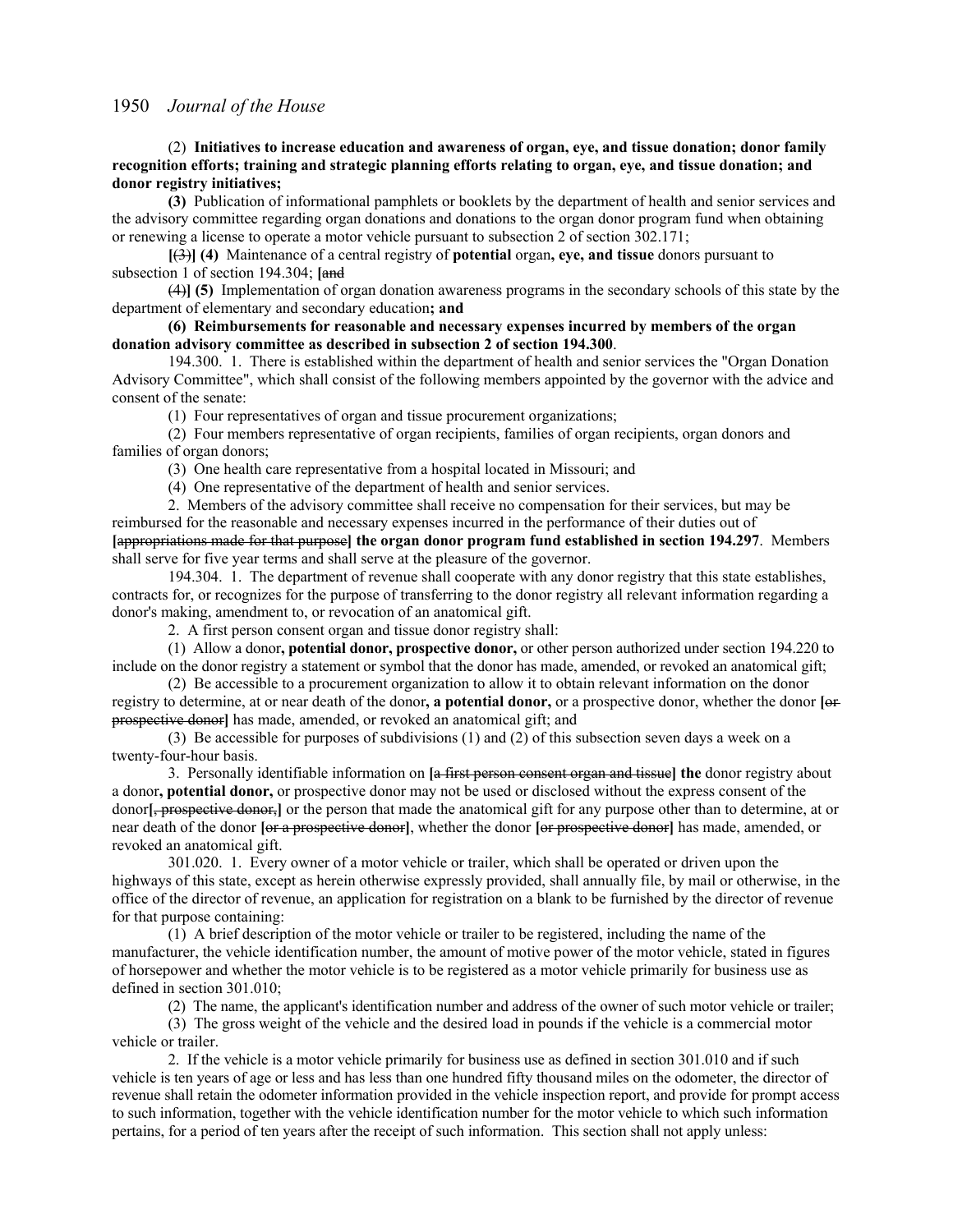(1) The application for the vehicle's certificate of ownership was submitted after July 1, 1989; and

(2) The certificate was issued pursuant to a manufacturer's statement of origin.

3. If the vehicle is any motor vehicle other than a motor vehicle primarily for business use, a recreational motor vehicle, motorcycle, motortricycle, autocycle, bus, or any commercial motor vehicle licensed for over twelve thousand pounds and if such motor vehicle is ten years of age or less and has less than one hundred fifty thousand miles on the odometer, the director of revenue shall retain the odometer information provided in the vehicle inspection report, and provide for prompt access to such information, together with the vehicle identification number for the motor vehicle to which such information pertains, for a period of ten years after the receipt of such information. This subsection shall not apply unless:

- (1) The application for the vehicle's certificate of ownership was submitted after July 1, 1990; and
- (2) The certificate was issued pursuant to a manufacturer's statement of origin.

4. If the vehicle qualifies as a reconstructed motor vehicle, motor change vehicle, specially constructed motor vehicle, non-USA-std motor vehicle, as defined in section 301.010, or prior salvage as referenced in section 301.573, the owner or lienholder shall surrender the certificate of ownership. The owner shall make an application for a new certificate of ownership, pay the required title fee, and obtain the vehicle examination certificate required pursuant to subsection 9 of section 301.190. If an insurance company pays a claim on a salvage vehicle as defined in section 301.010 and the owner retains the vehicle, as prior salvage, the vehicle shall only be required to meet the examination requirements under subsection 10 of section 301.190. Notarized bills of sale along with a copy of the front and back of the certificate of ownership for all major component parts installed on the vehicle and invoices for all essential parts which are not defined as major component parts shall accompany the application for a new certificate of ownership. If the vehicle is a specially constructed motor vehicle, as defined in section 301.010, two pictures of the vehicle shall be submitted with the application. If the vehicle is a kit vehicle, the applicant shall submit the invoice and the manufacturer's statement of origin on the kit. If the vehicle requires the issuance of a special number by the director of revenue or a replacement vehicle identification number, the applicant shall submit the required application and application fee. All applications required under this subsection shall be submitted with any applicable taxes which may be due on the purchase of the vehicle or parts. The director of revenue shall appropriately designate "Reconstructed Motor Vehicle", "Motor Change Vehicle", "Non-USA-Std Motor Vehicle", or "Specially Constructed Motor Vehicle" on the current and all subsequent issues of the certificate of ownership of such vehicle.

5. Every insurance company that pays a claim for repair of a motor vehicle which as the result of such repairs becomes a reconstructed motor vehicle as defined in section 301.010 or that pays a claim on a salvage vehicle as defined in section 301.010 and the owner is retaining the vehicle shall in writing notify the owner of the vehicle, and in a first party claim, the lienholder if a lien is in effect, that he is required to surrender the certificate of ownership, and the documents and fees required pursuant to subsection 4 of this section to obtain a prior salvage motor vehicle certificate of ownership or documents and fees as otherwise required by law to obtain a salvage certificate of ownership, from the director of revenue. The insurance company shall within thirty days of the payment of such claims report to the director of revenue the name and address of such owner, the year, make, model, vehicle identification number, and license plate number of the vehicle, and the date of loss and payment.

6. Anyone who fails to comply with the requirements of this section shall be guilty of a class B misdemeanor.

7. An applicant for registration may make a donation of one dollar to promote a blindness education, screening and treatment program. The director of revenue shall collect the donations and deposit all such donations in the state treasury to the credit of the blindness education, screening and treatment program fund established in section 209.015. Moneys in the blindness education, screening and treatment program fund shall be used solely for the purposes established in section 209.015; except that the department of revenue shall retain no more than one percent for its administrative costs. The donation prescribed in this subsection is voluntary and may be refused by the applicant for registration at the time of issuance or renewal. The director shall inquire of each applicant at the time the applicant presents the completed application to the director whether the applicant is interested in making the one dollar donation prescribed in this subsection.

8. An applicant for registration may make a donation of **an amount not less than** one dollar to promote an organ donor program. The director of revenue shall collect the donations and deposit all such donations in the state treasury to the credit of the organ donor program fund as established in sections 194.297 to 194.304. Moneys in the organ donor fund shall be used solely for the purposes established in sections 194.297 to 194.304, except that the department of revenue shall retain no more than one percent for its administrative costs. The donation prescribed in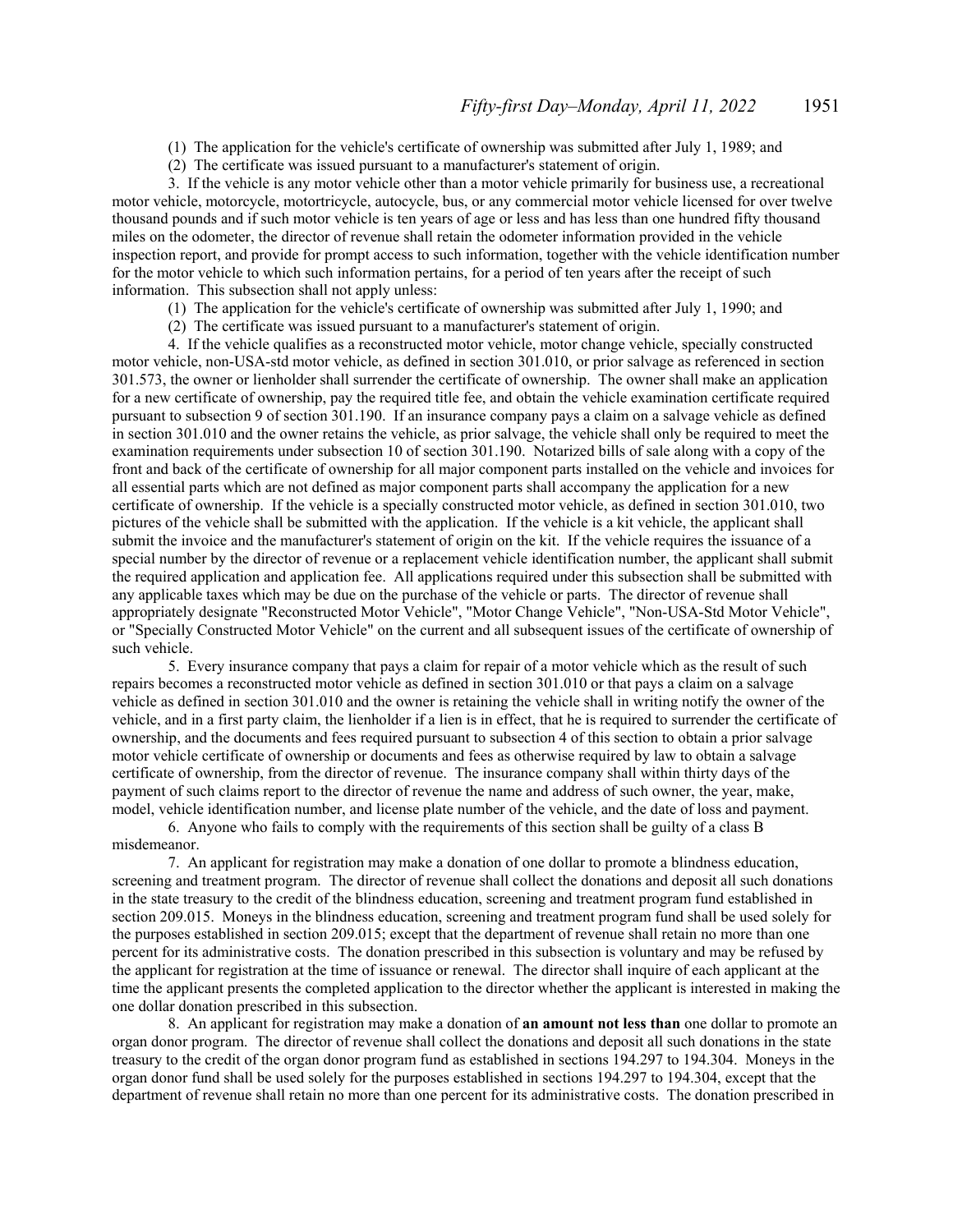this subsection is voluntary and may be refused by the applicant for registration at the time of issuance or renewal. The director shall inquire of each applicant at the time the applicant presents the completed application to the director whether the applicant is interested in making **[**the**] a contribution not less than** one dollar **[**donation**] as** prescribed in this subsection.

9. An applicant for registration may make a donation of one dollar to the Missouri medal of honor recipients fund. The director of revenue shall collect the donations and deposit all such donations in the state treasury to the credit of the Missouri medal of honor recipients fund as established in section 226.925. Moneys in the medal of honor recipients fund shall be used solely for the purposes established in section 226.925, except that the department of revenue shall retain no more than one percent for its administrative costs. The donation prescribed in this subsection is voluntary and may be refused by the applicant for registration at the time of issuance or renewal. The director shall inquire of each applicant at the time the applicant presents the completed application to the director whether the applicant is interested in making the one dollar donation prescribed in this subsection.

302.171. 1. The director shall verify that an applicant for a driver's license is a Missouri resident or national of the United States or a noncitizen with a lawful immigration status, and a Missouri resident before accepting the application. The director shall not issue a driver's license for a period that exceeds the duration of an applicant's lawful immigration status in the United States. The director may establish procedures to verify the Missouri residency or United States naturalization or lawful immigration status and Missouri residency of the applicant and establish the duration of any driver's license issued under this section. An application for a license shall be made upon an approved form furnished by the director. Every application shall state the full name, Social Security number, age, height, weight, color of eyes, sex, residence, mailing address of the applicant, and the classification for which the applicant has been licensed, and, if so, when and by what state, and whether or not such license has ever been suspended, revoked, or disqualified, and, if revoked, suspended or disqualified, the date and reason for such suspension, revocation or disqualification and whether the applicant is making a **[**one dollar**]** donation to promote an organ donation program as prescribed in subsection 2 **of this section**, to promote a blindness education, screening and treatment program as prescribed in subsection 3 **of this section**, or the Missouri medal of honor recipients fund prescribed in subsection 4 of this section. A driver's license, nondriver's license, or instruction permit issued under this chapter shall contain the applicant's legal name as it appears on a birth certificate or as legally changed through marriage or court order. No name change by common usage based on common law shall be permitted. The application shall also contain such information as the director may require to enable the director to determine the applicant's qualification for driving a motor vehicle; and shall state whether or not the applicant has been convicted in this or any other state for violating the laws of this or any other state or any ordinance of any municipality, relating to driving without a license, careless driving, or driving while intoxicated, or failing to stop after an accident and disclosing the applicant's identity, or driving a motor vehicle without the owner's consent. The application shall contain a certification by the applicant as to the truth of the facts stated therein. Every person who applies for a license to operate a motor vehicle who is less than twenty-one years of age shall be provided with educational materials relating to the hazards of driving while intoxicated, including information on penalties imposed by law for violation of the intoxication-related offenses of the state. Beginning January 1, 2001, if the applicant is less than eighteen years of age, the applicant must comply with all requirements for the issuance of an intermediate driver's license pursuant to section 302.178. For persons mobilized and deployed with the United States Armed Forces, an application under this subsection shall be considered satisfactory by the department of revenue if it is signed by a person who holds general power of attorney executed by the person deployed, provided the applicant meets all other requirements set by the director.

2. An applicant for a license may make a donation of **an amount not less than** one dollar to promote an organ donor program. The director of revenue shall collect the donations and deposit all such donations in the state treasury to the credit of the organ donor program fund established in sections 194.297 to 194.304. Moneys in the organ donor program fund shall be used solely for the purposes established in sections 194.297 to 194.304 except that the department of revenue shall retain no more than one percent for its administrative costs. The donation prescribed in this subsection is voluntary and may be refused by the applicant for the license at the time of issuance or renewal of the license. The director shall make available an informational booklet or other informational sources on the importance of organ and tissue donations to applicants for licensure as designed by the organ donation advisory committee established in sections 194.297 to 194.304. The director shall inquire of each applicant at the time the licensee presents the completed application to the director whether the applicant is interested in making the **[**one dollar**]** donation prescribed in this subsection and whether the applicant is interested in inclusion in the organ donor registry and shall also specifically inform the licensee of the ability to consent to organ donation by placing a donor symbol sticker authorized and issued by the department of health and senior services on the back of his or her driver's license or identification card as prescribed by subdivision (1) of subsection 1 of section 194.225. A symbol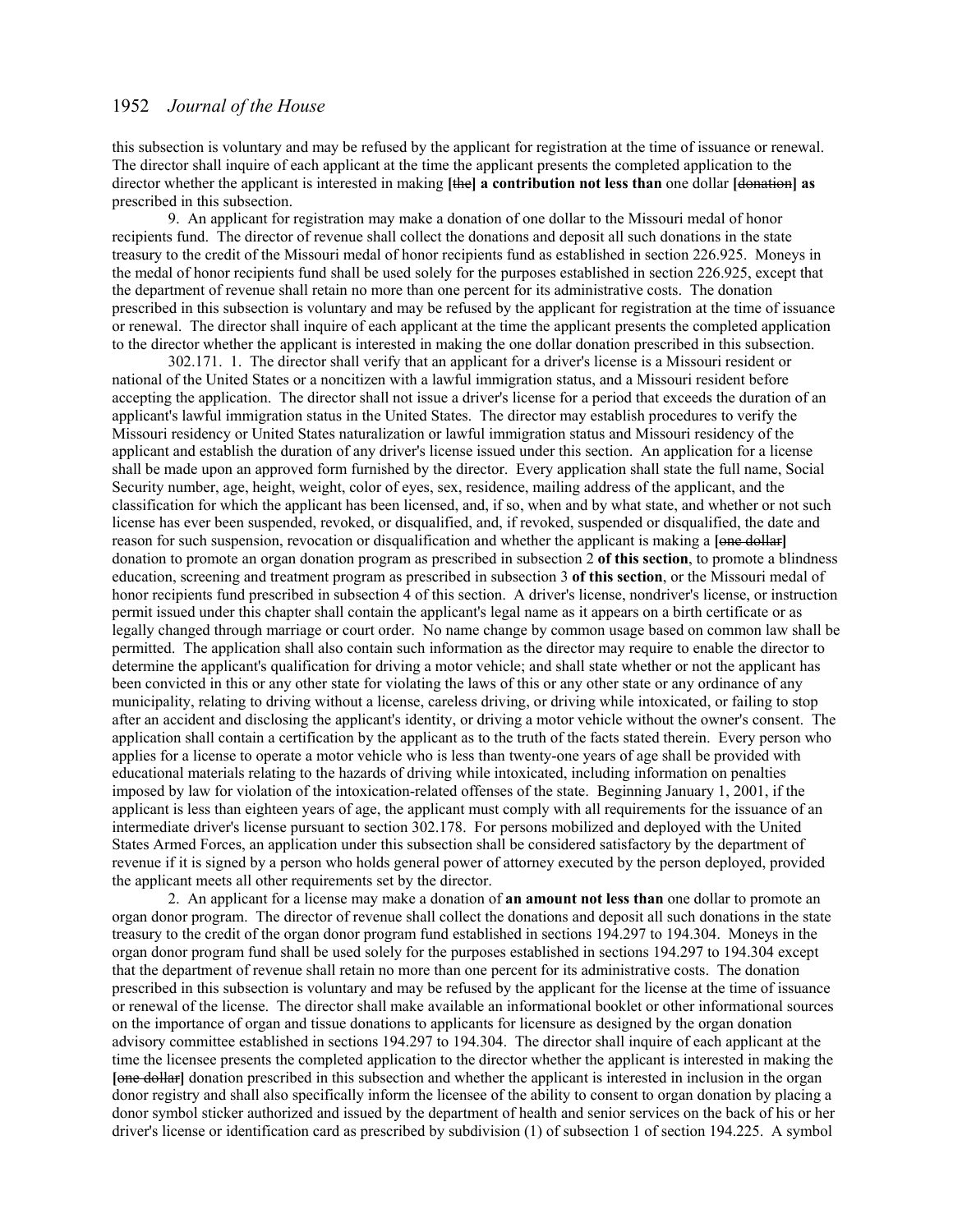may be placed on the front of the license or identification card indicating the applicant's desire to be listed in the registry at the applicant's request at the time of his or her application for a driver's license or identification card, or the applicant may instead request an organ donor sticker from the department of health and senior services by application on the department of health and senior services' website. Upon receipt of an organ donor sticker sent by the department of health and senior services, the applicant shall place the sticker on the back of his or her driver's license or identification card to indicate that he or she has made an anatomical gift. The director shall notify the department of health and senior services of information obtained from applicants who indicate to the director that they are interested in registry participation, and the department of health and senior services shall enter the complete name, address, date of birth, race, gender and a unique personal identifier in the registry established in subsection 1 of section 194.304.

3. An applicant for a license may make a donation of one dollar to promote a blindness education, screening and treatment program. The director of revenue shall collect the donations and deposit all such donations in the state treasury to the credit of the blindness education, screening and treatment program fund established in section 209.015. Moneys in the blindness education, screening and treatment program fund shall be used solely for the purposes established in section 209.015; except that the department of revenue shall retain no more than one percent for its administrative costs. The donation prescribed in this subsection is voluntary and may be refused by the applicant for the license at the time of issuance or renewal of the license. The director shall inquire of each applicant at the time the licensee presents the completed application to the director whether the applicant is interested in making the one dollar donation prescribed in this subsection.

4. An applicant for registration may make a donation of one dollar to the Missouri medal of honor recipients fund. The director of revenue shall collect the donations and deposit all such donations in the state treasury to the credit of the Missouri medal of honor recipients fund as established in section 226.925. Moneys in the medal of honor recipients fund shall be used solely for the purposes established in section 226.925, except that the department of revenue shall retain no more than one percent for its administrative costs. The donation prescribed in this subsection is voluntary and may be refused by the applicant for registration at the time of issuance or renewal. The director shall inquire of each applicant at the time the applicant presents the completed application to the director whether the applicant is interested in making the one dollar donation prescribed in this subsection.

5. Beginning July 1, 2005, the director shall deny the driving privilege of any person who commits fraud or deception during the examination process or who makes application for an instruction permit, driver's license, or nondriver's license which contains or is substantiated with false or fraudulent information or documentation, or who knowingly conceals a material fact or otherwise commits a fraud in any such application. The period of denial shall be one year from the effective date of the denial notice sent by the director. The denial shall become effective ten days after the date the denial notice is mailed to the person. The notice shall be mailed to the person at the last known address shown on the person's driving record. The notice shall be deemed received three days after mailing unless returned by the postal authorities. No such individual shall reapply for a driver's examination, instruction permit, driver's license, or nondriver's license until the period of denial is completed. No individual who is denied the driving privilege under this section shall be eligible for a limited driving privilege issued under section 302.309.

6. All appeals of denials under this section shall be made as required by section 302.311.

7. The period of limitation for criminal prosecution under this section shall be extended under subdivision (1) of subsection 3 of section 556.036.

8. The director may promulgate rules and regulations necessary to administer and enforce this section. No rule or portion of a rule promulgated pursuant to the authority of this section shall become effective unless it has been promulgated pursuant to chapter 536.

9. Notwithstanding any provision of this chapter that requires an applicant to provide proof of Missouri residency for renewal of a noncommercial driver's license, noncommercial instruction permit, or nondriver's license, an applicant who is sixty-five years and older and who was previously issued a Missouri noncommercial driver's license, noncommercial instruction permit, or Missouri nondriver's license is exempt from showing proof of Missouri residency.

10. Notwithstanding any provision of this chapter, for the renewal of a noncommercial driver's license, noncommercial instruction permit, or nondriver's license, a photocopy of an applicant's United States birth certificate along with another form of identification approved by the department of revenue, including, but not limited to, United States military identification or United States military discharge papers, shall constitute sufficient proof of Missouri citizenship.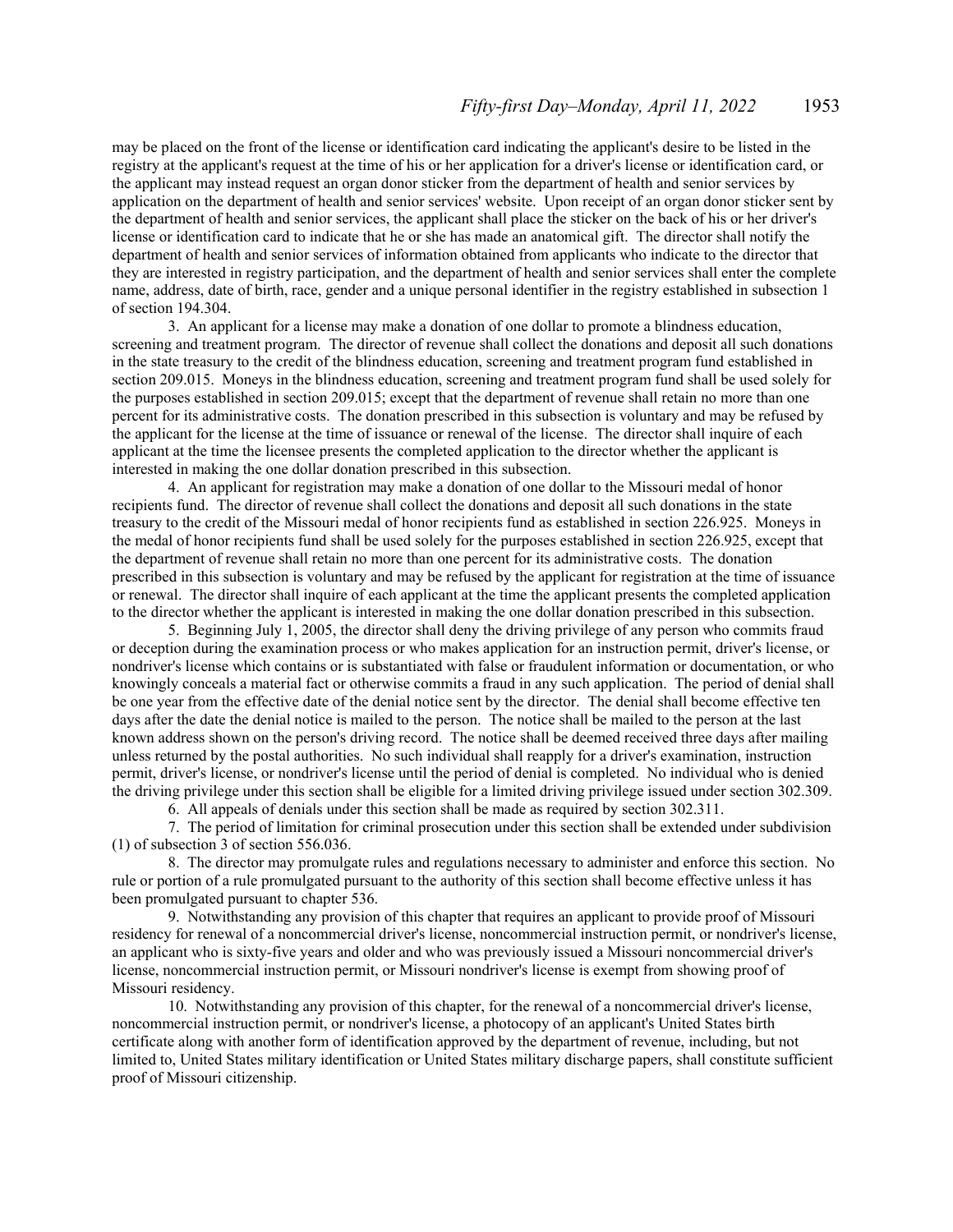11. Notwithstanding any other provision of this chapter, if an applicant does not meet the requirements of subsection 9 of this section and does not have the required documents to prove Missouri residency, United States naturalization, or lawful immigration status, the department may issue a one-year driver's license renewal. This onetime renewal shall only be issued to an applicant who previously has held a Missouri noncommercial driver's license, noncommercial instruction permit, or nondriver's license for a period of fifteen years or more and who does not have the required documents to prove Missouri residency, United States naturalization, or lawful immigration status. After the expiration of the one-year period, no further renewal shall be provided without the applicant producing proof of Missouri residency, United States naturalization, or lawful immigration status."; and

Further amend said bill by amending the title, enacting clause, and intersectional references accordingly.

# Representative Eggleston offered **House Amendment No. 1 to House Amendment No. 4**.

*House Amendment No. 1 to House Amendment No. 4*

AMEND House Amendment No. 4 to House Bill No. 2331, Page 9, Line 1, by inserting after said line the following:

"**194.321. 1. For purposes of this section, the following terms mean:**

**(1) "COVID-19 vaccination status", an indication of whether a person has received a vaccination against COVID-19;**

- **(2) "Hospital", the same meaning given to the term in section 197.020;**
- **(3) "Procurement organization", the same meaning given to the term in section 194.210.**

**2. No hospital, physician, procurement organization, or other person shall consider the COVID-19 vaccination status of a potential organ transplant recipient or potential organ donor in any part of the organ transplant process including, but not limited to:**

- **(1) The referral of a patient to be considered for a transplant;**
- **(2) The evaluation of a patient for a transplant;**
- **(3) The consideration of a patient for placement on a waiting list;**
- **(4) A patient's particular position on a waiting list; and**
- **(5) The evaluation of a potential donor to determine his or her suitability as an organ donor.**"; and

Further amend said bill by amending the title, enacting clause, and intersectional references accordingly.

# On motion of Representative Eggleston, **House Amendment No. 1 to House Amendment No. 4** was adopted.

 On motion of Representative Griffith, **House Amendment No. 4, as amended**, was adopted.

# Representative Patterson offered **House Amendment No. 5**.

## *House Amendment No. 5*

AMEND House Bill No. 2331, Page 1, Section A, Line 2, by inserting after all of said section and line the following:

"191.500. As used in sections 191.500 to 191.550, unless the context clearly indicates otherwise, the following terms mean:

(1) "Area of defined need", a community or section of an urban area of this state which is certified by the department of health and senior services as being in need of the services of a physician to improve the patient-doctor ratio in the area, to contribute professional physician services to an area of economic impact, or to contribute professional physician services to an area suffering from the effects of a natural disaster;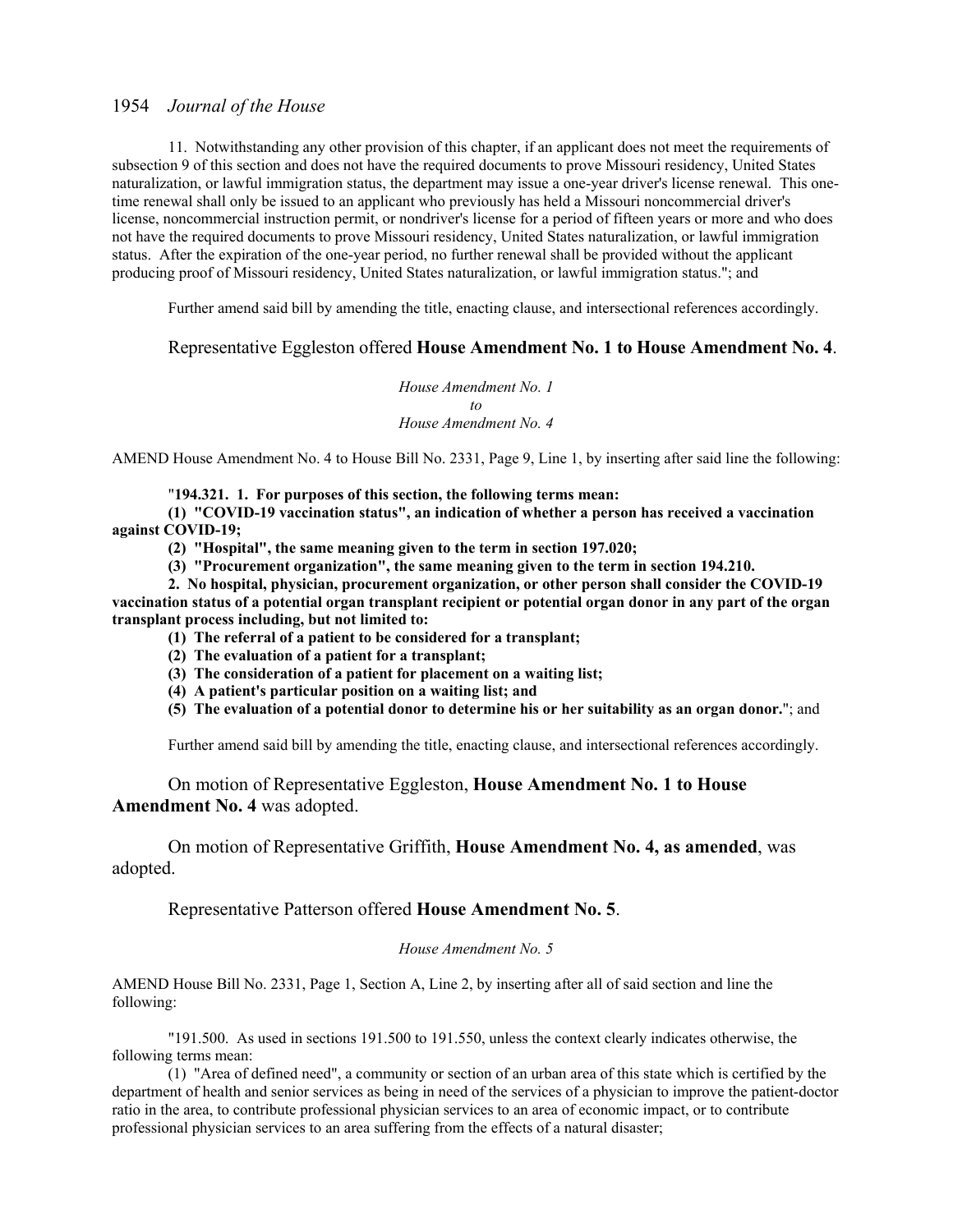(2) "Department", the department of health and senior services;

(3) "Eligible student", a full-time student accepted and enrolled in a formal course of instruction **at a participating school** leading to a degree of doctor of medicine or doctor of osteopathy **[**at a participating school**], including any such degree in the area of psychiatry; a degree of doctor of dental surgery; a degree of doctor of dental medicine; or a bachelor of science degree in dental hygiene**;

(4) "Financial assistance", an amount of money paid by the state of Missouri to a qualified applicant pursuant to sections 191.500 to 191.550;

(5) "Participating school"**[**,**]:**

**(a)** An institution of higher learning within this state which grants**:**

**a.** The degrees of doctor of medicine or doctor of osteopathy, and which is accredited in the appropriate degree program by the American Medical Association **[**or**],** the American Osteopathic Association**, or the American Psychiatric Association**; **or**

**b. The degree of doctor of dental surgery, the degree of doctor of dental medicine, or the bachelor of science degree in dental hygiene, and which is accredited in the appropriate degree program by the American Dental Association; and**

**(b) Applicable residency programs for each degree type and discipline;**

(6) "Primary care"**[**,**]:**

**(a)** General or family practice, internal medicine, pediatric**, psychiatric,** or obstetric and gynecological care as provided to the general public by physicians licensed and registered pursuant to chapter 334; **and**

# **(b) Dental practice as provided to the general public by dentists or dental hygienists licensed under chapter 332;**

(7) "Resident", any natural person who has lived in this state for one or more years for any purpose other than the attending of an educational institution located within this state;

(8) "Rural area", a town or community within this state which is not within a "standard metropolitan statistical area", and has a population of six thousand or fewer inhabitants as determined by the last preceding federal decennial census or any unincorporated area not within a standard metropolitan statistical area.

191.515. An eligible student may apply to the department for a loan under sections 191.500 to 191.550 only if, at the time of his **or her** application and throughout the period during which he **or she** receives the loan, he **or she is a resident of this state and** has been formally accepted as a student in a participating school in a course of study leading to the degree of doctor of medicine **[**or**],** doctor of osteopathy, **[**and is a resident of this state**] doctor of dental surgery, or doctor of dental medicine or to the bachelor of science degree in dental hygiene**.

191.520. No loan to any eligible student shall exceed **[**seven thousand five hundred**] twenty-five thousand** dollars for each academic year, which shall run from August first of any year through July thirty-first of the following year. All loans shall be made from funds appropriated to the medical school loan and loan repayment program fund created by section 191.600, by the general assembly.

191.525. No more than twenty-five loans shall be made to eligible students during the first academic year this program is in effect. Twenty-five new loans may be made for the next three academic years until a total of one hundred loans are available. At least one-half of the loans shall be made to students from rural areas as defined in section 191.500. An eligible student may receive loans for each academic year he **or she** is pursuing a course of study directly leading to a degree of doctor of medicine **[**or**],** doctor of osteopathy**, doctor of dental surgery, or doctor of dental medicine or to a bachelor of science degree in dental hygiene**.

335.230. Financial assistance to any qualified applicant shall not exceed **[**five**] ten** thousand dollars for each academic year for a professional nursing program and shall not exceed **[**two thousand five hundred**] five thousand** dollars for each academic year for a practical nursing program. All financial assistance shall be made from funds credited to the professional and practical nursing student loan and nurse loan repayment fund. A qualified applicant may receive financial assistance for each academic year he **or she** remains a student in good standing at a participating school.

335.257. Successful applicants for whom loan payments are made under the provisions of sections 335.245 to 335.259 shall verify to the department twice each year**[**, in June and in December,**]** in the manner prescribed by the department that qualified employment in this state is being maintained."; and

Further amend said bill by amending the title, enacting clause, and intersectional references accordingly.

Representative Cook offered **House Amendment No. 1 to House Amendment No. 5**.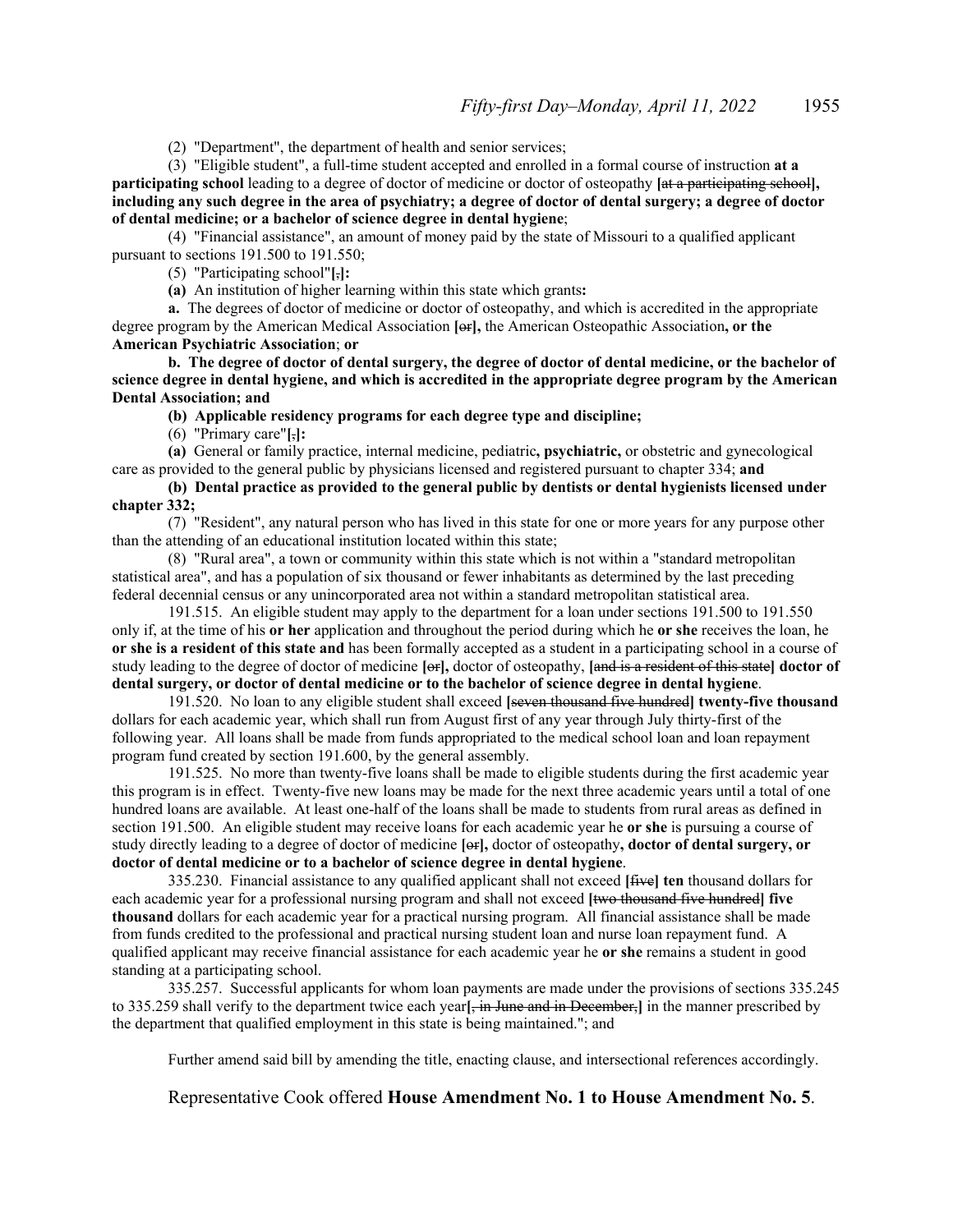*House Amendment No. 1 to House Amendment No. 5*

AMEND House Amendment No. 5 to House Bill No. 2331, Page 2, Line 38, by deleting all of said line and inserting in lieu thereof the following:

"being maintained.

338.010. 1. The "practice of pharmacy" means the interpretation, implementation, and evaluation of medical prescription orders, including any legend drugs under 21 U.S.C. Section 353; receipt, transmission, or handling of such orders or facilitating the dispensing of such orders; the designing, initiating, implementing, and monitoring of a medication therapeutic plan **[**as defined by the prescription order so long as the prescription order is specific to each patient for care by a pharmacist**]**; the compounding, dispensing, labeling, and administration of drugs and devices pursuant to medical prescription orders **[**and administration of viral influenza, pneumonia, shingles, hepatitis A, hepatitis B, diphtheria, tetanus, pertussis, and meningitis vaccines by written protocol authorized by a physician for persons at least seven years of age or the age recommended by the Centers for Disease Control and Prevention, whichever is higher, or the administration of pneumonia, shingles, hepatitis A, hepatitis B, diphtheria, tetanus, pertussis, meningitis, and viral influenza vaccines by written protocol authorized by a physician for a specific patient as authorized by rule**]**; **the ordering and administration of vaccines approved or authorized by the United States Food and Drug Administration, excluding vaccines for cholera, monkeypox, Japanese encephalitis, typhoid, rabies, yellow fever, tick-borne encephalitis, and anthrax, to persons at least seven years of age or the age recommended by the Centers for Disease Control and Prevention, whichever is older, pursuant to joint promulgation of rules established by the board of pharmacy and the state board of registration for the healing arts unless rules are established under a state of emergency as described in section 44.100;** the participation in drug selection according to state law and participation in drug utilization reviews; the proper and safe storage of drugs and devices and the maintenance of proper records thereof; consultation with patients and other health care practitioners, and veterinarians and their clients about legend drugs, about the safe and effective use of drugs and devices; the prescribing and dispensing of any nicotine replacement therapy product under section 338.665; the dispensing of HIV postexposure prophylaxis pursuant to section 338.730; and the offering or performing of those acts, services, operations, or transactions necessary in the conduct, operation, management and control of a pharmacy. No person shall engage in the practice of pharmacy unless he or she is licensed under the provisions of this chapter. This chapter shall not be construed to prohibit the use of auxiliary personnel under the direct supervision of a pharmacist from assisting the pharmacist in any of his or her duties. This assistance in no way is intended to relieve the pharmacist from his or her responsibilities for compliance with this chapter and he or she will be responsible for the actions of the auxiliary personnel acting in his or her assistance. This chapter shall also not be construed to prohibit or interfere with any legally registered practitioner of medicine, dentistry, or podiatry, or veterinary medicine only for use in animals, or the practice of optometry in accordance with and as provided in sections 195.070 and 336.220 in the compounding, administering, prescribing, or dispensing of his or her own prescriptions.

2. **[**Any pharmacist who accepts a prescription order for a medication therapeutic plan shall have a written protocol from the physician who refers the patient for medication therapy services.**] A pharmacist with a certificate of medication therapeutic plan authority may provide medication therapy services pursuant to a statewide standing order issued by the department of health and senior services or pursuant to a written protocol with a physician licensed under chapter 334.** The written protocol **[**and the prescription order for a medication therapeutic plan**] authorized by this section** shall come **only** from the physician **[**only**] or similar body authorized by this section**, and shall not come from a nurse engaged in a collaborative practice arrangement under section 334.104, or from a physician assistant engaged in a collaborative practice arrangement under section 334.735.

3. Nothing in this section shall be construed as to prevent any person, firm or corporation from owning a pharmacy regulated by sections 338.210 to 338.315, provided that a licensed pharmacist is in charge of such pharmacy.

4. Nothing in this section shall be construed to apply to or interfere with the sale of nonprescription drugs and the ordinary household remedies and such drugs or medicines as are normally sold by those engaged in the sale of general merchandise.

5. No health carrier as defined in chapter 376 shall require any physician with which they contract to enter into a written protocol with a pharmacist for medication therapeutic services.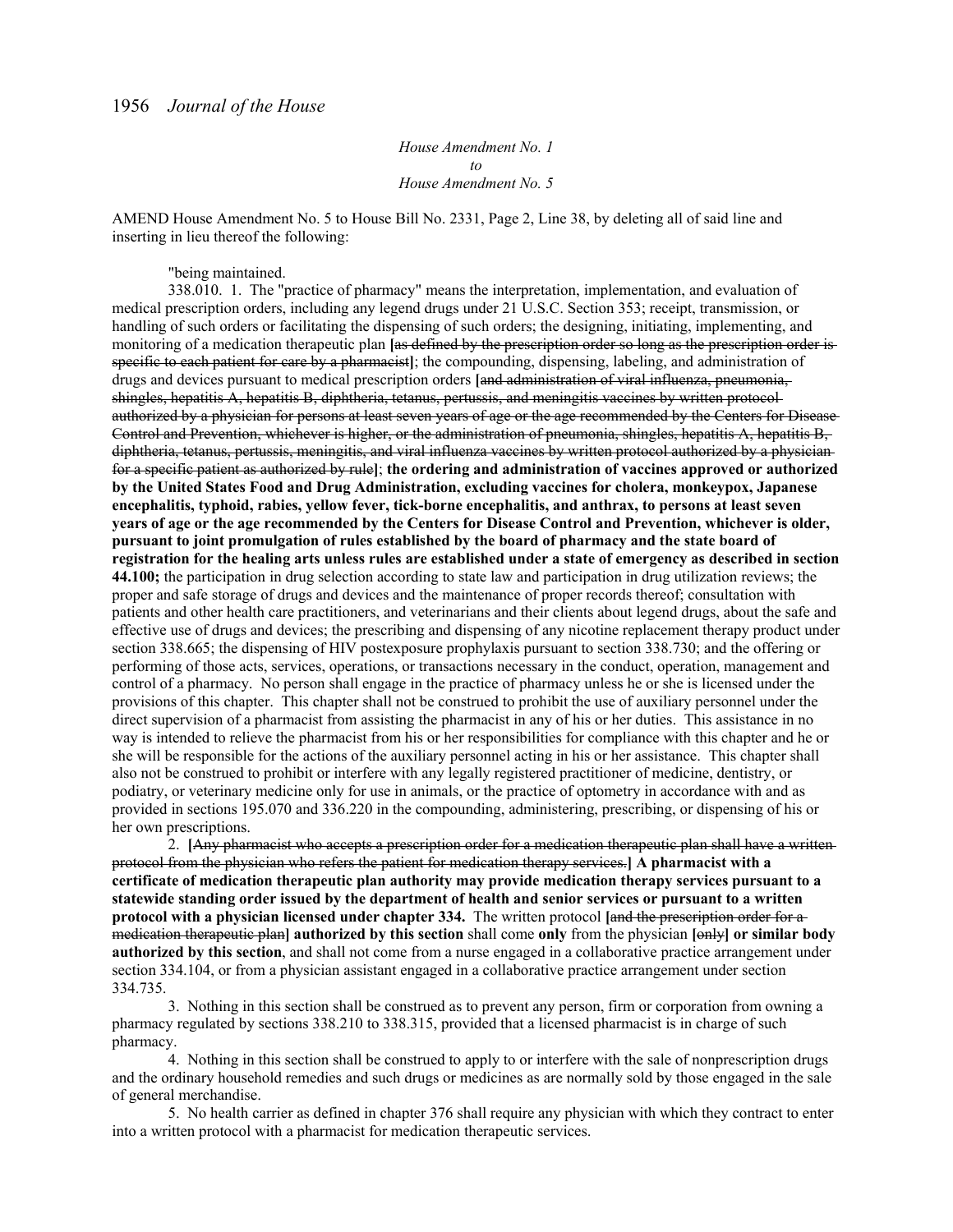6. This section shall not be construed to allow a pharmacist to diagnose or independently prescribe pharmaceuticals.

7. The state board of registration for the healing arts, under section 334.125, and the state board of pharmacy, under section 338.140, shall jointly promulgate rules regulating the use of protocols **[**for prescription orders**]** for medication therapy services **[**and administration of viral influenza vaccines**]**. Such rules shall require protocols to include provisions allowing for timely communication between the pharmacist and the **[**referring**] protocol** physician **or similar body authorized by this section**, and any other patient protection provisions deemed appropriate by both boards. In order to take effect, such rules shall be approved by a majority vote of a quorum of each board. Neither board shall separately promulgate rules regulating the use of protocols for [*prescription orders*for**]** medication therapy services**[** and administration of viral influenza vaccines**]**. Any rule or portion of a rule, as that term is defined in section 536.010, that is created under the authority delegated in this section shall become effective only if it complies with and is subject to all of the provisions of chapter 536 and, if applicable, section 536.028. This section and chapter 536 are nonseverable and if any of the powers vested with the general assembly pursuant to chapter 536 to review, to delay the effective date, or to disapprove and annul a rule are subsequently held unconstitutional, then the grant of rulemaking authority and any rule proposed or adopted after August 28, 2007, shall be invalid and void.

8. The state board of pharmacy may grant a certificate of medication therapeutic plan authority to a licensed pharmacist who submits proof of successful completion of a board-approved course of academic clinical study beyond a bachelor of science in pharmacy, including but not limited to clinical assessment skills, from a nationally accredited college or university, or a certification of equivalence issued by a nationally recognized professional organization and approved by the board of pharmacy.

9. **[**Any pharmacist who has received a certificate of medication therapeutic plan authority may engage in the designing, initiating, implementing, and monitoring of a medication therapeutic plan as defined by a prescription order from a physician that is specific to each patient for care by a pharmacist.

10.**]** Nothing in this section shall be construed to allow a pharmacist to make a therapeutic substitution of a pharmaceutical prescribed by a physician unless authorized by the written protocol or the physician's prescription order.

**[**11.**] 10.** "Veterinarian", "doctor of veterinary medicine", "practitioner of veterinary medicine", "DVM", "VMD", "BVSe", "BVMS", "BSe (Vet Science)", "VMB", "MRCVS", or an equivalent title means a person who has received a doctor's degree in veterinary medicine from an accredited school of veterinary medicine or holds an Educational Commission for Foreign Veterinary Graduates (EDFVG) certificate issued by the American Veterinary Medical Association (AVMA).

**[**12. In addition to other requirements established by the joint promulgation of rules by the board of pharmacy and the state board of registration for the healing arts:

(1) A pharmacist shall administer vaccines by protocol in accordance with treatment guidelines established by the Centers for Disease Control and Prevention (CDC);

(2) A pharmacist who is administering a vaccine shall request a patient to remain in the pharmacy a safe amount of time after administering the vaccine to observe any adverse reactions. Such pharmacist shall have adopted emergency treatment protocols;

(3)**] 11.** In addition to other requirements by the board, a pharmacist shall receive additional training as required by the board and evidenced by receiving a certificate from the board upon completion, and shall display the certification in his or her pharmacy where vaccines are delivered.

**[**13.**] 12.** A pharmacist shall inform the patient that the administration of **[**the**] a** vaccine will be entered into the ShowMeVax system, as administered by the department of health and senior services. The patient shall attest to the inclusion of such information in the system by signing a form provided by the pharmacist. If the patient indicates that he or she does not want such information entered into the ShowMeVax system, the pharmacist shall provide a written report within fourteen days of administration of a vaccine to the patient's health care provider, if provided by the patient, containing:

- (1) The identity of the patient;
- (2) The identity of the vaccine or vaccines administered;
- (3) The route of administration;
- (4) The anatomic site of the administration;
- (5) The dose administered; and
- (6) The date of administration.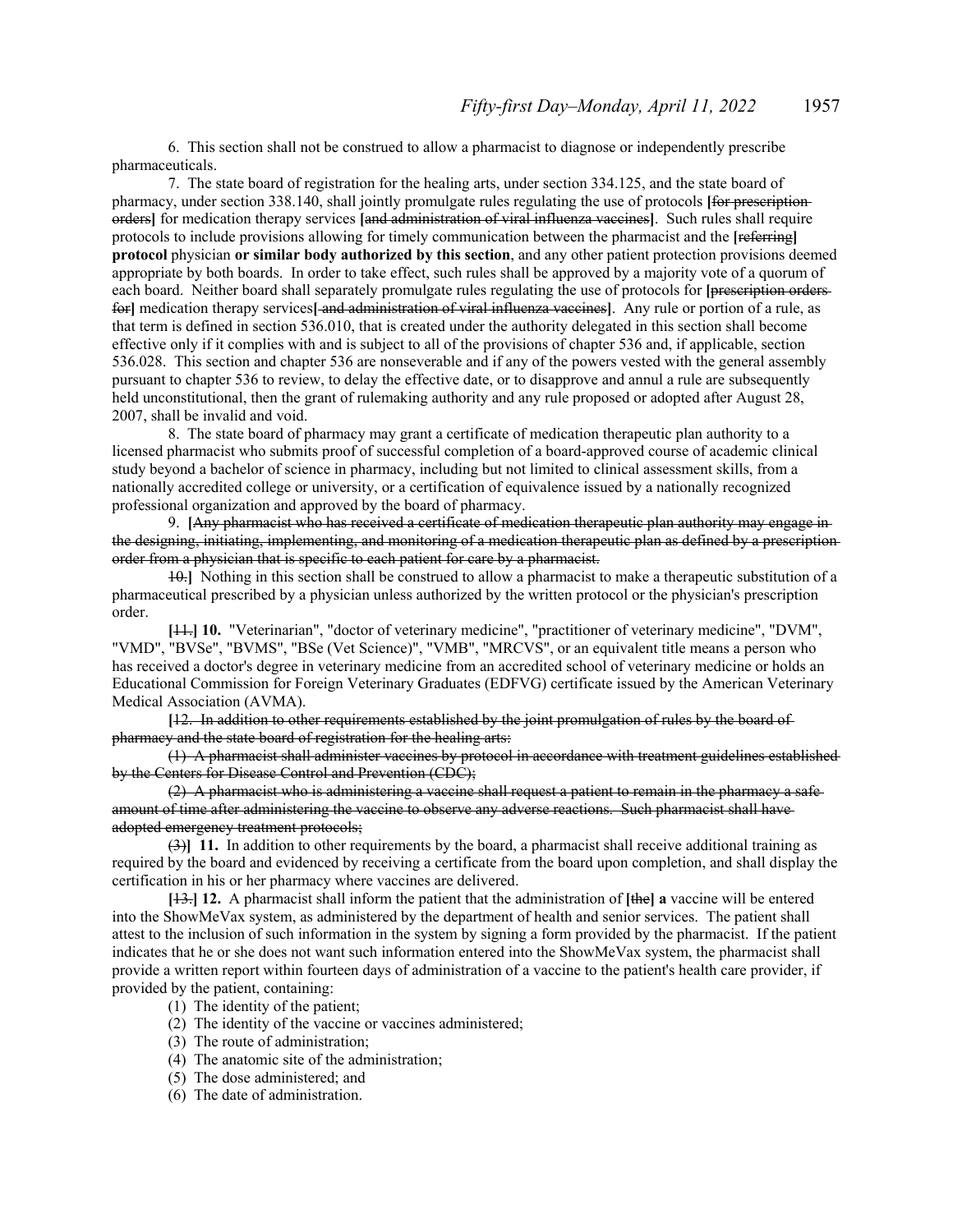**338.011. 1. A pharmacist licensed under this chapter may:**

**(1) Order and administer medication approved or authorized by the United States Food and Drug Administration to address a public health need, as lawfully authorized by the state or federal government, or a department or agency thereof, during a state or federally declared public health emergency; and**

**(2) Administer medication pursuant to a statewide standing order issued by the director of the department of health and senior services if a licensed physician, or a licensed physician approved and designated by the department of health and senior services, to address a public health need.**

**2. The board of pharmacy may promulgate rules to implement the provisions of this section. Any rule or portion of a rule, as that term is defined in section 536.010, that is created under the authority delegated in this section shall become effective only if it complies with and is subject to all of the provisions of chapter 536 and, if applicable, section 536.028. This section and chapter 536 are nonseverable, and if any of the powers vested with the general assembly pursuant to chapter 536 to review, to delay the effective date, or to disapprove and annul a rule are subsequently held unconstitutional, then the grant of rulemaking authority and any rule proposed or adopted after August 28, 2022, shall be invalid and void.**

338.165. 1. As used in this section, the following terms mean:

(1) "Board", the Missouri board of pharmacy;

(2) "Hospital", a hospital as defined in section 197.020;

(3) "Hospital clinic or facility", a clinic or facility under the common control, management, or ownership of the same hospital or hospital system;

(4) "Medical staff committee", the committee or other body of a hospital or hospital system responsible for formulating policies regarding pharmacy services and medication management;

(5) "Medication order", an order for a legend drug or device that is:

(a) Authorized or issued by an authorized prescriber acting within the scope of his or her professional practice or pursuant to a protocol or standing order approved by the medical staff committee; and

(b) To be distributed or administered to the patient by a health care practitioner or lawfully authorized designee at a hospital or a hospital clinic or facility;

(6) "Patient", an individual receiving medical diagnosis, treatment or care at a hospital or a hospital clinic or facility.

2. The department of health and senior services shall have sole authority and responsibility for the inspection and licensure of hospitals as provided by chapter 197 including, but not limited to all parts, services, functions, support functions and activities which contribute directly or indirectly to patient care of any kind whatsoever. However, the board may inspect a class B pharmacy or any portion thereof that is not under the inspection authority vested in the department of health and senior services by chapter 197 to determine compliance with this chapter or the rules of the board. This section shall not be construed to bar the board from conducting an investigation pursuant to a public or governmental complaint to determine compliance by an individual licensee or registrant of the board with any applicable provisions of this chapter or the rules of the board.

3. The department of health and senior services shall have authority to promulgate rules in conjunction with the board governing medication distribution and the provision of medication therapy services by a pharmacist at or within a hospital. Rules may include, but are not limited to, medication management, preparation, compounding, administration, storage, distribution, packaging and labeling. Until such rules are jointly promulgated, hospitals shall comply with all applicable state law and department of health and senior services rules governing pharmacy services and medication management in hospitals. The rulemaking authority granted herein to the department of health and senior services shall not include the dispensing of medication by prescription.

4. All pharmacists providing medication therapy services shall obtain a certificate of medication therapeutic plan authority as provided by rule of the board. Medication therapy services may be provided by a pharmacist for patients of a hospital pursuant to **a statewide standing order issued by the department of health and senior services, pursuant to** a protocol with a physician as required by section 338.010**,** or pursuant to a protocol approved by the medical staff committee. However, the medical staff protocol shall include a process whereby an exemption to the protocol for a patient may be granted for clinical efficacy should the patient's physician make such request. The medical staff protocol shall also include an appeals process to request a change in a specific protocol based on medical evidence presented by a physician on staff.

5. Medication may be dispensed by a class B hospital pharmacy pursuant to a prescription or a medication order.

6. A drug distributor license shall not be required to transfer medication from a class B hospital pharmacy to a hospital clinic or facility for patient care or treatment.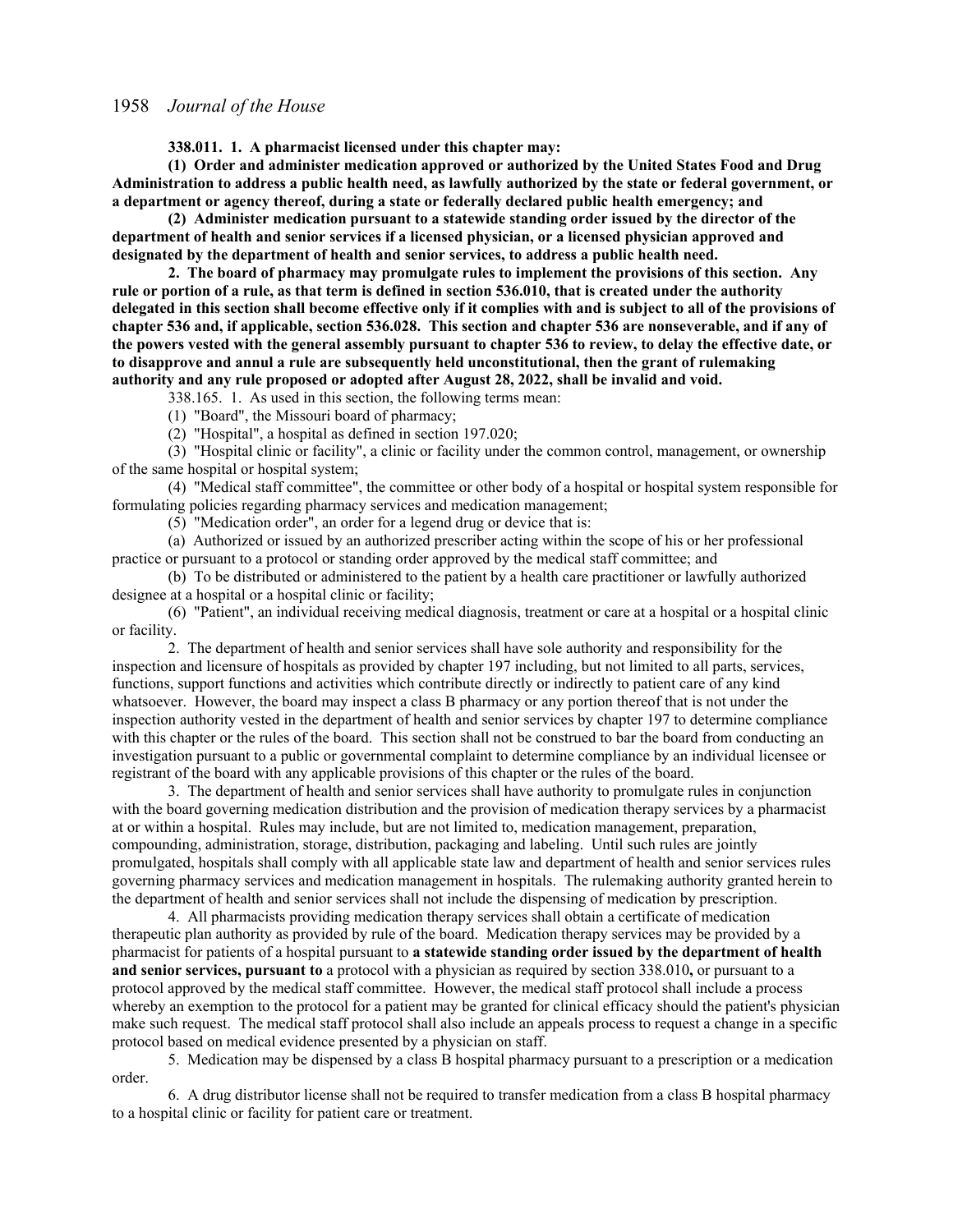7. Medication dispensed by a class A pharmacy located in a hospital to a hospital patient for use or administration outside of the hospital under a medical staff-approved protocol for medication therapy shall be dispensed only by a prescription order for medication therapy from an individual physician for a specific patient.

8. Medication dispensed by a hospital to a hospital patient for use or administration outside of the hospital shall be labeled as provided by rules jointly promulgated by the department of health and senior services and the board including medication distributed for administration by or under the supervision of a health care practitioner at a hospital clinic or facility.

9. This section shall not be construed to preempt any law or rule governing controlled substances.

10. Any rule, as that term is defined in section 536.010, that is created under the authority delegated in this section shall only become effective if it complies with and is subject to all of the provisions of chapter 536 and, if applicable, section 536.028. This section and chapter 536 are nonseverable and if any of the powers vested with the general assembly under chapter 536 to review, to delay the effective date, or to disapprove and annul a rule are subsequently held unconstitutional, then the grant of rulemaking authority and any rule proposed or adopted after August 28, 2014, shall be invalid and void.

11. The board shall appoint an advisory committee to review and make recommendations to the board on the merit of all rules and regulations to be jointly promulgated by the board and the department of health and senior services pursuant to the joint rulemaking authority granted by this section. The advisory committee shall consist of:

(1) Two representatives designated by the Missouri Hospital Association, one of whom shall be a pharmacist;

(2) One pharmacist designated by the Missouri Society of Health System Pharmacists;

(3) One pharmacist designated by the Missouri Pharmacy Association;

(4) One pharmacist designated by the department of health and senior services from a hospital with a licensed bed count that does not exceed fifty beds or from a critical access hospital as defined by the department of social services for purposes of MO HealthNet reimbursement;

(5) One pharmacist designated by the department of health and senior services from a hospital with a licensed bed count that exceeds two hundred beds; and

(6) One pharmacist designated by the board with experience in the provision of hospital pharmacy services.

12. Nothing in this section shall be construed to limit the authority of a licensed health care provider to prescribe, administer, or dispense medications and treatments within the scope of their professional practice."; and"; and

Further amend said bill by amending the title, enacting clause, and intersectional references accordingly.

Representative Plocher moved the previous question.

Which motion was adopted by the following vote:

#### AYES: 082

| Andrews               | Atchison     | Bailey        | Baker      | Basye        |
|-----------------------|--------------|---------------|------------|--------------|
| Billington            | Black 137    | Black 7       | Bromley    | Brown 16     |
| Buchheit-Courtway     | Burger       | <b>Busick</b> | Coleman 97 | Cook         |
| Copeland              | Davidson     | Davis         | Deaton     | DeGroot      |
| <b>Dinkins</b>        | Eggleston    | Evans         | Falkner    | Fishel       |
| Fitzwater             | Francis      | Gregory 51    | Griffith   | Haden        |
| Haffner               | Haley        | Hardwick      | Hudson     | Hurlbert     |
| Kalberloh             | Kelley 127   | Kelly 141     | Lewis 6    | Lovasco      |
| Mayhew                | McGaugh      | McGirl        | Murphy     | O'Donnell    |
| Owen                  | Patterson    | Perkins       | Pike       | Plocher      |
| Pollitt <sub>52</sub> | Pollock 123  | Porter        | Pouche     | Railsback    |
| Reedy                 | Richey       | Riggs         | Riley      | Rone         |
| Sander                | Schroer      | Schwadron     | Seitz      | Sharpe 4     |
| Shaul                 | Shields      | Simmons       | Stacy      | Stephens 128 |
| Tate                  | Taylor 139   | Taylor 48     | Thomas     | Thompson     |
| Toalson Reisch        | Van Schoiack | Veit          | Walsh 50   | West         |
| Wiemann               | Mr. Speaker  |               |            |              |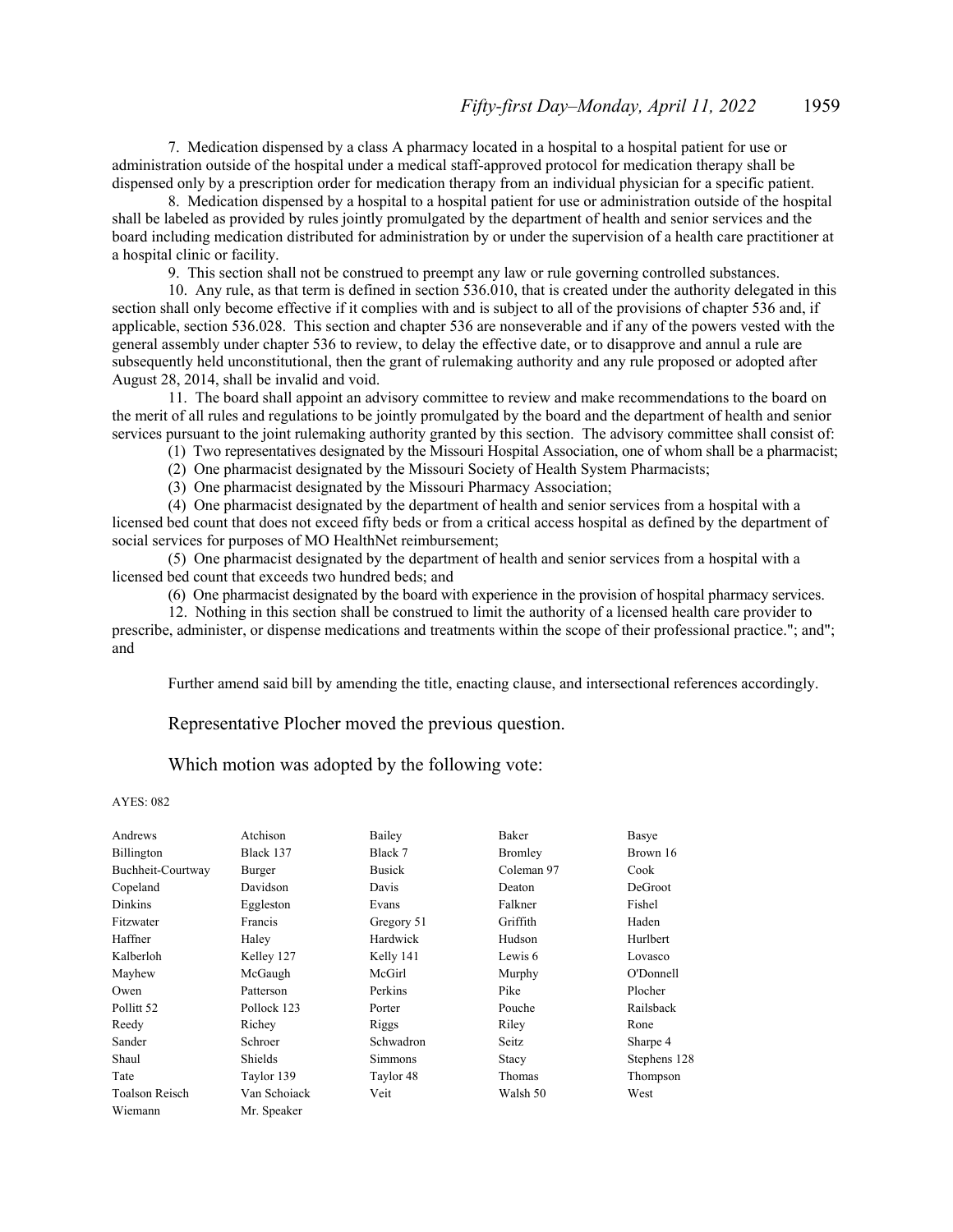NOES: 037

| Adams      | Anderson  | Appelbaum | Aune           | Bangert  |
|------------|-----------|-----------|----------------|----------|
| Baringer   | Barnes    | Bosley    | Brown 27       | Brown 70 |
| Burnett    | Butz      | Clemens   | Ellebracht     | Fogle    |
| Gray       | Gunby     | Johnson   | McCreery       | Mosley   |
| Nurrenbern | Person    | Phifer    | Price IV       | Proudie  |
| Ouade      | Rogers    | Sauls     | Sharp 36       | Smith 45 |
| Terry      | Turnbaugh | Unsicker  | Walsh Moore 93 | Weber    |
| Windham    | Young     |           |                |          |

#### PRESENT: 000

#### ABSENT WITH LEAVE: 038

| Aldridge       | <b>Bland Manlove</b> | <b>Boggs</b> | <b>Burton</b> | Chipman   |
|----------------|----------------------|--------------|---------------|-----------|
| Christofanelli | Coleman 32           | Collins      | Cupps         | Derges    |
| Dogan          | Doll                 | Gregory 96   | Grier         | Henderson |
| Hicks          | Houx                 | Hovis        | Ingle         | Kidd      |
| Knight         | Lewis 25             | Mackey       | McDaniel      | Merideth  |
| Morse          | Pietzman             | Roberts      | Roden         | Rowland   |
| Sassmann       | Schnelting           | Smith 155    | Smith 163     | Smith 67  |
| Stevens 46     | Trent                | Wright       |               |           |

#### VACANCIES: 006

 On motion of Representative Cook, **House Amendment No. 1 to House Amendment No. 5** was adopted.

Representative Hudson assumed the Chair.

# Representative Walsh Moore (93) offered **House Amendment No. 2 to House Amendment No. 5**.

*House Amendment No. 2 to House Amendment No. 5*

AMEND House Amendment No. 5 to House Bill No. 2331, Page 2, Line 38, by deleting all of said line and inserting in lieu thereof the following:

"being maintained.

338.010. 1. The "practice of pharmacy" means the interpretation, implementation, and evaluation of medical prescription orders, including any legend drugs under 21 U.S.C. Section 353; receipt, transmission, or handling of such orders or facilitating the dispensing of such orders; the designing, initiating, implementing, and monitoring of a medication therapeutic plan as defined by the prescription order so long as the prescription order is specific to each patient for care by a pharmacist; the compounding, dispensing, labeling, and administration of drugs and devices pursuant to medical prescription orders and administration of viral influenza, pneumonia, shingles, hepatitis A, hepatitis B, diphtheria, tetanus, pertussis, and meningitis vaccines by written protocol authorized by a physician for persons at least seven years of age or the age recommended by the Centers for Disease Control and Prevention, whichever is higher, or the administration of pneumonia, shingles, hepatitis A, hepatitis B, diphtheria, tetanus, pertussis, meningitis, and viral influenza vaccines by written protocol authorized by a physician for a specific patient as authorized by rule; the participation in drug selection according to state law and participation in drug utilization reviews; the proper and safe storage of drugs and devices and the maintenance of proper records thereof; consultation with patients and other health care practitioners, and veterinarians and their clients about legend drugs, about the safe and effective use of drugs and devices; the prescribing and dispensing of any nicotine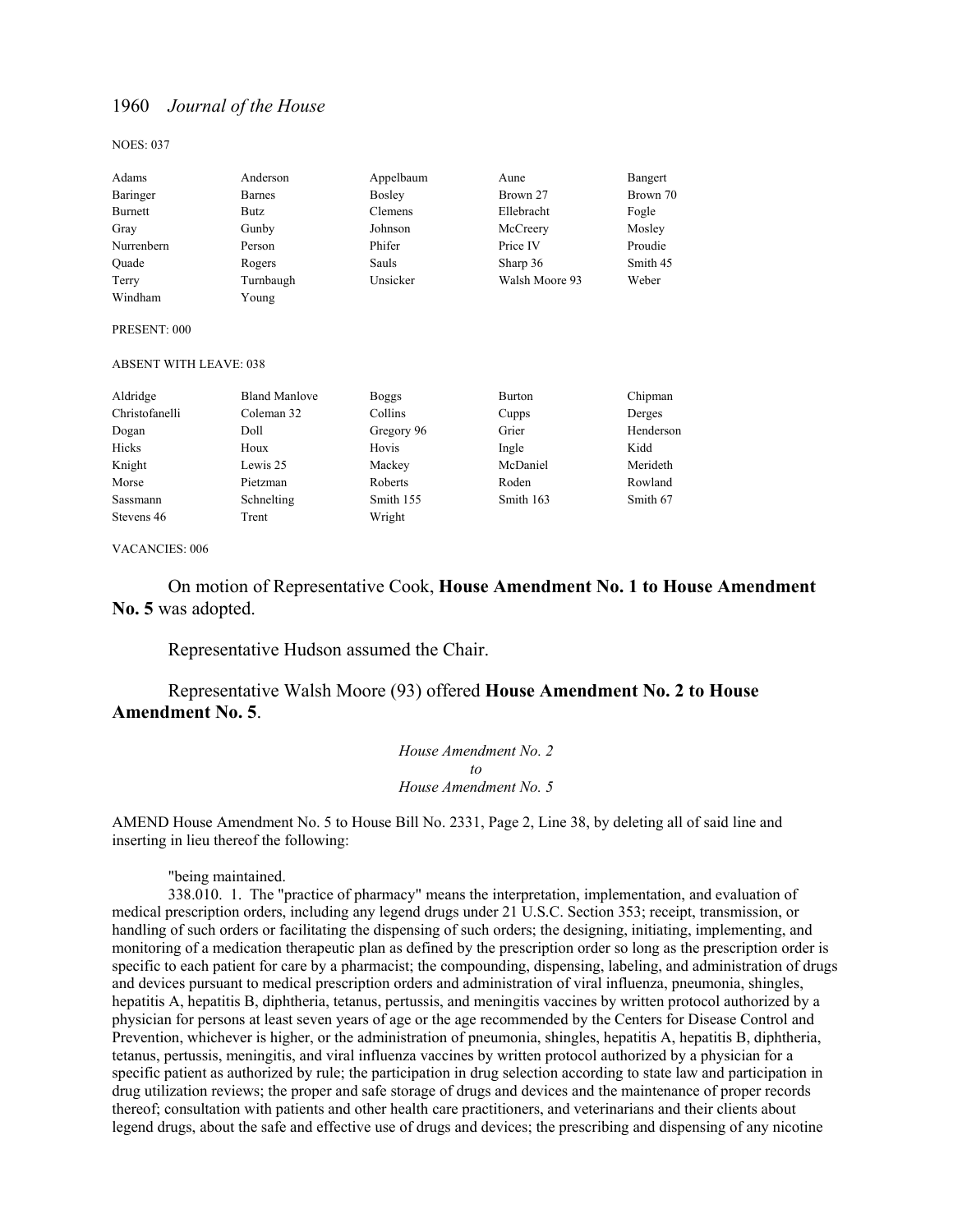replacement therapy product under section 338.665; the dispensing of HIV postexposure prophylaxis pursuant to section 338.730; **the dispensing of an emergency supply of a chronic maintenance drug under section 338.740;** and the offering or performing of those acts, services, operations, or transactions necessary in the conduct, operation, management and control of a pharmacy. No person shall engage in the practice of pharmacy unless he or she is licensed under the provisions of this chapter. This chapter shall not be construed to prohibit the use of auxiliary personnel under the direct supervision of a pharmacist from assisting the pharmacist in any of his or her duties. This assistance in no way is intended to relieve the pharmacist from his or her responsibilities for compliance with this chapter and he or she will be responsible for the actions of the auxiliary personnel acting in his or her assistance. This chapter shall also not be construed to prohibit or interfere with any legally registered practitioner of medicine, dentistry, or podiatry, or veterinary medicine only for use in animals, or the practice of optometry in accordance with and as provided in sections 195.070 and 336.220 in the compounding, administering, prescribing, or dispensing of his or her own prescriptions.

2. Any pharmacist who accepts a prescription order for a medication therapeutic plan shall have a written protocol from the physician who refers the patient for medication therapy services. The written protocol and the prescription order for a medication therapeutic plan shall come from the physician only, and shall not come from a nurse engaged in a collaborative practice arrangement under section 334.104, or from a physician assistant engaged in a collaborative practice arrangement under section 334.735.

3. Nothing in this section shall be construed as to prevent any person, firm or corporation from owning a pharmacy regulated by sections 338.210 to 338.315, provided that a licensed pharmacist is in charge of such pharmacy.

4. Nothing in this section shall be construed to apply to or interfere with the sale of nonprescription drugs and the ordinary household remedies and such drugs or medicines as are normally sold by those engaged in the sale of general merchandise.

5. No health carrier as defined in chapter 376 shall require any physician with which they contract to enter into a written protocol with a pharmacist for medication therapeutic services.

6. This section shall not be construed to allow a pharmacist to diagnose or independently prescribe pharmaceuticals **except to the extent described under section 338.740**.

7. The state board of registration for the healing arts, under section 334.125, and the state board of pharmacy, under section 338.140, shall jointly promulgate rules regulating the use of protocols for prescription orders for medication therapy services and administration of viral influenza vaccines. Such rules shall require protocols to include provisions allowing for timely communication between the pharmacist and the referring physician, and any other patient protection provisions deemed appropriate by both boards. In order to take effect, such rules shall be approved by a majority vote of a quorum of each board. Neither board shall separately promulgate rules regulating the use of protocols for prescription orders for medication therapy services and administration of viral influenza vaccines. Any rule or portion of a rule, as that term is defined in section 536.010, that is created under the authority delegated in this section shall become effective only if it complies with and is subject to all of the provisions of chapter 536 and, if applicable, section 536.028. This section and chapter 536 are nonseverable and if any of the powers vested with the general assembly pursuant to chapter 536 to review, to delay the effective date, or to disapprove and annul a rule are subsequently held unconstitutional, then the grant of rulemaking authority and any rule proposed or adopted after August 28, 2007, shall be invalid and void.

8. The state board of pharmacy may grant a certificate of medication therapeutic plan authority to a licensed pharmacist who submits proof of successful completion of a board-approved course of academic clinical study beyond a bachelor of science in pharmacy, including but not limited to clinical assessment skills, from a nationally accredited college or university, or a certification of equivalence issued by a nationally recognized professional organization and approved by the board of pharmacy.

9. Any pharmacist who has received a certificate of medication therapeutic plan authority may engage in the designing, initiating, implementing, and monitoring of a medication therapeutic plan as defined by a prescription order from a physician that is specific to each patient for care by a pharmacist.

10. Nothing in this section shall be construed to allow a pharmacist to make a therapeutic substitution of a pharmaceutical prescribed by a physician unless authorized by the written protocol or the physician's prescription order.

11. "Veterinarian", "doctor of veterinary medicine", "practitioner of veterinary medicine", "DVM", "VMD", "BVSe", "BVMS", "BSe (Vet Science)", "VMB", "MRCVS", or an equivalent title means a person who has received a doctor's degree in veterinary medicine from an accredited school of veterinary medicine or holds an Educational Commission for Foreign Veterinary Graduates (EDFVG) certificate issued by the American Veterinary Medical Association (AVMA).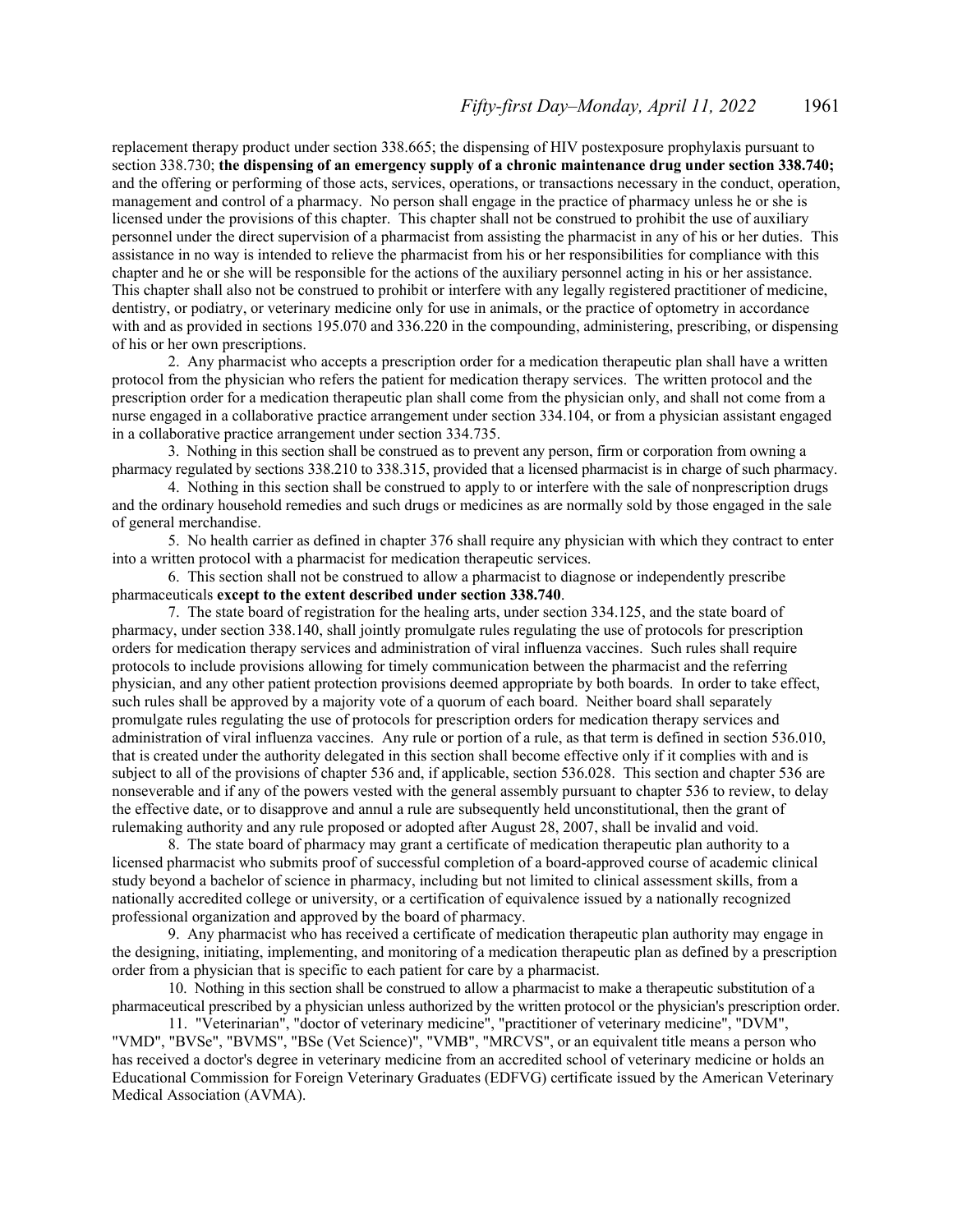12. In addition to other requirements established by the joint promulgation of rules by the board of pharmacy and the state board of registration for the healing arts:

(1) A pharmacist shall administer vaccines by protocol in accordance with treatment guidelines established by the Centers for Disease Control and Prevention (CDC);

(2) A pharmacist who is administering a vaccine shall request a patient to remain in the pharmacy a safe amount of time after administering the vaccine to observe any adverse reactions. Such pharmacist shall have adopted emergency treatment protocols;

(3) In addition to other requirements by the board, a pharmacist shall receive additional training as required by the board and evidenced by receiving a certificate from the board upon completion, and shall display the certification in his or her pharmacy where vaccines are delivered.

13. A pharmacist shall inform the patient that the administration of the vaccine will be entered into the ShowMeVax system, as administered by the department of health and senior services. The patient shall attest to the inclusion of such information in the system by signing a form provided by the pharmacist. If the patient indicates that he or she does not want such information entered into the ShowMeVax system, the pharmacist shall provide a written report within fourteen days of administration of a vaccine to the patient's health care provider, if provided by the patient, containing:

(1) The identity of the patient;

(2) The identity of the vaccine or vaccines administered;

(3) The route of administration;

(4) The anatomic site of the administration;

(5) The dose administered; and

(6) The date of administration.

**338.740. 1. For purposes of this section, the term "chronic maintenance drug" means a drug that: (1) Is not an opioid or a controlled substance that is prohibited from being dispensed without a** 

**prescription under the Federal Food, Drug, and Cosmetic Act, 21 U.S.C. Section 301 et seq., as amended; and (2) Is prescribed to a patient to take on a recurring basis or is used as a lifesaving rescue drug for a chronic condition.**

**2. Notwithstanding any other provision of law, a pharmacist may dispense an emergency supply of a chronic maintenance drug to a patient without a current, valid prescription if:**

**(1) The pharmacist makes every reasonable attempt but is unable to obtain authorization to refill the prescription from the prescribing health care provider or another health care provider responsible for the patient's care;**

**(2) Either:**

**(a) The pharmacist has a record of a prescription at the pharmacy or has been presented proof of a recent prescription for the chronic maintenance drug in the name of the patient who is requesting the emergency supply; or**

**(b) In the pharmacist's professional judgment, the refusal to dispense an emergency supply of the chronic maintenance drug will endanger the patient's health or disrupt essential drug therapy for a chronic condition of the patient;**

**(3) The amount of the chronic maintenance drug dispensed does not exceed the amount of the most recent prescription or the standard quantity or unit-of-use package of the drug;**

**(4) The pharmacist has not dispensed an emergency supply of the chronic maintenance drug to the same patient in the previous twelve-month period; and**

**(5) The prescriber of the drug has not indicated that no emergency refills are authorized.**

**3. A pharmacist, the pharmacist's employer, and the original prescriber of the drug are not civilly liable for an act or omission in connection with the dispensing of a chronic maintenance drug under this section unless the act or omission constitutes negligence, recklessness, or willful or wanton misconduct.**

**4. The board of pharmacy shall adopt rules, in consultation with the state board of registration for the healing arts and the state board of nursing, to establish standard procedures for pharmacists to follow in dispensing chronic maintenance drugs under this section. The rules adopted shall include documentation requirements for a pharmacist to complete when dispensing a chronic maintenance drug without a current prescription. Any rule or portion of a rule, as that term is defined in section 536.010, that is created under the authority delegated in this section shall become effective only if it complies with and is subject to all of the provisions of chapter 536 and, if applicable, section 536.028. This section and chapter 536 are nonseverable, and if any of the powers vested with the general assembly pursuant to chapter 536 to review, to delay the**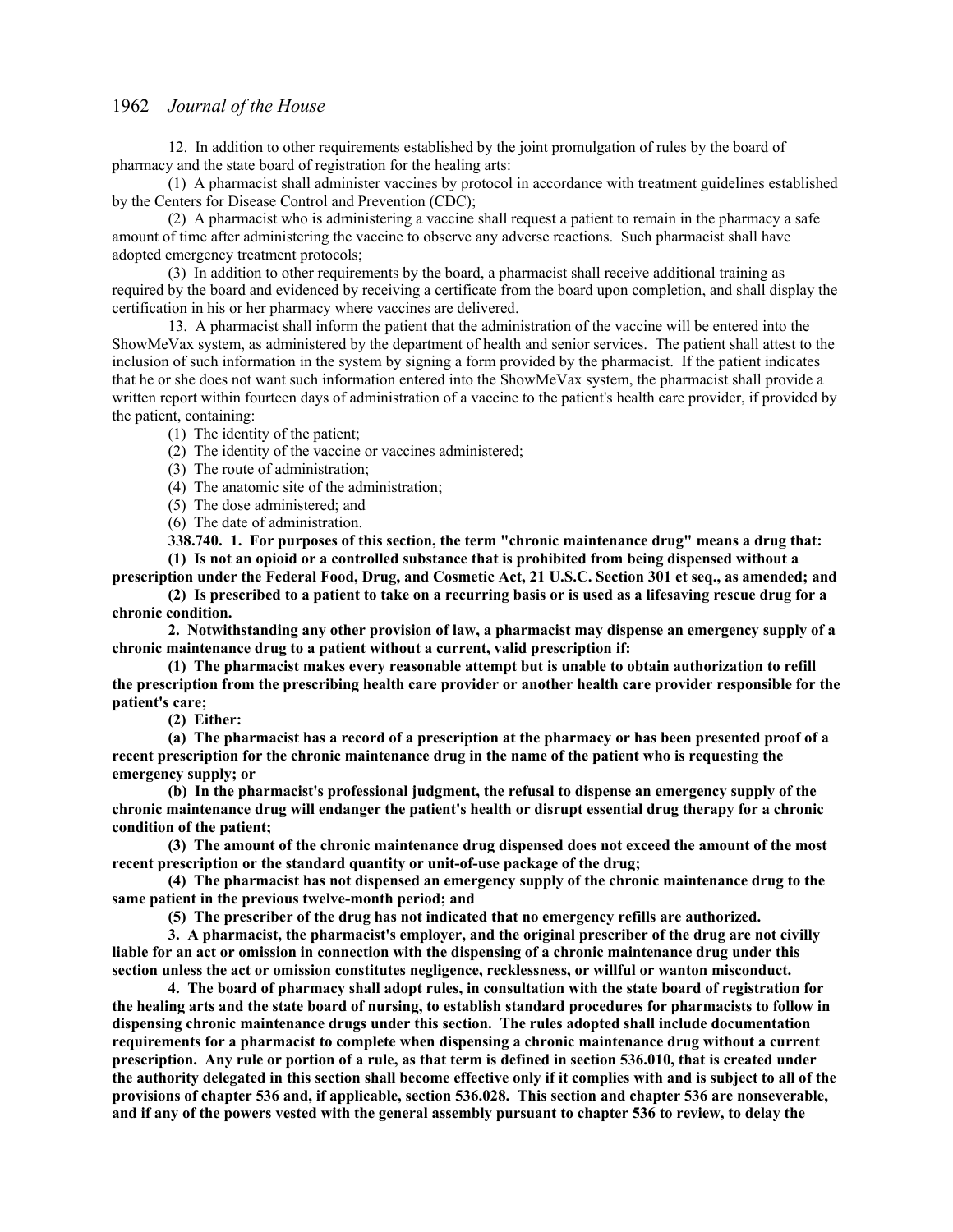**effective date, or to disapprove and annul a rule are subsequently held unconstitutional, then the grant of rulemaking authority and any rule proposed or adopted after August 28, 2022, shall be invalid and void.**"; and"; and

Further amend said bill by amending the title, enacting clause, and intersectional references accordingly.

Representative Plocher moved the previous question.

Which motion was adopted by the following vote:

## AYES: 091

| Andrews                       | Atchison              | Bailey                | <b>Baker</b> | Basye        |
|-------------------------------|-----------------------|-----------------------|--------------|--------------|
| Billington                    | Black 137             | Black 7               | Bromley      | Brown 16     |
| Buchheit-Courtway             | Burger                | <b>Busick</b>         | Chipman      | Coleman 97   |
| Cook                          | Copeland              | Davidson              | Davis        | Deaton       |
| DeGroot                       | <b>Dinkins</b>        | Eggleston             | Evans        | Falkner      |
| Fitzwater                     | Francis               | Gregory 51            | Gregory 96   | Griffith     |
| Haden                         | Haffner               | Haley                 | Hardwick     | Henderson    |
| Houx                          | Hovis                 | Hudson                | Hurlbert     | Kalberloh    |
| Kelley 127                    | Kelly 141             | Knight                | Lewis 6      | Lovasco      |
| Mayhew                        | McGaugh               | McGirl                | Morse        | Murphy       |
| O'Donnell                     | Owen                  | Patterson             | Perkins      | Pike         |
| Plocher                       | Pollitt <sub>52</sub> | Pollock 123           | Porter       | Pouche       |
| Railsback                     | Reedy                 | Richey                | Riggs        | Riley        |
| Rone                          | Sander                | Schroer               | Schwadron    | Seitz        |
| Sharpe 4                      | Shaul                 | Shields               | Simmons      | Smith 163    |
| Stacy                         | Stephens 128          | Tate                  | Taylor 139   | Taylor 48    |
| Thomas                        | Thompson              | <b>Toalson Reisch</b> | Trent        | Van Schoiack |
| Veit                          | Walsh 50              | West                  | Wiemann      | Wright       |
| Mr. Speaker                   |                       |                       |              |              |
| <b>NOES: 041</b>              |                       |                       |              |              |
| Adams                         | Aldridge              | Anderson              | Appelbaum    | Aune         |
| Bangert                       | Baringer              | <b>Barnes</b>         | Bosley       | Brown 27     |
| Brown 70                      | <b>Burnett</b>        | Burton                | Butz         | Clemens      |
| Collins                       | Ellebracht            | Fogle                 | Gray         | Gunby        |
| Johnson                       | McCreery              | Mosley                | Nurrenbern   | Person       |
| Phifer                        | Price IV              | Proudie               | Ouade        | Rogers       |
| Sauls                         | Sharp 36              | Smith 45              | Smith 67     | Terry        |
| Turnbaugh                     | Unsicker              | Walsh Moore 93        | Weber        | Windham      |
| Young                         |                       |                       |              |              |
| PRESENT: 000                  |                       |                       |              |              |
| <b>ABSENT WITH LEAVE: 025</b> |                       |                       |              |              |
| T31<br>1.3.6.1                | $\mathbf{r}$          | $\sim$ $\sim$<br>11.  | $\sim$       |              |

| <b>Bland Manlove</b> | Boggs    | Christofanelli | Coleman 32 | Cupps      |
|----------------------|----------|----------------|------------|------------|
| Derges               | Dogan    | Doll           | Fishel     | Grier      |
| Hicks                | Ingle    | Kidd           | Lewis 25   | Mackey     |
| McDaniel             | Merideth | Pietzman       | Roberts    | Roden      |
| Rowland              | Sassmann | Schnelting     | Smith 155  | Stevens 46 |

VACANCIES: 006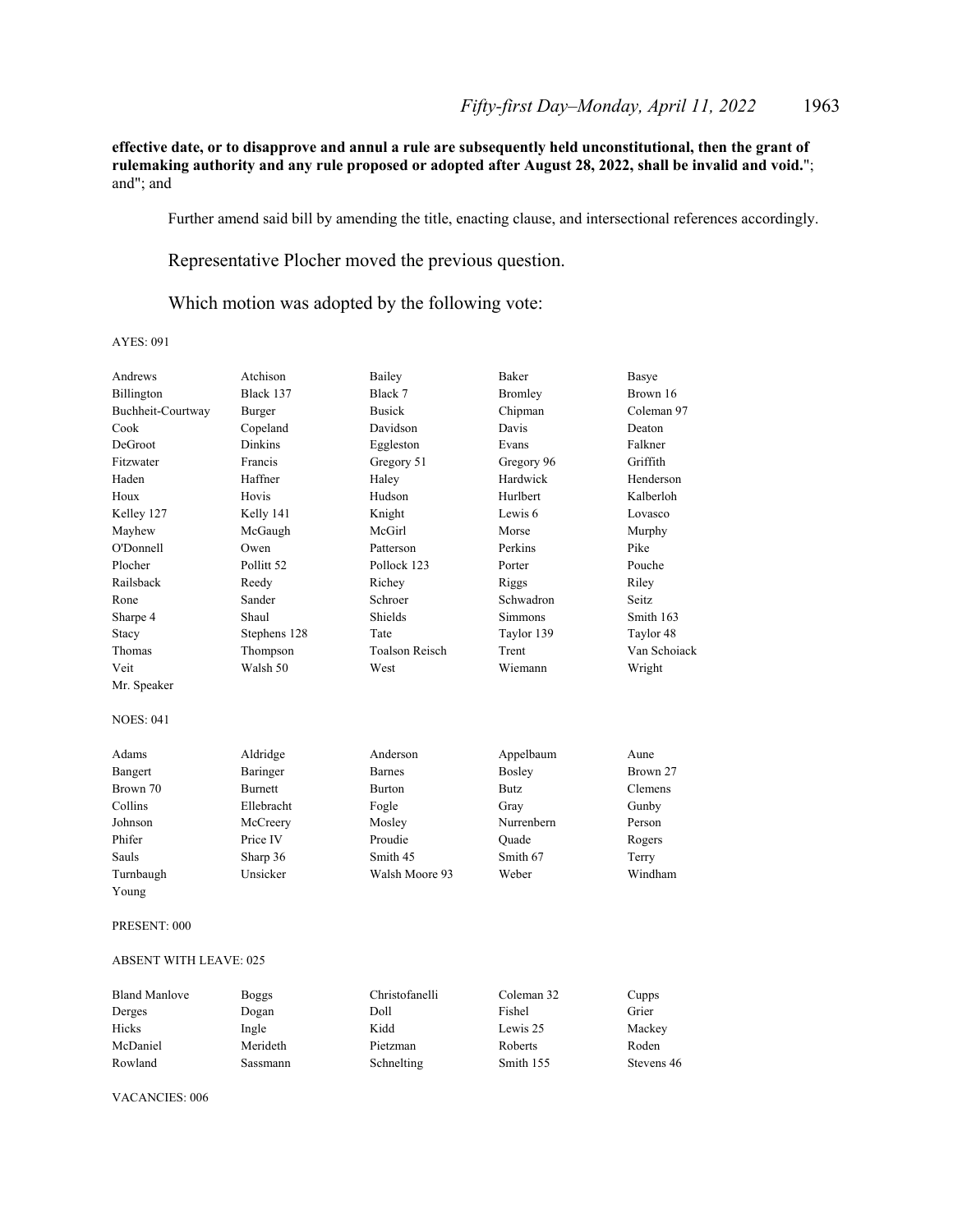Representative Walsh Moore (93) moved that **House Amendment No. 2 to House Amendment No. 5** be adopted.

Which motion was defeated.

 On motion of Representative Patterson, **House Amendment No. 5, as amended**, was adopted.

Representative Schroer offered **House Amendment No. 6**.

# *House Amendment No. 6*

AMEND House Bill No. 2331, Page 1, Section A, Line 2, by inserting after all of said section and line the following:

"197.400. As used in sections 197.400 to 197.475, unless the context otherwise requires, the following terms mean:

(1) **"Advanced practice registered nurse", the same meaning given to the term in section 335.016;**

**(2)** "Council", the home health services advisory council created by sections 197.400 to 197.475;

**[**(2)**] (3)** "Department", the department of health and senior services;

**[**(3)**] (4)** "Home health agency", a public agency or private organization or a subdivision or subunit of an agency or organization that provides two or more home health services at the residence of a patient according to a **[**physician's**]** written **[**and signed**]** plan of treatment **signed by a physician, advanced practice registered nurse, or physician assistant**;

**[**(4)**] (5)** "Home health services", any of the following items and services provided at the residence of the patient on a part-time or intermittent basis: nursing, physical therapy, speech therapy, occupational therapy, home health aid, or medical social service;

**[**(5)**] (6)** "Part-time or intermittent basis", the providing of home health services in an interrupted interval sequence on the average of not to exceed three hours in any twenty-four-hour period;

**[**(6)**] (7)** "Patient's residence", the actual place of residence of the person receiving home health services, including institutional residences as well as individual dwelling units;

**[**(7)**] (8)** "Physician", a person licensed by the state board of registration for the healing arts pursuant to the provisions of chapter 334 to practice in this state as a physician and surgeon;

**[**(8)**] (9) "Physician assistant", a person licensed by the state board of registration for the healing arts under the provisions of chapter 334 to practice in this state as a physician assistant;**

**(10)** "Plan of treatment", a plan reviewed and signed as often as medically necessary by a physician **[**or**],** podiatrist, **advanced practice registered nurse, or physician assistant,** not to exceed sixty days in duration, prescribing items and services for an individual patient's condition;

**[**(9)**] (11)** "Podiatrist", a person licensed by the state board of podiatry pursuant to the provisions of chapter 330 to practice in this state as a podiatrist;

**[**(10)**] (12)** "Subunit" or "subdivision", any organizational unit of a larger organization which can be clearly defined as a separate entity within the larger structure, which can meet all of the requirements of sections 197.400 to 197.475 independent of the larger organization, which can be held accountable for the care of patients it is serving, and which provides to all patients care and services meeting the standards and requirements of sections 197.400 to 197.475.

197.405. No home health agency, including Medicare and Medicaid providers, shall provide two or more of the home health services covered by subdivision **[**(4)**] (5)** of section 197.400 or shall hold itself out as providing such home health services or as a home health agency unless it is licensed and registered in accordance with the provisions of sections 197.400 to 197.475.

197.445. 1. The department may adopt reasonable rules and standards necessary to carry out the provisions of sections 197.400 to 197.477. The rules and standards adopted shall not be less than the standards established by the federal government for home health agencies under Title XVIII of the Federal Social Security Act. The reasonable rules and standards shall be initially promulgated within one year of September 28, 1983.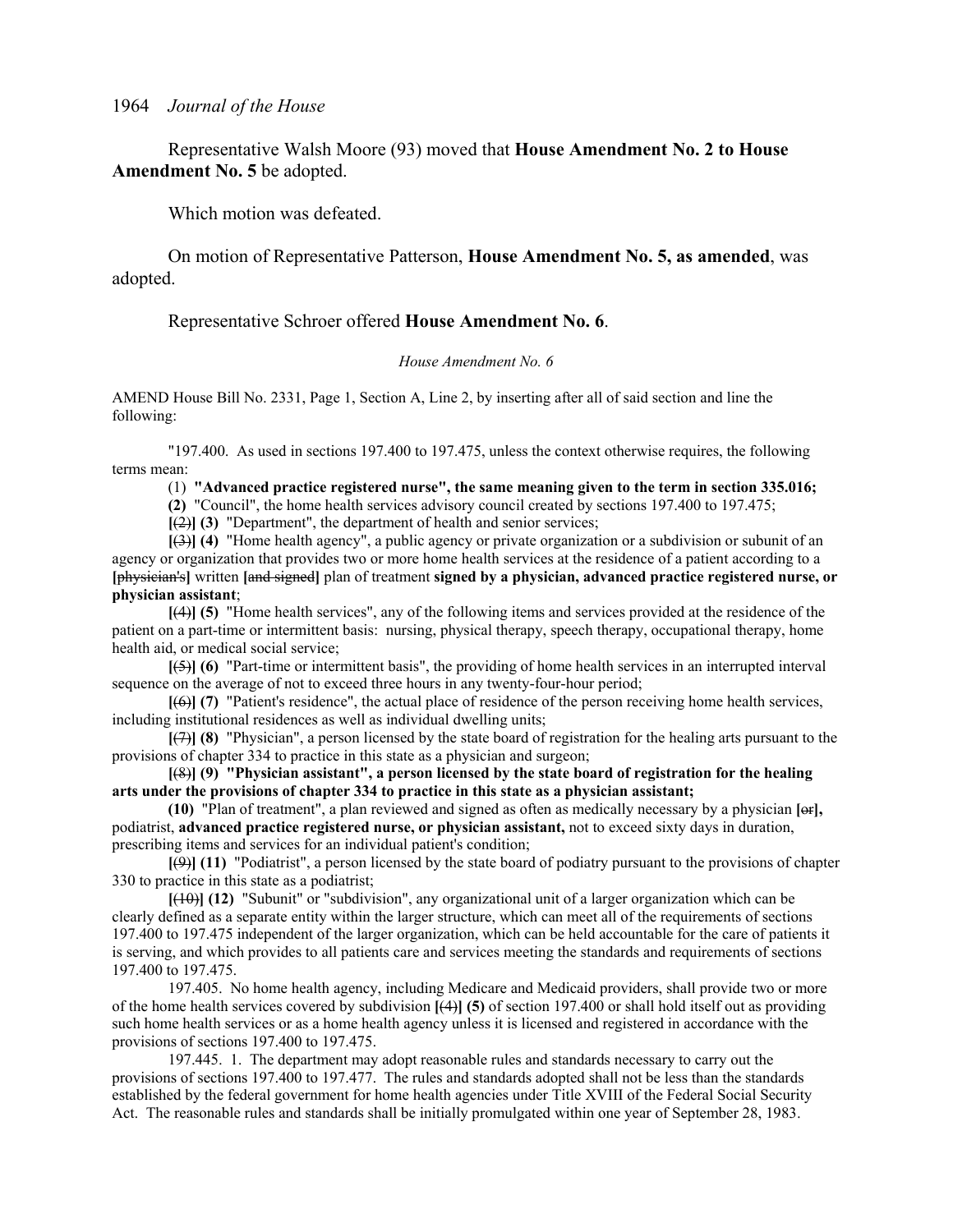2. The rules and standards adopted by the department pursuant to the provisions of sections 197.400 to 197.477 shall apply to all health services covered by sections 197.400 to 197.477 rendered to any patient being served by a home health agency regardless of source of payment for the service, patient's condition, or place of residence, at which the home health services are ordered by the physician **[**or**],** podiatrist**, advanced practice registered nurse, or physician assistant**. No rule or portion of a rule promulgated pursuant to the authority of sections 197.400 to 197.477 shall become effective unless it has been promulgated pursuant to the provisions of section 536.024.

334.104. 1. A physician may enter into collaborative practice arrangements with registered professional nurses. Collaborative practice arrangements shall be in the form of written agreements, jointly agreed-upon protocols, or standing orders for the delivery of health care services. Collaborative practice arrangements, which shall be in writing, may delegate to a registered professional nurse the authority to administer or dispense drugs and provide treatment as long as the delivery of such health care services is within the scope of practice of the registered professional nurse and is consistent with that nurse's skill, training and competence.

2. Collaborative practice arrangements, which shall be in writing, may delegate to a registered professional nurse the authority to administer, dispense or prescribe drugs and provide treatment if the registered professional nurse is an advanced practice registered nurse as defined in subdivision (2) of section 335.016. Collaborative practice arrangements may delegate to an advanced practice registered nurse, as defined in section 335.016, the authority to administer, dispense, or prescribe controlled substances listed in Schedules III, IV, and V of section 195.017, and Schedule II - hydrocodone; except that, the collaborative practice arrangement shall not delegate the authority to administer any controlled substances listed in Schedules III, IV, and V of section 195.017, or Schedule II hydrocodone for the purpose of inducing sedation or general anesthesia for therapeutic, diagnostic, or surgical procedures. Schedule III narcotic controlled substance and Schedule II - hydrocodone prescriptions shall be limited to a one hundred twenty-hour supply without refill. Such collaborative practice arrangements shall be in the form of written agreements, jointly agreed-upon protocols or standing orders for the delivery of health care services. An advanced practice registered nurse may prescribe buprenorphine for up to a thirty-day supply without refill for patients receiving medication-assisted treatment for substance use disorders under the direction of the collaborating physician.

3. The written collaborative practice arrangement shall contain at least the following provisions:

(1) Complete names, home and business addresses, zip codes, and telephone numbers of the collaborating physician and the advanced practice registered nurse;

(2) A list of all other offices or locations besides those listed in subdivision (1) of this subsection where the collaborating physician authorized the advanced practice registered nurse to prescribe;

(3) A requirement that there shall be posted at every office where the advanced practice registered nurse is authorized to prescribe, in collaboration with a physician, a prominently displayed disclosure statement informing patients that they may be seen by an advanced practice registered nurse and have the right to see the collaborating physician;

(4) All specialty or board certifications of the collaborating physician and all certifications of the advanced practice registered nurse;

(5) The manner of collaboration between the collaborating physician and the advanced practice registered nurse, including how the collaborating physician and the advanced practice registered nurse will:

(a) Engage in collaborative practice consistent with each professional's skill, training, education, and competence; **and**

(b) **[**Maintain geographic proximity, except the collaborative practice arrangement may allow for geographic proximity to be waived for a maximum of twenty-eight days per calendar year for rural health clinics as defined by P.L. 95-210, as long as the collaborative practice arrangement includes alternative plans as required in paragraph (c) of this subdivision. This exception to geographic proximity shall apply only to independent rural health clinics, provider-based rural health clinics where the provider is a critical access hospital as provided in 42-U.S.C. Section 1395i-4, and provider-based rural health clinics where the main location of the hospital sponsor isgreater than fifty miles from the clinic. The collaborating physician is required to maintain documentation related to this requirement and to present it to the state board of registration for the healing arts when requested; and

(c)**]** Provide coverage during absence, incapacity, infirmity, or emergency by the collaborating physician;

(6) A description of the advanced practice registered nurse's controlled substance prescriptive authority in collaboration with the physician, including a list of the controlled substances the physician authorizes the nurse to prescribe and documentation that it is consistent with each professional's education, knowledge, skill, and competence;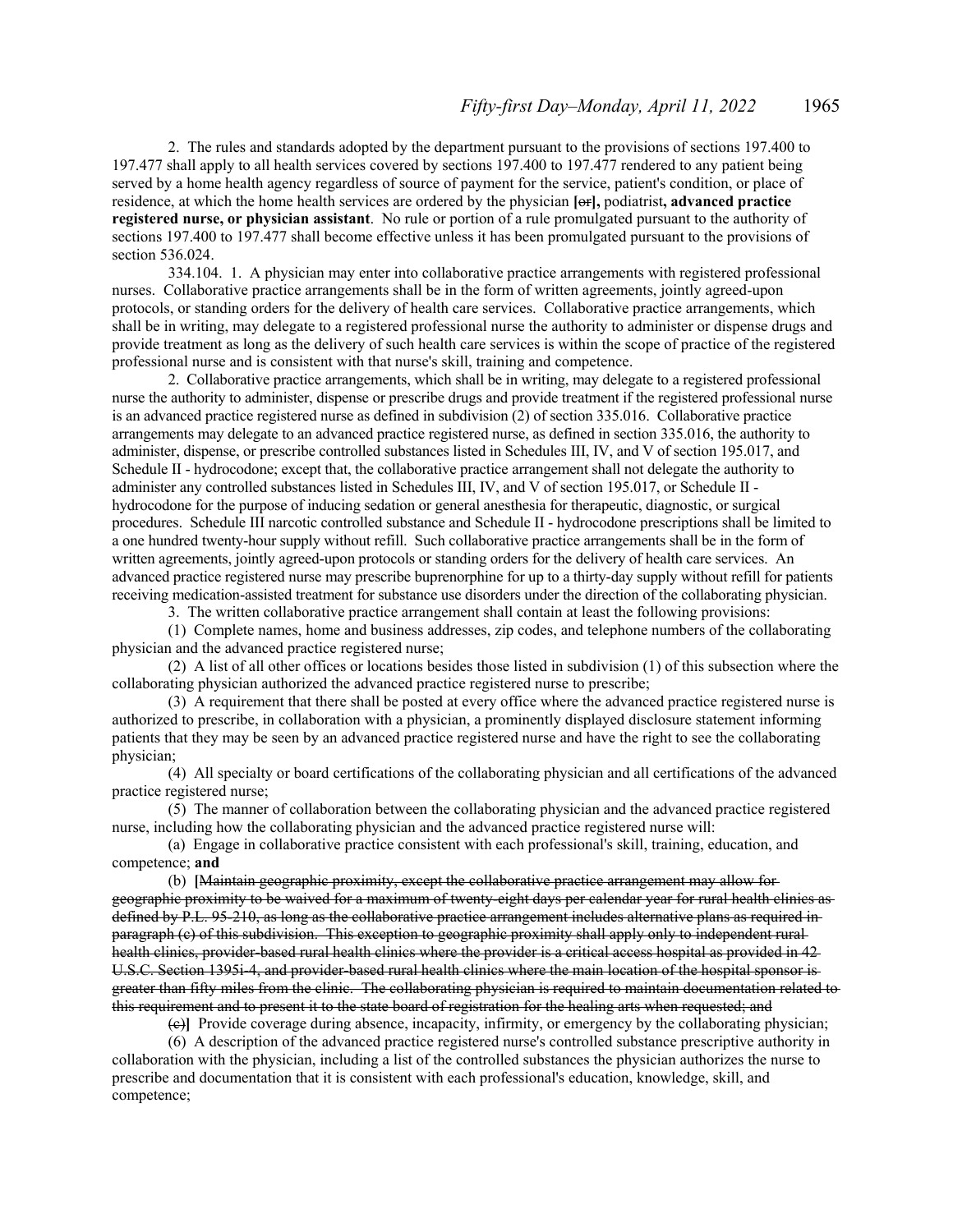(7) A list of all other written practice agreements of the collaborating physician and the advanced practice registered nurse;

(8) The duration of the written practice agreement between the collaborating physician and the advanced practice registered nurse;

(9) A description of the time and manner of the collaborating physician's review of the advanced practice registered nurse's delivery of health care services. The description shall include provisions that the advanced practice registered nurse shall submit a minimum of ten percent of the charts documenting the advanced practice registered nurse's delivery of health care services to the collaborating physician for review by the collaborating physician, or any other physician designated in the collaborative practice arrangement, every fourteen days; and

(10) The collaborating physician, or any other physician designated in the collaborative practice arrangement, shall review every fourteen days a minimum of twenty percent of the charts in which the advanced practice registered nurse prescribes controlled substances. The charts reviewed under this subdivision may be counted in the number of charts required to be reviewed under subdivision (9) of this subsection.

4. The state board of registration for the healing arts pursuant to section 334.125 and the board of nursing pursuant to section 335.036 may jointly promulgate rules regulating the use of collaborative practice arrangements. Such rules shall be limited to **[**specifying geographic areas to be covered,**]** the methods of treatment that may be covered by collaborative practice arrangements and the requirements for review of services provided pursuant to collaborative practice arrangements including delegating authority to prescribe controlled substances. Any rules relating to dispensing or distribution of medications or devices by prescription or prescription drug orders under this section shall be subject to the approval of the state board of pharmacy. Any rules relating to dispensing or distribution of controlled substances by prescription or prescription drug orders under this section shall be subject to the approval of the department of health and senior services and the state board of pharmacy. In order to take effect, such rules shall be approved by a majority vote of a quorum of each board. Neither the state board of registration for the healing arts nor the board of nursing may separately promulgate rules relating to collaborative practice arrangements. Such jointly promulgated rules shall be consistent with guidelines for federally funded clinics. The rulemaking authority granted in this subsection shall not extend to collaborative practice arrangements of hospital employees providing inpatient care within hospitals as defined pursuant to chapter 197 or population-based public health services as defined by 20 CSR 2150-5.100 as of April 30, 2008.

5. The state board of registration for the healing arts shall not deny, revoke, suspend or otherwise take disciplinary action against a physician for health care services delegated to a registered professional nurse provided the provisions of this section and the rules promulgated thereunder are satisfied. Upon the written request of a physician subject to a disciplinary action imposed as a result of an agreement between a physician and a registered professional nurse or registered physician assistant, whether written or not, prior to August 28, 1993, all records of such disciplinary licensure action and all records pertaining to the filing, investigation or review of an alleged violation of this chapter incurred as a result of such an agreement shall be removed from the records of the state board of registration for the healing arts and the division of professional registration and shall not be disclosed to any public or private entity seeking such information from the board or the division. The state board of registration for the healing arts shall take action to correct reports of alleged violations and disciplinary actions as described in this section which have been submitted to the National Practitioner Data Bank. In subsequent applications or representations relating to his **or her** medical practice, a physician completing forms or documents shall not be required to report any actions of the state board of registration for the healing arts for which the records are subject to removal under this section.

6. Within thirty days of any change and on each renewal, the state board of registration for the healing arts shall require every physician to identify whether the physician is engaged in any collaborative practice agreement, including collaborative practice agreements delegating the authority to prescribe controlled substances, or physician assistant agreement and also report to the board the name of each licensed professional with whom the physician has entered into such agreement. The board may make this information available to the public. The board shall track the reported information and may routinely conduct random reviews of such agreements to ensure that agreements are carried out for compliance under this chapter.

7. Notwithstanding any law to the contrary, a certified registered nurse anesthetist as defined in subdivision (8) of section 335.016 shall be permitted to provide anesthesia services without a collaborative practice arrangement provided that he or she is under the supervision of an anesthesiologist or other physician, dentist, or podiatrist who is immediately available if needed. Nothing in this subsection shall be construed to prohibit or prevent a certified registered nurse anesthetist as defined in subdivision (8) of section 335.016 from entering into a collaborative practice arrangement under this section, except that the collaborative practice arrangement may not delegate the authority to prescribe any controlled substances listed in Schedules III, IV, and V of section 195.017, or Schedule II - hydrocodone.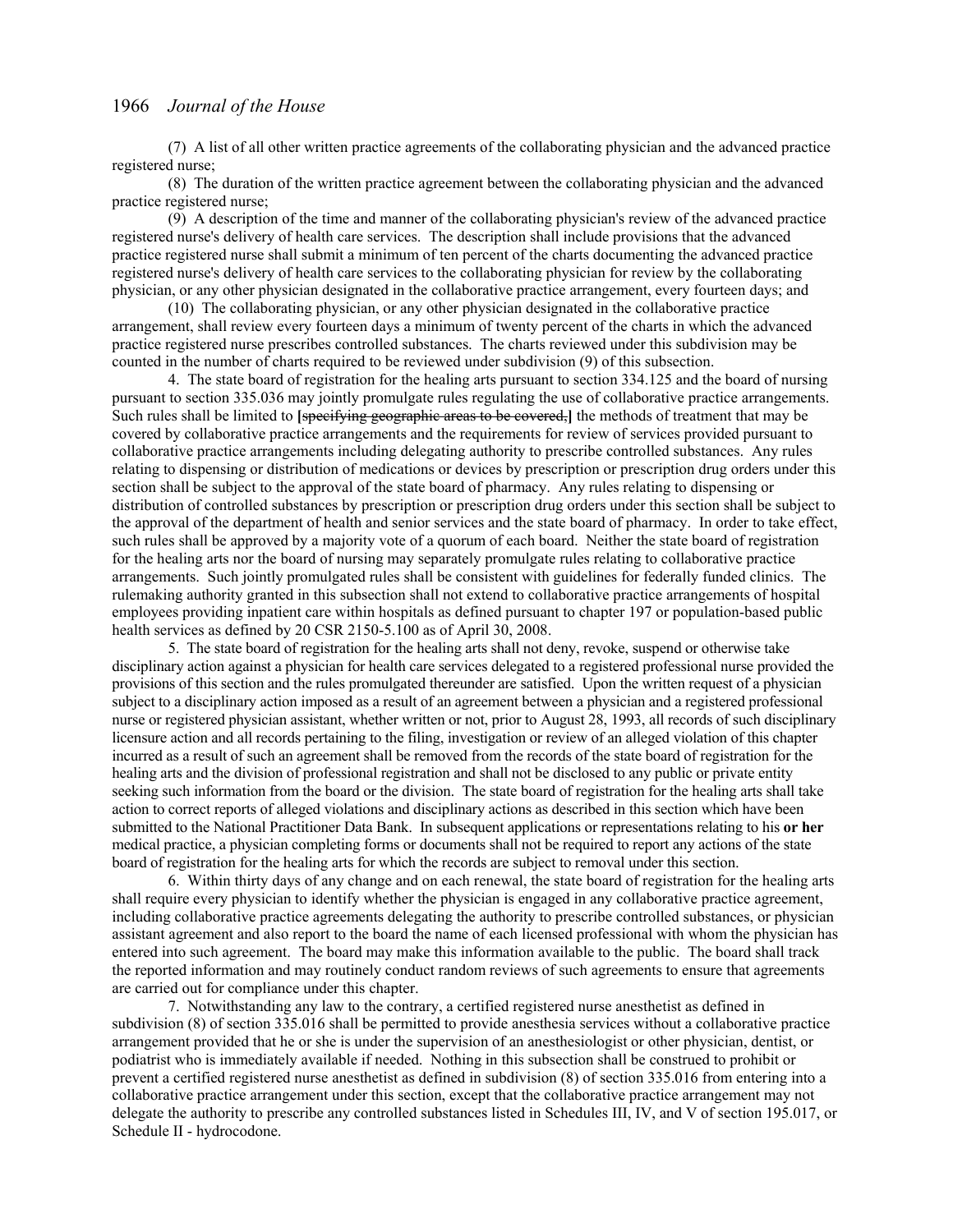8. A collaborating physician shall not enter into a collaborative practice arrangement with more than six full-time equivalent advanced practice registered nurses, full-time equivalent licensed physician assistants, or fulltime equivalent assistant physicians, or any combination thereof. This limitation shall not apply to collaborative arrangements of hospital employees providing inpatient care service in hospitals as defined in chapter 197 or population-based public health services as defined by 20 CSR 2150-5.100 as of April 30, 2008, or to a certified registered nurse anesthetist providing anesthesia services under the supervision of an anesthesiologist or other physician, dentist, or podiatrist who is immediately available if needed as set out in subsection 7 of this section.

9. It is the responsibility of the collaborating physician to determine and document the completion of at least a one-month period of time during which the advanced practice registered nurse shall practice with the collaborating physician continuously present before practicing in a setting where the collaborating physician is not continuously present. This limitation shall not apply to collaborative arrangements of providers of population-based public health services as defined by 20 CSR 2150-5.100 as of April 30, 2008.

10. No agreement made under this section shall supersede current hospital licensing regulations governing hospital medication orders under protocols or standing orders for the purpose of delivering inpatient or emergency care within a hospital as defined in section 197.020 if such protocols or standing orders have been approved by the hospital's medical staff and pharmaceutical therapeutics committee.

11. No contract or other agreement shall require a physician to act as a collaborating physician for an advanced practice registered nurse against the physician's will. A physician shall have the right to refuse to act as a collaborating physician, without penalty, for a particular advanced practice registered nurse. No contract or other agreement shall limit the collaborating physician's ultimate authority over any protocols or standing orders or in the delegation of the physician's authority to any advanced practice registered nurse, but this requirement shall not authorize a physician in implementing such protocols, standing orders, or delegation to violate applicable standards for safe medical practice established by hospital's medical staff.

12. No contract or other agreement shall require any advanced practice registered nurse to serve as a collaborating advanced practice registered nurse for any collaborating physician against the advanced practice registered nurse's will. An advanced practice registered nurse shall have the right to refuse to collaborate, without penalty, with a particular physician.

335.011. Sections 335.011 to **[**335.096**] 335.099** may be known as "The Nursing Practice Act".

335.016. As used in this chapter, unless the context clearly requires otherwise, the following words and terms mean:

(1) "Accredited", the official authorization or status granted by an agency for a program through a voluntary process;

(2) "Advanced practice registered nurse" **or "APRN"**, a **[**nurse who has education beyond the basic nursing education and is certified by a nationally recognized professional organization as a certified nurse practitioner, certified nurse midwife, certified registered nurse anesthetist, or a certified clinical nurse specialist. The board shall promulgate rules specifying which nationally recognized professional organization certifications are to be recognized for the purposes of this section. Advanced practice nurses and only such individuals may use the title "Advanced Practice Registered Nurse" and the abbreviation "APRN"**] person who is licensed under the provisions of this chapter to engage in the practice of advanced practice nursing as a certified clinical nurse specialist, certified nurse midwife, certified nurse practitioner, or certified registered nurse anesthetist**;

(3) "Approval", official recognition of nursing education programs which meet standards established by the board of nursing;

(4) "Board" or "state board", the state board of nursing;

(5) "Certified clinical nurse specialist", a registered nurse who is currently certified as a clinical nurse specialist by a nationally recognized certifying board approved by the board of nursing;

(6) "Certified nurse midwife", a registered nurse who is currently certified as a nurse midwife by the American **[**College of Nurse Midwives**] Midwifery Certification Board**, or other nationally recognized certifying body approved by the board of nursing;

(7) "Certified nurse practitioner", a registered nurse who is currently certified as a nurse practitioner by a nationally recognized certifying body approved by the board of nursing;

(8) "Certified registered nurse anesthetist", a registered nurse who is currently certified as a nurse anesthetist by the Council on Certification of Nurse Anesthetists, the **[**Council on Recertification of Nurse Anesthetists**] National Board of Certification and Recertification for Nurse Anesthetists**, or other nationally recognized certifying body approved by the board of nursing;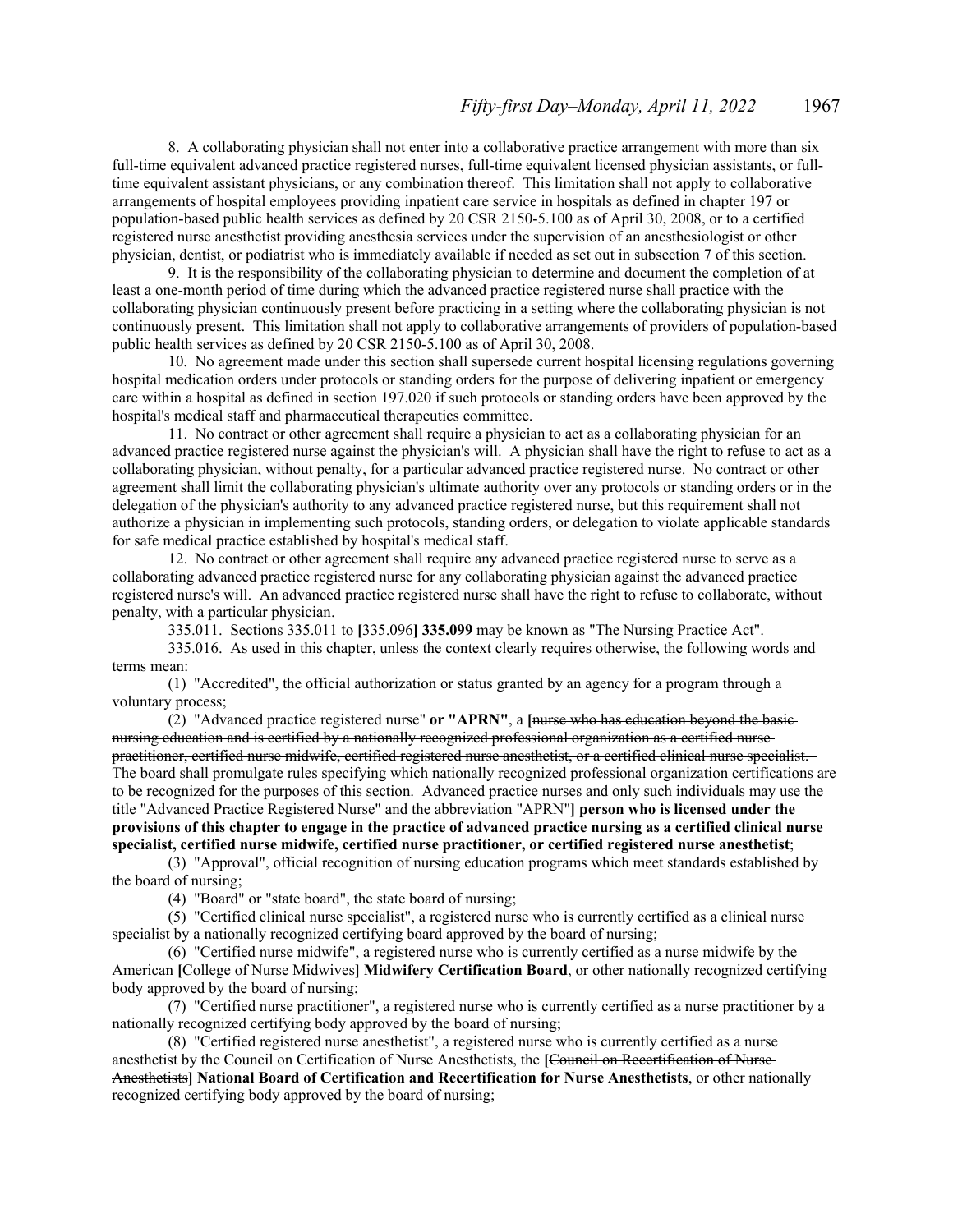(9) "Executive **[**director**] officer**", a qualified individual employed by the board as executive secretary or otherwise to administer the provisions of this chapter under the board's direction. Such person employed as executive **[director] officer** shall not be a member of the board;

(10) "Inactive **[**nurse**] license status**", as defined by rule pursuant to section 335.061;

(11) "Lapsed license status", as defined by rule under section 335.061;

(12) "Licensed practical nurse" or "practical nurse", a person licensed pursuant to the provisions of this chapter to engage in the practice of practical nursing;

(13) "Licensure", the issuing of a license **[**to practice professional or practical nursing**]** to candidates who have met the **[**specified**]** requirements **specified under this chapter authorizing the person to engage in the practice of advanced practice, professional, or practical nursing** and the recording of the names of those persons as holders of a license to practice **advanced practice,** professional**,** or practical nursing;

(14) **"Practice of advanced practice nursing", the performance for compensation of activities and services consistent with the required education, training, certification, demonstrated competencies, and experiences of an advanced practice registered nurse;**

**(15)** "**Practice of** practical nursing", the performance for compensation of selected acts for the promotion of health and in the care of persons who are ill, injured, or experiencing alterations in normal health processes. Such performance requires substantial specialized skill, judgment and knowledge. All such nursing care shall be given under the direction of a person licensed by a state regulatory board to prescribe medications and treatments or under the direction of a registered professional nurse. For the purposes of this chapter, the term "direction" shall mean guidance or supervision provided by a person licensed by a state regulatory board to prescribe medications and treatments or a registered professional nurse, including, but not limited to, oral, written, or otherwise communicated orders or directives for patient care. When practical nursing care is delivered pursuant to the direction of a person licensed by a state regulatory board to prescribe medications and treatments or under the direction of a registered professional nurse, such care may be delivered by a licensed practical nurse without direct physical oversight;

**[**(15)**] (16)** "**Practice of** professional nursing", the performance for compensation of any act **or action** which requires substantial specialized education, judgment and skill based on knowledge and application of principles derived from the biological, physical, social**, behavioral,** and nursing sciences, including, but not limited to:

(a) Responsibility for the **promotion and** teaching of health care and the prevention of illness to the patient and his or her family;

(b) Assessment, **data collection,** nursing diagnosis, nursing care, **evaluation,** and counsel of persons who are ill, injured**,** or experiencing alterations in normal health processes;

(c) The administration of medications and treatments as prescribed by a person licensed by a state regulatory board to prescribe medications and treatments;

(d) The coordination and assistance in the **determination and** delivery of a plan of health care with all members of a health team;

(e) The teaching and supervision of other persons in the performance of any of the foregoing;

**[**(16) A**] (17)** "Registered professional nurse" or "registered nurse", a person licensed pursuant to the provisions of this chapter to engage in the practice of professional nursing;

**[**(17)**] (18)** "Retired license status", any person licensed in this state under this chapter who retires from such practice. Such person shall file with the board an affidavit, on a form to be furnished by the board, which states the date on which the licensee retired from such practice, an intent to retire from the practice for at least two years, and such other facts as tend to verify the retirement as the board may deem necessary; but if the licensee thereafter reengages in the practice, the licensee shall renew his or her license with the board as provided by this chapter and by rule and regulation.

335.036. 1. The board shall:

(1) Elect for a one-year term a president and a secretary, who shall also be treasurer, and the board may appoint, employ and fix the compensation of a legal counsel and such board personnel as defined in subdivision (4) of subsection 11 of section 324.001 as are necessary to administer the provisions of sections 335.011 to **[**335.096**] 335.099**;

(2) Adopt and revise such rules and regulations as may be necessary to enable it to carry into effect the provisions of sections 335.011 to **[**335.096**] 335.099**;

(3) Prescribe minimum standards for educational programs preparing persons for licensure pursuant to the provisions of sections 335.011 to **[**335.096**] 335.099**;

(4) Provide for surveys of such programs every five years and in addition at such times as it may deem necessary;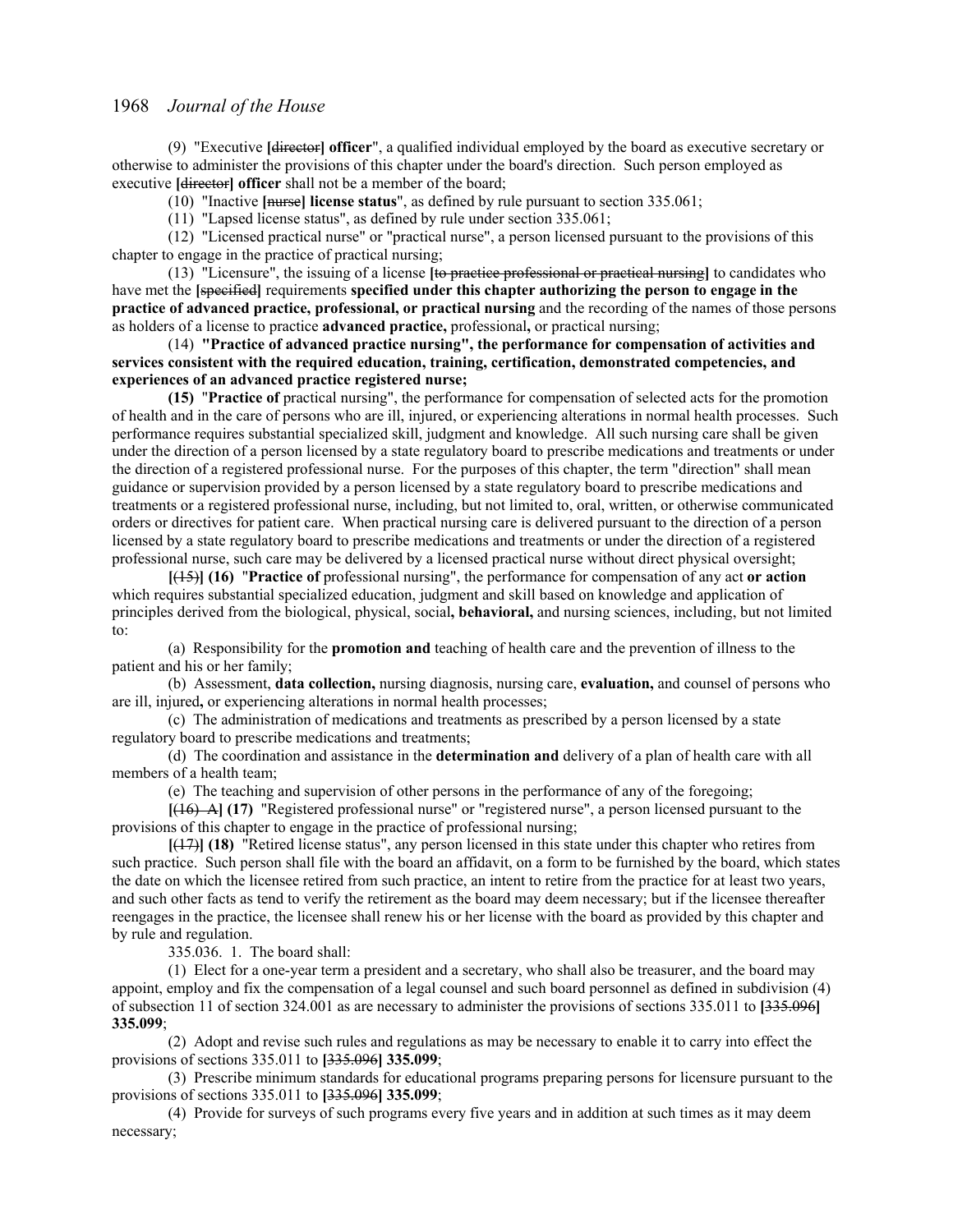(5) Designate as "approved" such programs as meet the requirements of sections 335.011 to **[**335.096**] 335.099** and the rules and regulations enacted pursuant to such sections; and the board shall annually publish a list of such programs;

(6) Deny or withdraw approval from educational programs for failure to meet prescribed minimum standards;

(7) Examine, license, and cause to be renewed the licenses of duly qualified applicants;

(8) Cause the prosecution of all persons violating provisions of sections 335.011 to **[**335.096**] 335.099**, and may incur such necessary expenses therefor;

(9) Keep a record of all the proceedings; and make an annual report to the governor and to the director of the department of commerce and insurance.

2. The board shall set the amount of the fees which this chapter authorizes and requires by rules and regulations. The fees shall be set at a level to produce revenue which shall not substantially exceed the cost and expense of administering this chapter.

3. All fees received by the board pursuant to the provisions of sections 335.011 to **[**335.096**] 335.099** shall be deposited in the state treasury and be placed to the credit of the state board of nursing fund. All administrative costs and expenses of the board shall be paid from appropriations made for those purposes. The board is authorized to provide funding for the nursing education incentive program established in sections 335.200 to 335.203.

4. The provisions of section 33.080 to the contrary notwithstanding, money in this fund shall not be transferred and placed to the credit of general revenue until the amount in the fund at the end of the biennium exceeds two times the amount of the appropriation from the board's funds for the preceding fiscal year or, if the board requires by rule, permit renewal less frequently than yearly, then three times the appropriation from the board's funds for the preceding fiscal year. The amount, if any, in the fund which shall lapse is that amount in the fund which exceeds the appropriate multiple of the appropriations from the board's funds for the preceding fiscal year.

5. Any rule or portion of a rule, as that term is defined in section 536.010, that is created under the authority delegated in this chapter shall become effective only if it complies with and is subject to all of the provisions of chapter 536 and, if applicable, section 536.028. All rulemaking authority delegated prior to August 28, 1999, is of no force and effect and repealed. Nothing in this section shall be interpreted to repeal or affect the validity of any rule filed or adopted prior to August 28, 1999, if it fully complied with all applicable provisions of law. This section and chapter 536 are nonseverable and if any of the powers vested with the general assembly pursuant to chapter 536 to review, to delay the effective date or to disapprove and annul a rule are subsequently held unconstitutional, then the grant of rulemaking authority and any rule proposed or adopted after August 28, 1999, shall be invalid and void.

335.046. 1. An applicant for a license to practice as a registered professional nurse shall submit to the board a written application on forms furnished to the applicant. The original application shall contain the applicant's statements showing the applicant's education and other such pertinent information as the board may require. The applicant shall be of good moral character and have completed at least the high school course of study, or the equivalent thereof as determined by the state board of education, and have successfully completed the basic professional curriculum in an accredited or approved school of nursing and earned a professional nursing degree or diploma. Each application shall contain a statement that it is made under oath or affirmation and that its representations are true and correct to the best knowledge and belief of the person signing same, subject to the penalties of making a false affidavit or declaration. Applicants from non-English-speaking lands shall be required to submit evidence of proficiency in the English language. The applicant must be approved by the board and shall pass an examination as required by the board. The board may require by rule as a requirement for licensure that each applicant shall pass an oral or practical examination. Upon successfully passing the examination, the board may issue to the applicant a license to practice nursing as a registered professional nurse. The applicant for a license to practice registered professional nursing shall pay a license fee in such amount as set by the board. The fee shall be uniform for all applicants. Applicants from foreign countries shall be licensed as prescribed by rule.

2. An applicant for license to practice as a licensed practical nurse shall submit to the board a written application on forms furnished to the applicant. The original application shall contain the applicant's statements showing the applicant's education and other such pertinent information as the board may require. Such applicant shall be of good moral character, and have completed at least two years of high school, or its equivalent as established by the state board of education, and have successfully completed a basic prescribed curriculum in a state-accredited or approved school of nursing, earned a nursing degree, certificate or diploma and completed a course approved by the board on the role of the practical nurse. Each application shall contain a statement that it is made under oath or affirmation and that its representations are true and correct to the best knowledge and belief of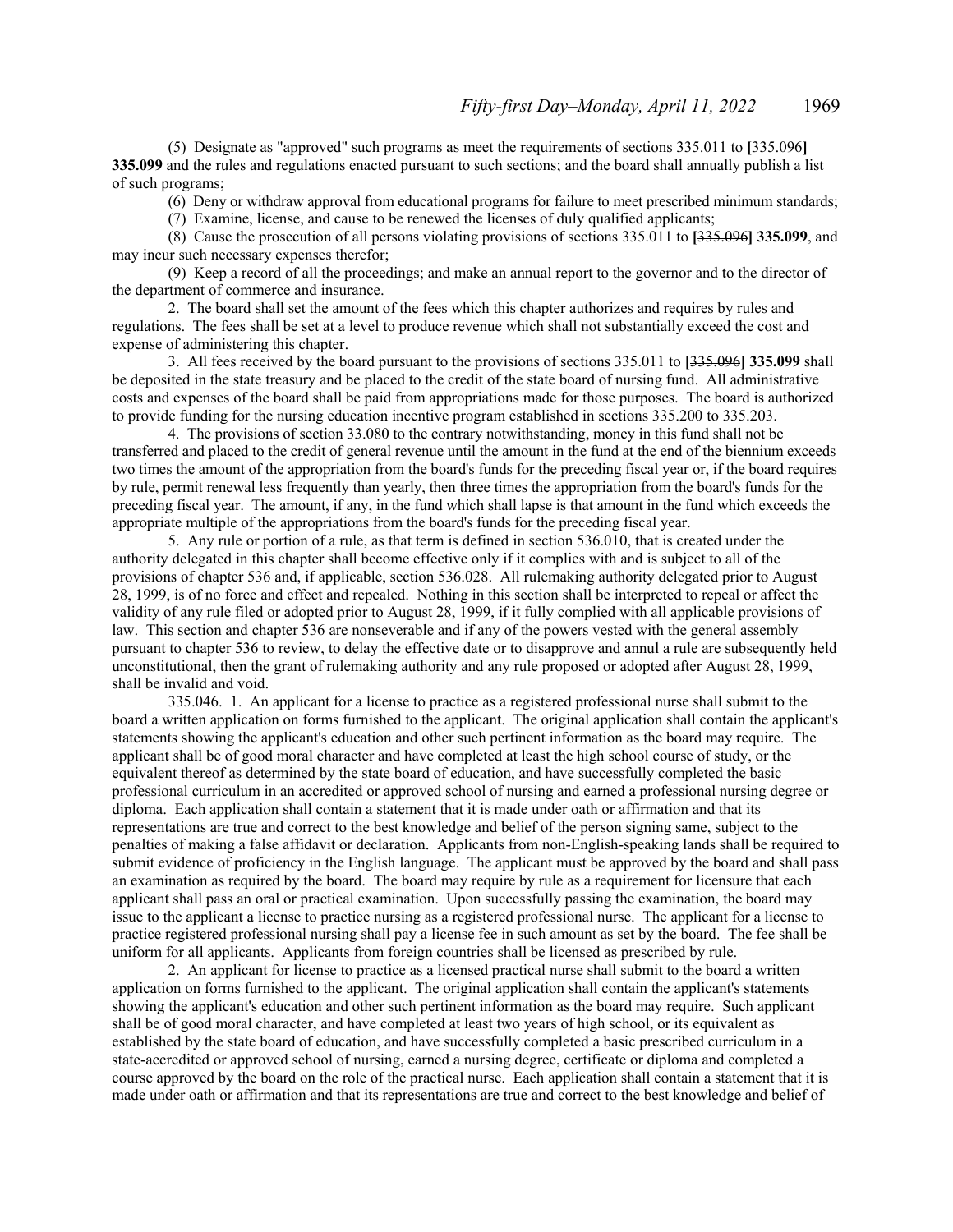the person signing same, subject to the penalties of making a false affidavit or declaration. Applicants from non-English-speaking countries shall be required to submit evidence of their proficiency in the English language. The applicant must be approved by the board and shall pass an examination as required by the board. The board may require by rule as a requirement for licensure that each applicant shall pass an oral or practical examination. Upon successfully passing the examination, the board may issue to the applicant a license to practice as a licensed practical nurse. The applicant for a license to practice licensed practical nursing shall pay a fee in such amount as may be set by the board. The fee shall be uniform for all applicants. Applicants from foreign countries shall be licensed as prescribed by rule.

3. **(1) An applicant for license to practice as an advanced practice registered nurse shall submit to the board a written application on forms furnished to the applicant. The original application shall contain:**

**(a) Statements showing the applicant's education and other such pertinent information as the board may require; and**

**(b) A statement that it is made under oath or affirmation and that its representations are true and correct to the best knowledge and belief of the person signing same, subject to the penalties of making a false affidavit or declaration.**

**(2) The applicant for a license to practice as an advanced practice registered nurse shall pay a fee in such amount as may be set by the board. The fee shall be uniform for all applicants.**

**(3) An applicant shall:**

**(a) Hold a current registered professional nurse license or privilege to practice, shall not be currently subject to discipline or any restrictions, and shall not hold an encumbered license or privilege to practice as a registered professional nurse or advanced practice registered nurse in any state or territory;**

**(b) Have completed an accredited graduate-level advanced practice registered nurse program and achieved at least one certification as a clinical nurse specialist, nurse midwife, nurse practitioner, or registered nurse anesthetist, with at least one population focus prescribed by rule of the board;**

**(c) Be currently certified by a national certifying body recognized by the Missouri state board of nursing in the advanced practice registered nurse role; and**

**(d) Have a population focus on his or her certification, corresponding with his or her educational advanced practice registered nurse program.**

**(4) Any person holding a document of recognition to practice nursing as an advanced practice registered nurse in this state that is current on August 28, 2022, shall be deemed to be licensed as an advanced practice registered nurse under the provisions of this section and shall be eligible for renewal of such license under the conditions and standards prescribed in this chapter and as prescribed by rule.**

**4.** Upon refusal of the board to allow any applicant to **[**sit for**] take** either the registered professional nurses' examination or the licensed practical nurses' examination, **[**as the case may be,**] or upon refusal to issue an advanced practice registered nurse license,** the board shall comply with the provisions of section 621.120 and advise the applicant of his or her right to have a hearing before the administrative hearing commission. The administrative hearing commission shall hear complaints taken pursuant to section 621.120.

**[**4.**] 5.** The board shall not deny a license because of sex, religion, race, ethnic origin, age or political affiliation.

335.051. 1. The board shall issue a license to practice nursing as **[**either**] an advanced practice registered nurse,** a registered professional nurse**,** or a licensed practical nurse without examination to an applicant who has duly become licensed as **[**a**] an advanced practice registered nurse,** registered nurse**,** or licensed practical nurse pursuant to the laws of another state, territory, or foreign country if the applicant meets the qualifications required of **advanced practice registered nurses**, registered nurses, or licensed practical nurses in this state at the time the applicant was originally licensed in the other state, territory, or foreign country.

2. Applicants from foreign countries shall be licensed as prescribed by rule.

3. Upon application, the board shall issue a temporary permit to an applicant pursuant to subsection 1 of this section for a license as **[**either**] an advanced practice registered nurse,** a registered professional nurse**,** or a licensed practical nurse who has made a prima facie showing that the applicant meets all of the requirements for such a license. The temporary permit shall be effective only until the board shall have had the opportunity to investigate his **or her** qualifications for licensure pursuant to subsection 1 of this section and to notify the applicant that his or her application for a license has been either granted or rejected. In no event shall such temporary permit be in effect for more than twelve months after the date of its issuance nor shall a permit be reissued to the same applicant. No fee shall be charged for such temporary permit. The holder of a temporary permit which has not expired, or been suspended or revoked, shall be deemed to be the holder of a license issued pursuant to section 335.046 until such temporary permit expires, is terminated or is suspended or revoked.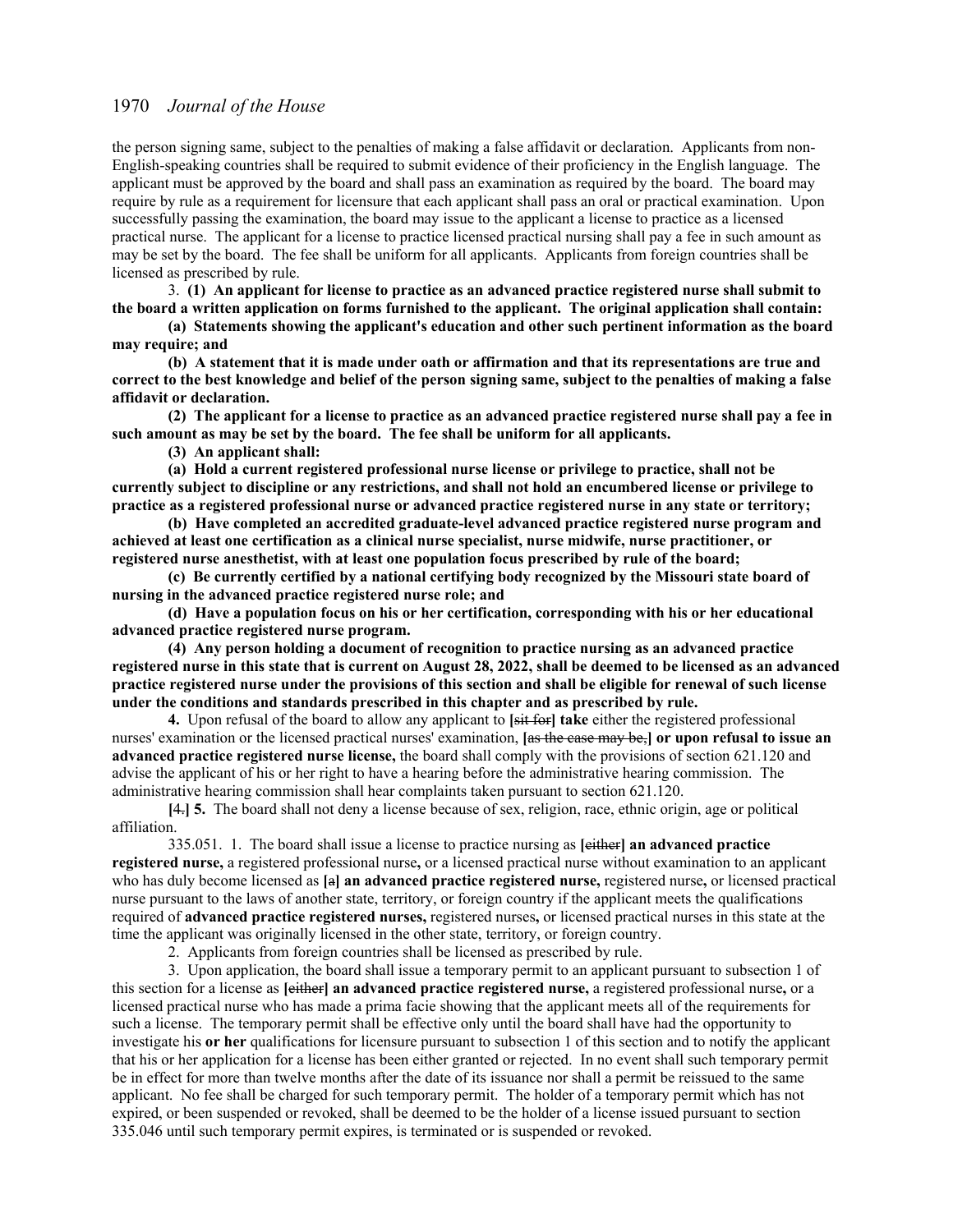335.056. **1.** The license of every person licensed under the provisions of **[**sections 335.011 to 335.096**] this chapter** shall be renewed as provided. An application for renewal of license shall be mailed to every person to whom a license was issued or renewed during the current licensing period. The applicant shall complete the application and return it to the board by the renewal date with a renewal fee in an amount to be set by the board. The fee shall be uniform for all applicants. The certificates of renewal shall render the holder thereof a legal practitioner of nursing for the period stated in the certificate of renewal. Any person who practices nursing as **an advanced practice registered nurse,** a registered professional nurse**,** or **[**as**]** a licensed practical nurse during the time his **or her** license has lapsed shall be considered an illegal practitioner and shall be subject to the penalties provided for violation of the provisions of sections 335.011 to **[**335.096**] 335.099**.

**2. The renewal of advanced practice registered nurse licenses and registered professional nurse licenses shall occur at the same time as prescribed by rule. Failure to renew and maintain the registered professional nurse license or privilege to practice or failure to provide the required fee and evidence of active certification or maintenance of certification as prescribed by rules and regulations shall result in expiration of the advanced practice registered nurse license.**

335.061. 1. Any licensee who allows his or her license to be placed on inactive status as provided in sections 335.011 to **[**335.096**] 335.099** shall be reinstated as provided by sections 335.011 to **[**335.096**] 335.099** and by rule and regulation. The board may by rule and regulation provide for an inactive license status. In the event the board shall refuse to renew the license pursuant to one of the provisions of this section and related requirements for relicensure, the individual may appeal to the administrative hearing commission pursuant to the provisions of section 621.120.

2. Any licensee who allows his or her license to lapse by failing to renew the license as provided in sections 335.011 to **[**335.096**] 335.099** shall be reinstated as provided by this chapter and by rule and regulation. The board may by rule and regulation provide for a lapsed license status. In the event the board shall refuse to renew the license pursuant to one of the provisions of this section and related requirements for relicensure, the individual may appeal to the administrative hearing commission pursuant to the provisions of sections 621.120.

335.066. 1. The board may refuse to issue or reinstate any certificate of registration or authority, permit or license required pursuant to this chapter for one or any combination of causes stated in subsection 2 of this section or the board may, as a condition to issuing or reinstating any such permit or license, require a person to submit himself or herself for identification, intervention, treatment, or monitoring by the intervention program and alternative program as provided in section 335.067. The board shall notify the applicant in writing of the reasons for the refusal and shall advise the applicant of his or her right to file a complaint with the administrative hearing commission as provided by chapter 621.

2. The board may cause a complaint to be filed with the administrative hearing commission as provided by chapter 621 against any holder of any certificate of registration or authority, permit or license required by sections 335.011 to **[**335.096**] 335.099** or any person who has failed to renew or has surrendered his or her certificate of registration or authority, permit or license for any one or any combination of the following causes:

(1) Use or unlawful possession of any controlled substance, as defined in chapter 195, by the federal government, or by the department of health and senior services by regulation, regardless of impairment, or alcoholic beverage to an extent that such use impairs a person's ability to perform the work of any profession licensed or regulated by sections 335.011 to **[**335.096**] 335.099**. A blood alcohol content of .08 shall create a presumption of impairment;

(2) The person has been finally adjudicated and found guilty, or entered a plea of guilty or nolo contendere, in a criminal prosecution pursuant to the laws of any state or of the United States, for any offense reasonably related to the qualifications, functions or duties of any profession licensed or regulated pursuant to sections 335.011 to **[**335.096**] 335.099**, for any offense an essential element of which is fraud, dishonesty or an act of violence, or for any offense involving moral turpitude, whether or not sentence is imposed;

(3) Use of fraud, deception, misrepresentation or bribery in securing any certificate of registration or authority, permit or license issued pursuant to sections 335.011 to **[**335.096**] 335.099** or in obtaining permission to take any examination given or required pursuant to sections 335.011 to **[**335.096**] 335.099**;

(4) Obtaining or attempting to obtain any fee, charge, tuition or other compensation by fraud, deception or misrepresentation;

(5) Incompetency, gross negligence, or repeated negligence in the performance of the functions or duties of any profession licensed or regulated by this chapter. For the purposes of this subdivision, "repeated negligence" means the failure, on more than one occasion, to use that degree of skill and learning ordinarily used under the same or similar circumstances by the member of the applicant's or licensee's profession;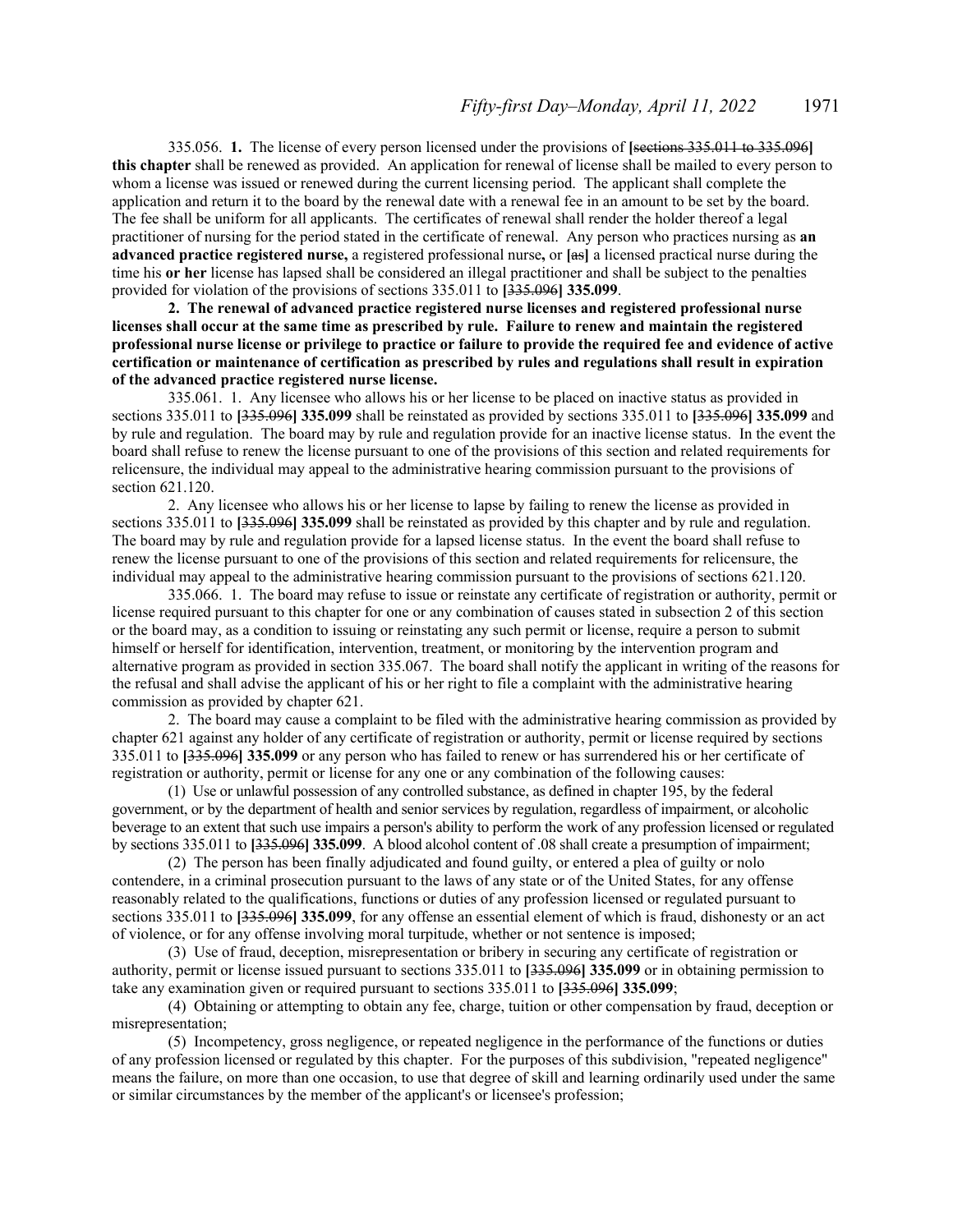(6) Misconduct, fraud, misrepresentation, dishonesty, unethical conduct, or unprofessional conduct in the performance of the functions or duties of any profession licensed or regulated by this chapter, including, but not limited to, the following:

(a) Willfully and continually overcharging or overtreating patients; or charging for visits which did not occur unless the services were contracted for in advance, or for services which were not rendered or documented in the patient's records;

(b) Attempting, directly or indirectly, by way of intimidation, coercion or deception, to obtain or retain a patient or discourage the use of a second opinion or consultation;

(c) Willfully and continually performing inappropriate or unnecessary treatment, diagnostic tests, or nursing services;

(d) Delegating professional responsibilities to a person who is not qualified by training, skill, competency, age, experience, or licensure to perform such responsibilities;

(e) Performing nursing services beyond the authorized scope of practice for which the individual is licensed in this state;

(f) Exercising influence within a nurse-patient relationship for purposes of engaging a patient in sexual activity;

(g) Being listed on any state or federal sexual offender registry;

(h) Failure of any applicant or licensee to cooperate with the board during any investigation;

(i) Failure to comply with any subpoena or subpoena duces tecum from the board or an order of the board;

(j) Failure to timely pay license renewal fees specified in this chapter;

(k) Violating a probation agreement, order, or other settlement agreement with this board or any other licensing agency;

(l) Failing to inform the board of the nurse's current residence within thirty days of changing residence;

(m) Any other conduct that is unethical or unprofessional involving a minor;

(n) A departure from or failure to conform to nursing standards;

(o) Failure to establish, maintain, or communicate professional boundaries with the patient. A nurse may provide health care services to a person with whom the nurse has a personal relationship as long as the nurse otherwise meets the standards of the profession;

(p) Violating the confidentiality or privacy rights of the patient, resident, or client;

(q) Failing to assess, accurately document, or report the status of a patient, resident, or client, or falsely assessing, documenting, or reporting the status of a patient, resident, or client;

(r) Intentionally or negligently causing physical or emotional harm to a patient, resident, or client;

(s) Failing to furnish appropriate details of a patient's, client's, or resident's nursing needs to succeeding nurses legally qualified to provide continuing nursing services to a patient, client, or resident;

(7) Violation of, or assisting or enabling any person to violate, any provision of sections 335.011 to **[**335.096**] 335.099**, or of any lawful rule or regulation adopted pursuant to sections 335.011 to **[**335.096**] 335.099**;

(8) Impersonation of any person holding a certificate of registration or authority, permit or license or allowing any person to use his or her certificate of registration or authority, permit, license or diploma from any school;

(9) Disciplinary action against the holder of a license or other right to practice any profession regulated by sections 335.011 to **[**335.096**] 335.099** granted by another state, territory, federal agency or country upon grounds for which revocation or suspension is authorized in this state;

(10) A person is finally adjudged insane or incompetent by a court of competent jurisdiction;

(11) Assisting or enabling any person to practice or offer to practice any profession licensed or regulated by sections 335.011 to **[**335.096**] 335.099** who is not registered and currently eligible to practice pursuant to sections 335.011 to **[**335.096**] 335.099**;

(12) Issuance of a certificate of registration or authority, permit or license based upon a material mistake of fact;

(13) Violation of any professional trust or confidence;

(14) Use of any advertisement or solicitation which is false, misleading or deceptive to the general public or persons to whom the advertisement or solicitation is primarily directed;

(15) Violation of the drug laws or rules and regulations of this state, any other state or the federal government;

(16) Placement on an employee disqualification list or other related restriction or finding pertaining to employment within a health-related profession issued by any state or federal government or agency following final disposition by such state or federal government or agency;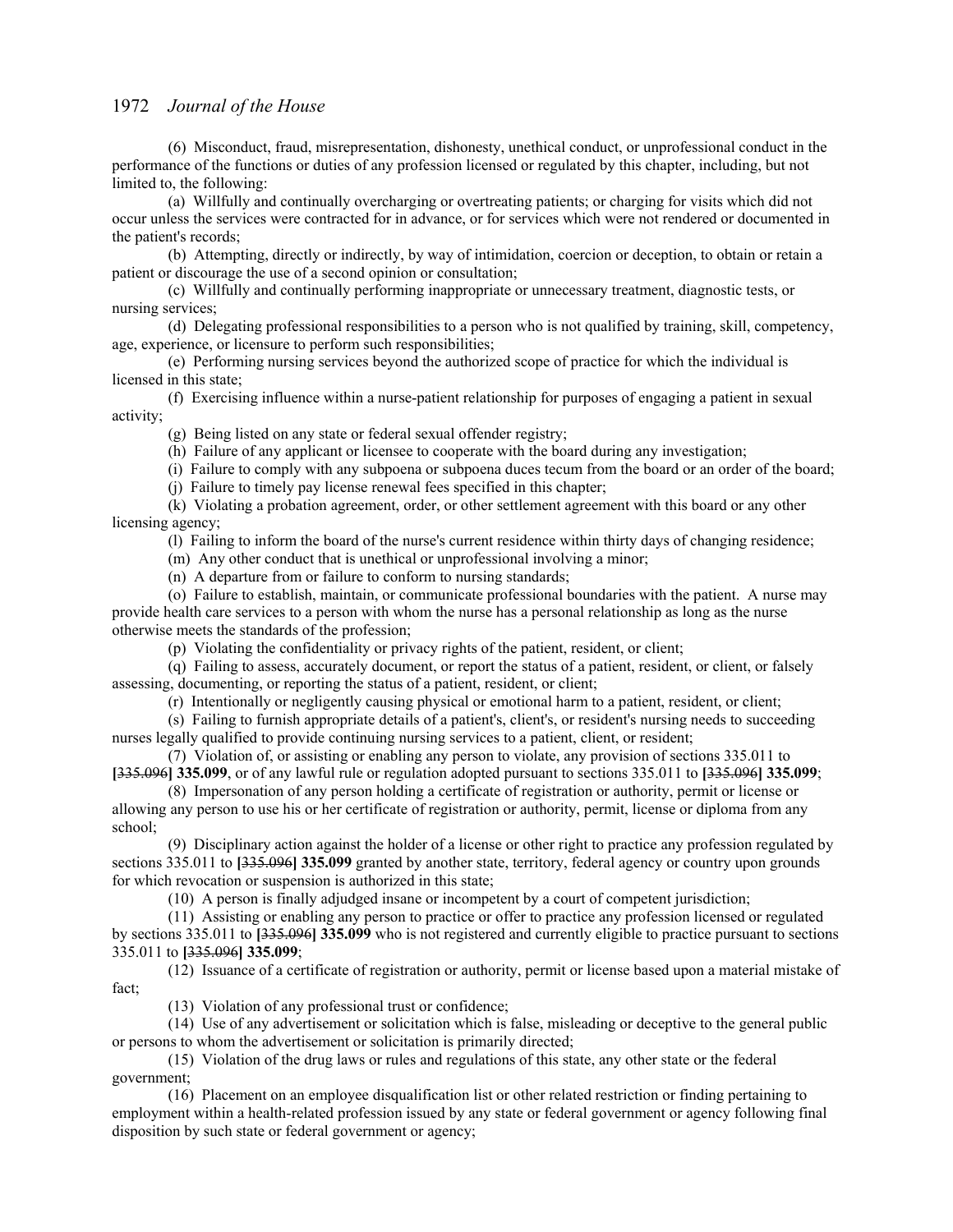(17) Failure to successfully complete the intervention or alternative program for substance use disorder;

(18) Knowingly making or causing to be made a false statement or misrepresentation of a material fact, with intent to defraud, for payment pursuant to the provisions of chapter 208 or chapter 630, or for payment from Title XVIII or Title XIX of the federal Medicare program;

(19) Failure or refusal to properly guard against contagious, infectious, or communicable diseases or the spread thereof; maintaining an unsanitary office or performing professional services under unsanitary conditions; or failure to report the existence of an unsanitary condition in the office of a physician or in any health care facility to the board, in writing, within thirty days after the discovery thereof;

(20) A pattern of personal use or consumption of any controlled substance or any substance which requires a prescription unless it is prescribed, dispensed, or administered by a provider who is authorized by law to do so or a pattern of abuse of any prescription medication;

(21) Habitual intoxication or dependence on alcohol, evidence of which may include more than one alcohol-related enforcement contact as defined by section 302.525;

(22) Failure to comply with a treatment program or an aftercare program entered into as part of a board order, settlement agreement, or licensee's professional health program;

(23) Failure to submit to a drug or alcohol screening when requested by an employer or by the board. Failure to submit to a drug or alcohol screening shall create the presumption that the test would have been positive for a drug for which the individual did not have a prescription in a drug screening or positive for alcohol in an alcohol screening;

(24) Adjudged by a court in need of a guardian or conservator, or both, obtaining a guardian or conservator, or both, and who has not been restored to capacity;

(25) Diversion **of** or attempting to divert any medication, controlled substance, or medical supplies;

(26) Failure to answer, failure to disclose, or failure to fully provide all information requested on any application or renewal for a license. This includes disclosing all pleas of guilt or findings of guilt in a case where the imposition of sentence was suspended, whether or not the case is now confidential;

(27) Physical or mental illness, including but not limited to deterioration through the aging process or loss of motor skill, or disability that impairs the licensee's ability to practice the profession with reasonable judgment, skill, or safety. This does not include temporary illness which is expected to resolve within a short period of time;

(28) Any conduct that constitutes a serious danger to the health, safety, or welfare of a patient or the public.

3. After the filing of such complaint, the proceedings shall be conducted in accordance with the provisions of chapter 621. Upon a finding by the administrative hearing commission that the grounds, provided in subsection 2 of this section, for disciplinary action are met, the board may, singly or in combination, censure or place the person named in the complaint on probation on such terms and conditions as the board deems appropriate for a period not to exceed five years, or may suspend, for a period not to exceed three years, or revoke the license, certificate, or permit.

4. For any hearing before the full board, the board shall cause the notice of the hearing to be served upon such licensee in person or by certified mail to the licensee at the licensee's last known address. If service cannot be accomplished in person or by certified mail, notice by publication as described in subsection 3 of section 506.160 shall be allowed; any representative of the board is authorized to act as a court or judge would in that section; any employee of the board is authorized to act as a clerk would in that section.

5. An individual whose license has been revoked shall wait one year from the date of revocation to apply for relicensure. Relicensure shall be at the discretion of the board after compliance with all the requirements of sections 335.011 to **[**335.096**] 335.099** relative to the licensing of an applicant for the first time.

6. The board may notify the proper licensing authority of any other state concerning the final disciplinary action determined by the board on a license in which the person whose license was suspended or revoked was also licensed of the suspension or revocation.

7. Any person, organization, association or corporation who reports or provides information to the board of nursing pursuant to the provisions of sections 335.011 to **[**335.259**] 335.257** and who does so in good faith shall not be subject to an action for civil damages as a result thereof.

8. The board may apply to the administrative hearing commission for an emergency suspension or restriction of a license for the following causes:

(1) Engaging in sexual conduct as defined in section 566.010, with a patient who is not the licensee's spouse, regardless of whether the patient consented;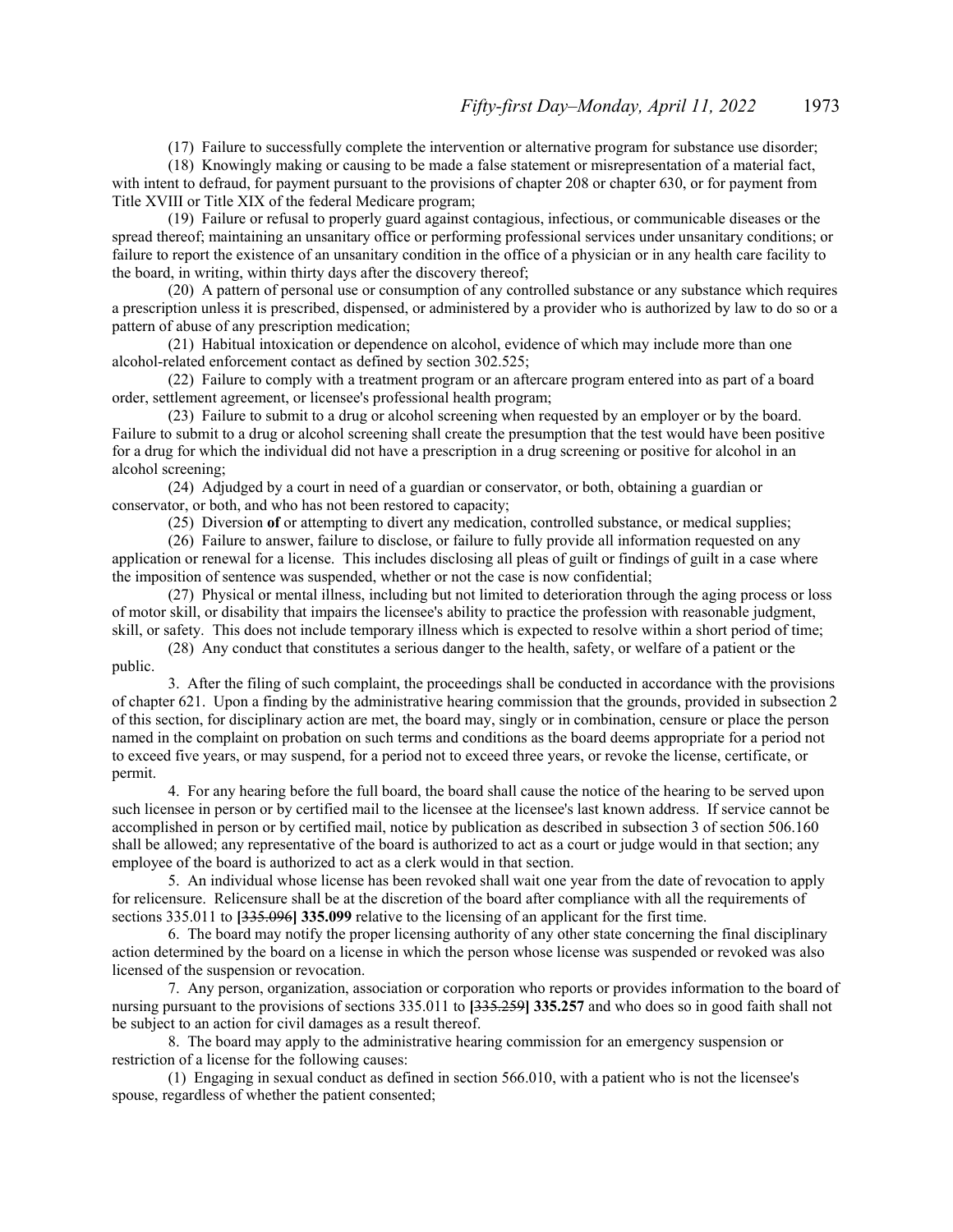(2) Engaging in sexual misconduct with a minor or person the licensee believes to be a minor. "Sexual misconduct" means any conduct of a sexual nature which would be illegal under state or federal law;

(3) Possession of a controlled substance in violation of chapter 195 or any state or federal law, rule, or regulation, excluding record-keeping violations;

(4) Use of a controlled substance without a valid prescription;

(5) The licensee is adjudicated incapacitated or disabled by a court of competent jurisdiction;

(6) Habitual intoxication or dependence upon alcohol or controlled substances or failure to comply with a treatment or aftercare program entered into pursuant to a board order, settlement agreement, or as part of the licensee's professional health program;

(7) A report from a board-approved facility or a professional health program stating the licensee is not fit to practice. For purposes of this section, a licensee is deemed to have waived all objections to the admissibility of testimony from the provider of the examination and admissibility of the examination reports. The licensee shall sign all necessary releases for the board to obtain and use the examination during a hearing; or

(8) Any conduct for which the board may discipline that constitutes a serious danger to the health, safety, or welfare of a patient or the public.

9. The board shall submit existing affidavits and existing certified court records together with a complaint alleging the facts in support of the board's request for an emergency suspension or restriction to the administrative hearing commission and shall supply the administrative hearing commission with the last home or business addresses on file with the board for the licensee. Within one business day of the filing of the complaint, the administrative hearing commission shall return a service packet to the board. The service packet shall include the board's complaint and any affidavits or records the board intends to rely on that have been filed with the administrative hearing commission. The service packet may contain other information in the discretion of the administrative hearing commission. Within twenty-four hours of receiving the packet, the board shall either personally serve the licensee or leave a copy of the service packet at all of the licensee's current addresses on file with the board. Prior to the hearing, the licensee may file affidavits and certified court records for consideration by the administrative hearing commission.

10. Within five days of the board's filing of the complaint, the administrative hearing commission shall review the information submitted by the board and the licensee and shall determine based on that information if probable cause exists pursuant to subsection 8 of this section and shall issue its findings of fact and conclusions of law. If the administrative hearing commission finds that there is probable cause, the administrative hearing commission shall enter the order requested by the board. The order shall be effective upon personal service or by leaving a copy at all of the licensee's current addresses on file with the board.

11. (1) The administrative hearing commission shall hold a hearing within forty-five days of the board's filing of the complaint to determine if cause for discipline exists. The administrative hearing commission may grant a request for a continuance, but shall in any event hold the hearing within one hundred twenty days of the board's initial filing. The board shall be granted leave to amend its complaint if it is more than thirty days prior to the hearing. If less than thirty days, the board may be granted leave to amend if public safety requires.

(2) If no cause for discipline exists, the administrative hearing commission shall issue findings of fact, conclusions of law, and an order terminating the emergency suspension or restriction.

(3) If cause for discipline exists, the administrative hearing commission shall issue findings of fact and conclusions of law and order the emergency suspension or restriction to remain in full force and effect pending a disciplinary hearing before the board. The board shall hold a hearing following the certification of the record by the administrative hearing commission and may impose any discipline otherwise authorized by state law.

12. Any action under this section shall be in addition to and not in lieu of any discipline otherwise in the board's power to impose and may be brought concurrently with other actions.

13. If the administrative hearing commission does not find probable cause and does not grant the emergency suspension or restriction, the board shall remove all reference to such emergency suspension or restriction from its public records. Records relating to the suspension or restriction shall be maintained in the board's files. The board or licensee may use such records in the course of any litigation to which they are both parties. Additionally, such records may be released upon a specific, written request of the licensee.

14. If the administrative hearing commission grants temporary authority to the board to restrict or suspend the nurse's license, such temporary authority of the board shall become final authority if there is no request by the nurse for a full hearing within thirty days of the preliminary hearing. The administrative hearing commission shall, if requested by the nurse named in the complaint, set a date to hold a full hearing under the provisions of chapter 621 regarding the activities alleged in the initial complaint filed by the board.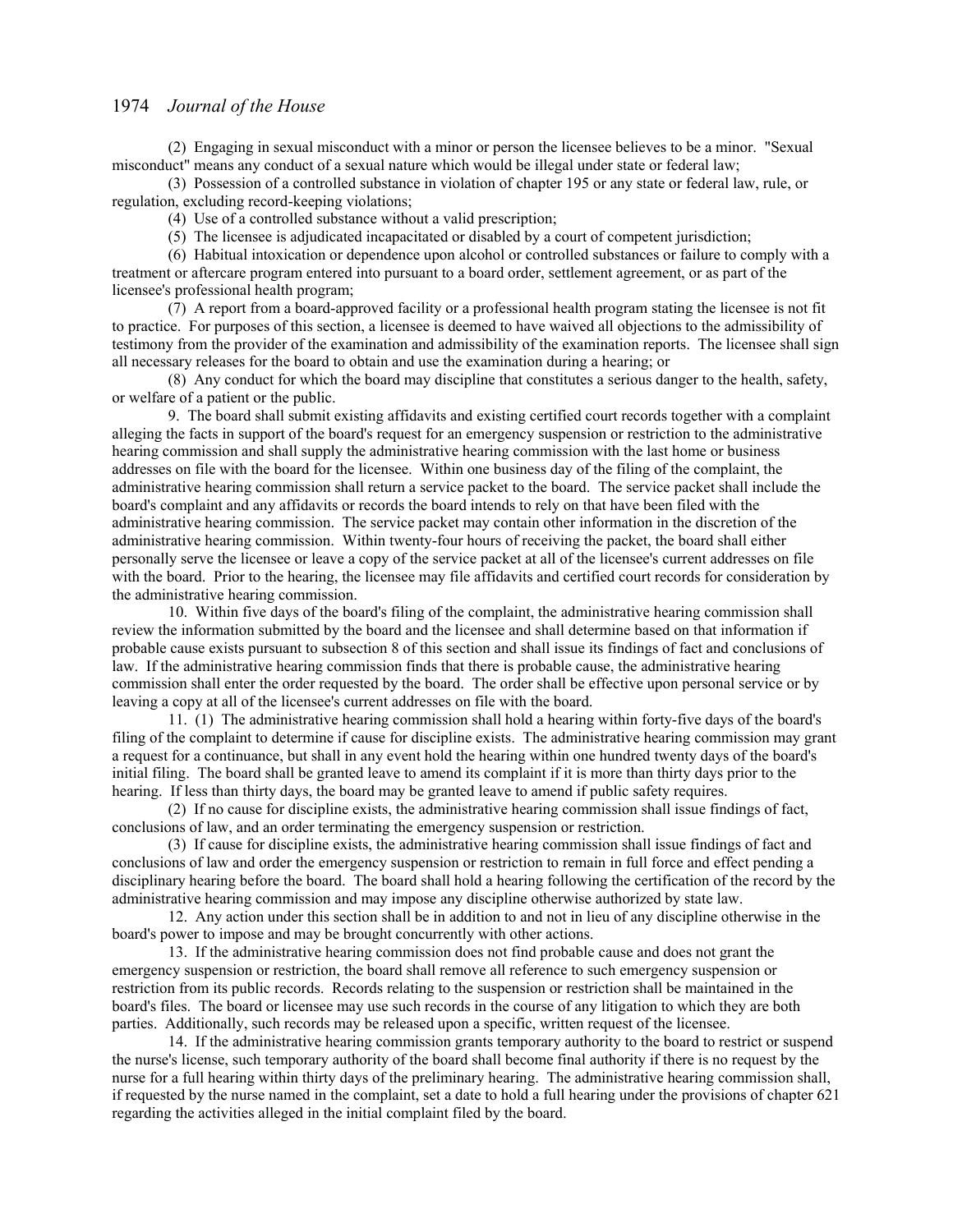15. If the administrative hearing commission refuses to grant temporary authority to the board or restrict or suspend the nurse's license under subsection 8 of this section, such dismissal shall not bar the board from initiating a subsequent disciplinary action on the same grounds.

16. (1) The board may initiate a hearing before the board for discipline of any licensee's license or certificate upon receipt of one of the following:

(a) Certified court records of a finding of guilt or plea of guilty or nolo contendere in a criminal prosecution under the laws of any state or of the United States for any offense involving the qualifications, functions, or duties of any profession licensed or regulated under this chapter, for any offense involving fraud, dishonesty, or an act of violence, or for any offense involving moral turpitude, whether or not sentence is imposed;

(b) Evidence of final disciplinary action against the licensee's license, certification, or registration issued by any other state, by any other agency or entity of this state or any other state, or the United States or its territories, or any other country;

(c) Evidence of certified court records finding the licensee has been judged incapacitated or disabled under Missouri law or under the laws of any other state or of the United States or its territories.

(2) The board shall provide the licensee not less than ten days' notice of any hearing held pursuant to chapter 536.

(3) Upon a finding that cause exists to discipline a licensee's license, the board may impose any discipline otherwise available.

335.071. 1. Any institution desiring to conduct an approved educational program of professional nursing or of practical nursing shall apply to the board and submit evidence that it is prepared to meet standards established by this law and the board.

2. The board, through its executive officer or other authorized representatives, shall initially survey a nursing education program. A written report of the survey shall be submitted to the board. If the board determines that the requirements for an accredited nursing education program are met, such program shall be approved as a nursing education program for professional or for practical nurses upon payment of a fee in an amount to be set by the board and in accord with board rules.

3. The board, through its executive officer or other authorized representatives, shall periodically survey all nursing education programs in the state. Written reports of such surveys shall be submitted to the board. If the board determines that any approved nursing education program is not maintaining the standards required by sections 335.011 to **[**335.096**] 335.099** and by the board, notice thereof in writing specifying the defect or defects shall be immediately given to the institution conducting the program. A program which fails to correct these conditions to the satisfaction of the board within a reasonable time shall, after notice and hearing, be removed from the board's listing of approved programs. All hearings shall be conducted in accordance with chapter 621.

4. All such approved programs shall pay an annual registration fee in an amount to be determined by the board.

335.076. 1. Any person who holds a license to practice professional nursing in this state may use the title "Registered Professional Nurse" and the abbreviation **[**"R.N."**] "RN"**. No other person shall use the title "Registered Professional Nurse" or the abbreviation **[**"R.N."**] "RN"**. No other person shall assume any title or use any abbreviation or any other words, letters, signs, or devices to indicate that the person using the same is a registered professional nurse.

2. Any person who holds a license to practice practical nursing in this state may use the title "Licensed Practical Nurse" and the abbreviation **[**"L.P.N."**] "LPN"**. No other person shall use the title "Licensed Practical Nurse" or the abbreviation ["L.P.N."] "LPN". No other person shall assume any title or use any abbreviation or any other words, letters, signs, or devices to indicate that the person using the same is a licensed practical nurse.

3. Any person who holds a license **[**or recognition**]** to practice advanced practice nursing in this state may use the title "Advanced Practice Registered Nurse", **the designations of "certified registered nurse anesthetist", "certified nurse midwife", "certified clinical nurse specialist", and "certified nurse practitioner",** and the **[**abbreviation**] abbreviations** "APRN", **[**and any other title designations appearing on his or her license**] "CRNA", "CNM", "CNS", and "NP", respectively**. No other person shall use the title "Advanced Practice Registered Nurse" or the abbreviation "APRN". No other person shall assume any title or use any abbreviation or any other words, letters, signs, or devices to indicate that the person using the same is an advanced practice registered nurse.

4. No person shall practice or offer to practice professional nursing, practical nursing, or advanced practice nursing in this state or use any title, sign, abbreviation, card, or device to indicate that such person is a practicing professional nurse, practical nurse, or advanced practice nurse unless he or she has been duly licensed under the provisions of this chapter.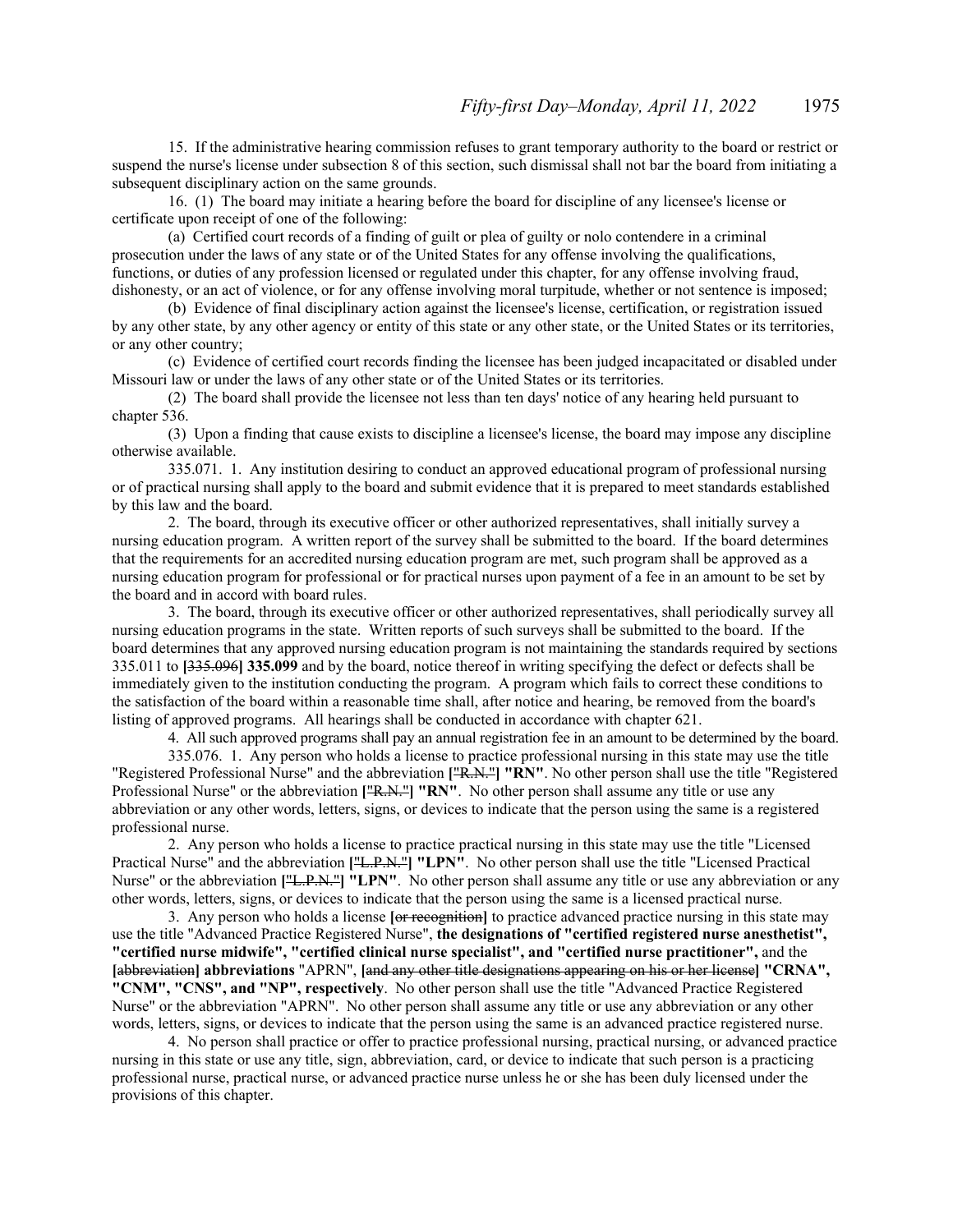5. In the interest of public safety and consumer awareness, it is unlawful for any person to use the title "nurse" in reference to himself or herself in any capacity, except individuals who are or have been licensed as a registered nurse, licensed practical nurse, or advanced practice registered nurse under this chapter.

6. Notwithstanding any law to the contrary, nothing in this chapter shall prohibit a Christian Science nurse from using the title "Christian Science nurse", so long as such person provides only religious nonmedical services when offering or providing such services to those who choose to rely upon healing by spiritual means alone and does not hold his or her own religious organization and does not hold himself or herself out as a registered nurse, advanced practice registered nurse, nurse practitioner, licensed practical nurse, nurse midwife, clinical nurse specialist, or nurse anesthetist, unless otherwise authorized by law to do so.

335.081. So long as the person involved does not represent or hold himself or herself out as a nurse licensed to practice in this state, no provision of sections 335.011 to **[**335.096**] 335.099** shall be construed as prohibiting:

(1) The practice of any profession for which a license is required and issued pursuant to the laws of this state by a person duly licensed to practice that profession;

(2) The services rendered by technicians, nurses' aides or their equivalent trained and employed in public or private hospitals and licensed long-term care facilities except the services rendered in licensed long-term care facilities shall be limited to administering medication, excluding injectable other than insulin;

(3) The providing of nursing care by friends or members of the family of the person receiving such care;

(4) The incidental care of the sick, aged, or infirm by domestic servants or persons primarily employed as housekeepers;

(5) The furnishing of nursing assistance in the case of an emergency situation;

(6) The practice of nursing under proper supervision:

(a) As a part of the course of study by students enrolled in approved schools of professional nursing or in schools of practical nursing;

(b) By graduates of accredited nursing programs pending the results of the first licensing examination or ninety days after graduation, whichever first occurs;

(c) A graduate nurse who is prevented from attending the first licensing examination following graduation by reason of active duty in the military may practice as a graduate nurse pending the results of the first licensing examination scheduled by the board following the release of such graduate nurse from active military duty or pending the results of the first licensing examination taken by the graduate nurse while involved in active military service whichever comes first;

(7) The practice of nursing in this state by any legally qualified nurse duly licensed to practice in another state whose engagement requires such nurse to accompany and care for a patient temporarily residing in this state for a period not to exceed six months;

(8) The practice of any legally qualified nurse who is employed by the government of the United States or any bureau, division or agency thereof, while in the discharge of his or her official duties or to the practice of any legally qualified nurse serving in the Armed Forces of the United States while stationed within this state;

(9) Nonmedical nursing care of the sick with or without compensation when done in connection with the practice of the religious tenets of any church by adherents thereof, as long as they do not engage in the practice of nursing as defined in sections 335.011 to **[**335.096**] 335.099**;

(10) The practice of any legally qualified and licensed nurse of another state, territory, or foreign country whose responsibilities include transporting patients into, out of, or through this state while actively engaged in patient transport that does not exceed forty-eight hours in this state.

335.086. No person, firm, corporation or association shall:

(1) Sell or attempt to sell or fraudulently obtain or furnish or attempt to furnish any nursing diploma, license, renewal or record or aid or abet therein;

(2) Practice **[**professional or practical**]** nursing as defined by sections 335.011 to **[**335.096**] 335.099** under cover of any diploma, license, or record illegally or fraudulently obtained or signed or issued unlawfully or under fraudulent representation;

(3) Practice **[**professional nursing or practical**]** nursing as defined by sections 335.011 to **[**335.096**] 335.099** unless duly licensed to do so under the provisions of sections 335.011 to **[**335.096**] 335.099**;

(4) Use in connection with his **or her** name any designation tending to imply that he **or she** is a licensed **advanced practice registered nurse, a licensed** registered professional nurse**,** or a licensed practical nurse unless duly licensed so to practice under the provisions of sections 335.011 to **[**335.096**] 335.099**;

(5) Practice **[**professional nursing or practical**]** nursing during the time his **or her** license issued under the provisions of sections 335.011 to **[**335.096**] 335.099** shall be suspended or revoked; or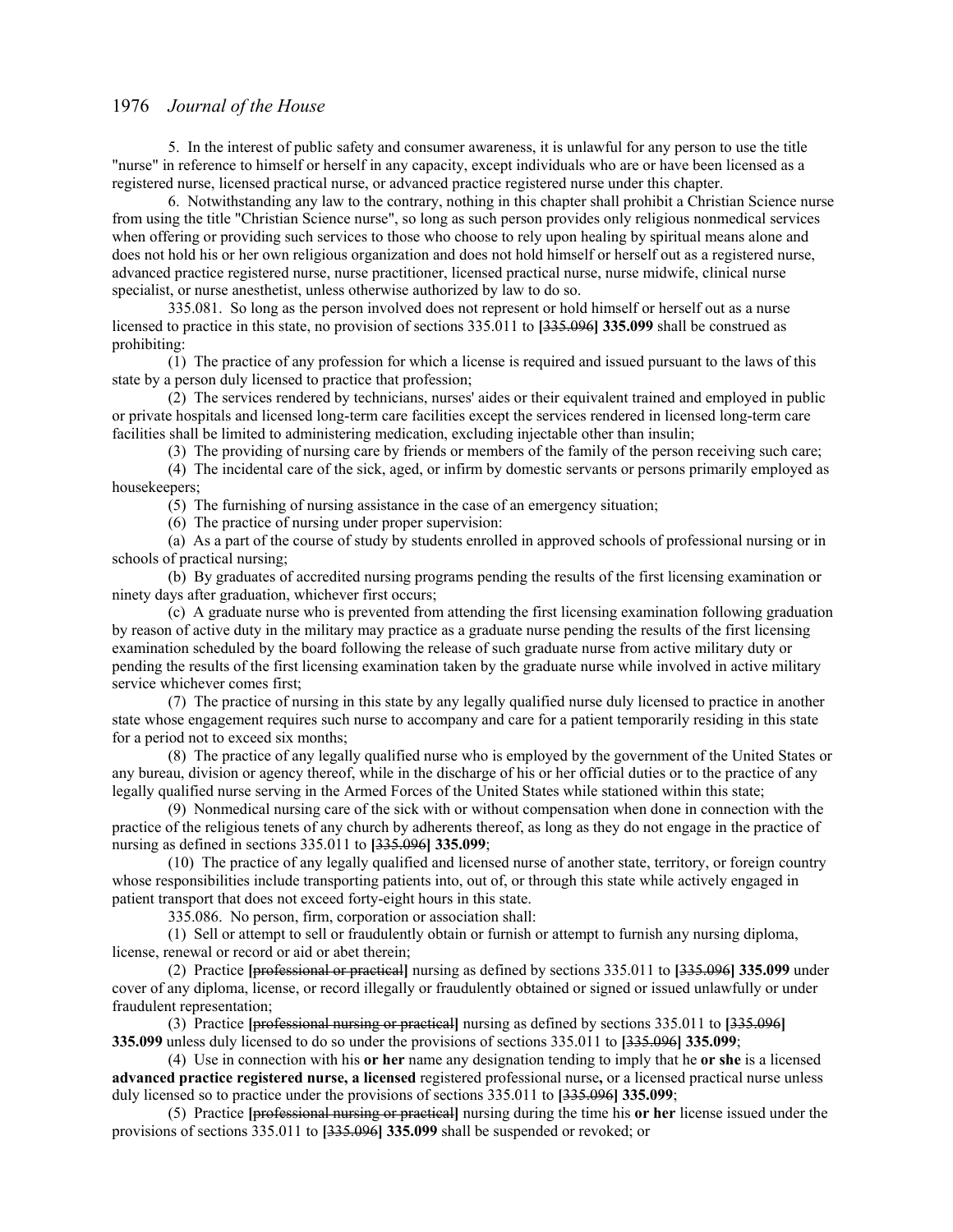(6) Conduct a nursing education program for the preparation of professional or practical nurses unless the program has been accredited by the board.

335.175. 1. No later than January 1, 2014, there is hereby established within the state board of registration for the healing arts and the state board of nursing the "Utilization of Telehealth by Nurses". **[**An advanced practice registered nurse (APRN) providing nursing services under a collaborative practice arrangement under section 334.104 may provide such services outside the geographic proximity requirements of section 334.104 if the collaborating physician and advanced practice registered nurse utilize telehealth in the care of the patient and if the services are provided in a rural area of need.**]** Telehealth providers shall be required to obtain patient consent before telehealth services are initiated and ensure confidentiality of medical information.

2. As used in this section, "telehealth" shall have the same meaning as such term is defined in section 191.1145.

3. (1) The boards shall jointly promulgate rules governing the practice of telehealth under this section. Such rules shall address, but not be limited to, appropriate standards for the use of telehealth.

(2) Any rule or portion of a rule, as that term is defined in section 536.010, that is created under the authority delegated in this section shall become effective only if it complies with and is subject to all of the provisions of chapter 536 and, if applicable, section 536.028. This section and chapter 536 are nonseverable and if any of the powers vested with the general assembly pursuant to chapter 536 to review, to delay the effective date, or to disapprove and annul a rule are subsequently held unconstitutional, then the grant of rulemaking authority and any rule proposed or adopted after August 28, 2013, shall be invalid and void.

**[**4.For purposes of this section, "rural area of need" means any rural area of this state which is located in a health professional shortage area as defined in section 354.650.**]** 

335.221. The board, in addition to any other duties it may have regarding licensure of nurses, shall collect, at the time of licensure or licensure renewal, an education surcharge from each person licensed or relicensed pursuant to sections 335.011 to **[**335.096**] 335.099**, in the amount of one dollar per year for practical nurses and five dollars per year for professional nurses. These funds shall be deposited in the professional and practical nursing student loan and nurse loan repayment fund. All expenditures authorized by sections 335.212 to **[**335.259**] 335.257** shall be paid from funds appropriated by the general assembly from the professional and practical nursing student loan and nurse loan repayment fund. The provisions of section 33.080 to the contrary notwithstanding, money in this fund shall not be transferred and placed to the credit of general revenue."; and

 Further amend said bill, Page 3, Section 196.868, Line 7, by inserting after all of said section and line the following:

 "Section B. Because immediate action is necessary to increase the independence of certain health care professionals in order to ensure the residents of this state have access to health care during the ongoing COVID-19 pandemic, the repeal and reenactment of sections 197.400, 197.405, 197.445, 334.104, and 335.175 of section A of this act is deemed necessary for the immediate preservation of the public health, welfare, peace, and safety, and is hereby declared to be an emergency act within the meaning of the constitution, and the repeal and reenactment of sections 197.400, 197.405, 197.445, 334.104, and 335.175 of section A of this act shall be in full force and effect upon its passage and approval."; and

Further amend said bill by amending the title, enacting clause, and intersectional references accordingly.

#### Representative Seitz offered **House Amendment No. 1 to House Amendment No. 6**.

*House Amendment No. 1 to House Amendment No. 6*

AMEND House Amendment No. 6 to House Bill No. 2331, Page 2, Line 22, by inserting after all of said line the following:

"334.100. 1. The board may refuse to issue or renew any certificate of registration or authority, permit or license required pursuant to this chapter for one or any combination of causes stated in subsection 2 of this section. The board shall notify the applicant in writing of the reasons for the refusal and shall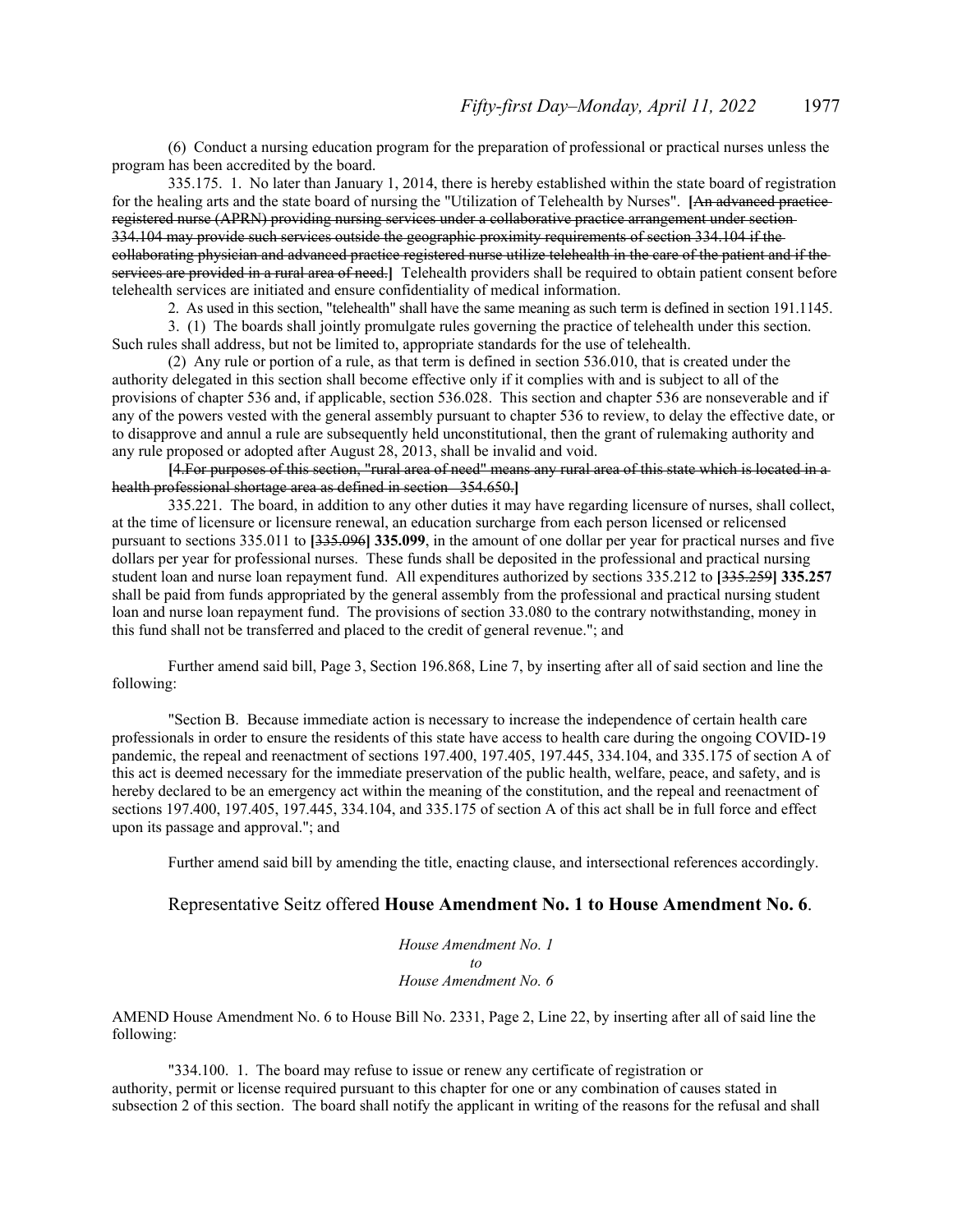advise the applicant of the applicant's right to file a complaint with the administrative hearing commission as provided by chapter 621. As an alternative to a refusal to issue or renew any certificate, registration or authority, the board may, at its discretion, issue a license which is subject to probation, restriction or limitation to an applicant for licensure for any one or any combination of causes stated in subsection 2 of this section. The board's order of probation, limitation or restriction shall contain a statement of the discipline imposed, the basis therefor, the date such action shall become effective, and a statement that the applicant has thirty days to request in writing a hearing before the administrative hearing commission. If the board issues a probationary, limited or restricted license to an applicant for licensure, either party may file a written petition with the administrative hearing commission within thirty days of the effective date of the probationary, limited or restricted license seeking review of the board's determination. If no written request for a hearing is received by the administrative hearing commission within the thirty-day period, the right to seek review of the board's decision shall be considered as waived.

2. The board may cause a complaint to be filed with the administrative hearing commission as provided by chapter 621 against any holder of any certificate of registration or authority, permit or license required by this chapter or any person who has failed to renew or has surrendered the person's certificate of registration or authority, permit or license for any one or any combination of the following causes:

(1) Use of any controlled substance, as defined in chapter 195, or alcoholic beverage to an extent that such use impairs a person's ability to perform the work of any profession licensed or regulated by this chapter;

(2) The person has been finally adjudicated and found guilty, or entered a plea of guilty or nolo contendere, in a criminal prosecution under the laws of any state or of the United States, for any offense reasonably related to the qualifications, functions or duties of any profession licensed or regulated pursuant to this chapter, for any offense involving fraud, dishonesty or an act of violence, or for any offense involving moral turpitude, whether or not sentence is imposed;

(3) Use of fraud, deception, misrepresentation or bribery in securing any certificate of registration or authority, permit or license issued pursuant to this chapter or in obtaining permission to take any examination given or required pursuant to this chapter;

(4) Misconduct, fraud, misrepresentation, dishonesty, unethical conduct or unprofessional conduct in the performance of the functions or duties of any profession licensed or regulated by this chapter, including, but not limited to, the following:

(a) Obtaining or attempting to obtain any fee, charge, tuition or other compensation by fraud, deception or misrepresentation; willfully and continually overcharging or overtreating patients; or charging for visits to the physician's office which did not occur unless the services were contracted for in advance, or for services which were not rendered or documented in the patient's records;

(b) Attempting, directly or indirectly, by way of intimidation, coercion or deception, to obtain or retain a patient or discourage the use of a second opinion or consultation;

(c) Willfully and continually performing inappropriate or unnecessary treatment, diagnostic tests or medical or surgical services;

(d) Delegating professional responsibilities to a person who is not qualified by training, skill, competency, age, experience or licensure to perform such responsibilities;

(e) Misrepresenting that any disease, ailment or infirmity can be cured by a method, procedure, treatment, medicine or device;

(f) Performing or prescribing medical services which have been declared by board rule to be of no medical or osteopathic value;

(g) Final disciplinary action by any professional medical or osteopathic association or society or licensed hospital or medical staff of such hospital in this or any other state or territory, whether agreed to voluntarily or not, and including, but not limited to, any removal, suspension, limitation, or restriction of the person's license or staff or hospital privileges, failure to renew such privileges or license for cause, or other final disciplinary action, if the action was in any way related to unprofessional conduct, professional incompetence, malpractice or any other violation of any provision of this chapter;

(h) Signing a blank prescription form; or dispensing, prescribing, administering or otherwise distributing any drug, controlled substance or other treatment without sufficient examination including failing to establish a valid physician-patient relationship pursuant to section 334.108, or for other than medically accepted therapeutic or experimental or investigative purposes duly authorized by a state or federal agency, or not in the course of professional practice, or not in good faith to relieve pain and suffering, or not to cure an ailment, physical infirmity or disease, except as authorized in section 334.104;

(i) Exercising influence within a physician-patient relationship for purposes of engaging a patient in sexual activity;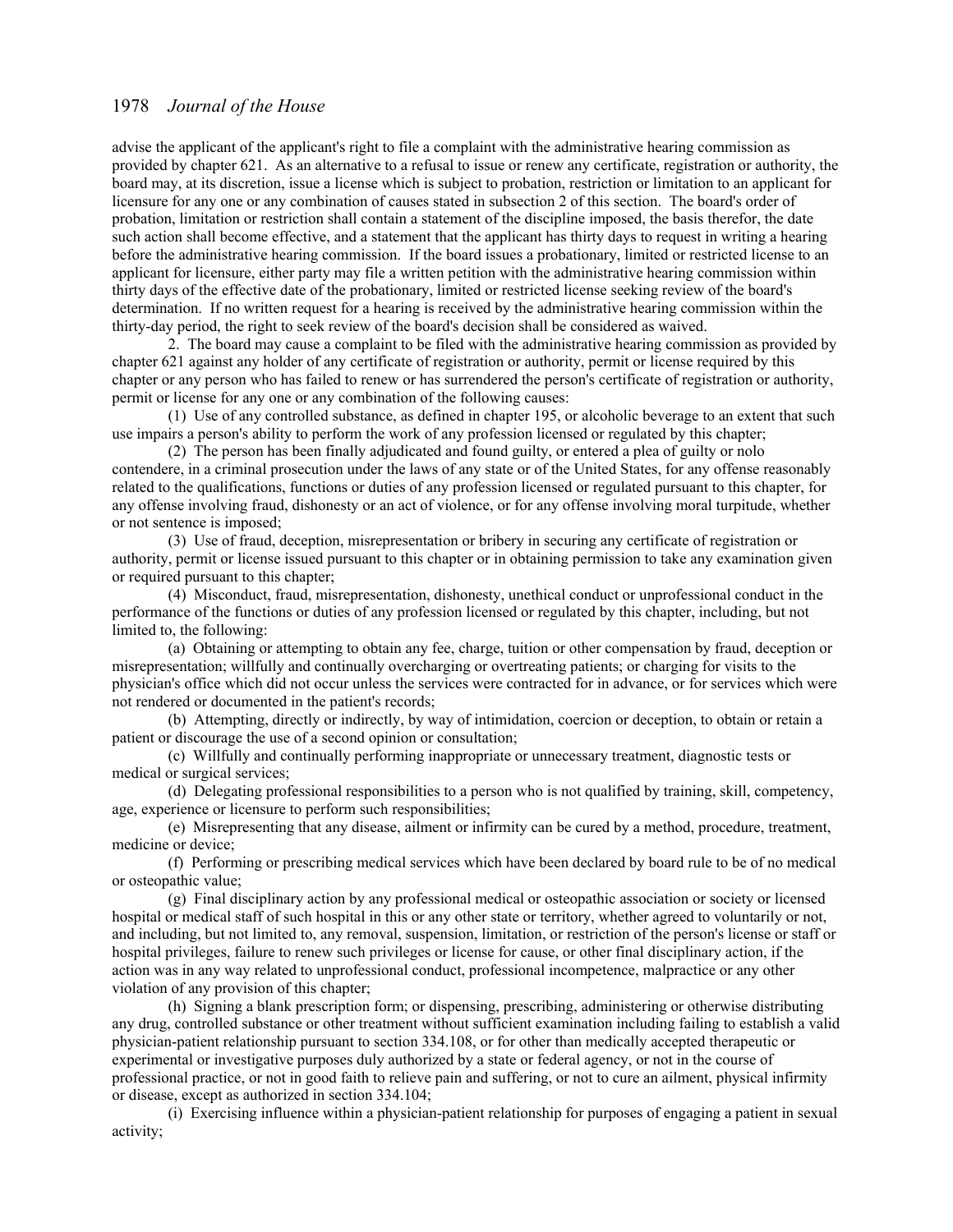(j) Being listed on any state or federal sexual offender registry;

(k) Terminating the medical care of a patient without adequate notice or without making other arrangements for the continued care of the patient;

(l) Failing to furnish details of a patient's medical records to other treating physicians or hospitals upon proper request; or failing to comply with any other law relating to medical records;

(m) Failure of any applicant or licensee to cooperate with the board during any investigation;

(n) Failure to comply with any subpoena or subpoena duces tecum from the board or an order of the board;

(o) Failure to timely pay license renewal fees specified in this chapter;

(p) Violating a probation agreement, order, or other settlement agreement with this board or any other licensing agency;

(q) Failing to inform the board of the physician's current residence and business address;

(r) Advertising by an applicant or licensee which is false or misleading, or which violates any rule of the board, or which claims without substantiation the positive cure of any disease, or professional superiority to or greater skill than that possessed by any other physician. An applicant or licensee shall also be in violation of this provision if the applicant or licensee has a financial interest in any organization, corporation or association which issues or conducts such advertising;

(s) Any other conduct that is unethical or unprofessional involving a minor;

(5) Any conduct or practice which is or might be harmful or dangerous to the mental or physical health of a patient or the public; or incompetency, gross negligence or repeated negligence in the performance of the functions or duties of any profession licensed or regulated by this chapter. For the purposes of this subdivision, "repeated negligence" means the failure, on more than one occasion, to use that degree of skill and learning ordinarily used under the same or similar circumstances by the member of the applicant's or licensee's profession;

(6) Violation of, or attempting to violate, directly or indirectly, or assisting or enabling any person to violate, any provision of this chapter or chapter 324, or of any lawful rule or regulation adopted pursuant to this chapter or chapter 324;

(7) Impersonation of any person holding a certificate of registration or authority, permit or license or allowing any person to use his or her certificate of registration or authority, permit, license or diploma from any school;

(8) Revocation, suspension, restriction, modification, limitation, reprimand, warning, censure, probation or other final disciplinary action against the holder of or applicant for a license or other right to practice any profession regulated by this chapter by another state, territory, federal agency or country, whether or not voluntarily agreed to by the licensee or applicant, including, but not limited to, the denial of licensure, surrender of the license, allowing the license to expire or lapse, or discontinuing or limiting the practice of medicine while subject to an investigation or while actually under investigation by any licensing authority, medical facility, branch of the Armed Forces of the United States of America, insurance company, court, agency of the state or federal government, or employer;

(9) A person is finally adjudged incapacitated or disabled by a court of competent jurisdiction;

(10) Assisting or enabling any person to practice or offer to practice any profession licensed or regulated by this chapter who is not registered and currently eligible to practice pursuant to this chapter; or knowingly performing any act which in any way aids, assists, procures, advises, or encourages any person to practice medicine who is not registered and currently eligible to practice pursuant to this chapter. A physician who works in accordance with standing orders or protocols or in accordance with the provisions of section 334.104 shall not be in violation of this subdivision;

(11) Issuance of a certificate of registration or authority, permit or license based upon a material mistake of fact;

(12) Failure to display a valid certificate or license if so required by this chapter or any rule promulgated pursuant to this chapter;

(13) Violation of the drug laws or rules and regulations of this state, including but not limited to any provision of chapter 195, any other state, or the federal government;

(14) Knowingly making, or causing to be made, or aiding, or abetting in the making of, a false statement in any birth, death or other certificate or document executed in connection with the practice of the person's profession;

(15) Knowingly making a false statement, orally or in writing to the board;

(16) Soliciting patronage in person or by agents or representatives, or by any other means or manner, under the person's own name or under the name of another person or concern, actual or pretended, in such a manner as to confuse, deceive, or mislead the public as to the need or necessity for or appropriateness of health care services for all patients, or the qualifications of an individual person or persons to diagnose, render, or perform health care services;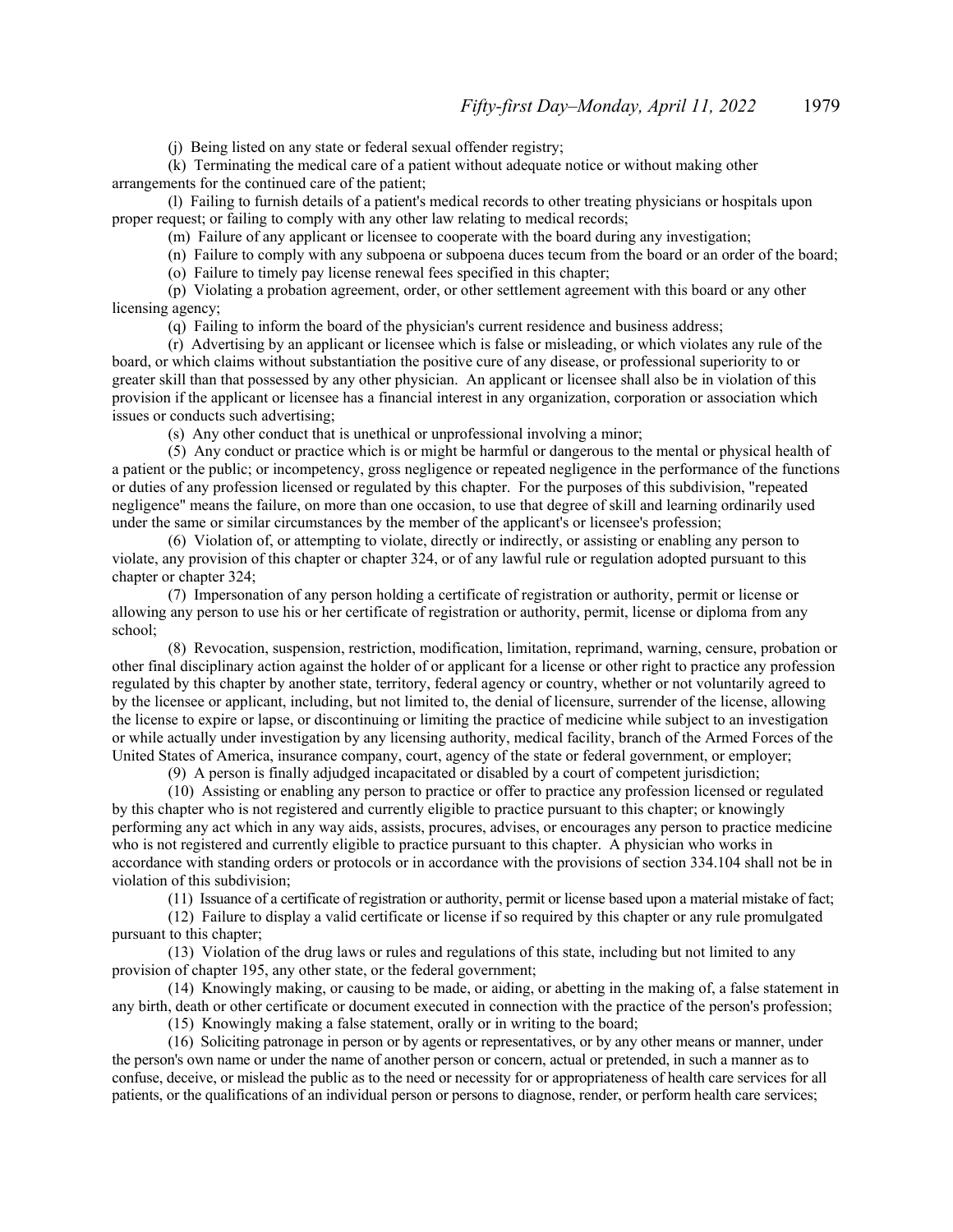(17) Using, or permitting the use of, the person's name under the designation of "Doctor", "Dr.", "M.D.", or "D.O.", or any similar designation with reference to the commercial exploitation of any goods, wares or merchandise;

(18) Knowingly making or causing to be made a false statement or misrepresentation of a material fact, with intent to defraud, for payment pursuant to the provisions of chapter 208 or chapter 630 or for payment from Title XVIII or Title XIX of the Social Security Act;

(19) Failure or refusal to properly guard against contagious, infectious or communicable diseases or the spread thereof; maintaining an unsanitary office or performing professional services under unsanitary conditions; or failure to report the existence of an unsanitary condition in the office of a physician or in any health care facility to the board, in writing, within thirty days after the discovery thereof;

(20) Any candidate for licensure or person licensed to practice as a physical therapist, paying or offering to pay a referral fee **[**or, notwithstanding section 334.010 to the contrary, practicing or offering to practice professional physical therapy independent of the prescription and direction of a person licensed and registered as a physician and surgeon pursuant to this chapter, as a dentist pursuant to chapter 332, as a podiatrist pursuant to chapter 330, as an advanced practice registered nurse under chapter 335, or any licensed and registered physician, dentist, podiatrist, or advanced practice registered nurse practicing in another jurisdiction, whose license is in good standing**]**;

(21) Any candidate for licensure or person licensed to practice as a physical therapist, treating or attempting to treat ailments or other health conditions of human beings other than by professional physical therapy and as authorized by sections 334.500 to 334.620;

(22) Any person licensed to practice as a physician or surgeon, requiring, as a condition of the physicianpatient relationship, that the patient receive prescribed drugs, devices or other professional services directly from facilities of that physician's office or other entities under that physician's ownership or control. A physician shall provide the patient with a prescription which may be taken to the facility selected by the patient and a physician knowingly failing to disclose to a patient on a form approved by the advisory commission for professional physical therapists as established by section 334.625 which is dated and signed by a patient or guardian acknowledging that the patient or guardian has read and understands that the physician has a pecuniary interest in a physical therapy or rehabilitation service providing prescribed treatment and that the prescribed treatment is available on a competitive basis. This subdivision shall not apply to a referral by one physician to another physician within a group of physicians practicing together;

(23) A pattern of personal use or consumption of any controlled substance unless it is prescribed, dispensed or administered by another physician who is authorized by law to do so;

(24) Habitual intoxication or dependence on alcohol, evidence of which may include more than one alcohol-related enforcement contact as defined by section 302.525;

(25) Failure to comply with a treatment program or an aftercare program entered into as part of a board order, settlement agreement or licensee's professional health program;

(26) Revocation, suspension, limitation, probation, or restriction of any kind whatsoever of any controlled substance authority, whether agreed to voluntarily or not, or voluntary termination of a controlled substance authority while under investigation;

(27) For a physician to operate, conduct, manage, or establish an abortion facility, or for a physician to perform an abortion in an abortion facility, if such facility comes under the definition of an ambulatory surgical center pursuant to sections 197.200 to 197.240, and such facility has failed to obtain or renew a license as an ambulatory surgical center.

3. Collaborative practice arrangements, protocols and standing orders shall be in writing and signed and dated by a physician prior to their implementation.

4. After the filing of such complaint before the administrative hearing commission, the proceedings shall be conducted in accordance with the provisions of chapter 621. Upon a finding by the administrative hearing commission that the grounds, provided in subsection 2 of this section, for disciplinary action are met, the board may, singly or in combination, warn, censure or place the person named in the complaint on probation on such terms and conditions as the board deems appropriate for a period not to exceed ten years, or may suspend the person's license, certificate or permit for a period not to exceed three years, or restrict or limit the person's license, certificate or permit for an indefinite period of time, or revoke the person's license, certificate, or permit, or administer a public or private reprimand, or deny the person's application for a license, or permanently withhold issuance of a license or require the person to submit to the care, counseling or treatment of physicians designated by the board at the expense of the individual to be examined, or require the person to attend such continuing educational courses and pass such examinations as the board may direct.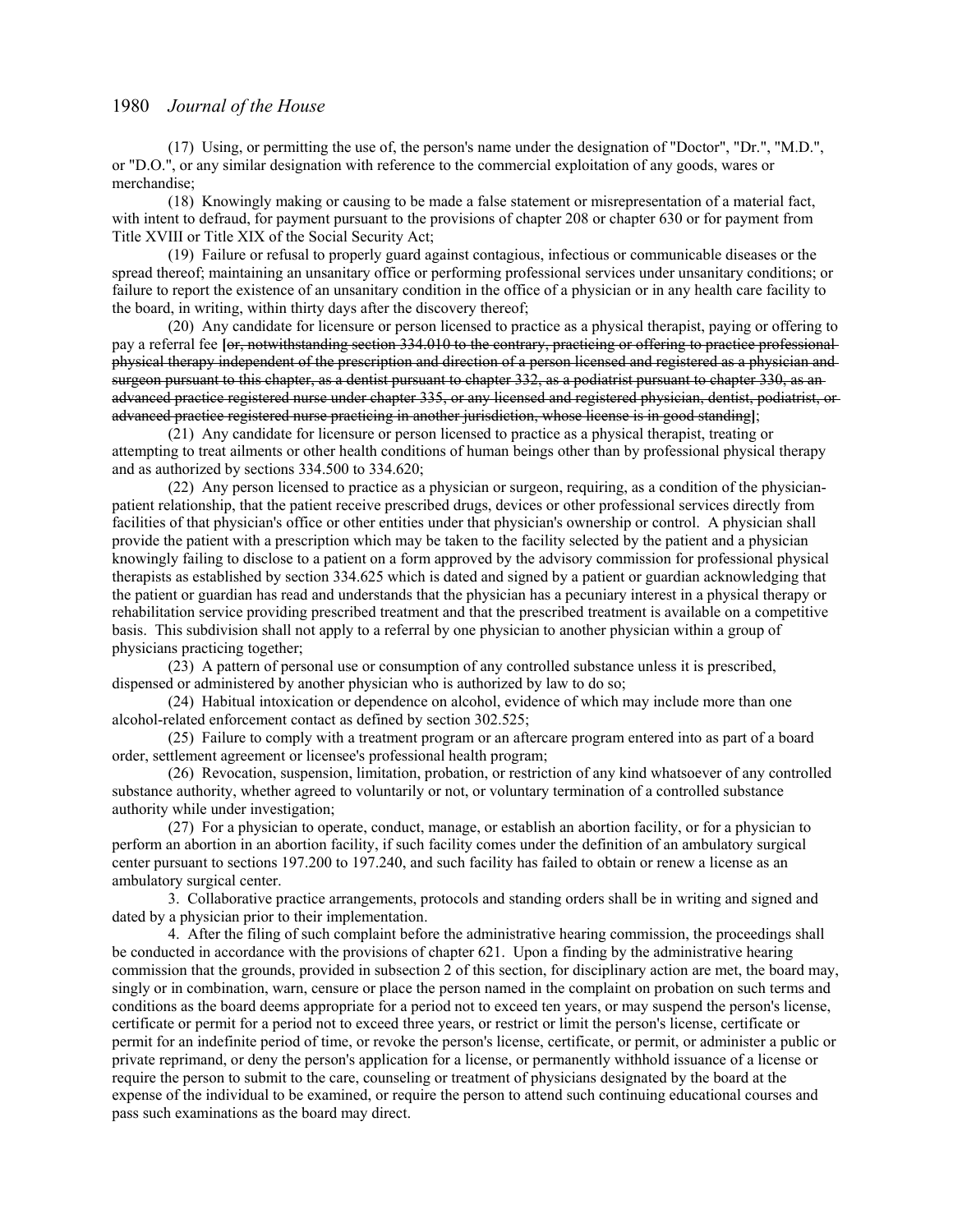5. In any order of revocation, the board may provide that the person may not apply for reinstatement of the person's license for a period of time ranging from two to seven years following the date of the order of revocation. All stay orders shall toll this time period.

6. Before restoring to good standing a license, certificate or permit issued pursuant to this chapter which has been in a revoked, suspended or inactive state for any cause for more than two years, the board may require the applicant to attend such continuing medical education courses and pass such examinations as the board may direct.

7. In any investigation, hearing or other proceeding to determine a licensee's or applicant's fitness to practice, any record relating to any patient of the licensee or applicant shall be discoverable by the board and admissible into evidence, regardless of any statutory or common law privilege which such licensee, applicant, record custodian or patient might otherwise invoke. In addition, no such licensee, applicant, or record custodian may withhold records or testimony bearing upon a licensee's or applicant's fitness to practice on the ground of privilege between such licensee, applicant or record custodian and a patient."; and

Further amend said amendment, Page 6, Line 20, by inserting after said line the following:

"334.506. 1. As used in this section, "approved health care provider" means a person holding a current and active license as a physician and surgeon under this chapter, a chiropractor under chapter 331, a dentist under chapter 332, a podiatrist under chapter 330, a physician assistant under this chapter, an advanced practice registered nurse under chapter 335, or any licensed and registered physician, chiropractor, dentist, or podiatrist practicing in another jurisdiction whose license is in good standing.

2. A physical therapist **[**shall not**] may evaluate and** initiate treatment **[**for a new injury or illness**] on a patient** without a prescription **or referral** from an approved health care provider.

3. A physical therapist may provide educational resources and training, develop fitness or wellness programs **[**for asymptomatic persons**]**, or provide screening or consultative services within the scope of physical therapy practice without **[**the**] a** prescription **[**and direction of**] or referral from** an approved health care provider.

4. **[**A physical therapist may examine and treat without the prescription and direction of an approved health care provider any person with a recurring self-limited injury within one year of diagnosis by an approved health care provider or a chronic illness that has been previously diagnosed by an approved health care provider. The physical therapist shall:

(1) Contact the patient's current approved health care provider within seven days of initiating physical therapy services under this subsection;

(2) Not change an existing physical therapy referral available to the physical therapist without approval of the patient's current approved health care provider;

(3) Refer to an approved health care provider any patient whose medical condition at the time of examination or treatment is determined to be beyond the scope of practice of physical therapy;

(4) Refer to an approved health care provider any patient whose condition for which physical therapy services are rendered under this subsection has not been documented to be progressing toward documented treatment goals after six visits or fourteen days, whichever first occurs;

(5) Notify the patient's current approved health care provider prior to the continuation of treatment if treatment rendered under this subsection is to continue beyond thirty days. The physical therapist shall provide such notification for each successive period of thirty days.

5.**]** The provision of physical therapy services of evaluation and screening pursuant to this section shall be limited to a physical therapist, and any authority for evaluation and screening granted within this section may not be delegated. Upon each reinitiation of physical therapy services, a physical therapist shall provide a full physical therapy evaluation prior to the reinitiation of physical therapy treatment. **[**Physical therapy treatment provided pursuant to the provisions of subsection 4 of this section may be delegated by physical therapists to physical therapist assistants only if the patient's current approved health care provider has been so informed as part of the physical therapist's seven-day notification upon reinitiation of physical therapy services as required in subsection 4 of this section.**]** Nothing in this subsection shall be construed as to limit the ability of physical therapists or physical therapist assistants to provide physical therapy services in accordance with the provisions of this chapter, and upon the referral of an approved health care provider. Nothing in this subsection shall prohibit an approved health care provider from acting within the scope of their practice as defined by the applicable chapters of RSMo.

**[**6.**] 5.** No person licensed to practice, or applicant for licensure, as a physical therapist or physical therapist assistant shall make a medical diagnosis.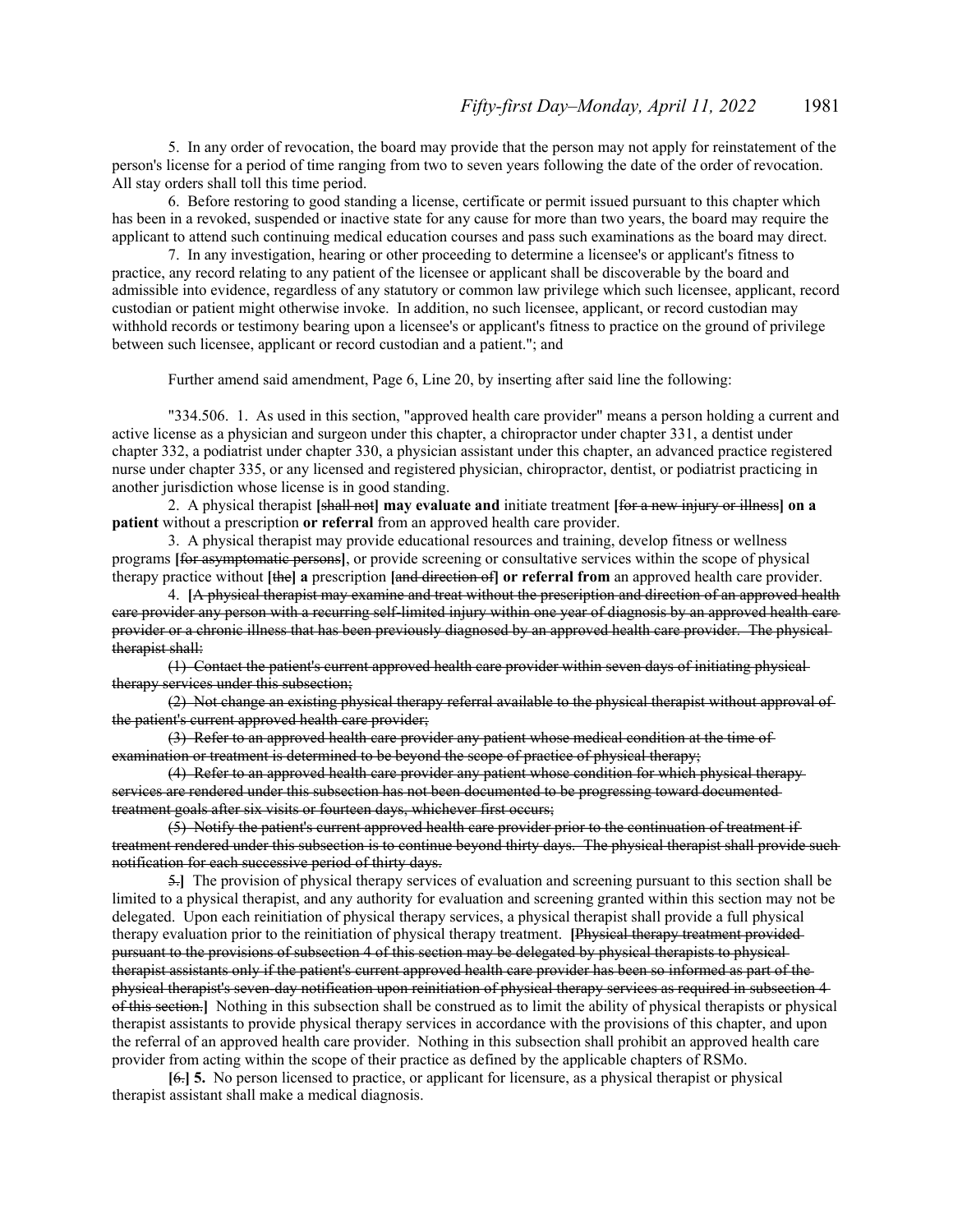**[**7.**] 6.** A physical therapist shall only delegate physical therapy treatment to a physical therapist assistant or to a person in an entry level of a professional education program approved by the Commission on Accreditation in Physical Therapy Education (CAPTE) who satisfies supervised clinical education requirements related to the person's physical therapist or physical therapist assistant education. The entry-level person shall be under the supervision of a physical therapist.

334.613. 1. The board may refuse to issue or renew a license to practice as a physical therapist or physical therapist assistant for one or any combination of causes stated in subsection 2 of this section. The board shall notify the applicant in writing of the reasons for the refusal and shall advise the applicant of the applicant's right to file a complaint with the administrative hearing commission as provided by chapter 621. As an alternative to a refusal to issue or renew a license to practice as a physical therapist or physical therapist assistant, the board may, at its discretion, issue a license which is subject to probation, restriction, or limitation to an applicant for licensure for any one or any combination of causes stated in subsection 2 of this section. The board's order of probation, limitation, or restriction shall contain a statement of the discipline imposed, the basis therefor, the date such action shall become effective, and a statement that the applicant has thirty days to request in writing a hearing before the administrative hearing commission. If the board issues a probationary, limited, or restricted license to an applicant for licensure, either party may file a written petition with the administrative hearing commission within thirty days of the effective date of the probationary, limited, or restricted license seeking review of the board's determination. If no written request for a hearing is received by the administrative hearing commission within the thirty-day period, the right to seek review of the board's decision shall be considered as waived.

2. The board may cause a complaint to be filed with the administrative hearing commission as provided by chapter 621 against any holder of a license to practice as a physical therapist or physical therapist assistant who has failed to renew or has surrendered his or her license for any one or any combination of the following causes:

(1) Use of any controlled substance, as defined in chapter 195, or alcoholic beverage to an extent that such use impairs a person's ability to perform the work of a physical therapist or physical therapist assistant;

(2) The person has been finally adjudicated and found guilty, or entered a plea of guilty or nolo contendere, in a criminal prosecution under the laws of any state, of the United States, or of any country, for any offense directly related to the duties and responsibilities of the occupation, as set forth in section 324.012, regardless of whether or not sentence is imposed;

(3) Use of fraud, deception, misrepresentation, or bribery in securing any certificate of registration or authority, permit, or license issued under this chapter or in obtaining permission to take any examination given or required under this chapter;

(4) Misconduct, fraud, misrepresentation, dishonesty, unethical conduct, or unprofessional conduct in the performance of the functions or duties of a physical therapist or physical therapist assistant, including but not limited to the following:

(a) Obtaining or attempting to obtain any fee, charge, tuition, or other compensation by fraud, deception, or misrepresentation; willfully and continually overcharging or overtreating patients; or charging for sessions of physical therapy which did not occur unless the services were contracted for in advance, or for services which were not rendered or documented in the patient's records;

(b) Attempting, directly or indirectly, by way of intimidation, coercion, or deception, to obtain or retain a patient or discourage the use of a second opinion or consultation;

(c) Willfully and continually performing inappropriate or unnecessary treatment or services;

(d) Delegating professional responsibilities to a person who is not qualified by training, skill, competency, age, experience, or licensure to perform such responsibilities;

(e) Misrepresenting that any disease, ailment, or infirmity can be cured by a method, procedure, treatment, medicine, or device;

(f) Performing services which have been declared by board rule to be of no physical therapy value;

(g) Final disciplinary action by any professional association, professional society, licensed hospital or medical staff of the hospital, or physical therapy facility in this or any other state or territory, whether agreed to voluntarily or not, and including but not limited to any removal, suspension, limitation, or restriction of the person's professional employment, malpractice, or any other violation of any provision of this chapter;

(h) Administering treatment without sufficient examination, or for other than medically accepted therapeutic or experimental or investigative purposes duly authorized by a state or federal agency, or not in the course of professional physical therapy practice;

(i) Engaging in or soliciting sexual relationships, whether consensual or nonconsensual, while a physical therapist or physical therapist assistant/patient relationship exists; making sexual advances, requesting sexual favors, or engaging in other verbal conduct or physical contact of a sexual nature with patients or clients;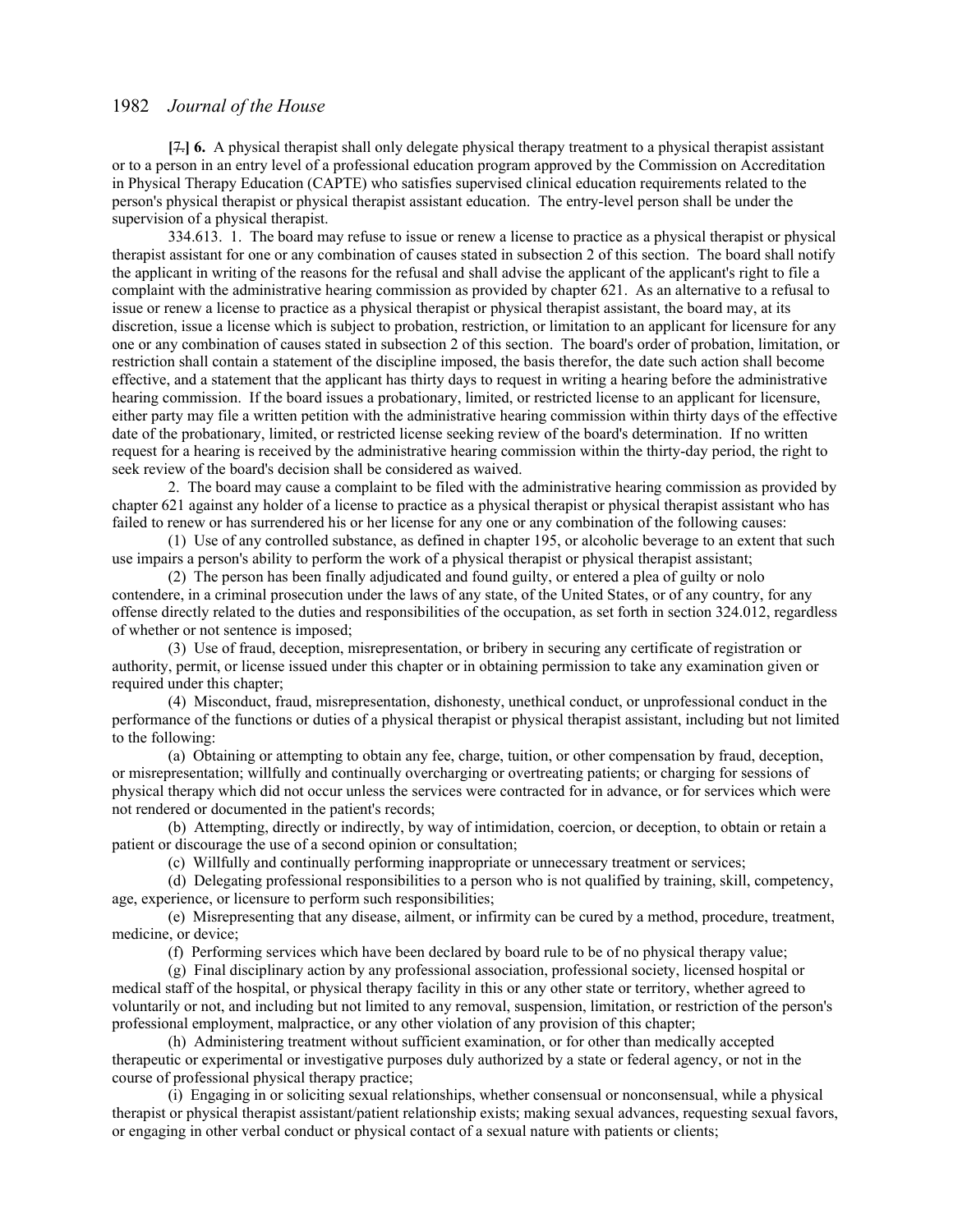(j) Terminating the care of a patient without adequate notice or without making other arrangements for the continued care of the patient;

(k) Failing to furnish details of a patient's physical therapy records to treating physicians, other physical therapists, or hospitals upon proper request; or failing to comply with any other law relating to physical therapy records;

(l) Failure of any applicant or licensee, other than the licensee subject to the investigation, to cooperate with the board during any investigation;

(m) Failure to comply with any subpoena or subpoena duces tecum from the board or an order of the board;

(n) Failure to timely pay license renewal fees specified in this chapter;

(o) Violating a probation agreement with this board or any other licensing agency;

(p) Failing to inform the board of the physical therapist's or physical therapist assistant's current telephone number, residence, and business address;

(q) Advertising by an applicant or licensee which is false or misleading, or which violates any rule of the board, or which claims without substantiation the positive cure of any disease, or professional superiority to or greater skill than that possessed by any other physical therapist or physical therapist assistant. An applicant or licensee shall also be in violation of this provision if the applicant or licensee has a financial interest in any organization, corporation, or association which issues or conducts such advertising;

(5) Any conduct or practice which is or might be harmful or dangerous to the mental or physical health of a patient or the public; or incompetency, gross negligence, or repeated negligence in the performance of the functions or duties of a physical therapist or physical therapist assistant. For the purposes of this subdivision, "repeated negligence" means the failure, on more than one occasion, to use that degree of skill and learning ordinarily used under the same or similar circumstances by the member of the applicant's or licensee's profession;

(6) Violation of, or attempting to violate, directly or indirectly, or assisting or enabling any person to violate, any provision of this chapter, or of any lawful rule adopted under this chapter;

(7) Impersonation of any person licensed as a physical therapist or physical therapist assistant or allowing any person to use his or her license or diploma from any school;

(8) Revocation, suspension, restriction, modification, limitation, reprimand, warning, censure, probation, or other final disciplinary action against a physical therapist or physical therapist assistant for a license or other right to practice as a physical therapist or physical therapist assistant by another state, territory, federal agency or country, whether or not voluntarily agreed to by the licensee or applicant, including but not limited to the denial of licensure, surrender of the license, allowing the license to expire or lapse, or discontinuing or limiting the practice of physical therapy while subject to an investigation or while actually under investigation by any licensing authority, medical facility, branch of the Armed Forces of the United States of America, insurance company, court, agency of the state or federal government, or employer;

(9) A person is finally adjudged incapacitated or disabled by a court of competent jurisdiction;

(10) Assisting or enabling any person to practice or offer to practice who is not licensed and currently eligible to practice under this chapter; or knowingly performing any act which in any way aids, assists, procures, advises, or encourages any person to practice physical therapy who is not licensed and currently eligible to practice under this chapter;

(11) Issuance of a license to practice as a physical therapist or physical therapist assistant based upon a material mistake of fact;

(12) Failure to display a valid license pursuant to practice as a physical therapist or physical therapist assistant;

(13) Knowingly making, or causing to be made, or aiding, or abetting in the making of, a false statement in any document executed in connection with the practice of physical therapy;

(14) Soliciting patronage in person or by agents or representatives, or by any other means or manner, under the person's own name or under the name of another person or concern, actual or pretended, in such a manner as to confuse, deceive, or mislead the public as to the need or necessity for or appropriateness of physical therapy services for all patients, or the qualifications of an individual person or persons to render, or perform physical therapy services;

(15) Using, or permitting the use of, the person's name under the designation of "physical therapist", "physiotherapist", "registered physical therapist", "P.T.", "Ph.T.", "P.T.T.", "D.P.T.", "M.P.T." or "R.P.T.", "physical therapist assistant", "P.T.A.", "L.P.T.A.", "C.P.T.A.", or any similar designation with reference to the commercial exploitation of any goods, wares or merchandise;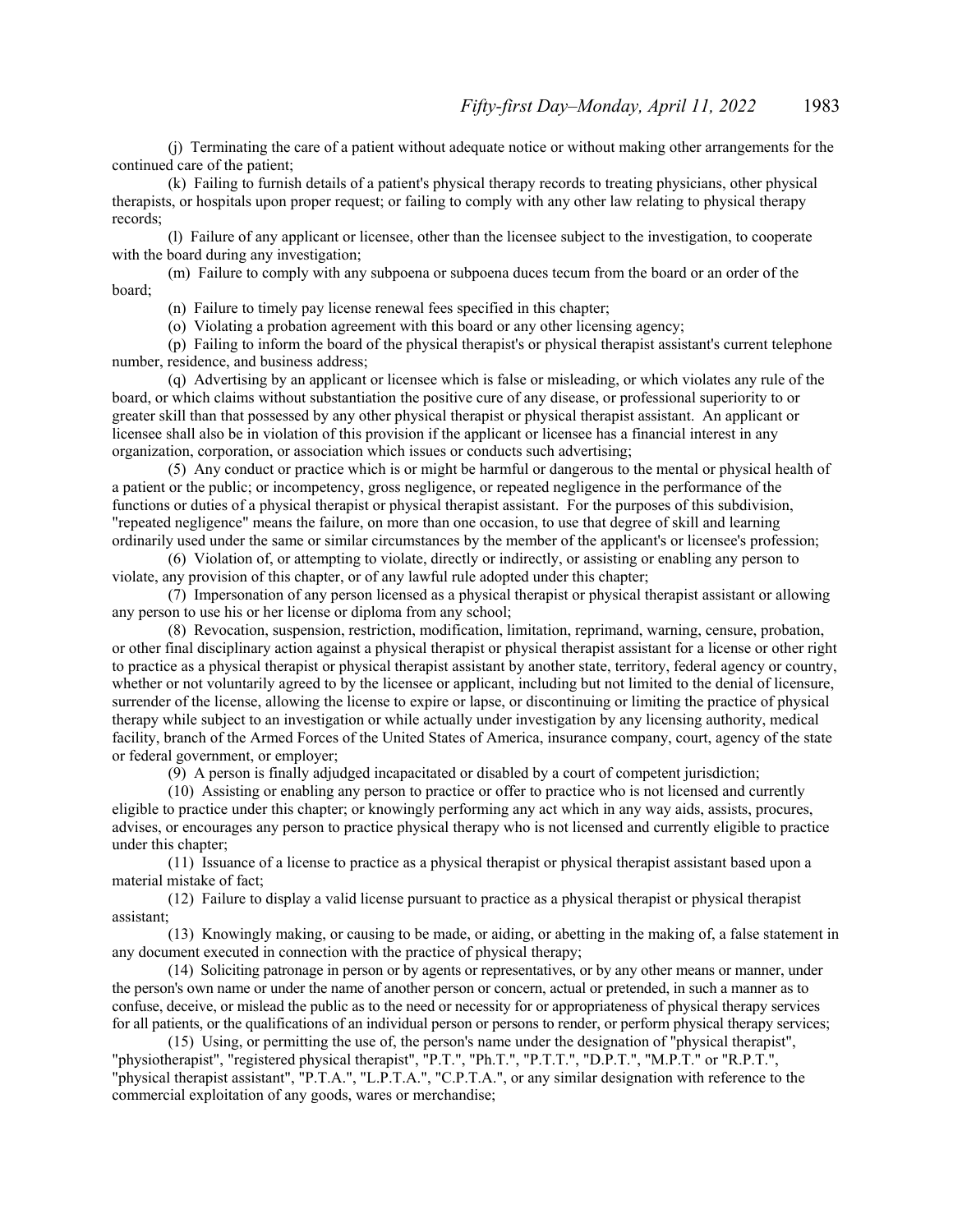(16) Knowingly making or causing to be made a false statement or misrepresentation of a material fact, with intent to defraud, for payment under chapter 208 or chapter 630 or for payment from Title XVIII or Title XIX of the Social Security Act;

(17) Failure or refusal to properly guard against contagious, infectious, or communicable diseases or the spread thereof; maintaining an unsanitary facility or performing professional services under unsanitary conditions; or failure to report the existence of an unsanitary condition in any physical therapy facility to the board, in writing, within thirty days after the discovery thereof;

(18) Any candidate for licensure or person licensed to practice as a physical therapist or physical therapist assistant paying or offering to pay a referral fee **[**or, notwithstanding section 334.010 to the contrary, practicing or offering to practice professional physical therapy independent of the prescription and direction of a person licensed and registered as a physician and surgeon under this chapter, as a physician assistant under this chapter, as a chiropractor under chapter 331, as a dentist under chapter 332, as a podiatrist under chapter 330, as an advanced practice registered nurse under chapter 335, or any licensed and registered physician, chiropractor, dentist, podiatrist, or advanced practice registered nurse practicing in another jurisdiction, whose license is in good standing**]**;

(19) Any candidate for licensure or person licensed to practice as a physical therapist or physical therapist assistant treating or attempting to treat ailments or other health conditions of human beings other than by professional physical therapy and as authorized by sections 334.500 to 334.685;

(20) A pattern of personal use or consumption of any controlled substance unless it is prescribed, dispensed, or administered by a physician who is authorized by law to do so;

(21) Failing to maintain adequate patient records under section 334.602;

(22) Attempting to engage in conduct that subverts or undermines the integrity of the licensing examination or the licensing examination process, including but not limited to utilizing in any manner recalled or memorized licensing examination questions from or with any person or entity, failing to comply with all test center security procedures, communicating or attempting to communicate with any other examinees during the test, or copying or sharing licensing examination questions or portions of questions;

(23) Any candidate for licensure or person licensed to practice as a physical therapist or physical therapist assistant who requests, receives, participates or engages directly or indirectly in the division, transferring, assigning, rebating or refunding of fees received for professional services or profits by means of a credit or other valuable consideration such as wages, an unearned commission, discount or gratuity with any person who referred a patient, or with any relative or business associate of the referring person;

(24) Being unable to practice as a physical therapist or physical therapist assistant with reasonable skill and safety to patients by reasons of incompetency, or because of illness, drunkenness, excessive use of drugs, narcotics, chemicals, or as a result of any mental or physical condition. The following shall apply to this subdivision:

(a) In enforcing this subdivision the board shall, after a hearing by the board, upon a finding of probable cause, require a physical therapist or physical therapist assistant to submit to a reexamination for the purpose of establishing his or her competency to practice as a physical therapist or physical therapist assistant conducted in accordance with rules adopted for this purpose by the board, including rules to allow the examination of the pattern and practice of such physical therapist's or physical therapist assistant's professional conduct, or to submit to a mental or physical examination or combination thereof by a facility or professional approved by the board;

(b) For the purpose of this subdivision, every physical therapist and physical therapist assistant licensed under this chapter is deemed to have consented to submit to a mental or physical examination when directed in writing by the board;

(c) In addition to ordering a physical or mental examination to determine competency, the board may, notwithstanding any other law limiting access to medical or other health data, obtain medical data and health records relating to a physical therapist, physical therapist assistant or applicant without the physical therapist's, physical therapist assistant's or applicant's consent;

(d) Written notice of the reexamination or the physical or mental examination shall be sent to the physical therapist or physical therapist assistant, by registered mail, addressed to the physical therapist or physical therapist assistant at the physical therapist's or physical therapist assistant's last known address. Failure of a physical therapist or physical therapist assistant to submit to the examination when directed shall constitute an admission of the allegations against the physical therapist or physical therapist assistant, in which case the board may enter a final order without the presentation of evidence, unless the failure was due to circumstances beyond the physical therapist's or physical therapist assistant's control. A physical therapist or physical therapist assistant whose right to practice has been affected under this subdivision shall, at reasonable intervals, be afforded an opportunity to demonstrate that the physical therapist or physical therapist assistant can resume the competent practice as a physical therapist or physical therapist assistant with reasonable skill and safety to patients;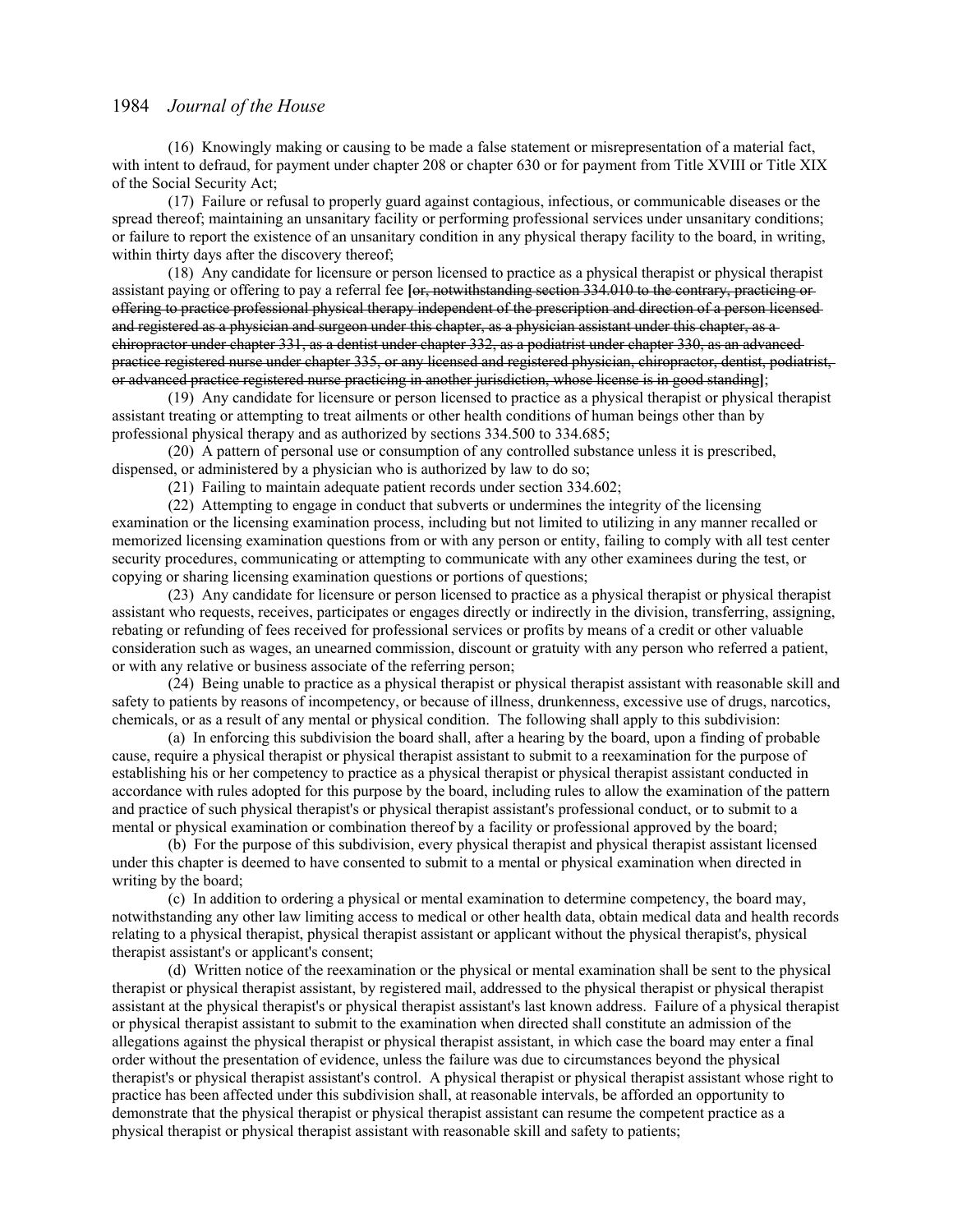(e) In any proceeding under this subdivision neither the record of proceedings nor the orders entered by the board shall be used against a physical therapist or physical therapist assistant in any other proceeding. Proceedings under this subdivision shall be conducted by the board without the filing of a complaint with the administrative hearing commission;

(f) When the board finds any person unqualified because of any of the grounds set forth in this subdivision, it may enter an order imposing one or more of the disciplinary measures set forth in subsection 3 of this section.

3. After the filing of such complaint before the administrative hearing commission, the proceedings shall be conducted in accordance with the provisions of chapter 621. Upon a finding by the administrative hearing commission that the grounds provided in subsection 2 of this section for disciplinary action are met, the board may, singly or in combination:

(1) Warn, censure or place the physical therapist or physical therapist assistant named in the complaint on probation on such terms and conditions as the board deems appropriate for a period not to exceed ten years;

(2) Suspend the physical therapist's or physical therapist assistant's license for a period not to exceed three years;

(3) Restrict or limit the physical therapist's or physical therapist assistant's license for an indefinite period of time;

(4) Revoke the physical therapist's or physical therapist assistant's license;

- (5) Administer a public or private reprimand;
- (6) Deny the physical therapist's or physical therapist assistant's application for a license;
- (7) Permanently withhold issuance of a license;

(8) Require the physical therapist or physical therapist assistant to submit to the care, counseling or treatment of physicians designated by the board at the expense of the physical therapist or physical therapist assistant to be examined;

(9) Require the physical therapist or physical therapist assistant to attend such continuing educational courses and pass such examinations as the board may direct.

4. In any order of revocation, the board may provide that the physical therapist or physical therapist assistant shall not apply for reinstatement of the physical therapist's or physical therapist assistant's license for a period of time ranging from two to seven years following the date of the order of revocation. All stay orders shall toll this time period.

5. Before restoring to good standing a license issued under this chapter which has been in a revoked, suspended, or inactive state for any cause for more than two years, the board may require the applicant to attend such continuing medical education courses and pass such examinations as the board may direct.

6. In any investigation, hearing or other proceeding to determine a physical therapist's, physical therapist assistant's or applicant's fitness to practice, any record relating to any patient of the physical therapist, physical therapist assistant, or applicant shall be discoverable by the board and admissible into evidence, regardless of any statutory or common law privilege which such physical therapist, physical therapist assistant, applicant, record custodian, or patient might otherwise invoke. In addition, no such physical therapist, physical therapist assistant, applicant, or record custodian may withhold records or testimony bearing upon a physical therapist's, physical therapist assistant's, or applicant's fitness to practice on the grounds of privilege between such physical therapist, physical therapist assistant, applicant, or record custodian and a patient."; and

Further amend said bill by amending the title, enacting clause, and intersectional references accordingly.

On motion of Representative Seitz, **House Amendment No. 1 to House Amendment No. 6** was adopted.

 On motion of Representative Schroer, **House Amendment No. 6, as amended**, was adopted.

 On motion of Representative Baker, **HB 2331, as amended**, was ordered perfected and printed.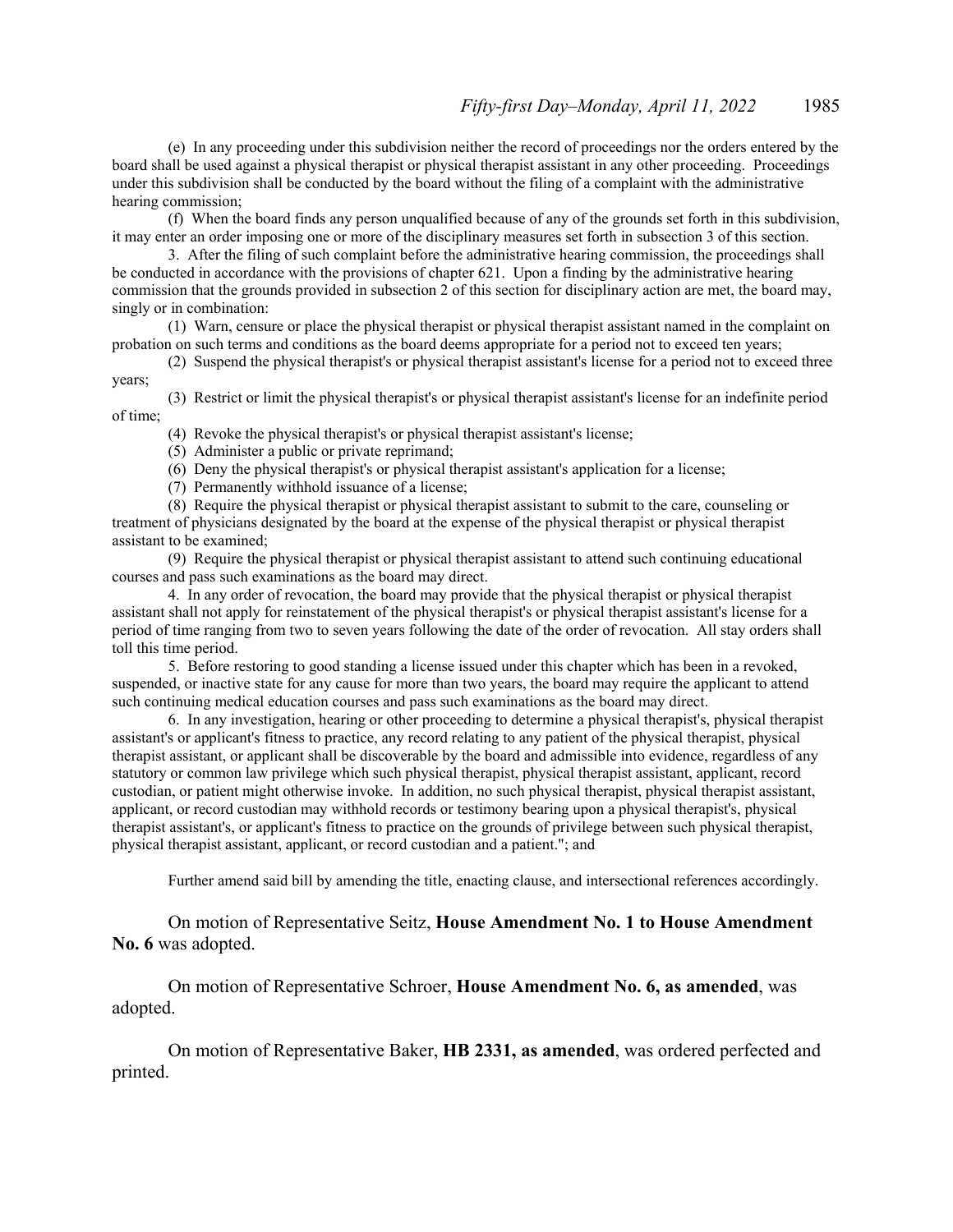# **HB 2359**, **HCS HB 2450**, **HB 1471**, **HCS HB 1556**, **HCS HB 1613**, **HCS HB 1670**, **HCS HB 1683**, **HCS HB 1709**, **HCS HB 1918**, **HCS HB 2011**, **HCS HB 2052**, and **HCS HB 2138** were placed on the Informal Calendar.

**HCS HB 2171**, relating to workforce development in elementary and secondary education, was taken up by Representative Francis.

On motion of Representative Francis, the title of **HCS HB 2171** was agreed to.

# Representative Mackey offered **House Amendment No. 1**.

#### *House Amendment No. 1*

AMEND House Committee Substitute for House Bill No. 2171, Page 3, Section 167.908, Line 21, by inserting after all of said section and line the following:

"513.430. 1. The following property shall be exempt from attachment and execution to the extent of any person's interest therein:

(1) Household furnishings, household goods, wearing apparel, appliances, books, animals, crops or musical instruments that are held primarily for personal, family or household use of such person or a dependent of such person, not to exceed three thousand dollars in value in the aggregate;

(2) A wedding ring not to exceed one thousand five hundred dollars in value and other jewelry held primarily for the personal, family or household use of such person or a dependent of such person, not to exceed five hundred dollars in value in the aggregate;

(3) Any other property of any kind, not to exceed in value six hundred dollars in the aggregate;

(4) Any implements or professional books or tools of the trade of such person or the trade of a dependent of such person not to exceed three thousand dollars in value in the aggregate;

(5) Any motor vehicles, not to exceed three thousand dollars in value in the aggregate;

(6) Any mobile home used as the principal residence but not attached to real property in which the debtor has a fee interest, not to exceed five thousand dollars in value;

(7) Any one or more unmatured life insurance contracts owned by such person, other than a credit life insurance contract, and up to fifteen thousand dollars of any matured life insurance proceeds for actual funeral, cremation, or burial expenses where the deceased is the spouse, child, or parent of the beneficiary;

(8) The amount of any accrued dividend or interest under, or loan value of, any one or more unmatured life insurance contracts owned by such person under which the insured is such person or an individual of whom such person is a dependent; provided, however, that if proceedings under Title 11 of the United States Code are commenced by or against such person, the amount exempt in such proceedings shall not exceed in value one hundred fifty thousand dollars in the aggregate less any amount of property of such person transferred by the life insurance company or fraternal benefit society to itself in good faith if such transfer is to pay a premium or to carry out a nonforfeiture insurance option and is required to be so transferred automatically under a life insurance contract with such company or society that was entered into before commencement of such proceedings. No amount of any accrued dividend or interest under, or loan value of, any such life insurance contracts shall be exempt from any claim for child support. Notwithstanding anything to the contrary, no such amount shall be exempt in such proceedings under any such insurance contract which was purchased by such person within one year prior to the commencement of such proceedings;

(9) Professionally prescribed health aids for such person or a dependent of such person;

(10) Such person's right to receive:

(a) A Social Security benefit, unemployment compensation or a public assistance benefit;

(b) A veteran's benefit;

(c) A disability, illness or unemployment benefit;

(d) Alimony, support or separate maintenance, not to exceed seven hundred fifty dollars a month;

(e) **a.** Any payment under a stock bonus plan, pension plan, disability or death benefit plan, profit-sharing plan, nonpublic retirement plan or any plan described, defined, or established pursuant to section 456.014, the person's right to a participant account in any deferred compensation program offered by the state of Missouri or any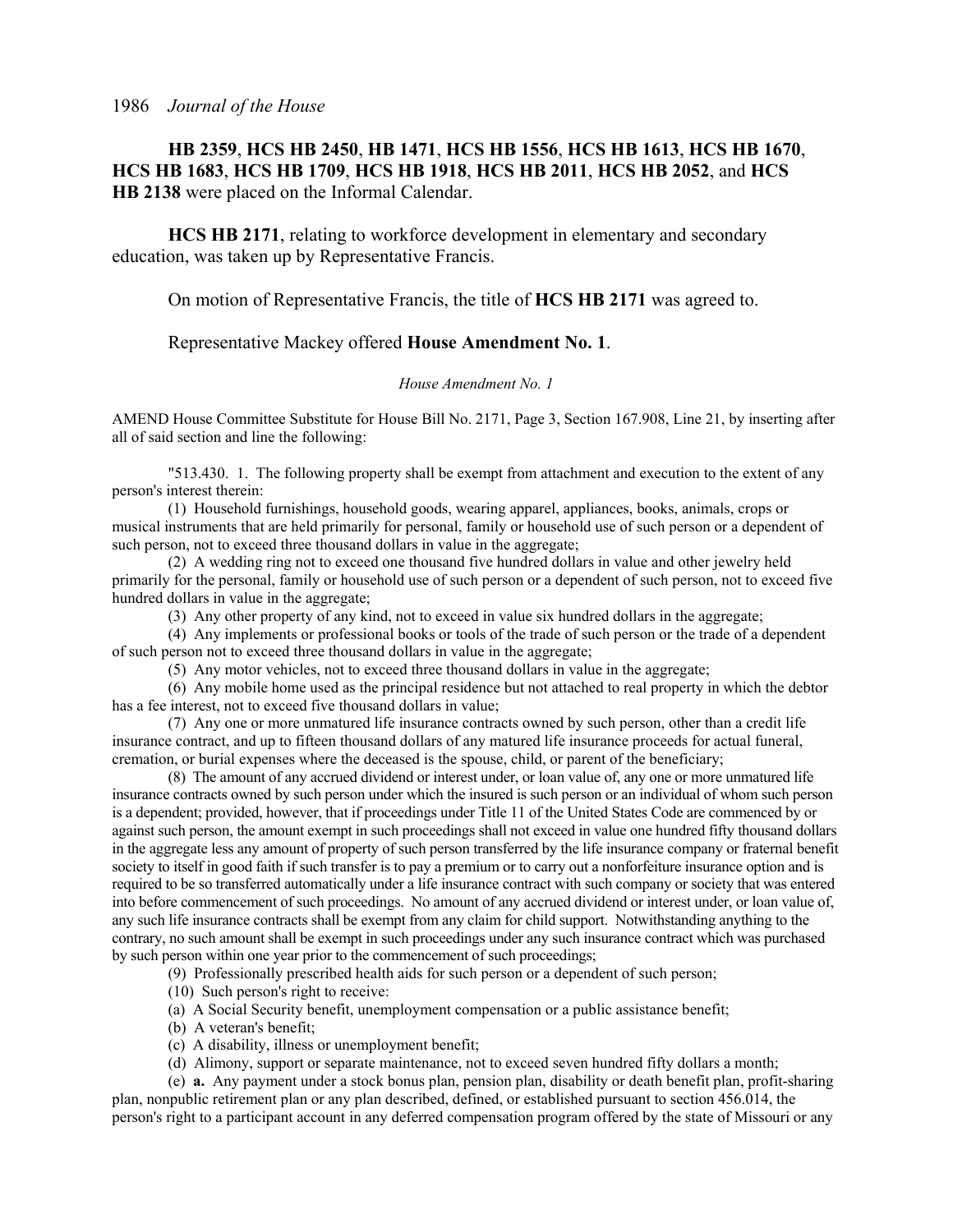of its political subdivisions, or annuity or similar plan or contract on account of illness, disability, death, age or length of service, to the extent reasonably necessary for the support of such person and any dependent of such person unless:

**[**a.**] (i)** Such plan or contract was established by or under the auspices of an insider that employed such person at the time such person's rights under such plan or contract arose;

**[**b.**] (ii)** Such payment is on account of age or length of service; and

 $[Fe]$  (iii) Such plan or contract does not qualify under Section 401(a), 403(a), 403(b), 408, 408A or 409 of the Internal Revenue Code of 1986, as amended, (26 U.S.C. Section 401(a), 403(a), 403(b), 408, 408A or 409)**[**;**]. [**except that**] b. Notwithstanding the exemption provided in subparagraph a. of this paragraph,** any such payment to any person shall be subject to attachment or execution pursuant to a qualified domestic relations order, as defined by Section 414(p) of the Internal Revenue Code of 1986 **(26 U.S.C. Section 414(p))**, as amended, issued by a court in any proceeding for dissolution of marriage or legal separation or a proceeding for disposition of property following dissolution of marriage by a court which lacked personal jurisdiction over the absent spouse or lacked jurisdiction to dispose of marital property at the time of the original judgment of dissolution;

(f) Any money or assets, payable to a participant or beneficiary from, or any interest of any participant or beneficiary in, a retirement plan, profit-sharing plan, health savings plan, or similar plan, including an inherited account or plan, that is qualified under Section 401(a), 403(a), 403(b), 408, 408A or 409 of the Internal Revenue Code of 1986 **(26 U.S.C. 401(a), 403(a), 403(b), 408, 408A, or 409)**, as amended, whether such participant's or beneficiary's interest arises by inheritance, designation, appointment, or otherwise, except as provided in this paragraph. Any plan or arrangement described in this paragraph shall not be exempt from the claim of an alternate payee under a qualified domestic relations order; however, the interest of any and all alternate payees under a qualified domestic relations order shall be exempt from any and all claims of any creditor, other than the state of Missouri through its department of social services. As used in this paragraph, the terms "alternate payee" and "qualified domestic relations order" have the meaning given to them in Section 414(p) of the Internal Revenue Code of 1986 **(26 U.S.C. Section 414(p))**, as amended. If proceedings under Title 11 of the United States Code are commenced by or against such person, no amount of funds shall be exempt in such proceedings under any such plan, contract, or trust which is fraudulent as defined in subsection 2 of section 428.024 and for the period such person participated within three years prior to the commencement of such proceedings. For the purposes of this section, when the fraudulently conveyed funds are recovered and after, such funds shall be deducted and then treated as though the funds had never been contributed to the plan, contract, or trust;

(11) The debtor's right to receive, or property that is traceable to, a payment on account of the wrongful death of an individual of whom the debtor was a dependent, to the extent reasonably necessary for the support of the debtor and any dependent of the debtor;

(12) Firearms, firearm accessories, and ammunition, not to exceed one thousand five hundred dollars in value in the aggregate**;**

**(13) Any moneys accruing to and deposited in individual savings accounts or individual deposit accounts under sections 166.400 to 166.456 or sections 166.500 to 166.529, subject to the following provisions:**

**(a) This subdivision shall apply to any proceeding that:**

**a. Is filed on or before January 1, 2022; or**

**b. Was filed before January 1, 2022, and is pending or on appeal after January 1, 2022;**

**(b) Except as provided by paragraph (c) of this subdivision, if the designated beneficiary of an individual savings account or individual deposit account established under sections 166.400 to 166.456 or sections 166.500 to 166.529 is a lineal descendant of the account owner, all moneys in the account shall be exempt from any claims of creditors of the account owner or designated beneficiary;**

**(c) The provisions of paragraph (b) of this subdivision shall not apply to:**

**a. Claims of any creditor of an account owner as to amounts contributed within a two-year period preceding the date of the filing of a bankruptcy petition under 11 U.S.C. Section 101 et seq., as amended; or**

**b. Claims of any creditor of an account owner as to amounts contributed within a one-year period preceding an execution on judgment for such claims against the account owner**.

2. Nothing in this section shall be interpreted to exempt from attachment or execution for a valid judicial or administrative order for the payment of child support or maintenance any money or assets, payable to a participant or beneficiary from, or any interest of any participant or beneficiary in, a retirement plan which is qualified pursuant to Sections 408 and 408A of the Internal Revenue Code of 1986 **(26 U.S.C. Sections 408 and 408A)**, as amended."; and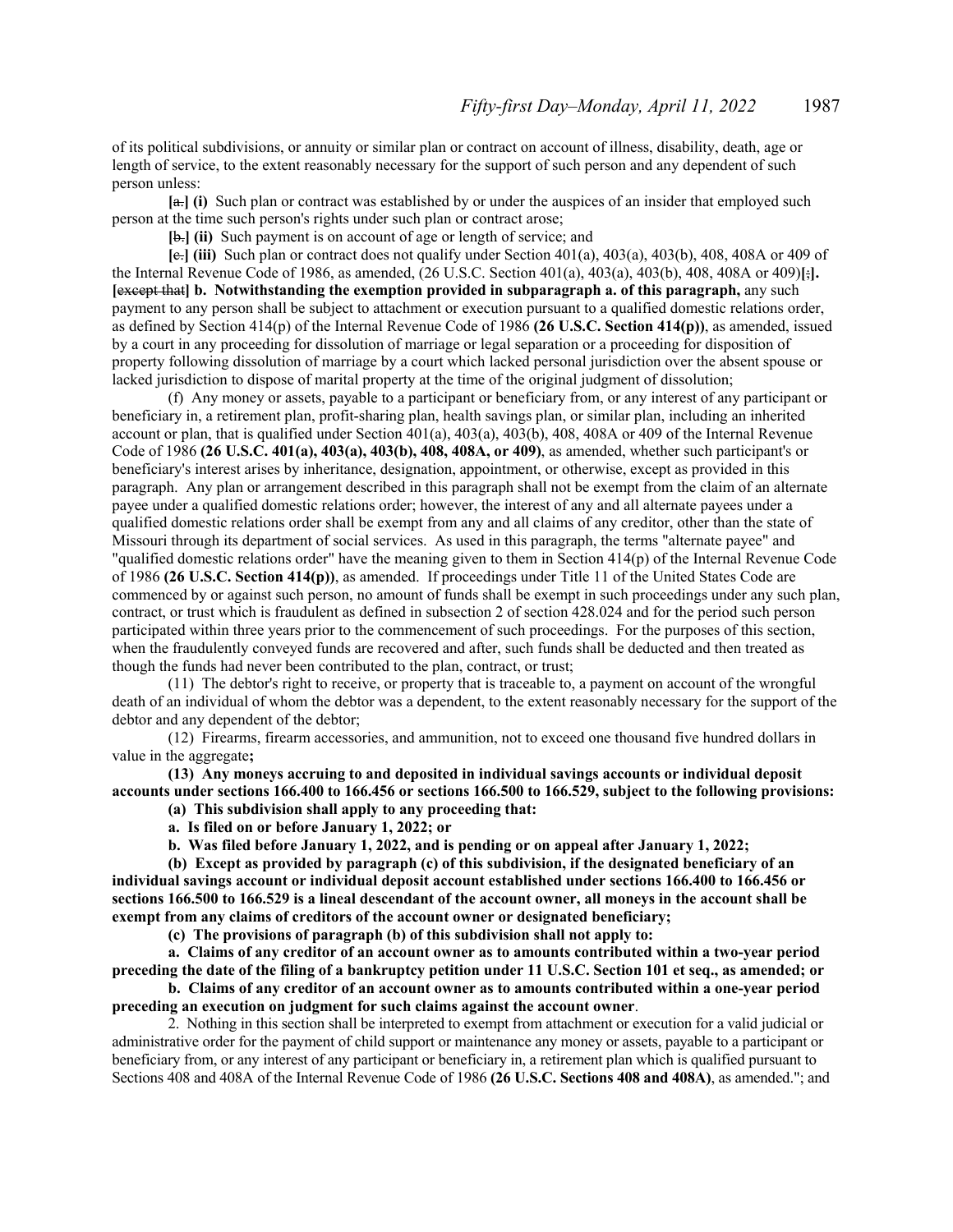Further amend said bill by amending the title, enacting clause, and intersectional references accordingly.

On motion of Representative Mackey, **House Amendment No. 1** was adopted.

Representative Plocher moved the previous question.

Which motion was adopted by the following vote:

AYES: 086

| Andrews                | Atchison     | Bailey                | Baker                | Basye          |
|------------------------|--------------|-----------------------|----------------------|----------------|
| Billington             | Black 137    | Black 7               | <b>Bromley</b>       | Brown 16       |
| Buchheit-Courtway      | Burger       | <b>Busick</b>         | Christofanelli       | Coleman 97     |
| Cook                   | Copeland     | Davidson              | Davis                | Deaton         |
| Dinkins                | Eggleston    | Falkner               | Fishel               | Francis        |
| Gregory 51             | Griffith     | Haden                 | Haffner              | Haley          |
| Hardwick               | Henderson    | Houx                  | Hovis                | Hudson         |
| Hurlbert               | Kalberloh    | Kelley 127            | Kelly 141            | Knight         |
| Lewis <sub>6</sub>     | Lovasco      | Mayhew                | McGaugh              | McGirl         |
| Morse                  | O'Donnell    | Owen                  | Patterson            | Perkins        |
| Pike                   | Plocher      | Pollitt <sub>52</sub> | Pollock 123          | Porter         |
| Railsback              | Reedy        | Richey                | Riggs                | Riley          |
| Rone                   | Sander       | Schnelting            | Schwadron            | Seitz          |
| Sharpe 4               | Shaul        | Shields               | Smith 155            | Smith 163      |
| Stacy                  | Stephens 128 | Tate                  | Taylor 139           | Taylor 48      |
| Thomas                 | Thompson     | <b>Toalson Reisch</b> | Trent                | Van Schoiack   |
| Veit                   | Walsh 50     | West                  | Wiemann              | Wright         |
| Mr. Speaker            |              |                       |                      |                |
| <b>NOES: 043</b>       |              |                       |                      |                |
| Adams                  | Aldridge     | Anderson              | Appelbaum            | Aune           |
| Bangert                | Baringer     | <b>Barnes</b>         | <b>Bland Manlove</b> | Bosley         |
| Brown 27               | Brown 70     | <b>Burnett</b>        | <b>Burton</b>        | Butz           |
| Chipman                | Clemens      | Collins               | Ellebracht           | Fogle          |
| Gunby                  | Ingle        | Johnson               | Mackey               | McCreery       |
| Mosley                 | Nurrenbern   | Person                | Phifer               | Price IV       |
| Proudie                | Quade        | Rogers                | Sauls                | Smith 45       |
| Smith 67               | Terry        | Turnbaugh             | Unsicker             | Walsh Moore 93 |
| Weber                  | Windham      | Young                 |                      |                |
| PRESENT: 000           |              |                       |                      |                |
| ABSENT WITH LEAVE: 028 |              |                       |                      |                |
| <b>Boggs</b>           | Coleman 32   | Cupps                 | DeGroot              | Derges         |
| Dogan                  | Doll         | Evans                 | Fitzwater            | Gray           |
| Gregory 96             | Grier        | Hicks                 | Kidd                 | Lewis 25       |
| McDaniel               | Merideth     | Murphy                | Pietzman             | Pouche         |
| Roberts                | Roden        | Rowland               | Sassmann             | Schroer        |
| Sharp 36               | Simmons      | Stevens 46            |                      |                |

VACANCIES: 006

On motion of Representative Francis, **HCS HB 2171, as amended**, was adopted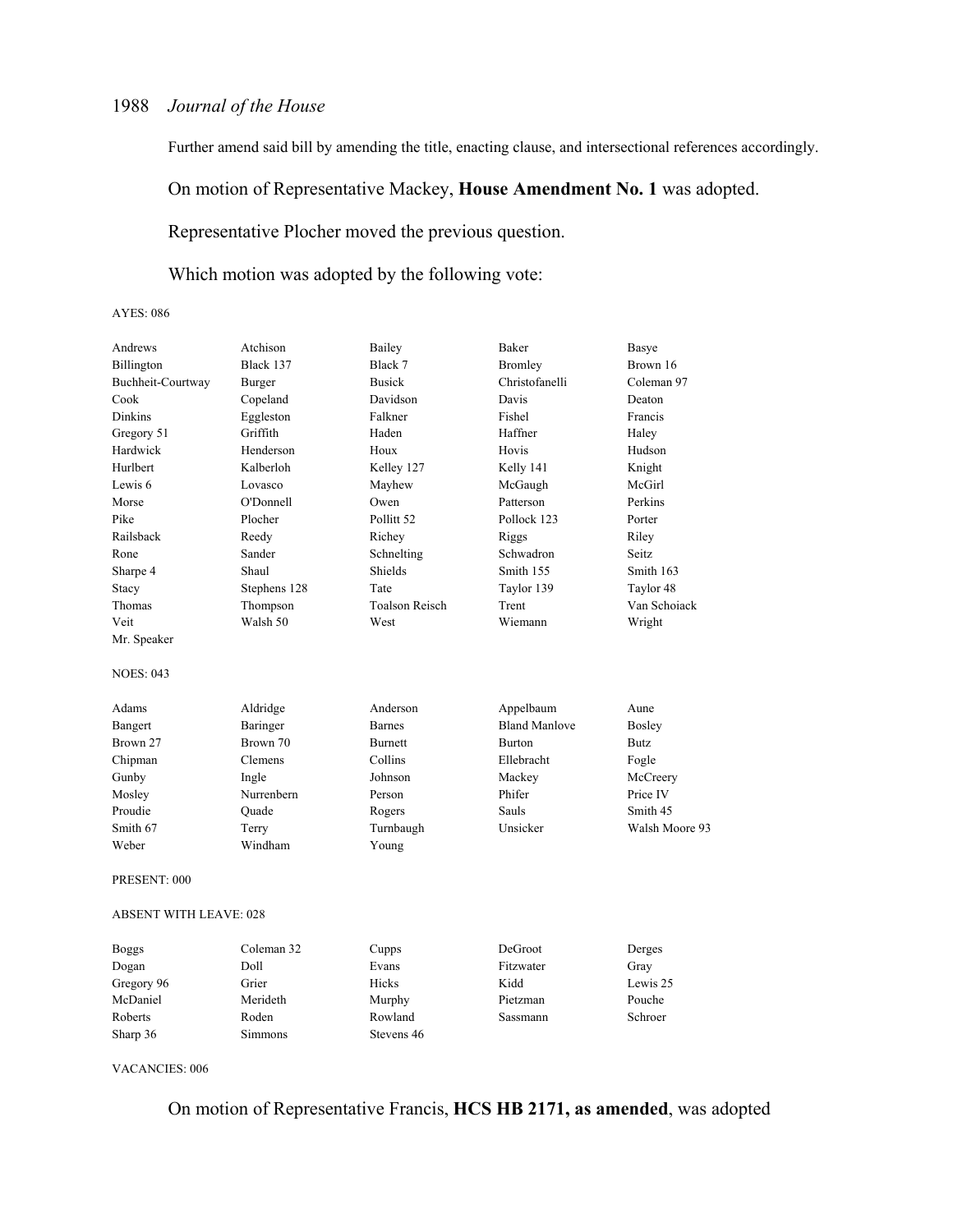On motion of Representative Francis, **HCS HB 2171, as amended**, was ordered perfected and printed.

**HCS HB 2177**, **HB 2290**, **HCS HB 2369**, **HCS HB 2389**, and **HB 2544** were placed on the Informal Calendar.

**HB 2571**, relating to the division of finance, was taken up by Representative Owen.

# Representative Owen offered **House Amendment No. 1**.

### *House Amendment No. 1*

AMEND House Bill No. 2571, Page 1, In the Title, Line 4, by deleting the phrase "the division of finance" and inserting in lieu thereof "financial services"; and

Further amend said bill by amending the title, enacting clause, and intersectional references accordingly.

On motion of Representative Owen, **House Amendment No. 1** was adopted.

# Representative Pike offered **House Amendment No. 2**.

#### *House Amendment No. 2*

AMEND House Bill No. 2571, Page 15, Section 408.500, Line 61, by inserting after all of said section and line the following:

"574.105. 1. As used in this section, the following terms mean:

(1) "Conducts", initiating, concluding or participating in initiating or concluding a transaction;

(2) "Criminal activity", any act or activity constituting an offense punishable as a felony pursuant to the laws of Missouri or the United States;

(3) **[**"Currency", currency and coin of the United States;

(4) "Currency transaction", a transaction involving the physical transfer of currency from one person to another. A transaction which is a transfer of funds by means of bank check, bank draft, wire transfer or other written order, and which does not include the physical transfer of currency is not a currency transaction**] "Cryptocurrency", a digital currency in which transactions are verified and records are maintained by a decentralized system using cryptography;**

**(4) "Financial transaction", a transaction:**

**(a) Involving:**

**a. The movement of funds by wire or other means, including blockchain;**

**b. One or more monetary instruments; or**

**c. The transfer of title to any real property, vehicle, vessel, or aircraft; or**

**(b) Involving the use of a financial institution as defined under 31 U.S.C. Section 5312, as amended**; **(5) "Monetary instruments":**

**(a) Currency and coin of the United States or of any other country, cryptocurrency, travelers' checks, personal checks, bank checks, bank wires, or money orders; or**

**(b) Investment securities or negotiable instruments, in bearer form or otherwise in such form that title thereto passes upon delivery;**

**[**(5)**] (6)** "Person", natural persons, partnerships, trusts, estates, associations, corporations and all entities cognizable as legal personalities**;**

**(7) "Transaction", a purchase, sale, loan, pledge, gift, transfer, delivery, or other disposition, and with respect to a financial institution includes a deposit; withdrawal; transfer between accounts; exchange of**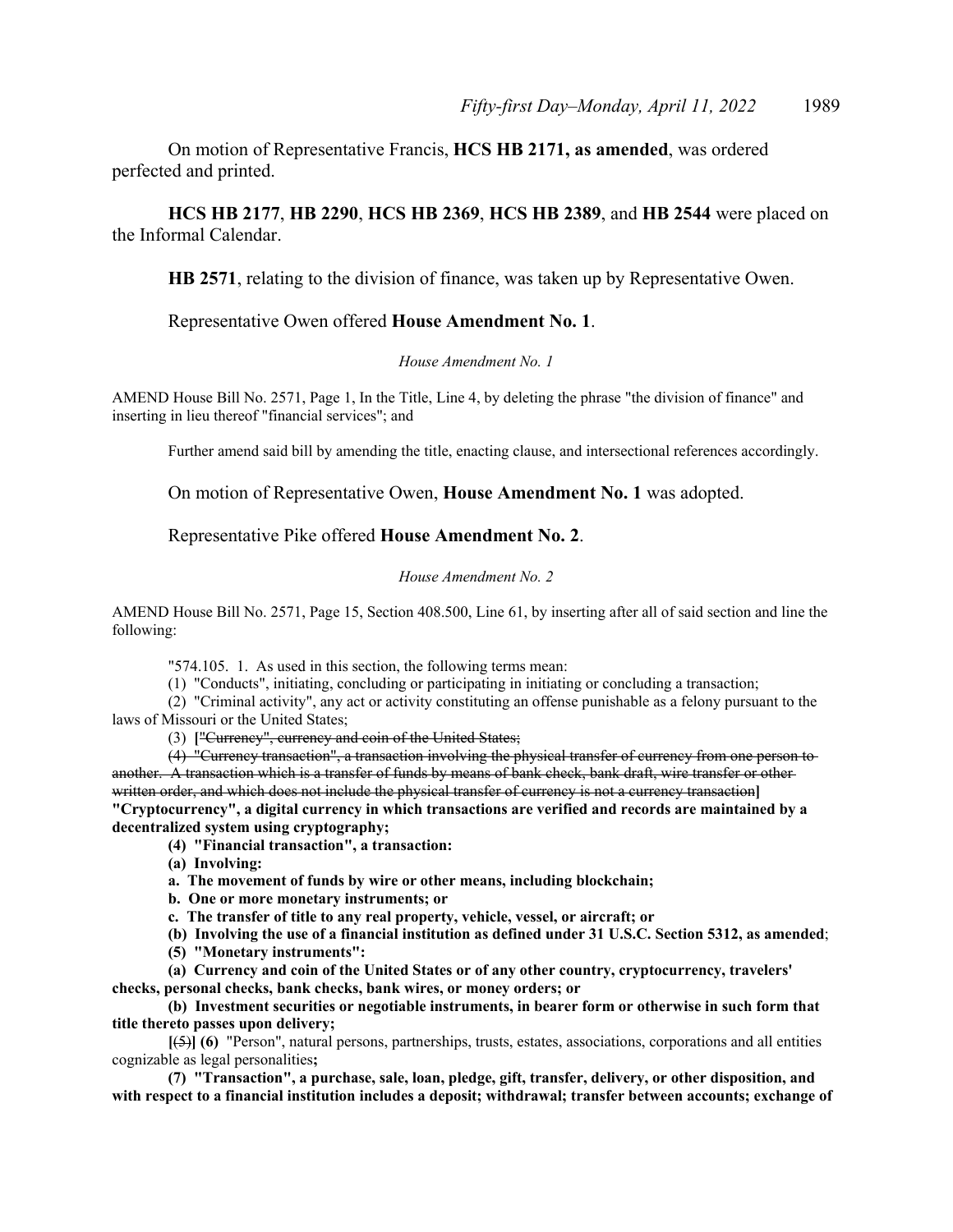**currency; loan; extension of credit; purchase or sale of any stock, bond, certificate of deposit, or other monetary instrument; use of a safe deposit box; or any other payment, transfer, or delivery by, through, or to a financial institution, by whatever means effected**.

2. A person commits the offense of money laundering if he or she:

(1) Conducts or attempts to conduct a **[**currency**] financial** transaction with the purpose to promote or aid the carrying on of criminal activity; or

(2) Conducts or attempts to conduct a **[**currency**] financial** transaction with the purpose to conceal or disguise in whole or in part the nature, location, source, ownership or control of the proceeds of criminal activity; or

(3) Conducts or attempts to conduct a **[**currency**] financial** transaction with the purpose to avoid **[**currency**] financial** transaction reporting requirements under federal law; or

(4) Conducts or attempts to conduct a **[**currency**] financial** transaction with the purpose to promote or aid the carrying on of criminal activity for the purpose of furthering or making a terrorist threat or act.

3. The offense of money laundering is a class B felony and in addition to penalties otherwise provided by law, a fine of not more than five hundred thousand dollars or twice the amount involved in the transaction, whichever is greater, may be assessed."; and

Further amend said bill by amending the title, enacting clause, and intersectional references accordingly.

On motion of Representative Pike, **House Amendment No. 2** was adopted.

Representative O'Donnell offered **House Amendment No. 3**.

#### *House Amendment No. 3*

AMEND House Bill No. 2571, Page 1, Section A, Line 5, by inserting after all of said section and line the following:

"**285.1000. For purposes of sections 285.1000 to 285.1055, the following terms shall mean:**

**(1) "Administrative fund" or "Missouri workplace retirement savings administrative fund", the Missouri workplace retirement savings administrative fund described in section 285.1045;**

**(2) "Board", the Missouri workplace retirement savings board established under section 285.1005;**

**(3) "Eligible employee", an individual who is employed by a participating employer, who has wages or other compensation that is allocable to the state, and who is eighteen years of age or older. "Eligible employee" shall not include any of the following:**

**(a) Any employee covered under the federal Railway Labor Act, 45 U.S.C. Section 151;**

**(b) Any employee on whose behalf an employer makes contributions to a multiemployer pension trust fund under 29 U.S.C. Section 186; or**

**(c) Any individual who is an employee of:**

**a. The federal government;**

**b. Any state government in the United States; or**

**c. Any county, municipal corporation, or political subdivision of any state in the United States;**

**(4) "Eligible employer", a person or entity engaged in a business, industry, profession, trade, or other enterprise in the state of Missouri, whether for-profit or not-for-profit, provided that such a person or entity employs no more than fifty employees. A person or entity who qualifies as an eligible employer but who later employs more than fifty employees shall be permitted to remain an eligible employer for a period of five years beginning on the date on which the person or entity first employs more than fifty employees. After such five-year period has ended, the person or entity shall immediately cease to qualify as an eligible employer and shall be prohibited from further participation in the plan. For purposes of this subdivision, an eligible employer shall not include:**

**(a) The federal government;**

**(b) The state of Missouri;**

**(c) Any county, municipal corporation, or political subdivision of the state of Missouri; or**

**(d) An employer that maintains a specified tax-favored retirement plan for its employees or that has effectively done so in form and operation at any time within the current or two preceding calendar years. If an employer does not maintain a specified tax-favored retirement plan for a portion of a calendar year**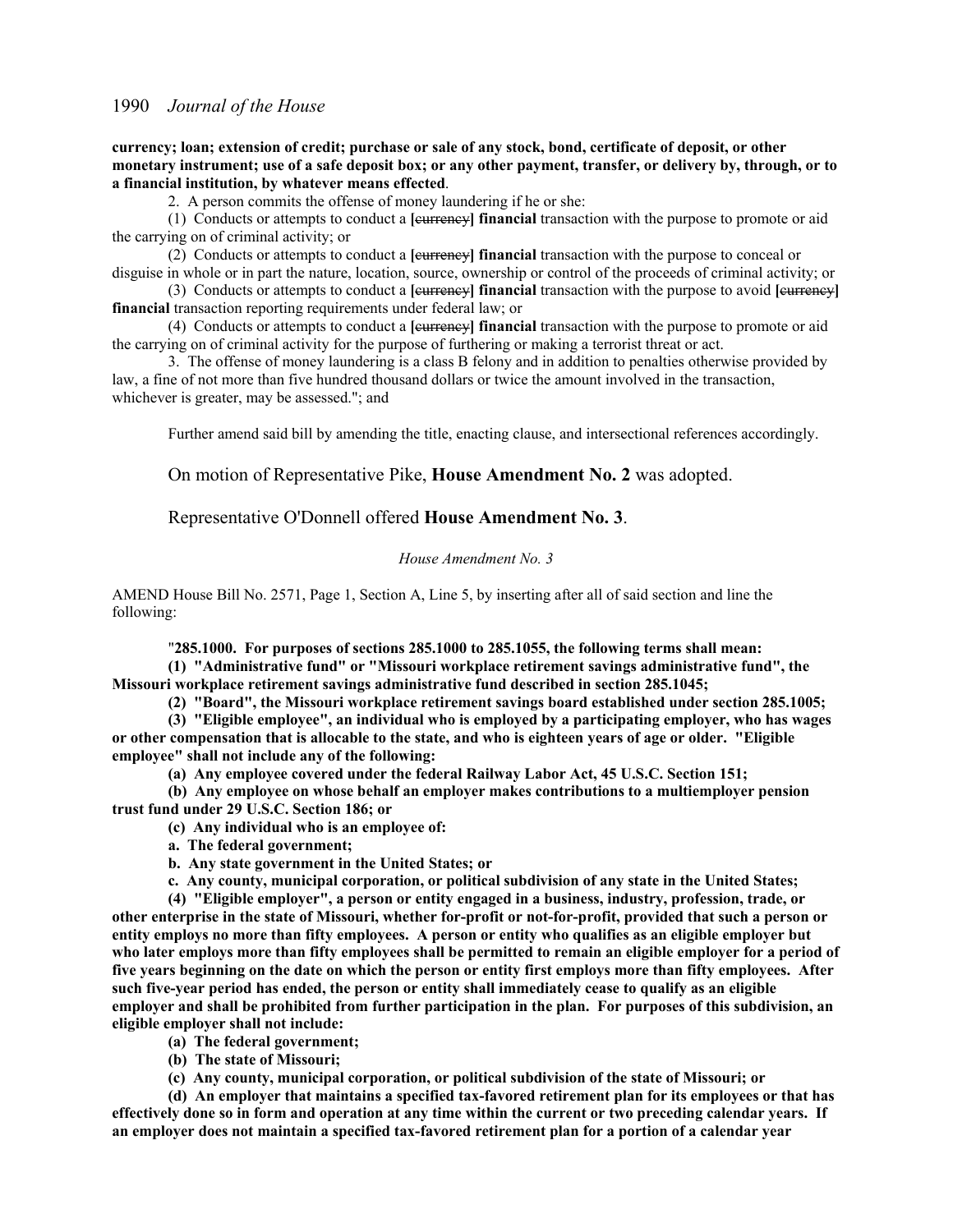**ending on or after the effective date of sections 285.1000 to 285.1055 and adopts such a plan effective for the remainder of that calendar year, the employer shall not be treated as an eligible employer for that remainder of the year;**

**(5) "ERISA", the Employee Retirement Income Security Act of 1974, as amended, 29 U.S.C. Section 1001 et seq.;**

**(6) "Internal Revenue Code", the Internal Revenue Code of 1986, as amended;**

**(7) "Participant", an eligible employee or other individual who has a balance credited to his or her account under the plan;**

**(8) "Participating employer", an eligible employer that is participating in the plan provided for by sections 285.1000 to 285.1055;**

**(9) "Plan" or "Missouri workplace retirement savings plan", the multiple-employer retirement savings plan established by sections 285.1000 to 285.1055, which shall be treated as a single plan under Title I of ERISA and is described in sections 401(a), 401(k), and 413(c) of the Internal Revenue Code, in which multiple employers may choose to participate regardless of whether any relationship exists between and among the employers other than their participation in the plan. Based on the context, the term "plan" may also refer to multiple plans if multiple plans are established under sections 285.1000 to 285.1055;**

**(10) "Self-employed individual", an individual who is eighteen years of age or older, is selfemployed, and has self-employment income or other compensation from self-employment that is allocable to the state of Missouri;**

**(11) "Specified tax-favored retirement plan", a retirement plan that is tax-qualified under, or is described in and satisfies the requirements of, section 401(a), 401(k), 403(a), 403(b), 408(k)(Simplified Employee Pension), or 408(p)(SIMPLE-IRA) of the Internal Revenue Code;**

**(12) "Total fees and expenses", all fees, costs, and expenses including, but not limited to, administrative expenses, investment expenses, investment advice expenses, accounting costs, actuarial costs, legal costs, marketing expenses, education expenses, trading costs, insurance annuitization costs, and other miscellaneous costs;**

**(13) "Trust", the trust in which the assets of the plan are held.**

**285.1005. 1. The "Missouri Workplace Retirement Savings Board" is hereby established in the office of the state treasurer.**

**2. The board shall consist of the following members, with the state treasurer, or his or her designee, serving as chair:**

**(1) The state treasurer, or his or her designee;**

**(2) An individual who has a favorable reputation for skill, knowledge, and experience in the field of retirement savings and investments, to be appointed by the governor with the advice and consent of the senate;**

**(3) An individual who has a favorable reputation for skill, knowledge, and experience relating to small business, to be appointed by the governor with the advice and consent of the senate;**

**(4) An individual who is a representative of an association representing employees or who has a favorable reputation for skill, knowledge, and experience in the interests of employees in retirement savings, to be appointed by the speaker of the house of representatives;**

**(5) An individual who has a favorable reputation for skill, knowledge, and experience in the interests of employers in retirement savings, to be appointed by the president pro tempore of the senate;**

**(6) A retired individual to be a representative of the interests of retirees, to be appointed by the speaker of the house of representatives;**

**(7) An individual who has a favorable reputation for skill, knowledge, and experience in retirement investment products or retirement plan designs, to be appointed by the president pro tempore of the senate;**

**(8) A member of the house of representatives to be appointed by the speaker of the house of representatives; and**

**(9) A member of the senate to be appointed by the president pro tempore of the senate.** 

**At least one of the members described in subdivisions (4), (6), and (8) and one of the members described in subdivisions (5), (7), and (9) of this subsection must be a member of the minority party.**

**3. The governor, the president pro tempore of the senate, and the speaker of the house of representatives shall make the respective initial appointments to the board for terms of office beginning on January 1, 2023.**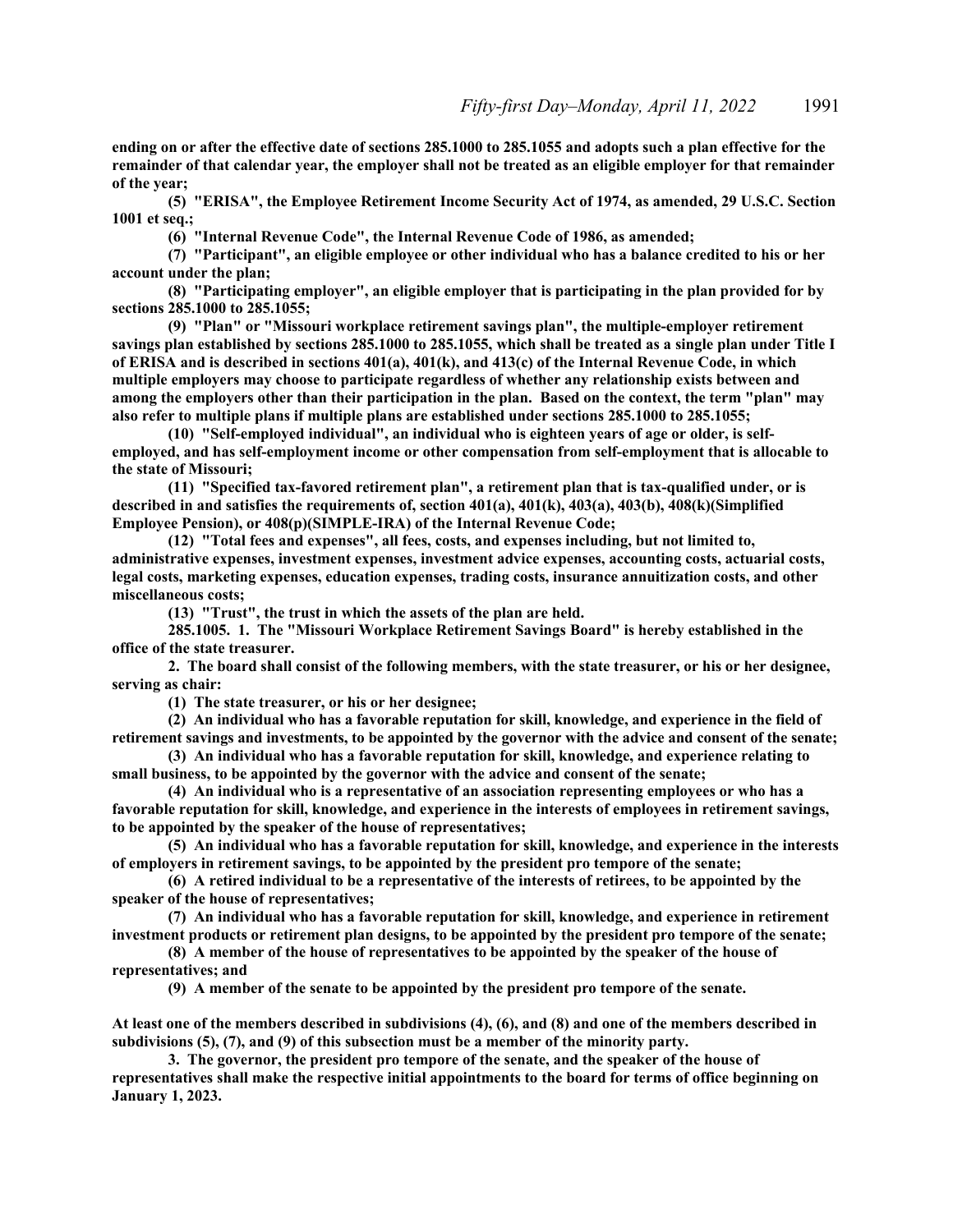**4. Members of the board appointed by the governor, the president pro tempore of the senate, and the speaker of the house of representatives shall serve at the pleasure of the appointing authority.**

**5. The term of office of each member of the board shall be four years. Any member is eligible to be reappointed. If there is a vacancy for any reason, the appropriate appointing authority shall make an appointment, to become immediately effective, for the unexpired term.**

**6. All members of the board shall serve without compensation and shall be reimbursed from the administrative fund for necessary travel expenses incurred in carrying out the duties of the board.**

**7. A majority of the voting members of the board shall constitute a quorum for the transaction of business.**

**285.1010. 1. The board, subject to the authority granted under sections 285.1000 to 285.1055, shall design, develop, and implement the plan, and to that end, may conduct market, legal, and feasibility analyses.**

**2. The members of the board shall be fiduciaries of the plan under ERISA, and the board shall have the following powers, authorities, and duties:**

**(1) To establish, implement, and maintain the plan, in each case acting on behalf of the state of Missouri, including, in its discretion, more than one plan;**

**(2) To cause the plan, trust, and arrangements and accounts established under the plan to be designed, established, and operated:**

**(a) In accordance with best practices for retirement savings vehicles;**

**(b) To encourage participation, saving, sound investment practices, and appropriate selection of default investments;**

**(c) To maximize simplicity and ease of administration for eligible employers;**

**(d) To minimize costs, including by collective investment and economies of scale; and**

**(e) To promote portability of benefits;**

**(3) To arrange for collective, common, and pooled investment of assets of the plan and trust, including investments in conjunction with other funds with which assets are permitted to be collectively invested, to save costs through efficiencies and economies of scale;**

**(4) To develop and disseminate educational information designed to educate participants and citizens about the benefits of planning and saving for retirement and to help participants and citizens decide the level of participation and savings strategies that may be appropriate, including information in furtherance of financial capability and financial literacy;**

**(5) To adopt rules and regulations necessary or advisable for the implementation of sections 285.1000 to 285.1055 and the administration and operation of the plan consistent with the Internal Revenue Code and regulations thereunder, including to ensure that the plan satisfies all criteria for favorable federal tax-qualified treatment and complies, to the extent necessary, with ERISA and any other applicable federal or Missouri law. Any rule or portion of a rule, as that term is defined in section 536.010, that is created under the authority delegated in this section shall become effective only if it complies with and is subject to all of the provisions of chapter 536 and, if applicable, section 536.028. This section and chapter 536 are nonseverable, and if any of the powers vested with the general assembly pursuant to chapter 536 to review, to delay the effective date, or to disapprove and annul a rule are subsequently held unconstitutional, then the grant of rulemaking authority and any rule proposed or adopted after August 28, 2022, shall be invalid and void;**

**(6) To arrange for and facilitate compliance by the plan or arrangements established thereunder with all applicable requirements for the plan under the Internal Revenue Code, ERISA, and any other applicable federal or Missouri law and accounting requirements, and to provide or arrange for assistance to eligible employers, eligible employees, and self-employed individuals in complying with applicable law and tax-related requirements in a cost-effective manner. The board may establish any processes deemed reasonably necessary or advisable to verify whether a person or entity is an eligible employer, including reference to online data and possible use of questions in employer tax filings;**

**(7) To employ or retain a plan administrator; executive director; staff; trustee; record-keeper; investment managers; investment advisors; and other administrative, professional, and expert advisors and service providers, none of whom shall be members of the board and all of whom shall serve at the pleasure of the board, which shall determine their duties and compensation. The board may authorize the executive director and other officials to oversee requests for proposals or other public competitions and enter into contracts on behalf of the board or conduct any business necessary for the efficient operation of the plan or the board;**

**(8) To establish procedures for the timely and fair resolution of participant and other disputes related to accounts or program operation and, if necessary, determine the eligibility of an employer, employee, or other individual to participate in the plan;**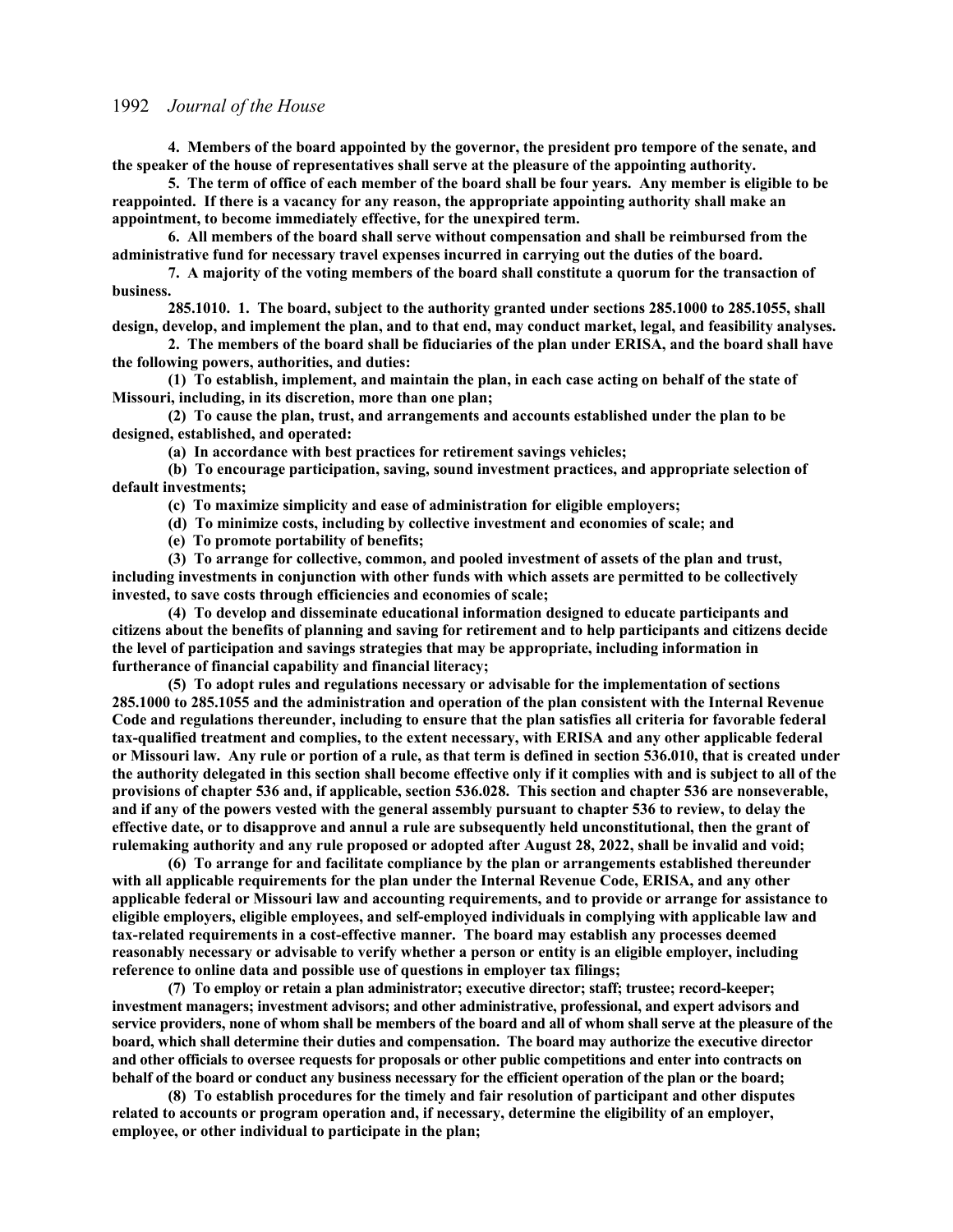**(9) To develop and implement an investment policy that defines the plan's investment objectives, consistent with the objectives of the plan, and that provides for policies and procedures consistent with those investment objectives;**

**(10) (a) To designate appropriate default investments that include a mix of asset classes, such as target date and balanced funds;**

**(b) To seek to minimize participant fees and expenses of investment and administration;**

**(c) To strive to design and implement investment options available to holders of accounts established as part of the plan and other plan features that are intended to achieve maximum possible income replacement balanced with an appropriate level of risk, consistent with the investment objectives under the investment policy. The investment options may encompass a range of risk and return opportunities and allow for a rate of return commensurate with an appropriate level of risk in view of the investment objectives under the policy. The menu of investment options shall be determined taking into account the nature and objectives of the plan, the desirability of limiting investment choices under the plan to a reasonable number, based on behavioral research findings, and the extensive investment choices available to participants in the event that funds roll over to an individual retirement account (IRA) outside the program; and**

**(d) In accordance with subdivision (7) of this subsection, the board, to the extent it deems necessary or advisable, in carrying out its responsibilities and exercising its powers under sections 285.1000 to 285.1055, shall employ or retain appropriate entities or personnel to assist or advise it or to whom to delegate the carrying out of such responsibilities and exercising of such powers;**

**(11) To discharge its duties and see that the members of the board discharge their duties with respect to the plan solely in the interests of the participants as follows:**

**(a) For the exclusive purpose of providing benefits to participants and defraying reasonable expenses of administering the plan; and**

**(b) With the care, skill, prudence, and diligence under the circumstances then prevailing that a prudent person acting in a like capacity and familiar with those matters would use in the conduct of an enterprise of a like character and with like aims;**

**(12) To cause expenses incurred to initiate, implement, maintain, and administer the plan to be paid from contributions to, or investment returns or assets of the plan or other moneys collected by or for the plan or pursuant to arrangements established under the plan to the extent permitted under federal and Missouri law;**

**(13) To collect application, account, or administrative fees and to accept any grants, gifts, legislative appropriations, loans, and other moneys from the state of Missouri; any unit of federal, state, or local government; or any other person, firm, or entity to defray the costs of administering and operating the plan;**

**(14) To make and enter into competitively procured contracts, agreements, or arrangements with; to collaborate and cooperate with; and to retain, employ, and contract with or for any of the following to the extent necessary or desirable for the effective and efficient design, implementation, and administration of the plan consistent with the purposes set forth in sections 285.1000 to 285.1055 and to maximize outreach to eligible employers and eligible employees:**

**(a) Services of private and public financial institutions, depositories, consultants, actuaries, counsel, auditors, investment advisors, investment administrators, investment management firms, other investment firms, third-party administrators, other professionals and service providers, and state public retirement systems;**

**(b) Research, technical, financial, administrative, and other services; and**

**(c) Services of other state agencies to assist the board in the exercise of its powers and duties;**

**(15) To develop and implement an outreach plan to gain input and disseminate information regarding the plan and retirement savings in general;**

**(16) To cause moneys to be held and invested and reinvested under the plan;**

**(17) To ensure that all contributions under the plan shall be used only to:**

**(a) Pay benefits to participants under the plan;**

**(b) Pay the costs of administering the plan; and**

**(c) Make investments for the benefit of the plan, and ensure that no assets of the plan or trust are transferred to the general revenue fund or to any other fund of the state or are otherwise encumbered or used for any purpose other than those specified in this paragraph or section 285.1045;**

**(18) To make provisions for the payment of costs of administration and operation of the program and trust;**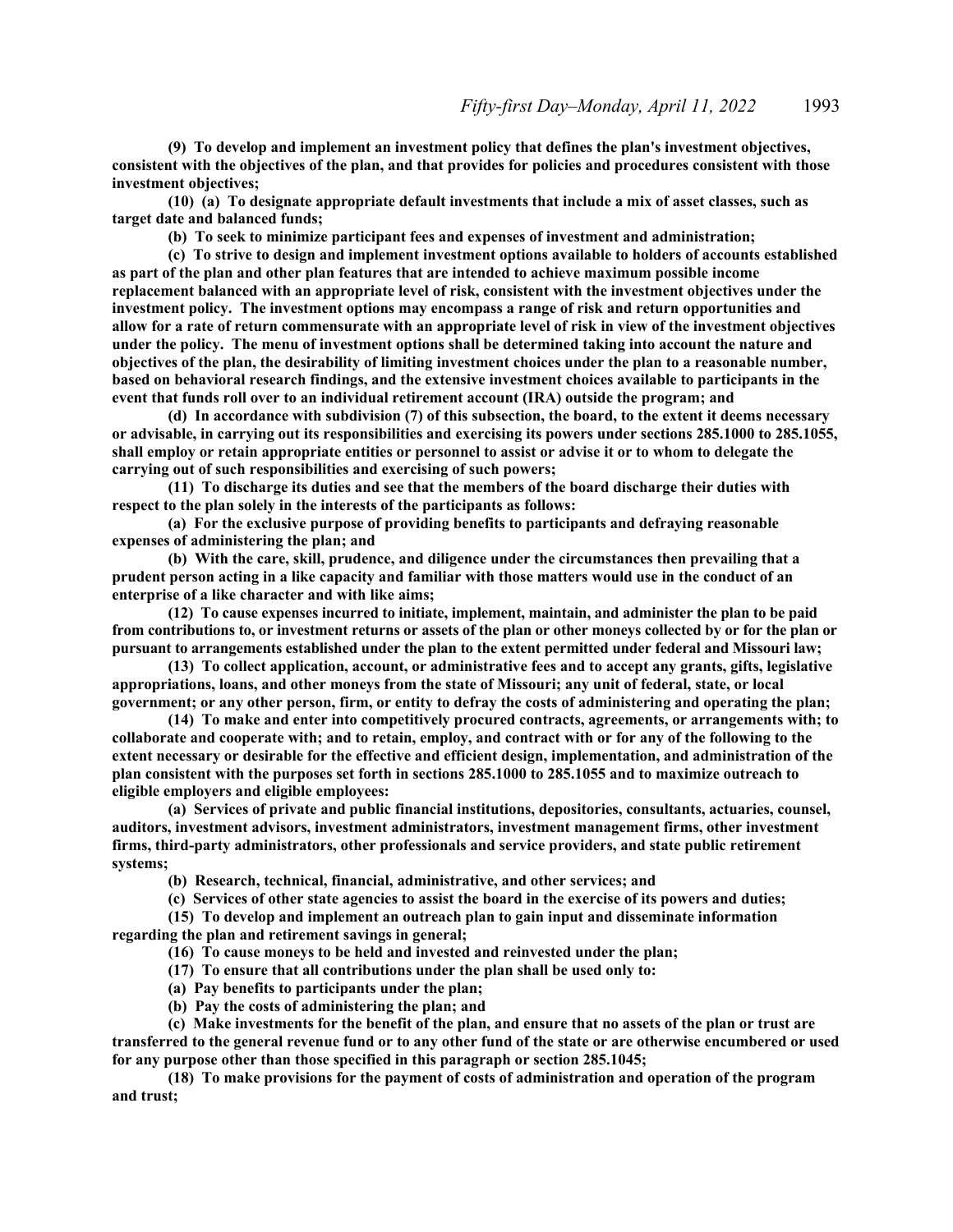**(19) To evaluate the need for and procure as needed insurance against any and all loss in connection with the property, assets, or activities of the program, including fiduciary liability coverage;**

**(20) To evaluate the need for and procure as needed pooled private insurance;**

**(21) To indemnify, including procurement of insurance as needed for this purpose, each member of the board from personal loss or liability resulting from a member's action or inaction as a member of the board and as a fiduciary;**

**(22) To collaborate with and evaluate the role of financial advisors or other financial professionals, including in assisting and providing guidance for covered employees; and**

**(23) To carry out the powers and duties of the program under sections 285.1000 to 285.1055 and exercise any and all other powers as are appropriate to effect the purposes, objectives, and provisions of such sections pertaining to the program.**

**3. A board member, program administrator, or other staff of the board shall not:**

**(1) Directly or indirectly, have any interest in the making of any investment under the program or in any gains or profits accruing from any such investment;**

**(2) Borrow any program-related funds or deposits, or use any such funds or deposits in any manner, for himself or herself or as an agent or partner of others; or**

**(3) Become an endorser, surety, or obligor on investments made under the program.**

**4. Each board member shall be subject to the provisions of sections 105.452 and 105.454.**

**285.1015. 1. The board shall, consistent with federal law and regulation, adopt and implement the plan, which shall remain in compliance with federal law and regulations once implemented and shall be called the "Missouri Workplace Retirement Savings Plan".**

**2. In accordance with terms and conditions specified and regulations promulgated by the board, the plan shall:**

**(1) Be set forth in documents prescribing the terms and conditions of the plan;**

**(2) Be available on a voluntary basis to eligible employers and self-employed individuals;**

**(3) Allow all eligible employees who choose to participate in the plan after providing appropriate written notice to opt in;**

**(4) Enroll self-employed individuals who wish to participate;**

- **(5) Provide participants the option to terminate their participation at any time;**
- **(6) Allow voluntary pre-tax or designated Roth 401(k) contributions;**
- **(7) Allow voluntary employer contributions;**
- **(8) Be overseen by the board and its designees;**

**(9) Be administered and managed by one or more trustees, other fiduciaries, custodians, third-party administrators, investment managers, record-keepers, or other service providers;**

**(10) An eligible employee may opt-in to contribute a minimum of one percent or any percentage, up to the maximum, in increments of one-half of one percent, of his or her salary or wages to the plan, or may at a later date elect to opt out of the plan or may contribute at a higher or lower rate, expressed as a percentage of salary or wages;**

**(11) Provide on a uniform basis, if and when the board so determines, in its discretion, for an increase of each participant's contribution rate, by a minimum increment of one-half of one percent of salary or wages per year, for each additional year the participant is employed or is participating in the plan up to the maximum percentage of such participant's salary or wages that may be contributed to the plan under federal law. Any such increases shall apply to participants, as determined by the board, by default or only if initiated by affirmative participant election;**

**(12) Provide for direct deposit of contributions into investments under the plan. To the extent consistent with ERISA, the investment alternatives under the plan shall be limited to an automatic investment for participants who do not actively and affirmatively elect a particular investment option, which unless the board provides otherwise, shall be a diversified target date fund, including a series of such diversified funds to apply to different participants depending on their choice or their target retirement dates, a principalprotected option, and up to four additional investment alternatives as may be selected by the board in its discretion. To the extent consistent with ERISA, the investment options may, at the discretion of the board, include a principal-protection fund as a temporary "security corridor" option that applies as the sole initial investment before participants may choose other investments or as the initial default investment for a specified period of time or up to a specified dollar amount of contributions or account balance;**

**(13) Be professionally managed;**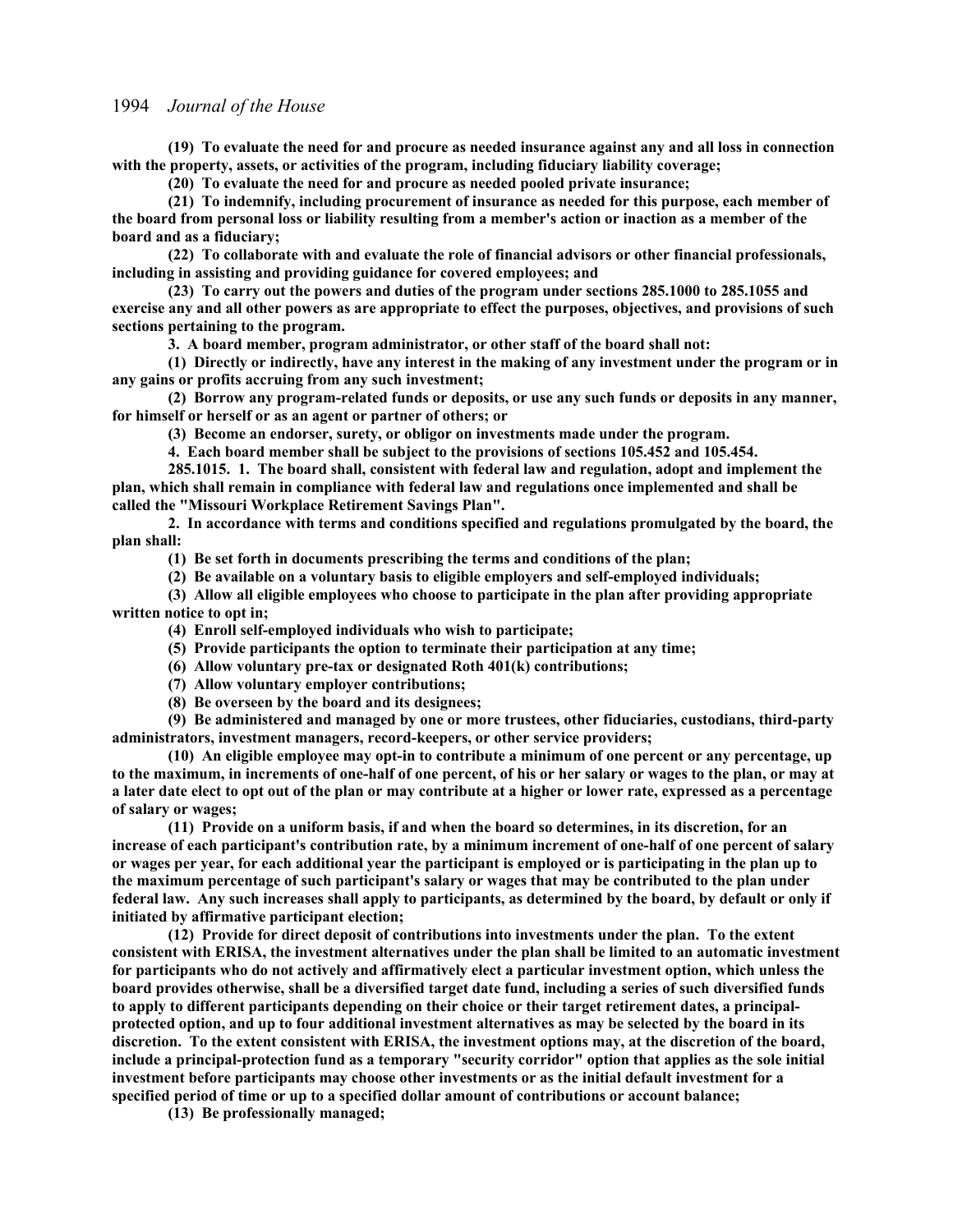**(14) Provide for reports on the status of each participant's account to be provided to each participant at least annually and make best efforts to provide participants frequent or continual online access to information on the status of their accounts;**

**(15) When possible and practicable, use existing employer and public infrastructure to facilitate contributions, record keeping, and outreach and use pooled or collective investment arrangements;**

**(16) Provide that each account holder owns the contributions to or earnings on amounts contributed to his or her account under the plan and that the state and employers have no proprietary interest in those contributions or earnings;**

**(17) Be designed and implemented in a manner consistent with federal law to the extent that it applies;**

**(18) Make provisions for the participation in the plan of individuals who are not employees, if allowed under federal law;**

**(19) Establish rules and procedures governing the distribution of funds from the plan, including such distributions as may be permitted or required by the plan and any applicable provisions of ERISA, the tax-qualification rules, and the other tax laws, with the objectives of maximizing financial security in retirement, protecting spousal rights, and assisting participants to effectively manage the decumulation of their savings and to receive payment of their benefits under the plan. The board shall have the authority, in its discretion, to provide for one or more reasonably priced distribution options to provide a source of fixed regular retirement income, including income for life or for the participant's life expectancy, or for joint lives and life expectancies, as applicable;**

**(20) Establish rules and procedures promoting portability of benefits, including the ability to make taxfree roll-overs or transfers to and from the plan, provided that any roll-over is initiated by participants; and**

**(21) Encourage choices by employers in the state to adopt a specified tax-favored retirement plan, including the plan.**

**285.1020. The board shall adopt rules to implement the plan that:**

**(1) Establish the processes for enrollment and contributions under the plan, including withholding by participating employers of employee payroll deduction contributions from wages and remittance for deposit to the plan; voluntary contributions by others, including self-employed individuals and independent contractors, through payroll deduction or otherwise; the making of default contributions using default investments; and participant selection of alternative contribution rates or amounts and alternative investments from among the options offered under the plan;**

**(2) Conduct outreach to individuals, employers, other stakeholders, and the public regarding the plan. The rules shall specify the contents, frequency, timing, and means of required disclosures from the plan to eligible employees, participants, and self-employed individuals, eligible employers, participating employers, and other interested parties. These disclosures shall include, but not be limited to:**

**(a) The benefits associated with tax-favored retirement saving;**

**(b) The potential advantages and disadvantages associated with participating in the plan;**

**(c) Instructions for enrolling, making contributions, and opting out of participation;**

**(d) The potential availability of a saver's tax credit, including the eligibility conditions for the credit and instructions on how to claim it;**

**(e) A disclaimer that employees seeking tax, investment, or other financial advice should contact appropriate professional advisors, and that participating employers are not in a position to provide such advice and are not liable for decisions individuals make in relation to the plan;**

**(f) The potential implications of account balances under the plan for the application of asset limits under certain public assistance programs;**

**(g) A disclaimer that the account owner is solely responsible for investment performance, including market gains and losses, and that plan accounts and rates of return are not guaranteed by any employer, the state, the board, any board member or state official, or the plan;**

**(h) Any additional information about retirement and saving and other information designed to promote financial literacy and capability, which may take the form of links to, or explanations of how to obtain, such information; and**

**(i) Instructions on how to obtain additional information about the plan; and**

**(3) Ensure that the assets of the trust and plan shall at all times be preserved, invested, and expended only for the purposes set forth in sections 285.1000 to 285.1055, and that no property rights therein shall exist in favor of the state, except as provided under section 285.1045.**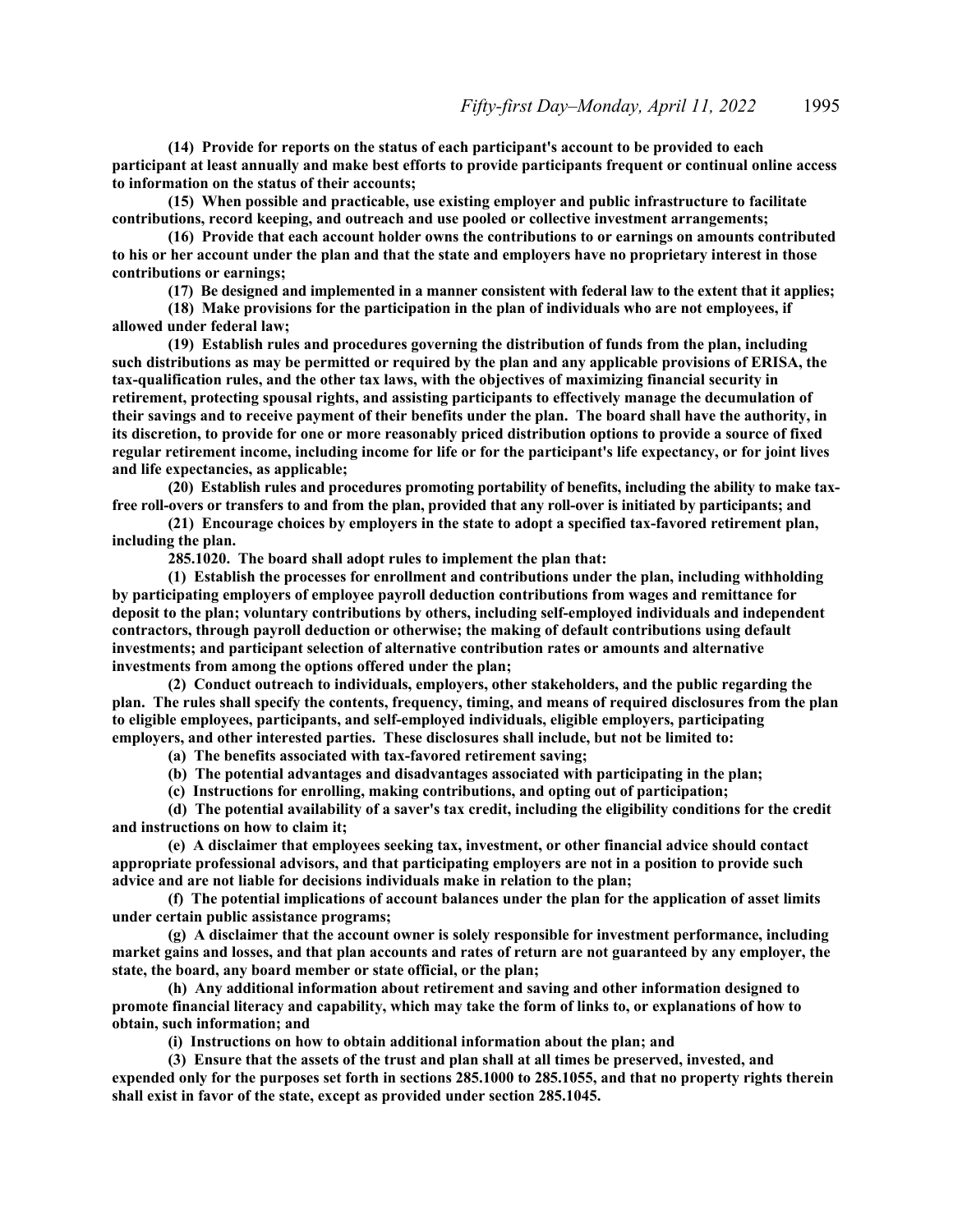**285.1025. An eligible employer, a participating employer, or other employer is not and shall not be liable for or bear responsibility for:**

**(1) An employee's decision to participate in or opt out of the plan;**

**(2) An employee's decision as to which investments to choose;**

**(3) Participants' or the board's investment decisions;**

**(4) The administration, investment, investment returns, or investment performance of the plan, including without limitation any interest rate or other rate of return on any contribution or account balance, provided that the eligible employer, participating employer, or other employer is not involved in the administration or investment of the plan;**

**(5) The plan design or the benefits paid to participants; or**

**(6) Any loss, failure to realize any gain, or any other adverse consequences, including without limitation any adverse tax consequences or loss of favorable tax treatment, public assistance, or other benefits, incurred by any person as a result of participating in the plan.**

**285.1030. 1. The state of Missouri; the board; each member of the board; any other state official, state board, commission, and agency; any member, officer, and employee thereof; and the plan:**

**(1) Shall not guarantee any interest rate or other rate of return on or investment performance of any contribution or account balance; and**

**(2) Shall not be liable or responsible for any loss, deficiency, failure to realize any gain, or any other adverse consequences, including without limitation any adverse tax consequences or loss of favorable tax treatment, public assistance, or other benefits, incurred by any person as a result of participating in the plan.**

**2. The debts, contracts, and obligations of the plan or the board are not the debts, contracts, and obligations of the state, and neither the faith and credit nor the taxing power of the state is pledged directly or indirectly to the payment of the debts, contracts, and obligations of the plan or the board.**

**3. Nothing in sections 285.1000 to 285.1055 shall be construed to guarantee any interest rate or other rate of return on or investment performance of any contribution or account balance.**

**285.1035. 1. Individual account information relating to accounts under the plan and relating to individual participants including, but not limited to, names, addresses, telephone numbers, email addresses, personal identification information, investments, contributions, and earnings shall be confidential and shall be maintained as confidential, provided that such information may be disclosed:**

**(1) To the extent necessary to administer the plan in a manner consistent with sections 285.1000 to 285.1055, ERISA, the Internal Revenue Code, or any other federal or Missouri law; or**

**(2) If the individual who provides the information or who is the subject of the information expressly agrees in writing to the disclosure of the information.**

**2. Information required to be confidential under subsection 1 of this section shall be considered a "closed record" as that term is defined in section 610.010.**

**285.1040. The board may enter into an intergovernmental agreement or memorandum of understanding with the state of Missouri and any agency thereof to receive outreach, technical assistance, enforcement and compliance services, collection or dissemination of information pertinent to the plan, subject to such obligations of confidentiality as may be agreed or required by law, or other services or assistance. The state of Missouri and any agency thereof that enters into such agreements or memoranda of understanding shall collaborate to provide the outreach, assistance, information, and compliance or other services or assistance to the board. The memoranda of understanding may cover the sharing of costs incurred in gathering and disseminating information and the reimbursement of costs for any enforcement activities or assistance.**

**285.1045. 1. There is hereby created in the state treasury the "Missouri Workplace Retirement Savings Administrative Fund", which shall consist of moneys collected under this section. The state treasurer shall be custodian of the fund. In accordance with sections 30.170 and 30.180, the state treasurer may approve disbursements. Subject to appropriation, moneys in the fund shall be distributed by the state treasurer solely for the administration of sections 285.1000 to 285.1055.**

**2. Notwithstanding the provisions of section 33.080 to the contrary, any moneys remaining in the fund at the end of the biennium shall not revert to the credit of the general revenue fund.**

**3. The state treasurer shall invest moneys in the fund in the same manner as other funds are invested. Any interest and moneys earned on such investments shall be credited to the fund.**

**4. The Missouri workplace retirement savings administrative fund shall consist of:**

**(1) Moneys appropriated to the administrative fund by the general assembly;**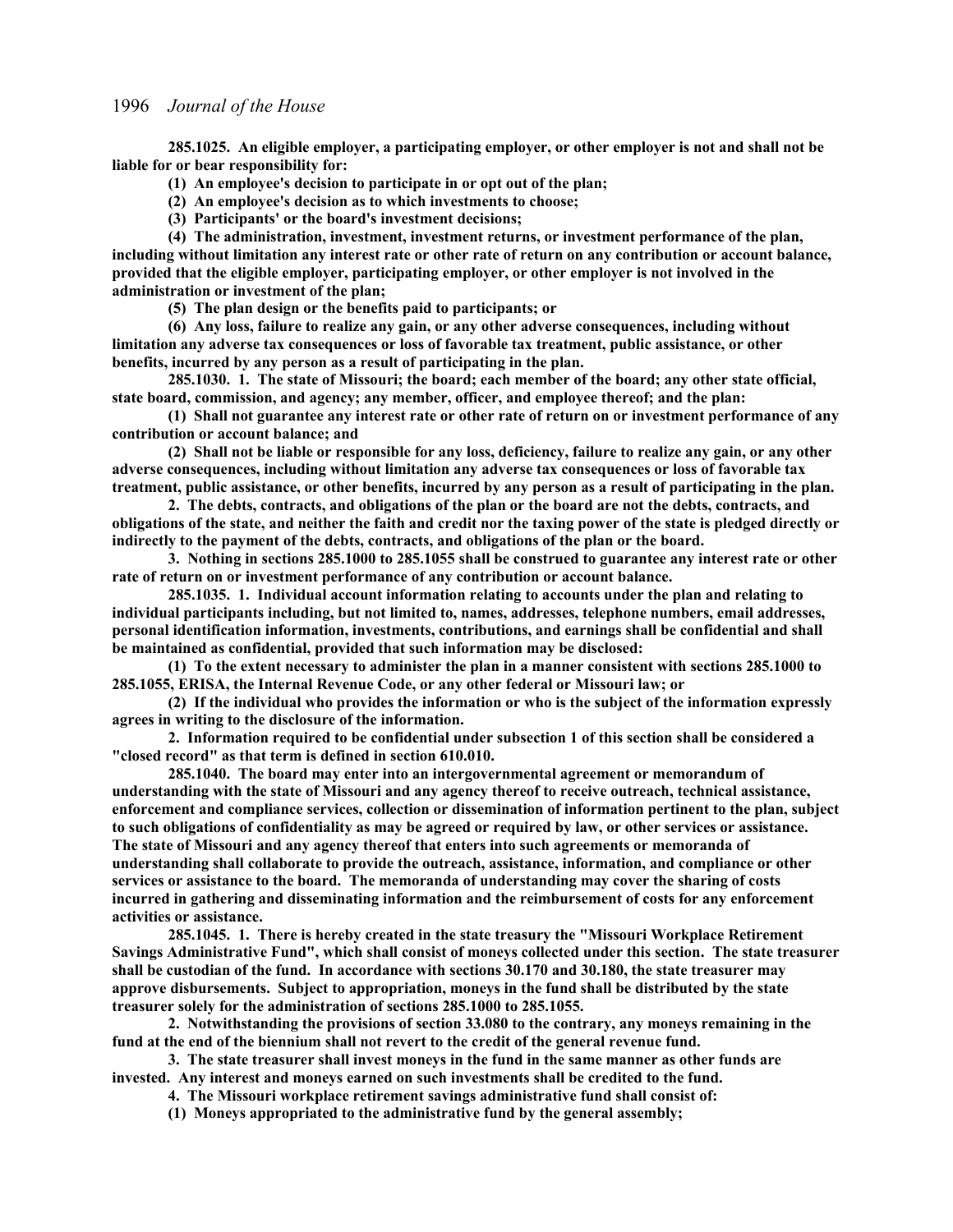**(2) Moneys transferred to the administrative fund from the federal government, other state agencies, or local governments;**

**(3) Moneys from the payment of application, account, administrative, or other fees and the payment of other moneys due to the board;**

**(4) Any gifts, donations, or grants made to the state of Missouri for deposit in the administrative fund;**

**(5) Moneys collected for the administrative fund from contributions to, or investment returns or assets of, the plan or other moneys collected by or for the plan or pursuant to arrangements established under the plan to the extent permitted under federal and Missouri law; and**

**(6) Earnings on moneys in the administrative fund.**

**5. To the extent consistent with ERISA, the tax qualification rules, and other federal law; the board shall accept any grants, gifts, appropriations, or other moneys from the state; any unit of federal, state, or local government; or any other person, firm, partnership, corporation, or other entity solely for deposit into the administrative fund, whether for investment or administrative expenses.**

**6. To enable or facilitate the start-up and continuing operation, maintenance, administration, and management of the program until the plan accumulates sufficient balances and can generate sufficient funding through fees assessed on program accounts for the plan to become financially self-sustaining:**

**(1) The board may borrow from the state of Missouri; any unit of federal, state, or local government; or any other person, firm, partnership, corporation, or other entity working capital funds and other funds as may be necessary for this purpose, provided that such funds are borrowed in the name of the plan and board only and that any such borrowings shall be payable solely from the revenues of the plan; and**

**(2) The board may enter into long-term procurement contracts with one or more financial providers that provide a fee structure that would assist the plan in avoiding or minimizing the need to borrow or to rely upon general assets of the state.**

**7. Subject to appropriation, the state of Missouri may pay administrative costs associated with the creation, maintenance, operation, and management of the plan and trust until sufficient assets are available in the administrative fund for that purpose. Thereafter, all administrative costs of the administrative fund, including any repayment of start-up funds provided by the state of Missouri, shall be repaid only out of moneys on deposit therein. However, private funds or federal funding received in order to implement the program until the administrative fund is self-sustaining shall not be repaid unless those funds were offered contingent upon the promise of such repayment.**

**8. The board may use the moneys in the administrative fund solely to pay the administrative costs and expenses of the plan and the administrative costs and expenses the board incurs in the performance of its duties under sections 285.1000 to 285.1055.**

**285.1050. 1. The board shall keep an accurate account of all the activities, operations, receipts, and expenditures of the plan, the trust, and the board. Each year, a full audit of the books and accounts of the board pertaining to those activities, operations, receipts and expenditures, personnel, services, or facilities shall be conducted by a certified public accountant and shall include, but not be limited to, direct and indirect costs attributable to the use of outside consultants, independent contractors, and any other persons who are not state employees for the administration of the plan. For the purposes of the audit, the auditors shall have access to the properties and records of the plan and board and may prescribe methods of accounting and the rendering of periodic reports in relation to projects undertaken by the plan.**

**2. By August first of each year, the board shall submit to the governor, the state treasurer, the president pro tempore of the senate, and the speaker of the house of representatives a public report on the operation of the plan and trust and activities of the board, including an audited financial report, prepared in accordance with generally accepted accounting principles, detailing the activities, operations, receipts, and expenditures of the plan and board during the preceding calendar year. The report shall also include a summary of the benefits provided by the plan, the number of participants, the names of the participating employers, the contribution formulas and amounts of contributions made by participants and by each participating employer, the withdrawals, the account balances, investments, investment returns, and fees and expenses associated with the investments and with the administration of the plan, projected activities of the plan for the current calendar year, and any other information regarding the plan and its operations that the board may determine to provide.**

**285.1055. 1. The board shall establish the plan so that individuals are able to begin contributing under the plan no later than September 1, 2024.**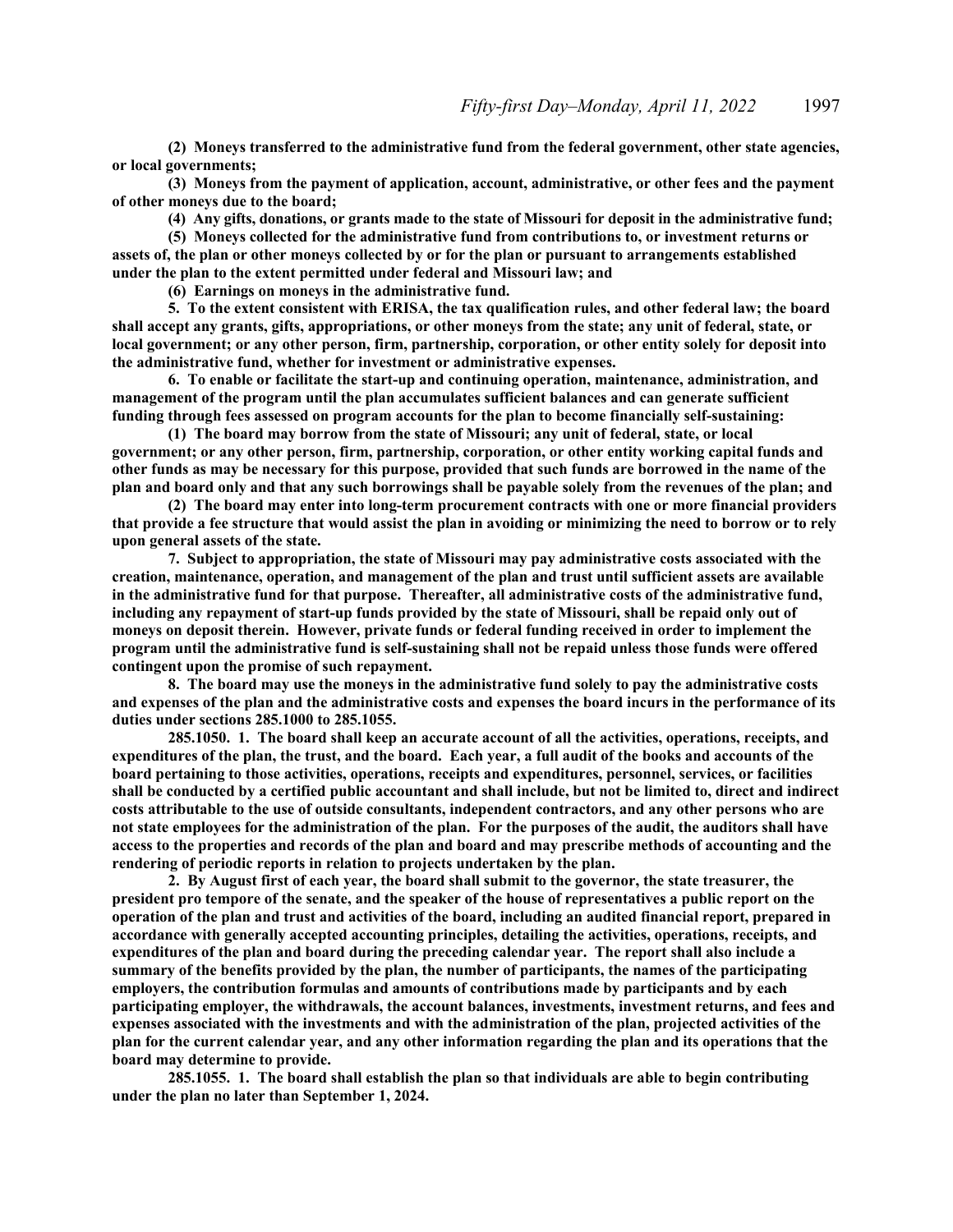**2. The board may, in its discretion, phase in the plan so that the ability to contribute first applies on different dates for different classes of individuals, including employees of employers of different sizes or types and individuals who are not employees; provided that, any such staged or phased-in implementation schedule shall be substantially completed no later than September 1, 2024.**"; and

Further amend said bill by amending the title, enacting clause, and intersectional references accordingly.

On motion of Representative O'Donnell, **House Amendment No. 3** was adopted.

# Representative Thompson offered **House Amendment No. 4**.

#### *House Amendment No. 4*

AMEND House Bill No. 2571, Page 15, Section 408.500, Line 61, by inserting after all of said section and line the following:

"569.010. As used in this chapter the following terms mean:

(1) "Cave or cavern", any naturally occurring subterranean cavity enterable by a person including, without limitation, a pit, pothole, natural well, grotto, and tunnel, whether or not the opening has a natural entrance;

(2) "Enter unlawfully or remain unlawfully", a person enters or remains in or upon premises when he or she is not licensed or privileged to do so. A person who, regardless of his or her purpose, enters or remains in or upon premises which are at the time open to the public does so with license and privilege unless he or she defies a lawful order not to enter or remain, personally communicated to him or her by the owner of such premises or by other authorized person. A license or privilege to enter or remain in a building which is only partly open to the public is not a license or privilege to enter or remain in that part of the building which is not open to the public;

(3) "Nuclear power plant", a power generating facility that produces electricity by means of a nuclear reactor owned by a utility or a consortium utility. Nuclear power plant shall be limited to property within the structure or fenced yard, as defined in section 563.011;

(4) "To tamper", to interfere with something improperly, to meddle with it, displace it, make unwarranted alterations in its existing condition, or to deprive, temporarily, the owner or possessor of that thing;

(5) **"Teller machine", an automated teller machine (ATM) or interactive teller machine (ITM) is a remote computer terminal owned or controlled by a financial institution or a private business that allows individuals to obtain financial services including obtaining cash, transferring or transmitting money or digital currencies, payment of bills, loading money or digital currency to a payment card or other device without physical in-person assistance from another person. "Teller machine" does not include personally owned electronic devices used to access financial services;**

(6) "Utility", an enterprise which provides gas, electric, steam, water, sewage disposal, or communication, video, internet, or voice over internet protocol services, and any common carrier. It may be either publicly or privately owned or operated.

569.100. 1. A person commits the offense of property damage in the first degree if such person:

(1) Knowingly damages property of another to an extent exceeding seven hundred fifty dollars; or

(2) Damages property to an extent exceeding seven hundred fifty dollars for the purpose of defrauding an insurer; **[**or**]**

(3) Knowingly damages a motor vehicle of another and the damage occurs while such person is making entry into the motor vehicle for the purpose of committing the crime of stealing therein or the damage occurs while such person is committing the crime of stealing within the motor vehicle**; or**

**(4) Knowingly damages, modifies, or destroys a teller machine or otherwise makes it inoperable**.

2. The offense of property damage in the first degree committed under subdivision (1) or (2) of subsection 1 of this section is a class E felony, unless the offense of property damage in the first degree was committed under subdivision (1) of subsection 1 of this section and the victim was intentionally targeted as a law enforcement officer, as defined in section 556.061, or the victim is targeted because he or she is a relative within the second degree of consanguinity or affinity to a law enforcement officer, in which case it is a class D felony. The offense of property damage in the first degree committed under subdivision (3) of subsection 1 of this section is a class D felony unless committed as a second or subsequent violation of subdivision (3) of subsection 1 of this section in which case it is a class B felony. **The offense of property damage in the first degree committed under subdivision (4) of**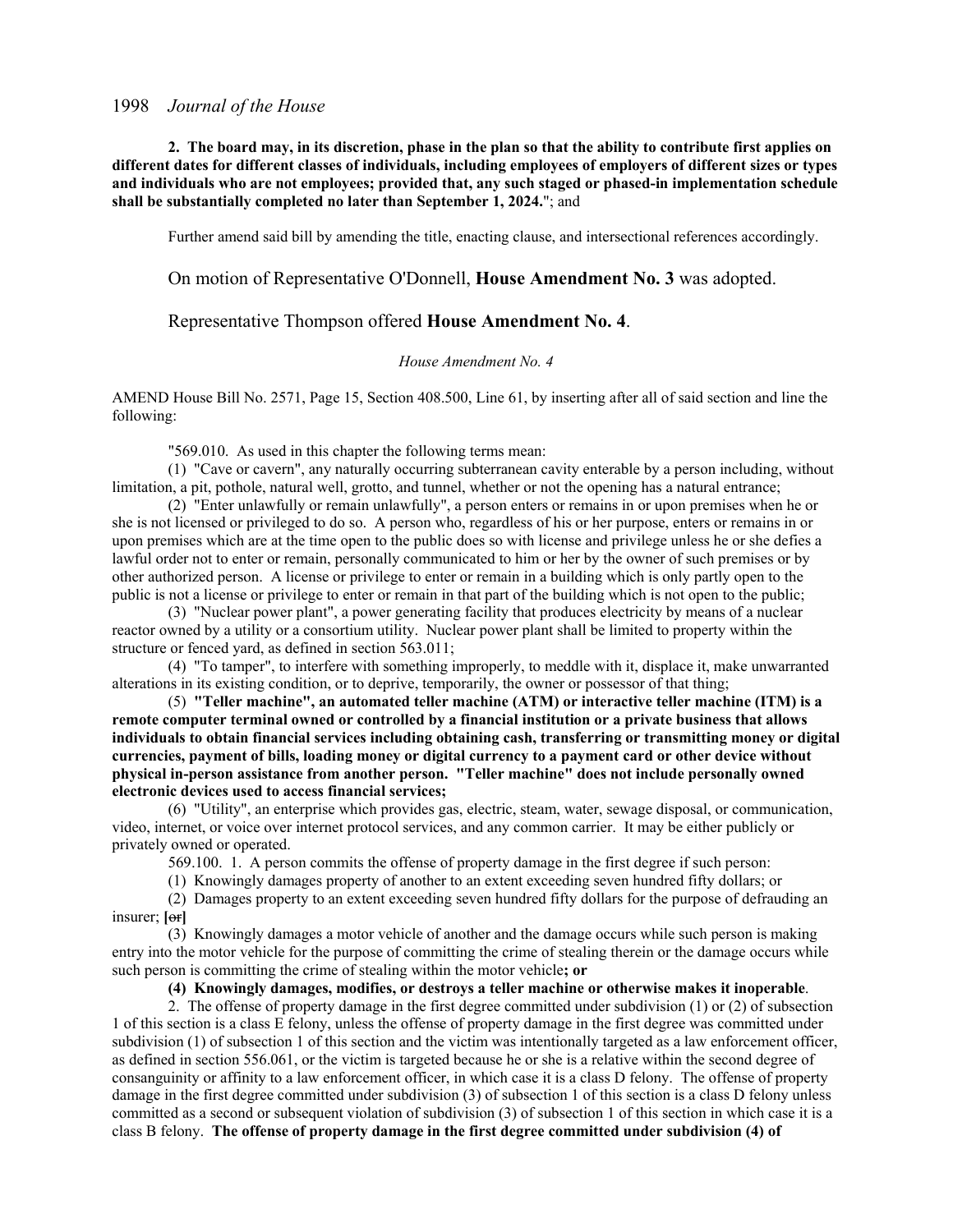**subsection 1 of this section is a class D felony unless committed for the purpose of executing any scheme or artifice to defraud or obtain any property, the value of which exceeds seven hundred fifty dollars or the damage to the teller machine exceeds seven hundred fifty dollars in which case it is a class C felony. If the offense of property damage in the first degree committed under subdivision (4) of subsection 1 of this section is committed to obtain the personal financial credentials of another person or unless committed as a second or subsequent violation of subdivision (4) of subsection 1 of this section in which case it is a class B felony.**

**569.190. 1. A person commits the offense of tampering with a teller machine as defined under section 570.010 if he or she knowingly and without authorization or reasonable grounds to believe that he or she has authorization:**

**(1) Modifies, destroys, damages, or takes a teller machine; or**

**(2) Otherwise renders a teller machine inoperable.**

**2. The offense of tampering with a teller machine is a class D felony unless:**

**(1) The offense is committed for the purpose of executing any scheme or artifice to defraud or obtain any property, the value of which is one thousand dollars or more, or to obtain the personal financial credentials of another person; or**

**(2) The damage to the teller machine is one thousand dollars or more,** 

#### **in which case it is a class C felony.**

570.010. As used in this chapter, the following terms mean:

(1) "Adulterated", varying from the standard of composition or quality prescribed by statute or lawfully promulgated administrative regulations of this state lawfully filed, or if none, as set by commercial usage;

(2) "Appropriate", to take, obtain, use, transfer, conceal, retain or dispose;

(3) "Check", a check or other similar sight order or any other form of presentment involving the transmission of account information for the payment of money;

(4) "Coercion", a threat, however communicated:

- (a) To commit any offense; or
- (b) To inflict physical injury in the future on the person threatened or another; or
- (c) To accuse any person of any offense; or
- (d) To expose any person to hatred, contempt or ridicule; or
- (e) To harm the credit or business reputation of any person; or

(f) To take or withhold action as a public servant, or to cause a public servant to take or withhold action; or

(g) To inflict any other harm which would not benefit the actor. A threat of accusation, lawsuit or other invocation of official action is justified and not coercion if the property sought to be obtained by virtue of such threat was honestly claimed as restitution or indemnification for harm done in the circumstances to which the accusation, exposure, lawsuit or other official action relates, or as compensation for property or lawful service. The defendant shall have the burden of injecting the issue of justification as to any threat;

(5) "Credit device", a writing, card, code, number or other device purporting to evidence an undertaking to pay for property or services delivered or rendered to or upon the order of a designated person or bearer;

(6) "Dealer", a person in the business of buying and selling goods;

(7) "Debit device", a writing, card, code, number or other device, other than a check, draft or similar paper instrument, by the use of which a person may initiate an electronic fund transfer, including but not limited to devices that enable electronic transfers of benefits to public assistance recipients;

(8) "Deceit or deceive", making a representation which is false and which the actor does not believe to be true and upon which the victim relies, as to a matter of fact, law, value, intention or other state of mind, or concealing a material fact as to the terms of a contract or agreement. The term "deceit" does not, however, include falsity as to matters having no pecuniary significance, or puffing by statements unlikely to deceive ordinary persons in the group addressed. Deception as to the actor's intention to perform a promise shall not be inferred from the fact alone that he did not subsequently perform the promise;

(9) "Deprive":

(a) To withhold property from the owner permanently; or

(b) To restore property only upon payment of reward or other compensation; or

(c) To use or dispose of property in a manner that makes recovery of the property by the owner unlikely;

(10) "Electronic benefits card" or "EBT card", a debit card used to access food stamps or cash benefits

issued by the department of social services;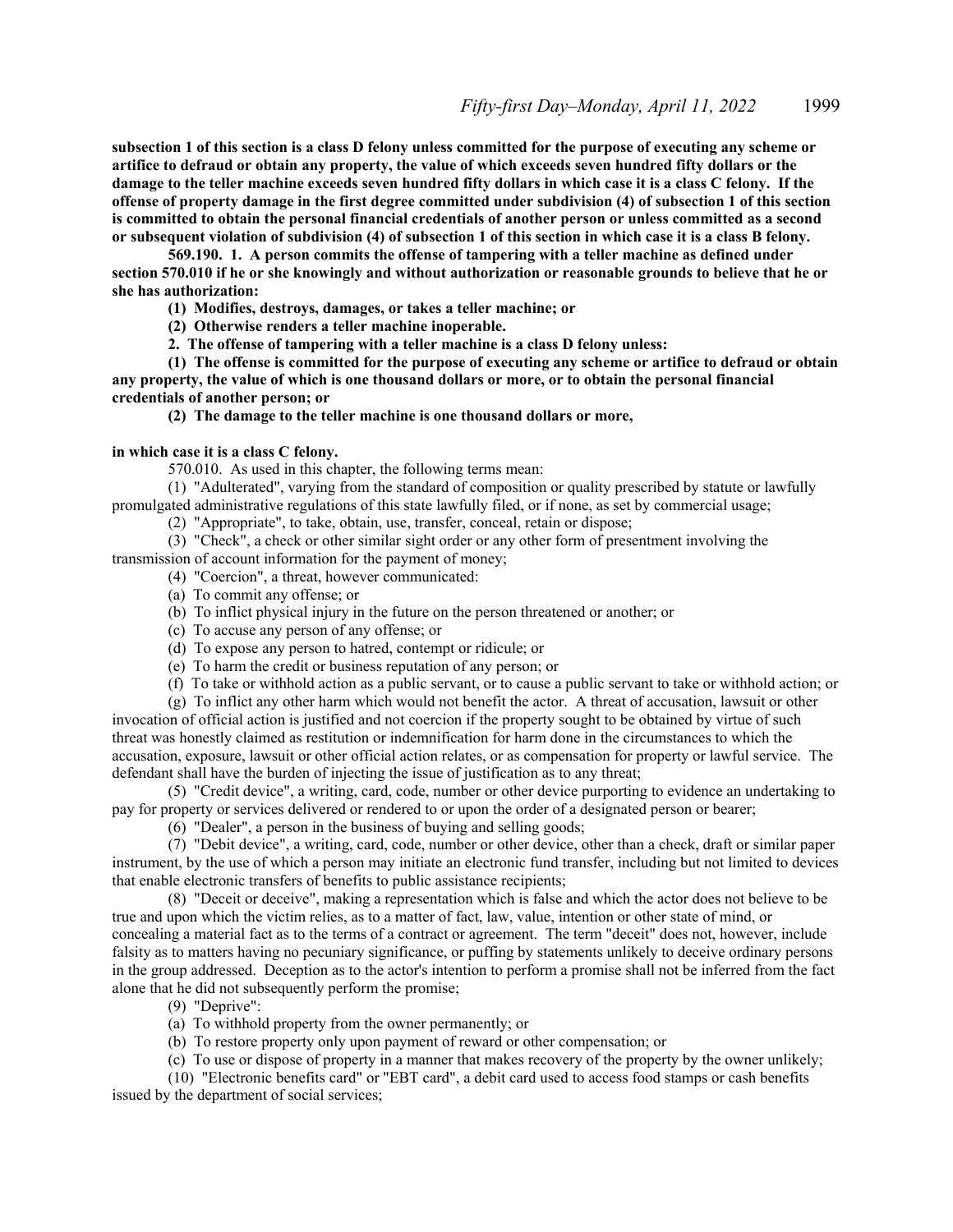(11) "Financial institution", a bank, trust company, savings and loan association, or credit union;

(12) "Food stamps", the nutrition assistance program in Missouri that provides food and aid to low-income individuals who are in need of benefits to purchase food operated by the United States Department of Agriculture (USDA) in conjunction with the department of social services;

(13) "Forcibly steals", a person, in the course of stealing, uses or threatens the immediate use of physical force upon another person for the purpose of:

(a) Preventing or overcoming resistance to the taking of the property or to the retention thereof immediately after the taking; or

(b) Compelling the owner of such property or another person to deliver up the property or to engage in other conduct which aids in the commission of the theft;

(14) "Internet service", an interactive computer service or system or an information service, system, or access software provider that provides or enables computer access by multiple users to a computer server, and includes, but is not limited to, an information service, system, or access software provider that provides access to a network system commonly known as the internet, or any comparable system or service and also includes, but is not limited to, a world wide web page, newsgroup, message board, mailing list, or chat area on any interactive computer service or system or other online service;

(15) "Means of identification", anything used by a person as a means to uniquely distinguish himself or herself;

(16) "Merchant", a person who deals in goods of the kind or otherwise by his or her occupation holds oneself out as having knowledge or skill peculiar to the practices or goods involved in the transaction or to whom such knowledge or skill may be attributed by his or her employment of an agent or broker or other intermediary who by his or her occupation holds oneself out as having such knowledge or skill;

(17) "Mislabeled", varying from the standard of truth or disclosure in labeling prescribed by statute or lawfully promulgated administrative regulations of this state lawfully filed, or if none, as set by commercial usage; or represented as being another person's product, though otherwise accurately labeled as to quality and quantity;

(18) "Pharmacy", any building, warehouse, physician's office, hospital, pharmaceutical house or other structure used in whole or in part for the sale, storage, or dispensing of any controlled substance as defined in chapter 195;

(19) "Property", anything of value, whether real or personal, tangible or intangible, in possession or in action, and shall include but not be limited to the evidence of a debt actually executed but not delivered or issued as a valid instrument;

(20) "Public assistance benefits", anything of value, including money, food, EBT cards, food stamps, commodities, clothing, utilities, utilities payments, shelter, drugs and medicine, materials, goods, and any service including institutional care, medical care, dental care, child care, psychiatric and psychological service, rehabilitation instruction, training, transitional assistance, or counseling, received by or paid on behalf of any person under chapters 198, 205, 207, 208, 209, and 660, or benefits, programs, and services provided or administered by the Missouri department of social services or any of its divisions;

(21) "Services" includes transportation, telephone, electricity, gas, water, or other public service, cable television service, video service, voice over internet protocol service, or internet service, accommodation in hotels, restaurants or elsewhere, admission to exhibitions and use of vehicles;

(22) "Stealing-related offense", federal and state violations of criminal statutes against stealing, robbery, or buying or receiving stolen property and shall also include municipal ordinances against the same if the offender was either represented by counsel or knowingly waived counsel in writing and the judge accepting the plea or making the findings was a licensed attorney at the time of the court proceedings;

(23) **"Teller machine", an automated teller machine (ATM) or interactive teller machine (ITM) that is a remote computer terminal or other device owned or controlled by a financial institution or a private business that allows individuals to obtain financial services, including obtaining cash, transferring or transmitting moneys or digital currencies, payment of bills, or loading moneys or digital currency to a payment card, without physical in-person assistance from another person. "Teller machine" does not include personally owned electronic devices used to access financial services;**

**(24)** "Video service", the provision of video programming provided through wireline facilities located at least in part in the public right-of-way without regard to delivery technology, including internet protocol technology whether provided as part of a tier, on demand, or a per-channel basis. This definition includes cable service as defined by 47 U.S.C. Section 522(6), but does not include any video programming provided by a commercial mobile service provider as "commercial mobile service" is defined in 47 U.S.C. Section 332(d), or any video programming provided solely as part of and via a service that enables users to access content, information, electronic mail, or other services offered over the public internet, and includes microwave television transmission, from a multipoint distribution service not capable of reception by conventional television receivers without the use of special equipment;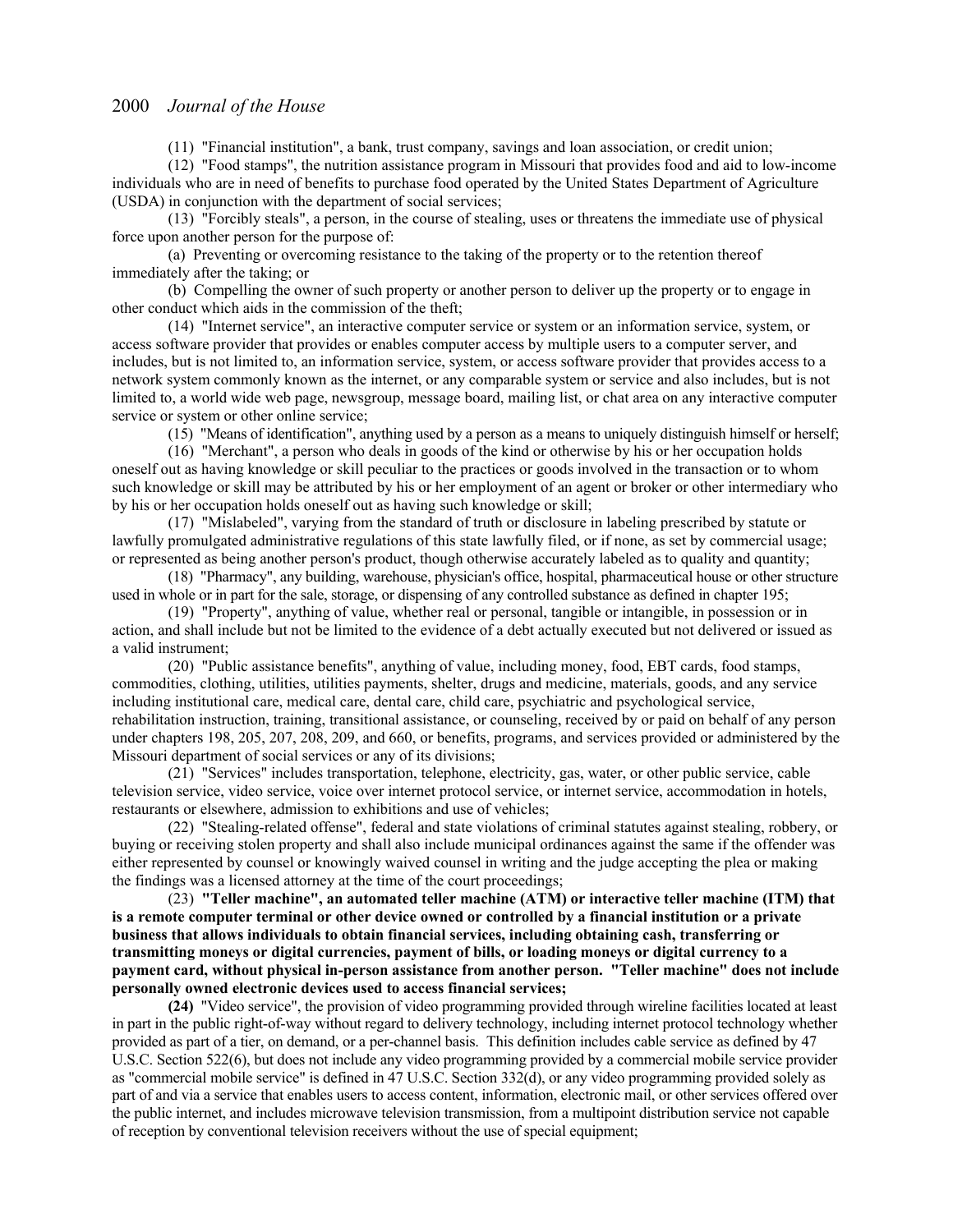**[**(24)**] (25)** "Voice over internet protocol service", a service that:

(a) Enables real-time, two-way voice communication;

(b) Requires a broadband connection from the user's location;

(c) Requires internet protocol-compatible customer premises equipment; and

(d) Permits users generally to receive calls that originate on the public switched telephone network and to terminate calls to the public switched telephone network;

**[**(25)**] (26)** "Writing" includes printing, any other method of recording information, money, coins, negotiable instruments, tokens, stamps, seals, credit cards, badges, trademarks and any other symbols of value, right, privilege or identification.

570.030. 1. A person commits the offense of stealing if he or she:

(1) Appropriates property or services of another with the purpose to deprive him or her thereof, either without his or her consent or by means of deceit or coercion;

(2) Attempts to appropriate anhydrous ammonia or liquid nitrogen of another with the purpose to deprive him or her thereof, either without his or her consent or by means of deceit or coercion; or

(3) For the purpose of depriving the owner of a lawful interest therein, receives, retains or disposes of property of another knowing that it has been stolen, or believing that it has been stolen.

2. The offense of stealing is a class A felony if the property appropriated consists of any of the following containing any amount of anhydrous ammonia: a tank truck, tank trailer, rail tank car, bulk storage tank, field nurse, field tank or field applicator.

3. The offense of stealing is a class B felony if:

(1) The property appropriated or attempted to be appropriated consists of any amount of anhydrous ammonia or liquid nitrogen;

(2) The property consists of any animal considered livestock as the term livestock is defined in section 144.010, or any captive wildlife held under permit issued by the conservation commission, and the value of the animal or animals appropriated exceeds three thousand dollars and that person has previously been found guilty of appropriating any animal considered livestock or captive wildlife held under permit issued by the conservation commission. Notwithstanding any provision of law to the contrary, such person shall serve a minimum prison term of not less than eighty percent of his or her sentence before he or she is eligible for probation, parole, conditional release, or other early release by the department of corrections;

(3) A person appropriates property consisting of a motor vehicle, watercraft, or aircraft, and that person has previously been found guilty of two stealing-related offenses committed on two separate occasions where such offenses occurred within ten years of the date of occurrence of the present offense;

(4) The property appropriated or attempted to be appropriated consists of any animal considered livestock as the term is defined in section 144.010 if the value of the livestock exceeds ten thousand dollars; or

(5) The property appropriated or attempted to be appropriated is owned by or in the custody of a financial institution and the property is taken or attempted to be taken physically from an individual person to deprive the owner or custodian of the property.

4. The offense of stealing is a class C felony if the value of the property or services appropriated is twentyfive thousand dollars or more **or the property is a teller machine or the contents of a teller machine, including cash, regardless of the value or amount**.

5. The offense of stealing is a class D felony if:

(1) The value of the property or services appropriated is seven hundred fifty dollars or more;

(2) The offender physically takes the property appropriated from the person of the victim; or

(3) The property appropriated consists of:

(a) Any motor vehicle, watercraft or aircraft;

(b) Any will or unrecorded deed affecting real property;

(c) Any credit device, debit device or letter of credit;

(d) Any firearms;

(e) Any explosive weapon as defined in section 571.010;

(f) Any United States national flag designed, intended and used for display on buildings or stationary flagstaffs in the open;

(g) Any original copy of an act, bill or resolution, introduced or acted upon by the legislature of the state of Missouri;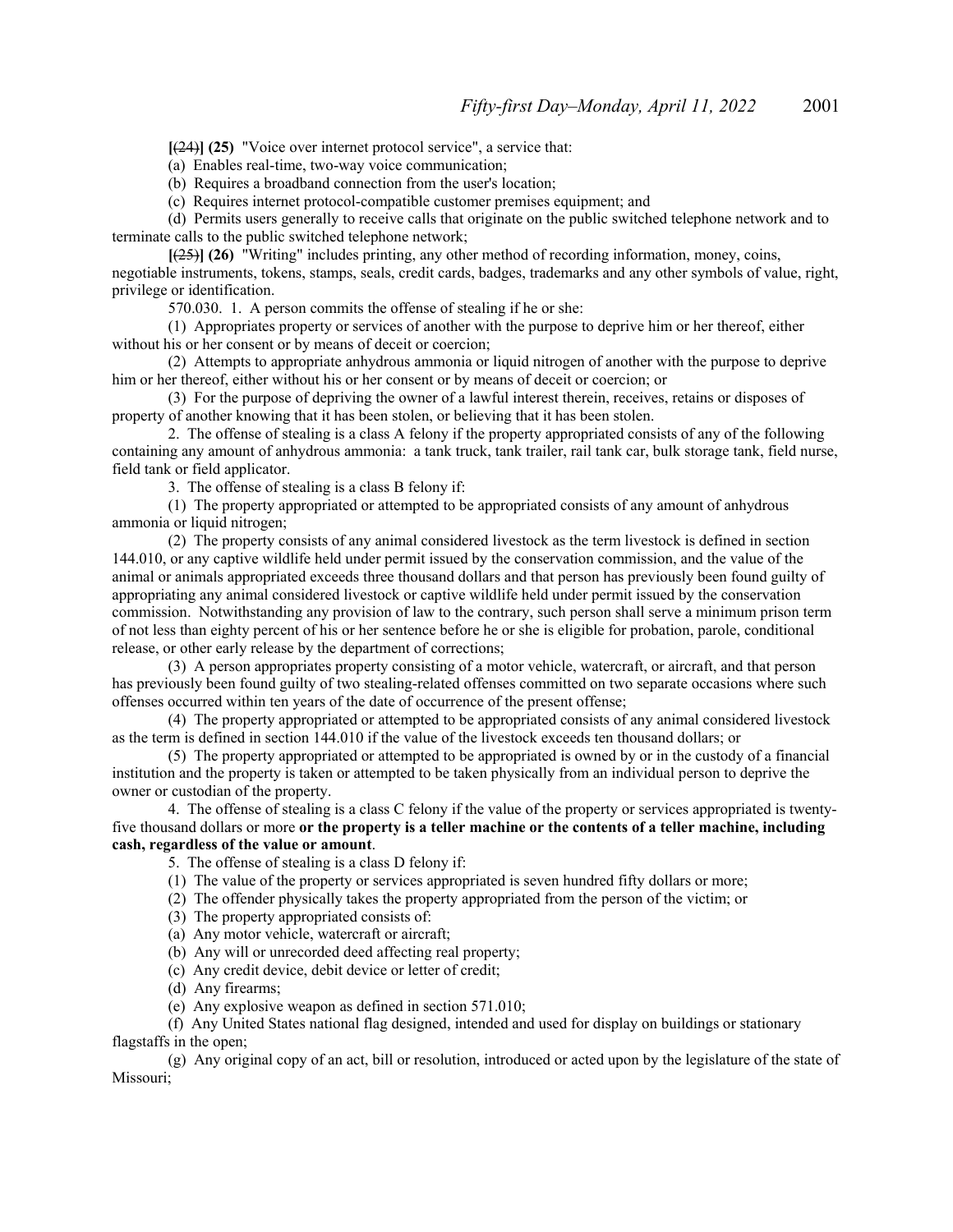(h) Any pleading, notice, judgment or any other record or entry of any court of this state, any other state or of the United States;

(i) Any book of registration or list of voters required by chapter 115;

(j) Any animal considered livestock as that term is defined in section 144.010;

(k) Any live fish raised for commercial sale with a value of seventy-five dollars or more;

(l) Any captive wildlife held under permit issued by the conservation commission;

(m) Any controlled substance as defined by section 195.010;

(n) Ammonium nitrate;

(o) Any wire, electrical transformer, or metallic wire associated with transmitting telecommunications,

video, internet, or voice over internet protocol service, or any other device or pipe that is associated with conducting electricity or transporting natural gas or other combustible fuels; or

(p) Any material appropriated with the intent to use such material to manufacture, compound, produce, prepare, test or analyze amphetamine or methamphetamine or any of their analogues.

6. The offense of stealing is a class E felony if:

(1) The property appropriated is an animal;

(2) The property is a catalytic converter; or

(3) A person has previously been found guilty of three stealing-related offenses committed on three separate occasions where such offenses occurred within ten years of the date of occurrence of the present offense.

7. The offense of stealing is a class D misdemeanor if the property is not of a type listed in subsection 2, 3, 5, or 6 of this section, the property appropriated has a value of less than one hundred fifty dollars, and the person has no previous findings of guilt for a stealing-related offense.

8. The offense of stealing is a class A misdemeanor if no other penalty is specified in this section.

9. If a violation of this section is subject to enhanced punishment based on prior findings of guilt, such findings of guilt shall be pleaded and proven in the same manner as required by section 558.021.

10. The appropriation of any property or services of a type listed in subsection 2, 3, 5, or 6 of this section or of a value of seven hundred fifty dollars or more may be considered a separate felony and may be charged in separate counts.

11. The value of property or services appropriated pursuant to one scheme or course of conduct, whether from the same or several owners and whether at the same or different times, constitutes a single criminal episode and may be aggregated in determining the grade of the offense, except as set forth in subsection 10 of this section."; and

Further amend said bill by amending the title, enacting clause, and intersectional references accordingly.

On motion of Representative Thompson, **House Amendment No. 4** was adopted.

## Representative Francis offered **House Amendment No. 5**.

#### *House Amendment No. 5*

AMEND House Bill No. 2571, Page 15, Section 408.500, Line 61, by inserting after all of said section and line the following:

"**427.300. 1. This section shall be known, and may be cited, as the "Commercial Financing Disclosure Law".**

**2. For purposes of this section, the following terms mean:**

**(1) "Accounts receivable purchase transaction", any transaction in which the business forwards or otherwise sells to the provider all or a portion of the business's accounts or payment intangibles at a discount to their expected value;**

**(2) "Broker", any person or entity that, for compensation or the expectation of compensation, obtains a commercial financing product or an offer for a commercial financing product from a third party for a business located in this state;**

**(3) "Business", an individual or group of individuals, sole proprietorship, corporation, limited liability company, trust, estate, cooperative, association, or limited or general partnership engaged in a business activity;**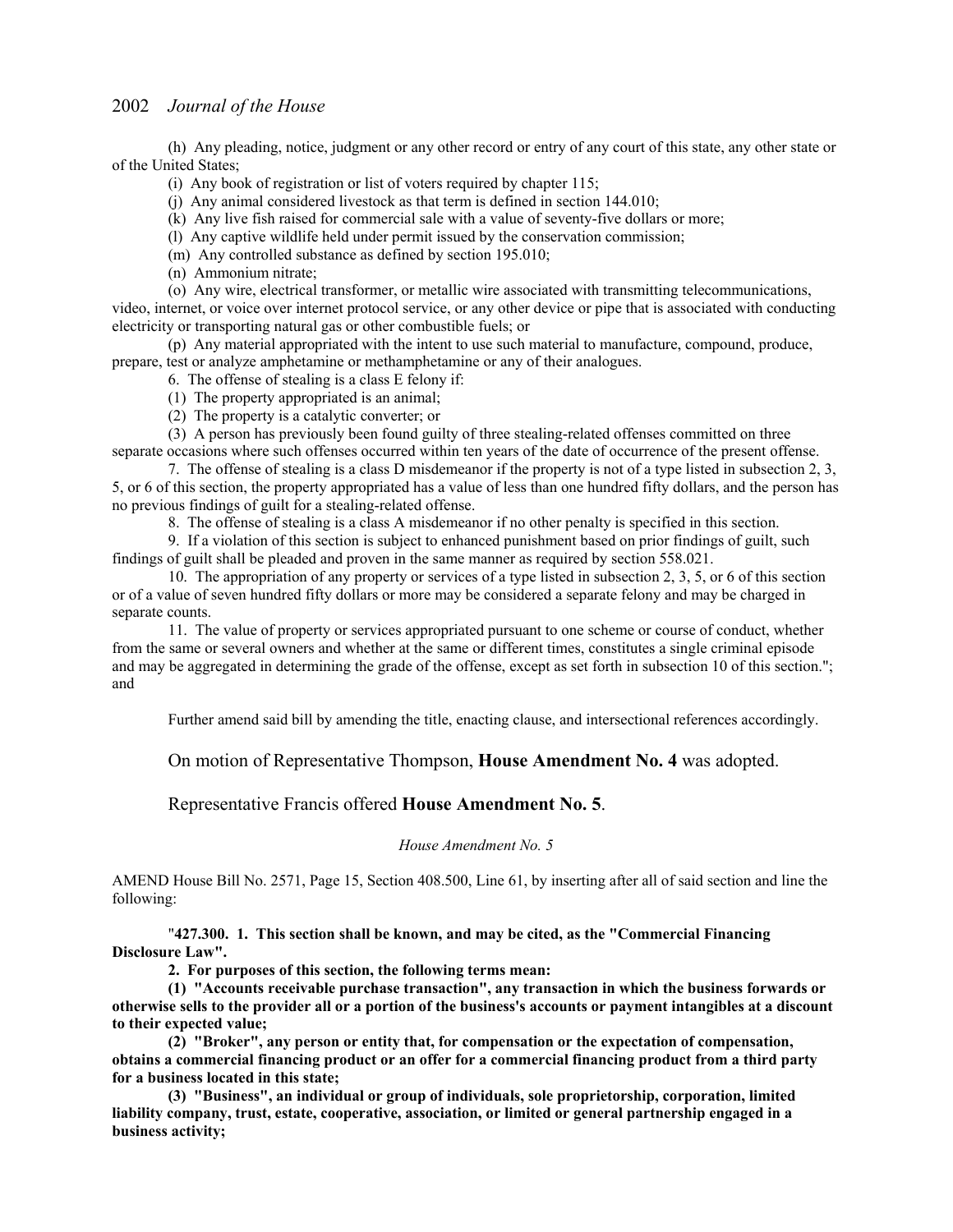**(4) "Business purpose transaction", any transaction where the proceeds are provided to a business or are intended to be used to carry on a business and not for personal, family, or household purposes. For purposes of determining whether a transaction is a business purpose transaction, the provider may rely on any written statement of intended purpose signed by the business. The statement may be a separate statement or may be contained in an application, agreement, or other document signed by the business or the business owner or owners;**

**(5) "Commercial financing product", any commercial loan, accounts receivable purchase transaction, commercial open-end credit plan or each to the extent the transaction is a business purpose transaction;**

**(6) "Commercial loan", a loan to a business, whether secured or unsecured;**

**(7) "Commercial open-end credit plan", commercial financing extended by any provider under a plan in which:**

**(a) The provider reasonably contemplates repeat transactions; and**

**(b) The amount of financing that may be extended to the business during the term of the plan, up to any limit set by the provider, is generally made available to the extent that any outstanding balance is repaid;**

**(8) "Depository institution", any of the following:**

**(a) A bank, trust company, or industrial loan company doing business under the authority of, or in accordance with, a license, certificate, or charter issued by the United States, this state, or any other state, district, territory, or commonwealth of the United States that is authorized to transact business in this state;**

**(b) A federally chartered savings and loan association, federal savings bank, or federal credit union that is authorized to transact business in this state; or**

**(c) A savings and loan association, savings bank, or credit union organized under the laws of this or any other state that is authorized to transact business in this state;**

**(9) "Provider", a person or entity that consummates more than five commercial financing products to a business located in this state in any calendar year. "Provider" also includes a person or entity that enters into a written agreement with a depository institution to arrange for the extension of a commercial financing product by the depository institution to a business via an online lending platform administered by the person or entity. The fact that a provider extends a specific offer for a commercial financing product on behalf of a depository institution shall not be construed to mean that the provider engaged in lending or financing or originated that loan or financing.**

**3. (1) A provider that consummates a commercial financing product shall disclose the terms of the commercial financing product as required by this section. The disclosures shall be provided at or before consummation of the transaction and, in the case of a commercial open-end credit plan, the disclosures shall also be provided for any disbursement of funds after consummation within fifteen days following the last day of the month in which the disbursement of funds occurred under the commercial open-end credit plan.**

**(2) A provider shall disclose the following in connection with each commercial financing product:**

**(a) The total amount of funds provided to the business under the terms of the commercial financing product. This disclosure shall be labeled "Total Amount of Funds Provided";**

**(b) The total amount of funds disbursed to the business under the terms of the commercial financing product, if less than the total amount of funds provided, as a result of any fees deducted or withheld at disbursement and any amount paid to a third party on behalf of the business. This disclosure shall be labeled "Total Amount of Funds Disbursed";**

**(c) The total amount to be paid to the provider pursuant to the commercial financing product agreement. This disclosure shall be labeled "Total of Payments";**

**(d) The total dollar cost of the commercial financing product under the terms of the agreement, derived by subtracting the total amount of funds provided from the total of payments. This calculation shall include any fees or charges deducted by the provider from the total amount of funds provided disclosure. This disclosure shall be labeled "Total Dollar Cost of Financing";**

**(e) The manner, frequency, and amount of each payment. This disclosure shall be labeled "Payments". If the payments may vary, the provider shall instead disclose the manner, frequency, and the estimated amount of the initial payment labeled "Estimated Payments" and the commercial financing product agreement shall include a description of the methodology for calculating any variable payment and the circumstances when payments may vary;**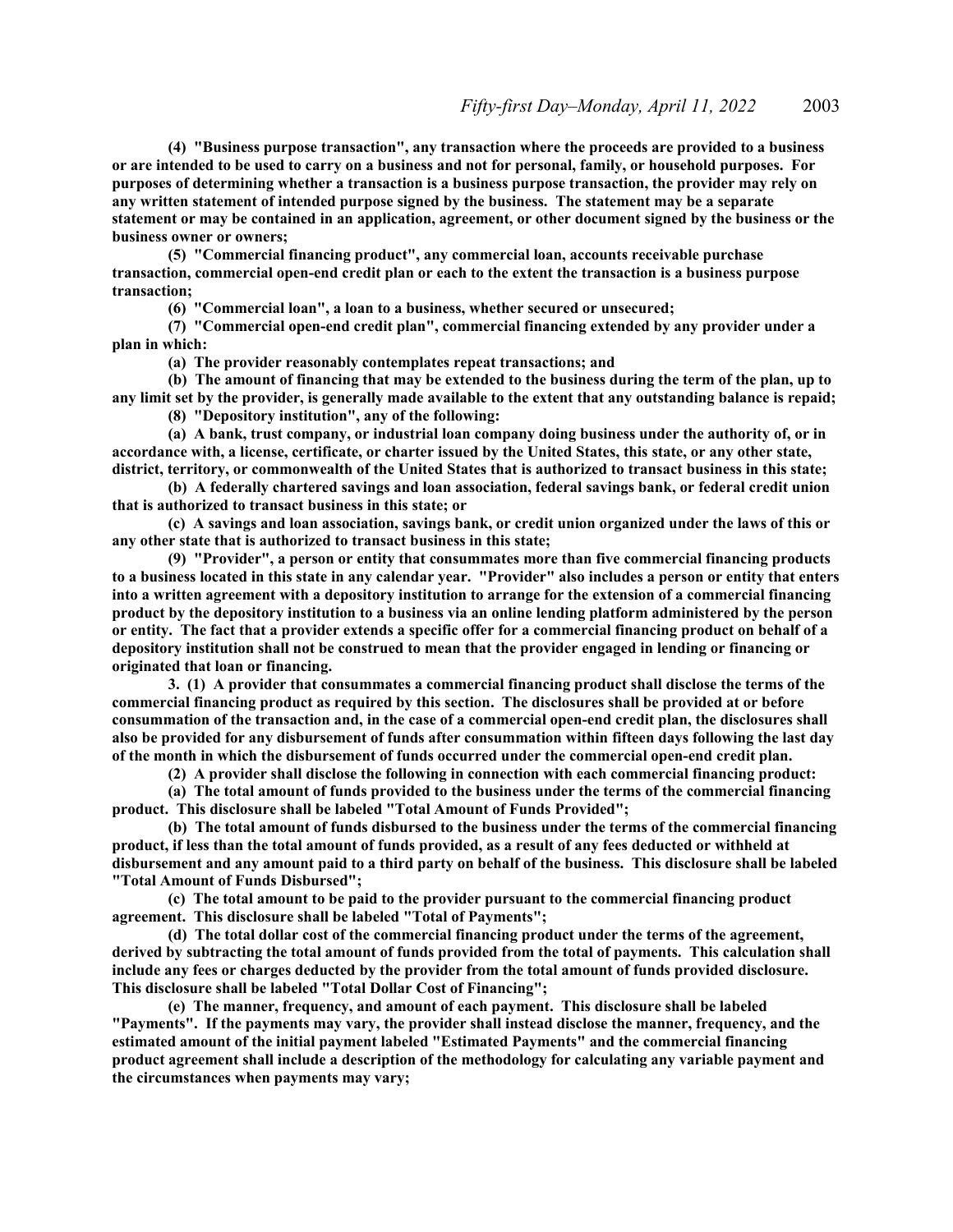**(f) A statement of whether there are any costs or discounts associated with prepayment of the commercial financing product including a reference to the paragraph in the agreement that creates the contractual rights of the parties related to prepayment. This disclosure shall be labeled "Prepayment"; and**

**(g) A statement of whether any amount of the total amount of funds provided described under paragraph (a) of this subdivision are paid to a broker in connection with the commercial financing product and the amount of compensation.**

**4. This section shall not apply to the following:**

**(1) A provider that is a depository institution, or a subsidiary or service corporation of a depository institution, that is:**

**(a) Owned and controlled by a depository institution; and**

**(b) Regulated by a federal banking agency;**

**(2) A provider that is a lender regulated under the Farm Credit Act, 12 U.S.C. Section 2001 et seq.;**

- **(3) A commercial financing product:**
- **(a) That is secured by real property;**
- **(b) That is a lease, as defined under section 400.2A-103; or**
- **(c) That is a purchase-money obligation, as defined under section 400.9-103;**

**(d) In which the recipient is a motor vehicle dealer or an affiliate of such a dealer or a vehicle rental company or an affiliate of such a company, pursuant to a commercial loan or commercial open-end credit plan of at least fifty thousand dollars;**

**(e) Offered by a person in connection with the sale of products or services that such person manufactures, licenses, or distributes or whose parent company or any owned and controlled subsidiary thereof manufactures, licenses, or distributes; or**

**(f) That is a factoring transaction, purchase, sale, advance, or similar transaction of accounts receivables owed to a health care provider because the health care provider treated a patient's personal injury;**

**(4) A provider that is licensed as a money transmitter in accordance with a license, certificate, or charter issued by this state or any other state, district, territory, or commonwealth of the United States; or**

**(5) A provider that consummates not more than five commercial financing products in this state in a twelve-month period.**

**5. (1) Any person or entity that violates any provision of this section shall be punished by a fine of five hundred dollars per incident, not to exceed twenty thousand dollars for all aggregated violations arising from the use of the transaction documentation or materials found to be in violation of this section. Any person or entity that violates any provision of this section after receiving written notice of a prior violation from the attorney general shall be punished by a fine of one thousand dollars per incident, not to exceed fifty thousand dollars for all aggregated violations arising from the use of the transaction documentation or materials found to be in violation of this section.**

**(2) Violation of any provision of this section shall not affect the enforceability or validity of the underlying agreement.**

**(3) This section shall not create a private right of action against any person or other entity based upon compliance or noncompliance with its provisions.**

**(4) Authority to enforce compliance with this section is vested exclusively in the attorney general of this state.**"; and

Further amend said bill by amending the title, enacting clause, and intersectional references accordingly.

#### Representative Mackey offered **House Amendment No. 1 to House Amendment No. 5**.

*House Amendment No. 1 to House Amendment No. 5*

AMEND House Amendment No. 5 to House Bill No. 2571, Page 3, Line 33, by deleting said line and inserting in lieu thereof the following:

"**general of this state.**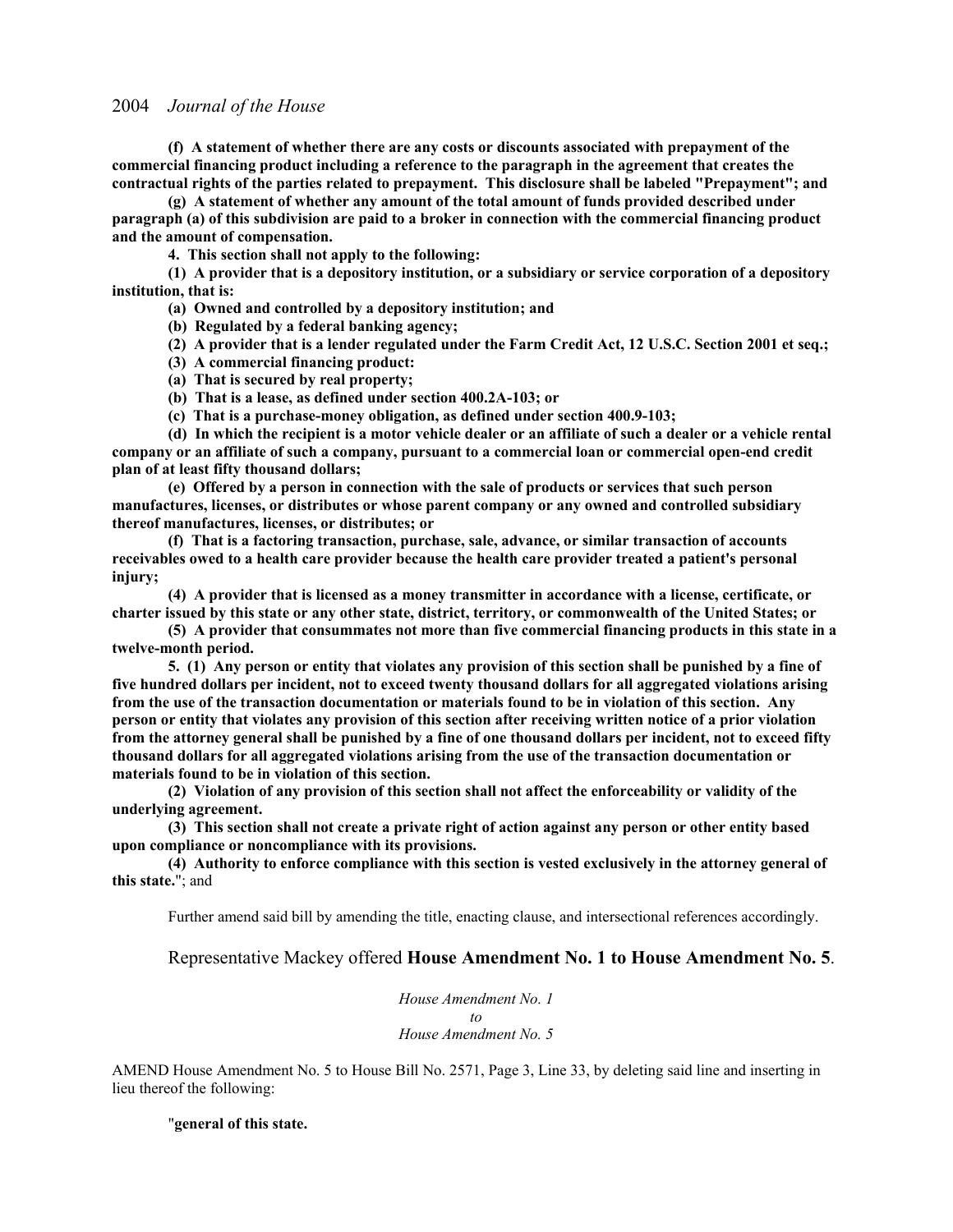513.430. 1. The following property shall be exempt from attachment and execution to the extent of any person's interest therein:

(1) Household furnishings, household goods, wearing apparel, appliances, books, animals, crops or musical instruments that are held primarily for personal, family or household use of such person or a dependent of such person, not to exceed three thousand dollars in value in the aggregate;

(2) A wedding ring not to exceed one thousand five hundred dollars in value and other jewelry held primarily for the personal, family or household use of such person or a dependent of such person, not to exceed five hundred dollars in value in the aggregate;

(3) Any other property of any kind, not to exceed in value six hundred dollars in the aggregate;

(4) Any implements or professional books or tools of the trade of such person or the trade of a dependent of such person not to exceed three thousand dollars in value in the aggregate;

(5) Any motor vehicles, not to exceed three thousand dollars in value in the aggregate;

(6) Any mobile home used as the principal residence but not attached to real property in which the debtor has a fee interest, not to exceed five thousand dollars in value;

(7) Any one or more unmatured life insurance contracts owned by such person, other than a credit life insurance contract, and up to fifteen thousand dollars of any matured life insurance proceeds for actual funeral, cremation, or burial expenses where the deceased is the spouse, child, or parent of the beneficiary;

(8) The amount of any accrued dividend or interest under, or loan value of, any one or more unmatured life insurance contracts owned by such person under which the insured is such person or an individual of whom such person is a dependent; provided, however, that if proceedings under Title 11 of the United States Code are commenced by or against such person, the amount exempt in such proceedings shall not exceed in value one hundred fifty thousand dollars in the aggregate less any amount of property of such person transferred by the life insurance company or fraternal benefit society to itself in good faith if such transfer is to pay a premium or to carry out a nonforfeiture insurance option and is required to be so transferred automatically under a life insurance contract with such company or society that was entered into before commencement of such proceedings. No amount of any accrued dividend or interest under, or loan value of, any such life insurance contracts shall be exempt from any claim for child support. Notwithstanding anything to the contrary, no such amount shall be exempt in such proceedings under any such insurance contract which was purchased by such person within one year prior to the commencement of such proceedings;

(9) Professionally prescribed health aids for such person or a dependent of such person;

(10) Such person's right to receive:

(a) A Social Security benefit, unemployment compensation or a public assistance benefit;

(b) A veteran's benefit;

(c) A disability, illness or unemployment benefit;

(d) Alimony, support or separate maintenance, not to exceed seven hundred fifty dollars a month;

(e) **a.** Any payment under a stock bonus plan, pension plan, disability or death benefit plan, profit-sharing plan, nonpublic retirement plan or any plan described, defined, or established pursuant to section 456.014, the person's right to a participant account in any deferred compensation program offered by the state of Missouri or any of its political subdivisions, or annuity or similar plan or contract on account of illness, disability, death, age or length of service, to the extent reasonably necessary for the support of such person and any dependent of such person unless:

**[**a.**] (i)** Such plan or contract was established by or under the auspices of an insider that employed such person at the time such person's rights under such plan or contract arose;

**[**b.**] (ii)** Such payment is on account of age or length of service; and

**[**c.**] (iii)** Such plan or contract does not qualify under Section 401(a), 403(a), 403(b), 408, 408A or 409 of the Internal Revenue Code of 1986, as amended, (26 U.S.C. Section 401(a), 403(a), 403(b), 408, 408A or 409)**[**;**]. [**except that**] b. Notwithstanding the exemption provided in subparagraph a. of this paragraph,** any such payment to any person shall be subject to attachment or execution pursuant to a qualified domestic relations order, as defined by Section 414(p) of the Internal Revenue Code of 1986 **(26 U.S.C. Section 414(p))**, as amended, issued by a court in any proceeding for dissolution of marriage or legal separation or a proceeding for disposition of property following dissolution of marriage by a court which lacked personal jurisdiction over the absent spouse or lacked jurisdiction to dispose of marital property at the time of the original judgment of dissolution;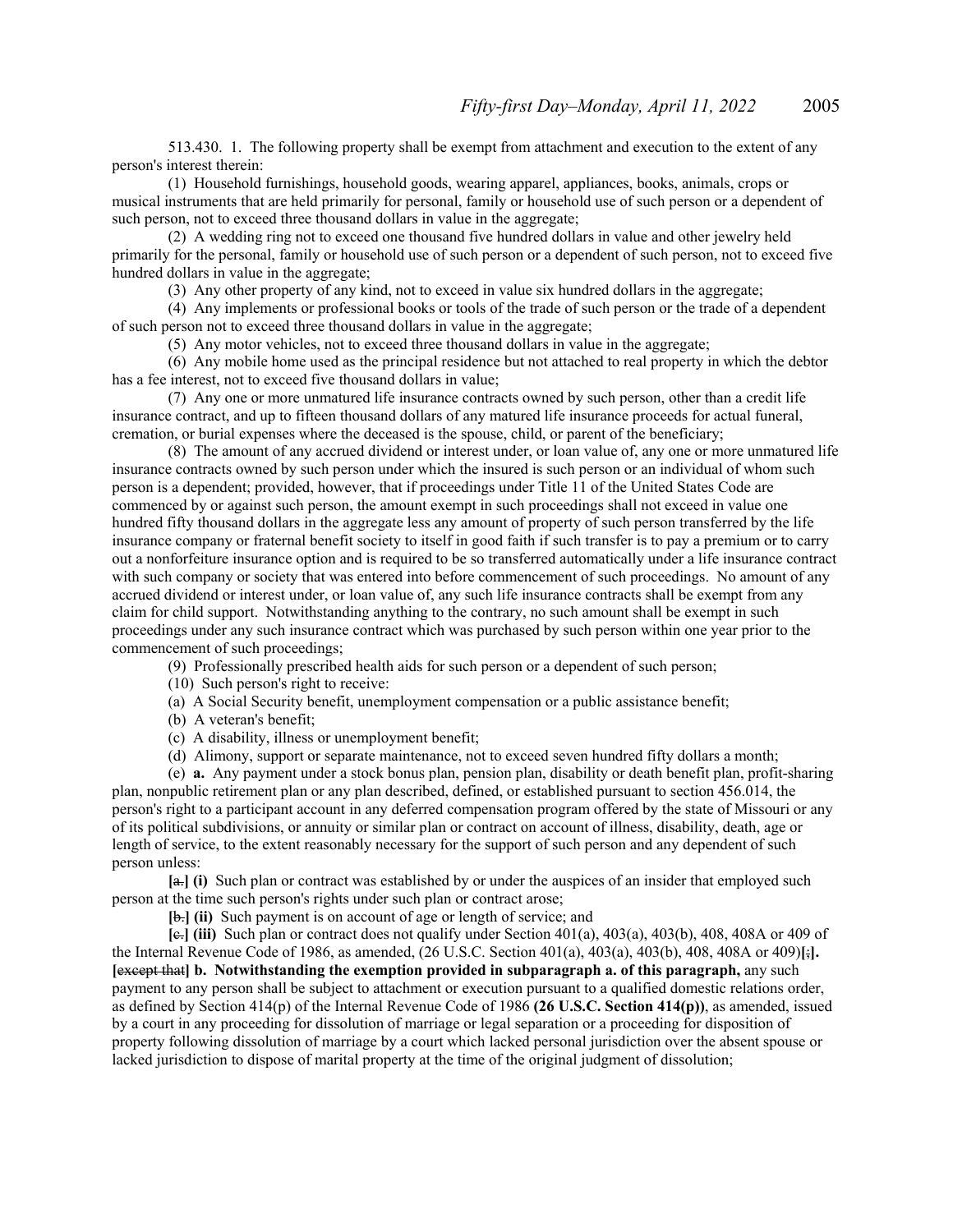(f) Any money or assets, payable to a participant or beneficiary from, or any interest of any participant or beneficiary in, a retirement plan, profit-sharing plan, health savings plan, or similar plan, including an inherited account or plan, that is qualified under Section 401(a), 403(a), 403(b), 408, 408A or 409 of the Internal Revenue Code of 1986 **(26 U.S.C. 401(a), 403(a), 403(b), 408, 408A, or 409)**, as amended, whether such participant's or beneficiary's interest arises by inheritance, designation, appointment, or otherwise, except as provided in this paragraph. Any plan or arrangement described in this paragraph shall not be exempt from the claim of an alternate payee under a qualified domestic relations order; however, the interest of any and all alternate payees under a qualified domestic relations order shall be exempt from any and all claims of any creditor, other than the state of Missouri through its department of social services. As used in this paragraph, the terms "alternate payee" and "qualified domestic relations order" have the meaning given to them in Section 414(p) of the Internal Revenue Code of 1986 **(26 U.S.C. Section 414(p))**, as amended. If proceedings under Title 11 of the United States Code are commenced by or against such person, no amount of funds shall be exempt in such proceedings under any such plan, contract, or trust which is fraudulent as defined in subsection 2 of section 428.024 and for the period such person participated within three years prior to the commencement of such proceedings. For the purposes of this section, when the fraudulently conveyed funds are recovered and after, such funds shall be deducted and then treated as though the funds had never been contributed to the plan, contract, or trust;

(11) The debtor's right to receive, or property that is traceable to, a payment on account of the wrongful death of an individual of whom the debtor was a dependent, to the extent reasonably necessary for the support of the debtor and any dependent of the debtor;

(12) Firearms, firearm accessories, and ammunition, not to exceed one thousand five hundred dollars in value in the aggregate**;**

**(13) Any moneys accruing to and deposited in individual savings accounts or individual deposit accounts under sections 166.400 to 166.456 or sections 166.500 to 166.529, subject to the following provisions:**

**(a) This subdivision shall apply to any proceeding that:**

**a. Is filed on or before January 1, 2022; or**

**b. Was filed before January 1, 2022, and is pending or on appeal after January 1, 2022;**

**(b) Except as provided by paragraph (c) of this subdivision, if the designated beneficiary of an individual savings account or individual deposit account established under sections 166.400 to 166.456 or sections 166.500 to 166.529 is a lineal descendant of the account owner, all moneys in the account shall be exempt from any claims of creditors of the account owner or designated beneficiary;**

**(c) The provisions of paragraph (b) of this subdivision shall not apply to:**

**a. Claims of any creditor of an account owner as to amounts contributed within a two-year period preceding the date of the filing of a bankruptcy petition under 11 U.S.C. Section 101 et seq., as amended; or**

**b. Claims of any creditor of an account owner as to amounts contributed within a one-year period preceding an execution on judgment for such claims against the account owner**.

2. Nothing in this section shall be interpreted to exempt from attachment or execution for a valid judicial or administrative order for the payment of child support or maintenance any money or assets, payable to a participant or beneficiary from, or any interest of any participant or beneficiary in, a retirement plan which is qualified pursuant to Sections 408 and 408A of the Internal Revenue Code of 1986 **(26 U.S.C. Sections 408 and 408A)**, as amended."; and"; and

Further amend said bill by amending the title, enacting clause, and intersectional references accordingly.

On motion of Representative Mackey, **House Amendment No. 1 to House Amendment No. 5** was adopted.

 On motion of Representative Francis, **House Amendment No. 5, as amended**, was adopted.

 On motion of Representative Owen, **HB 2571, as amended**, was ordered perfected and printed.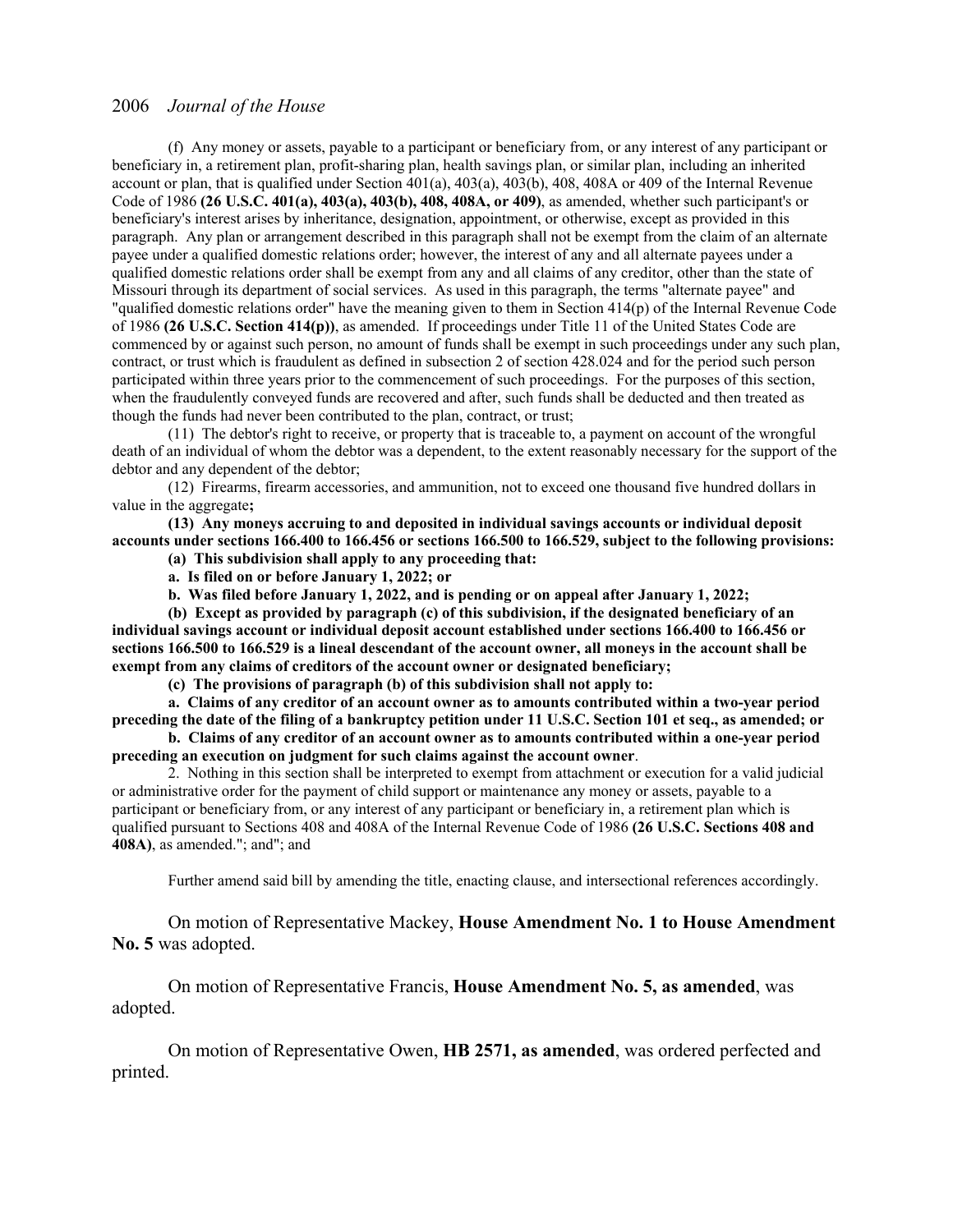## **REFERRAL OF HOUSE BILLS**

The following House Bills were referred to the Committee indicated:

- **HB 1737** Special Committee on Litigation Reform
- **HB 2649** General Laws

## **REFERRAL OF SENATE JOINT RESOLUTIONS**

The following Senate Joint Resolutions were referred to the Committee indicated:

**SS#2 SJR 38** - Fiscal Review **SJR 46** - Downsizing State Government

## **REFERRAL OF SENATE BILLS**

The following Senate Bills were referred to the Committee indicated:

**SS SCS SBs 681 & 662** - Elementary and Secondary Education **SS SB 690** - Emerging Issues **SB 718** - Higher Education **SS#3 SCS SB 758** - Economic Development **SCS SB 799** - Crime Prevention **SS#2 SB 823** - Special Committee on Public Policy **SCS SB 886** - Judiciary

#### **COMMITTEE REPORTS**

#### **Committee on Local Government**, Chairman Falkner reporting:

 Mr. Speaker: Your Committee on Local Government, to which was referred **HB 1803**, begs leave to report it has examined the same and recommends that it **Do Pass with House Committee Substitute**, and pursuant to Rule 24(28)(b) be referred to the Committee on Rules - Administrative Oversight by the following vote:

Ayes (12): Adams, Baringer, Burger, Falkner, Fishel, Gray, Hudson, Murphy, Perkins, Railsback, Reedy and West

Noes (0)

Absent (1): Walsh Moore (93)

 Mr. Speaker: Your Committee on Local Government, to which was referred **HB 2761**, begs leave to report it has examined the same and recommends that it **Do Pass with House Committee Substitute**, and pursuant to Rule 24(28)(b) be referred to the Committee on Rules - Administrative Oversight by the following vote: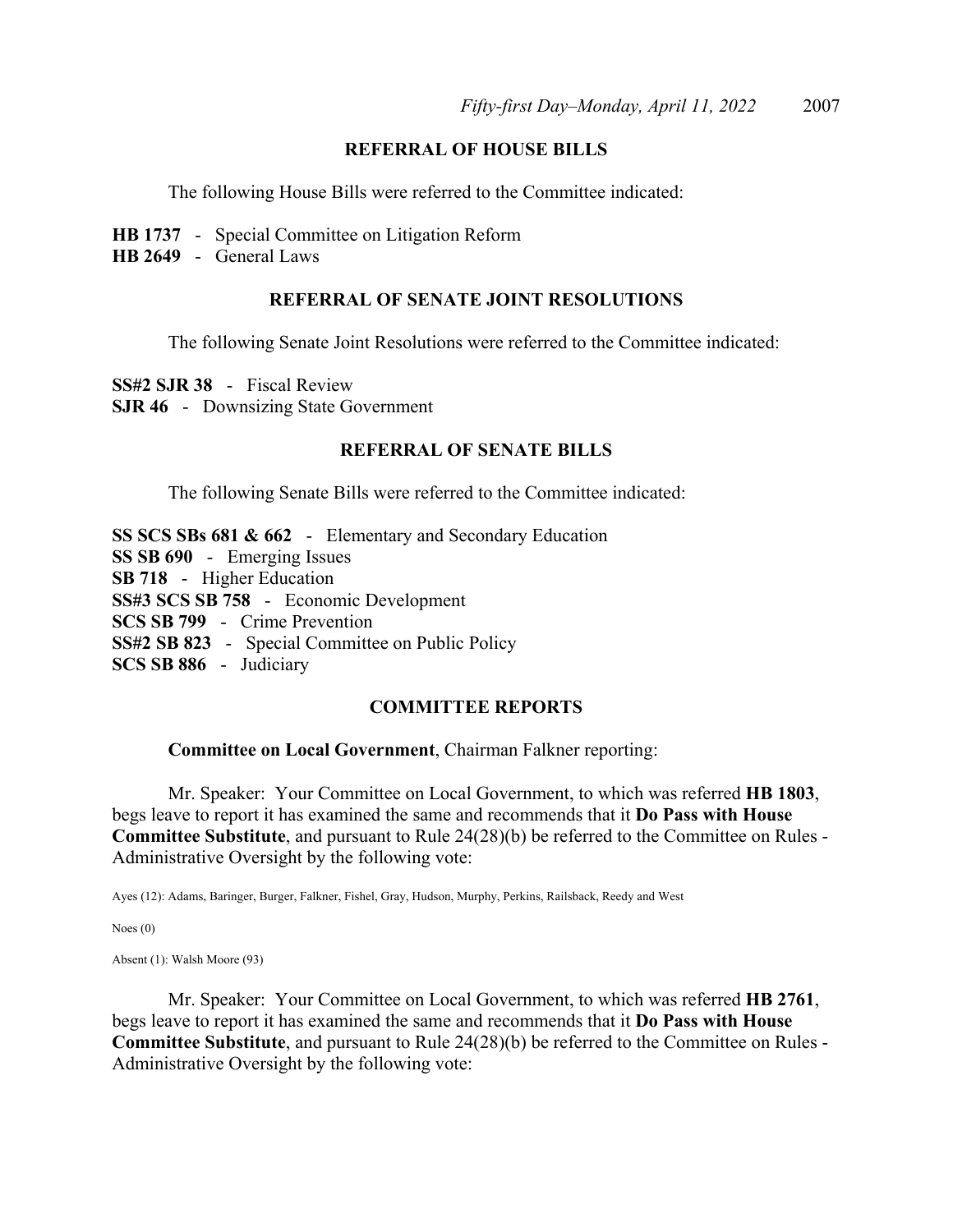Ayes (12): Adams, Baringer, Burger, Falkner, Fishel, Gray, Hudson, Murphy, Perkins, Railsback, Reedy and West

Noes (0)

Absent (1): Walsh Moore (93)

## **Committee on Fiscal Review**, Chairman Fitzwater reporting:

 Mr. Speaker: Your Committee on Fiscal Review, to which was referred **HJR 114**, begs leave to report it has examined the same and recommends that it **Do Pass** by the following vote:

Ayes (7): Baringer, Chipman, Eggleston, Fitzwater, Fogle, Richey and Walsh (50)

Noes (0)

Absent (0)

 Mr. Speaker: Your Committee on Fiscal Review, to which was referred **HJR 133**, begs leave to report it has examined the same and recommends that it **Do Pass** by the following vote:

Ayes (5): Chipman, Eggleston, Fitzwater, Richey and Walsh (50)

Noes (2): Baringer and Fogle

Absent (0)

 Mr. Speaker: Your Committee on Fiscal Review, to which was referred **HB 1705**, begs leave to report it has examined the same and recommends that it **Do Pass** by the following vote:

Ayes (7): Baringer, Chipman, Eggleston, Fitzwater, Fogle, Richey and Walsh (50)

Noes (0)

Absent (0)

 Mr. Speaker: Your Committee on Fiscal Review, to which was referred **HB 2493**, begs leave to report it has examined the same and recommends that it **Do Pass** by the following vote:

Ayes (7): Baringer, Chipman, Eggleston, Fitzwater, Fogle, Richey and Walsh (50)

Noes (0)

Absent (0)

# **COMMITTEE CHANGES**

April 11, 2022

Dana Rademan Miller Chief Clerk Missouri House of Representatives State Capitol, Room 310 Jefferson City, MO 65101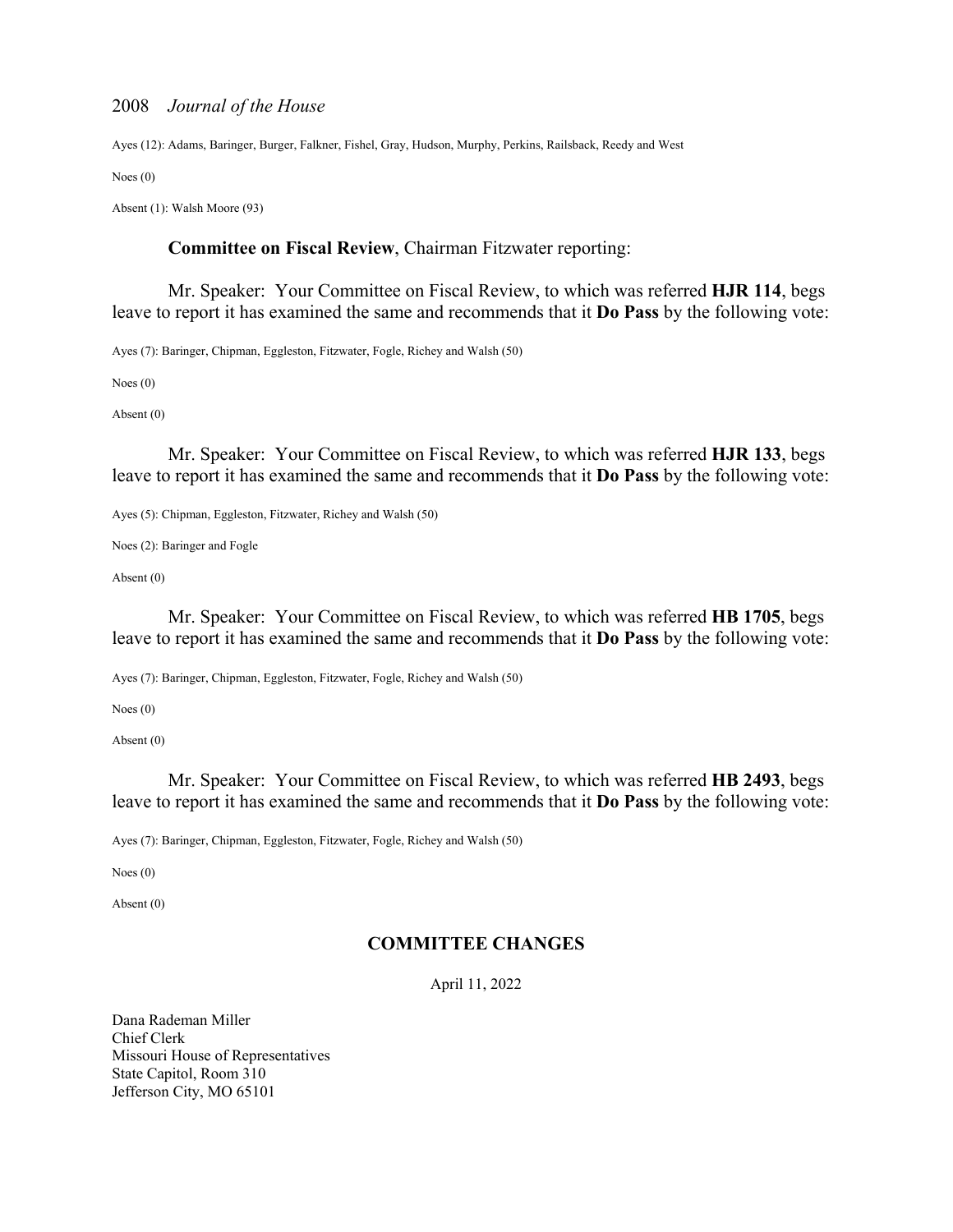Dear Ms. Miller:

I hereby remove Representative Rory Rowland from the Joint Committee on Administrative Rules and appoint Representative David Tyson Smith to the same committee.

If you have any questions, please feel free to contact my office.

Sincerely,

/s/ Crystal Quade House Minority Leader 132nd District

The following members' presence was noted: Grier, Merideth, and Roden.

## **ADJOURNMENT**

 On motion of Representative Plocher, the House adjourned until 10:00 a.m., Tuesday, April 12, 2022.

## **COMMITTEE HEARINGS**

AGRICULTURE POLICY

Tuesday, April 12, 2022, 8:30 AM, House Hearing Room 1. Public hearing will be held: HB 2650

AGRICULTURE POLICY Monday, April 25, 2022, 1:30 PM, House Hearing Room 1. Tour of the Lincoln University agriculture facilities.

DOWNSIZING STATE GOVERNMENT Wednesday, April 13, 2022, 12:00 PM or upon morning recess (whichever is later), House Hearing Room 5. Public hearing will be held: HB 2705, SB 710 Executive session will be held: HB 2626

ELECTIONS AND ELECTED OFFICIALS Wednesday, April 13, 2022, 12:00 PM or upon morning recess (whichever is later), House Hearing Room 6. Executive session will be held: HB 1678

ELEMENTARY AND SECONDARY EDUCATION Tuesday, April 12, 2022, 8:00 AM, House Hearing Room 7. Public hearing will be held: HB 1836, HB 2844 Executive session will be held: HB 1933, HB 2211, HB 2292, HB 2745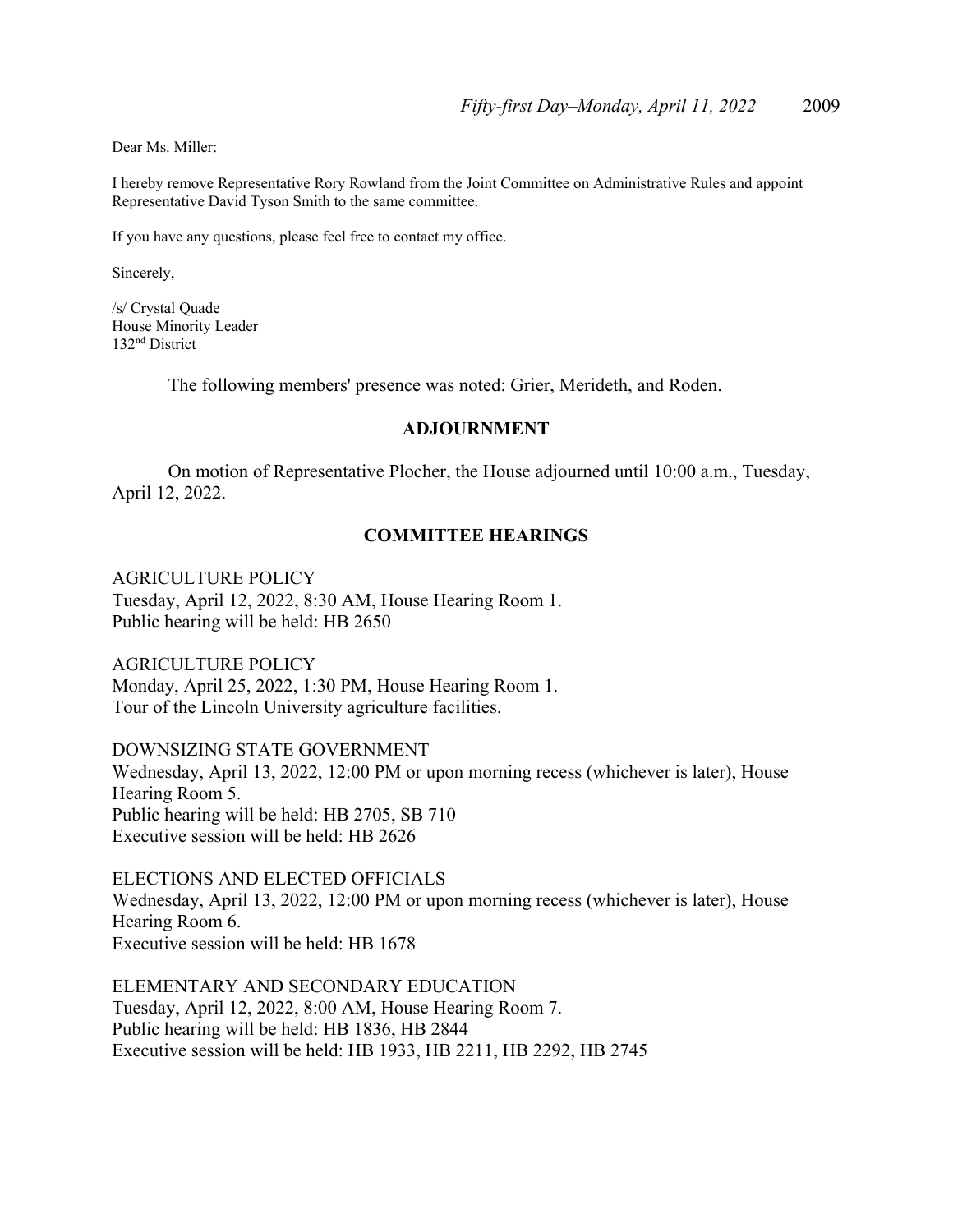EMERGING ISSUES Tuesday, April 12, 2022, 5:00 PM or upon adjournment (whichever is later), House Hearing Room 7. Public hearing will be held: HB 2110 Executive session will be held: SB 652, SS SCS SBs 775, 751 & 640, HB 1742

INSURANCE Tuesday, April 12, 2022, 12:00 PM or upon morning recess (whichever is later), House Hearing Room 1. Public hearing will be held: HB 1719 Executive session will be held: HB 2743

JOINT COMMITTEE ON ADMINISTRATIVE RULES Tuesday, April 12, 2022, 8:30 AM, Joint Hearing Room (117). Report from Director; approve minutes from May 6, 2021; Periodic review of rules; elect a new Chair. Only individuals or organizations testifying in person will be entered into the committee minutes.

Portions of this meeting may be closed pursuant to Section 610.021(1).

LOCAL GOVERNMENT Thursday, April 14, 2022, 9:00 AM, House Hearing Room 7. Executive session will be held: HB 1581

PENSIONS Wednesday, April 13, 2022, 8:30 AM, House Hearing Room 5. Public hearing will be held: SB 655

SPECIAL COMMITTEE ON BROADBAND AND INFRASTRUCTURE Wednesday, April 13, 2022, 8:00 AM, House Hearing Room 7. Public hearing will be held: HB 2765 CANCELLED

SPECIAL COMMITTEE ON CRIMINAL JUSTICE Tuesday, April 12, 2022, 5:00 PM or upon adjournment (whichever is later), House Hearing Room 6. Public hearing will be held: HB 1922

SPECIAL COMMITTEE ON PUBLIC POLICY Tuesday, April 12, 2022, 12:00 PM or upon morning recess (whichever is later), House Hearing Room 7. Public hearing will be held: SCS SB 982, HJR 138, HB 1813, HB 1573 Executive session will be held: HB 1608

SPECIAL COMMITTEE ON PUBLIC POLICY Thursday, April 14, 2022, 8:00 AM, House Hearing Room 6. Public hearing will be held: SS SCS SB 724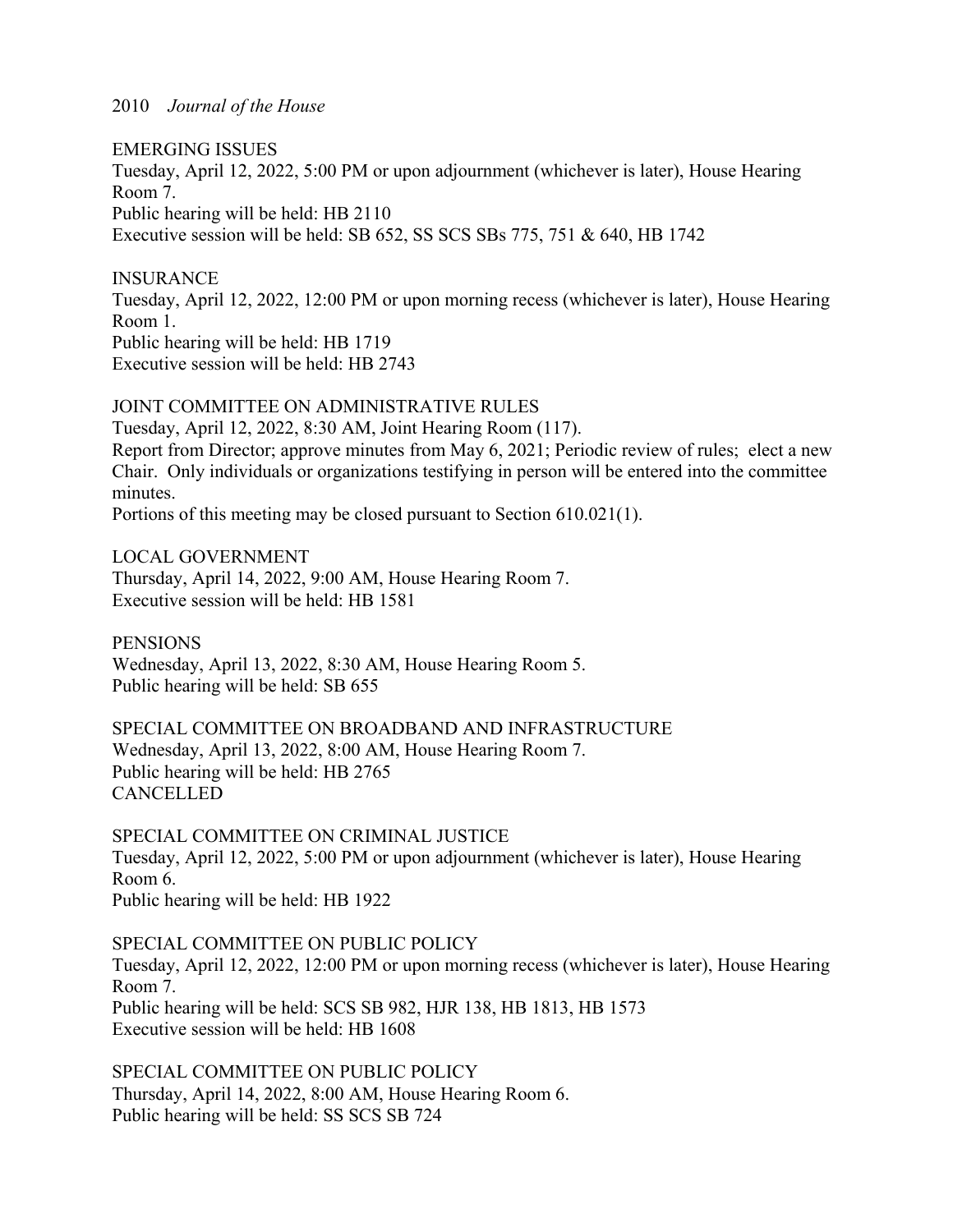UTILITIES Wednesday, April 13, 2022, 8:00 AM, House Hearing Room 6. Public hearing will be held: HB 2451, HB 1488 Executive session will be held: HB 1852, HB 2709

# **HOUSE CALENDAR**

## FIFTY-SECOND DAY, TUESDAY, APRIL 12, 2022

## **HOUSE BILLS FOR SECOND READING - APPROPRIATIONS**

HB 3021

## **HOUSE JOINT RESOLUTIONS FOR PERFECTION**

HCS HJRs 82 & 106 - Black (137) HCS HJR 88 - McGirl HJR 80 - Coleman (32) HCS HJR 134 - Taylor (139) HJR 137 - Eggleston HJR 128 - O'Donnell

### **HOUSE JOINT RESOLUTIONS FOR PERFECTION - INFORMAL**

HJR 107 - Dinkins HJR 125 - Christofanelli HCS HJR 123 - Kidd HJR 100 - Richey HCS HJR 110 - Christofanelli

### **HOUSE BILLS FOR PERFECTION**

HB 2589 - Evans HB 2615 - Coleman (32) HB 2674 - Tate HCS HB 2810 - Seitz HCS HB 1553 - Hudson HCS HB 1704 - Roberts HCS HB 1753 - Basye HCS HB 1858 - Baker HB 1960 - Murphy HCS HB 2008 - Schwadron HCS HB 2152 - Henderson HB 2209 - Hurlbert HB 2487 - West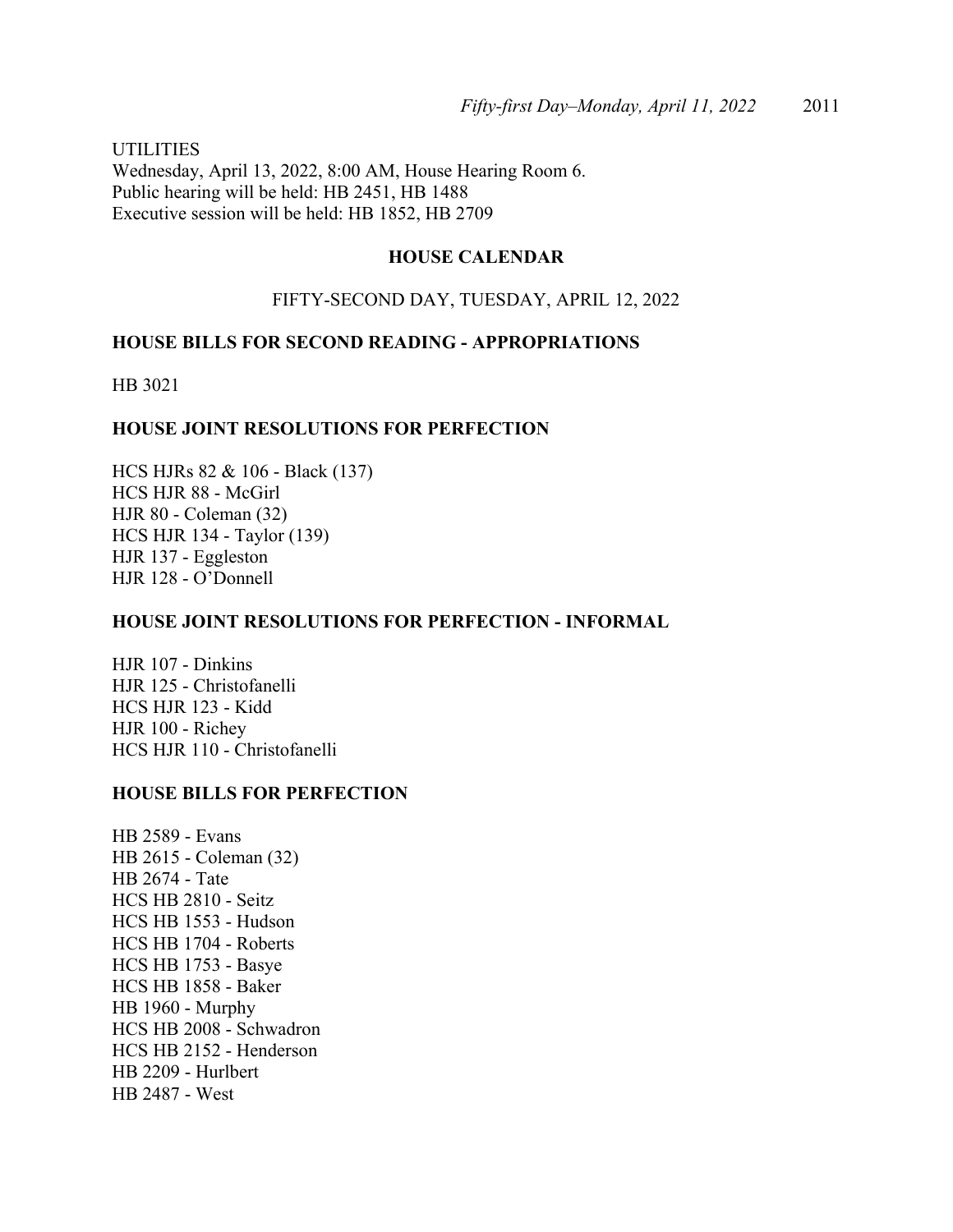HCS HB 2605 - Gregory (51) HB 2781 - Evans HB 2798 - Reedy HCS HB 2913 - Plocher

## **HOUSE BILLS FOR PERFECTION - INFORMAL**

HCS HB 2564 - Riggs HCS HB 2583 - Riggs HB 2611 - Richey HB 1547 - Veit HCS HB 1550 - Veit HB 1585 - Murphy HCS HB 1595 - Hudson HB 1601 - Chipman HCS HB 1614 - Lovasco HB 1629 - Morse HB 1680 - Sharp (36) HB 1736 - Roberts HCS HB 1740 - Dogan HB 1804 - Veit HCS#2 HB 1992 - Coleman (97) HCS HB 2013 - Kelly (141) HCS HB 2118 - Taylor (139) HCS HB 2142 - Mayhew HB 2145 - Murphy HB 2172 - Francis HB 2174 - Mayhew HB 2293 - Knight HB 2325 - Patterson HCS HB 2363 - McGirl HB 2371 - Smith (155) HCS HB 2381 - Roden HB 2391 - Buchheit-Courtway HCS HB 2434 - Grier HCS HB 2453 - McDaniel HCS HB 2543 - O'Donnell HB 2566 - Porter HB 2568 - Perkins HB 2576 - Bromley HB 2603 - Patterson HS HCS HBs 2574, 1929 & 1456 - Mayhew HCS HB 2616 - Coleman (32) HCS HB 1749 - Basye HCS HB 1903 - Christofanelli HCS HB 2093 - Wiemann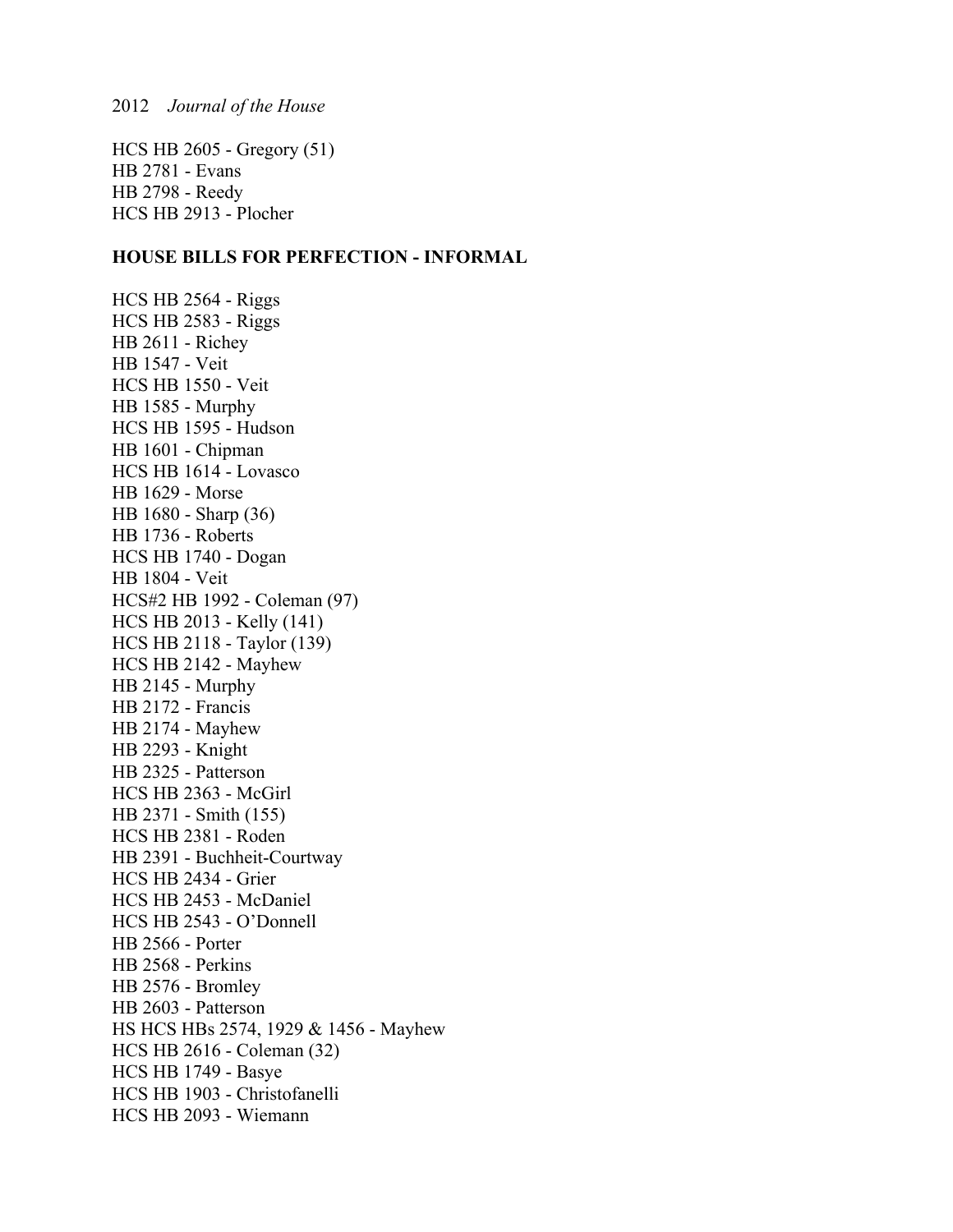HB 2356 - McDaniel HB 2010 - Smith (155) HCS HB 2306 - Christofanelli HCS HB 1619, as amended, with HA 2, pending - Van Schoiack HCS HB 1695 - Gregory (51) HB 1715 - Riley HCS HB 1876 - Haffner HCS HB 1559 - Davidson HB 1687 - Hardwick HB 2308 - Atchison HB 1627 - Morse HB 1628 - Morse HB 1652 - Bromley HB 1672 - Taylor (48) HB 1475 - Schroer HB 1624 - Schroer HB 1451 - Billington HB 1594 - Walsh (50) HB 1490 - Porter HB 1579 - Mayhew HB 1717 - Riley HCS HB 1722 - Shields HB 1863 - Thomas HB 1881 - Black (7) HCS HB 1908 - Shaul HCS HB 1998 - Davidson HB 2129 - Railsback HCS HB 2136 - Kelley (127) HCS HB 2206 - Trent HB 2219 - O'Donnell HB 2365 - Shields HB 2439 - Hovis HCS HB 2447 - Hardwick HCS HB 2452 - Cook HB 2625 - Burger HCS HB 2652 - Haffner HS HB 2310 - McDaniel HCS HBs 1593 & 1959 - Walsh (50) HB 1616 - Van Schoiack HCS HB 1833 - Basye HB 2009 - Pollock (123) HCS HB 2376 - Kelly (141) HB 2474 - Hicks HB 1692 - Boggs HB 1762 - Sander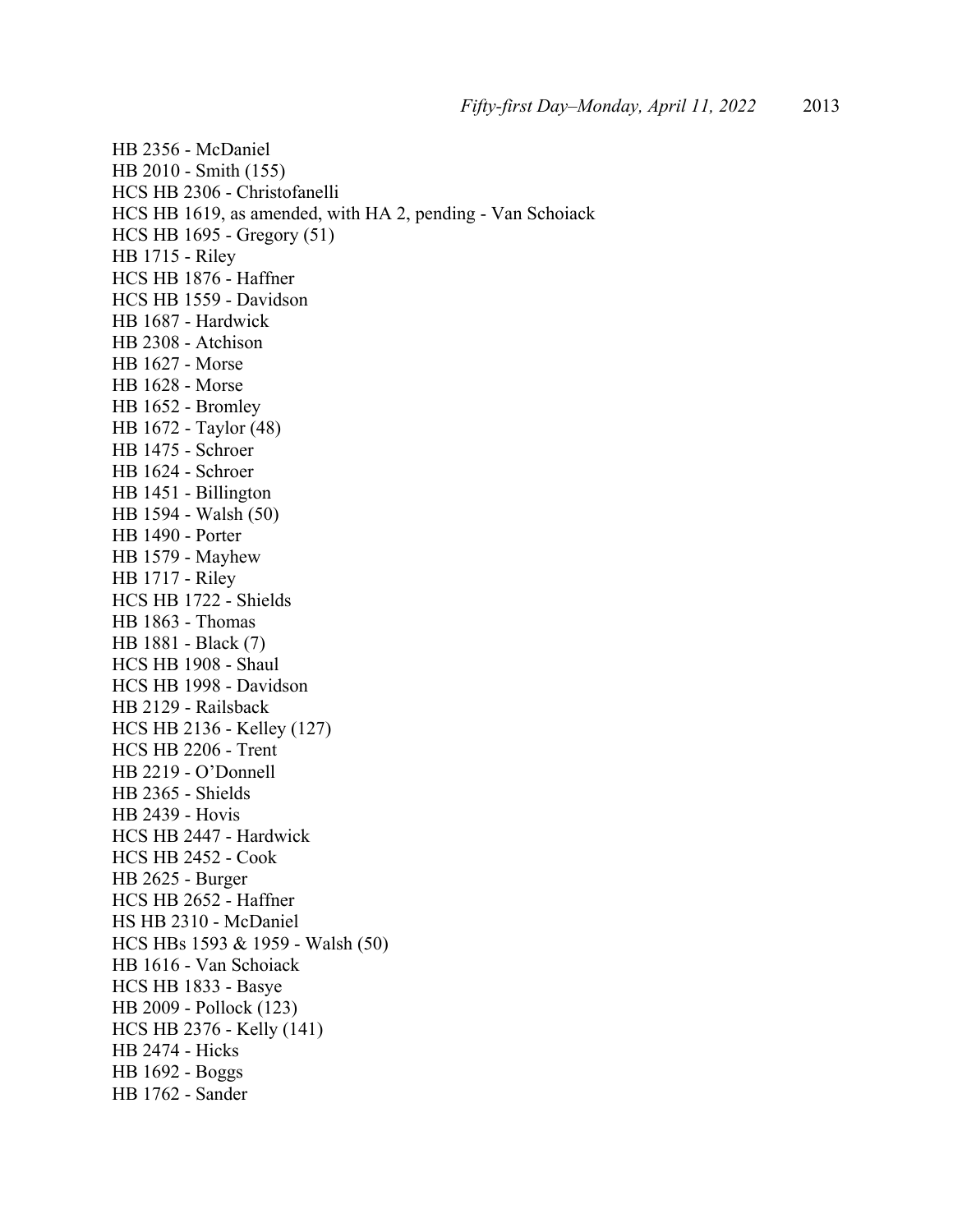HB 1859 - Eggleston HB 1864 - Thomas HCS HB 1875 - Haffner HB 1977 - Kelley (127) HB 2090 - Griffith HB 2095 - Kelly (141) HB 2123 - Taylor (139) HB 2169 - Trent HCS HB 2246 - Copeland HB 2372 - Chipman HB 2515 - Perkins HCS HB 1854 - Schroer HCS HB 1747 - Basye HB 2050 - Schroer HB 1455 - Billington HCS HB 1464 - Schnelting HB 1478 - Dinkins HCS HB 1489 - Porter HCS HB 1696 - Reedy HCS HB 1716 - Riley HCS HBs 1904 & 1575 - Murphy HB 1973 - Gregory (51) HB 2085 - Cook HB 2156 - Perkins HCS HB 2208 - Christofanelli HCS HB 2499 - Eggleston HB 2590 - Evans HB 1480 - Dinkins HB 1563 - Griffith HCS HB 1641 - Coleman (32) HB 1721 - Shields HCS HB 1905 - Shaul HCS HBs 1972 & 2483 - Copeland HB 2056 - Evans HCS HB 2140 - McGaugh HB 2160 - Dinkins HB 2164 - Buchheit-Courtway HB 2165 - Buchheit-Courtway HCS HB 2220 - Falkner HB 2255 - Bailey HB 2327 - Riggs HB 2359 - Basye HCS HB 2450 - Reedy HB 1471 - Pike HCS HB 1556 - Gregory (96) HCS HB 1613 - Lovasco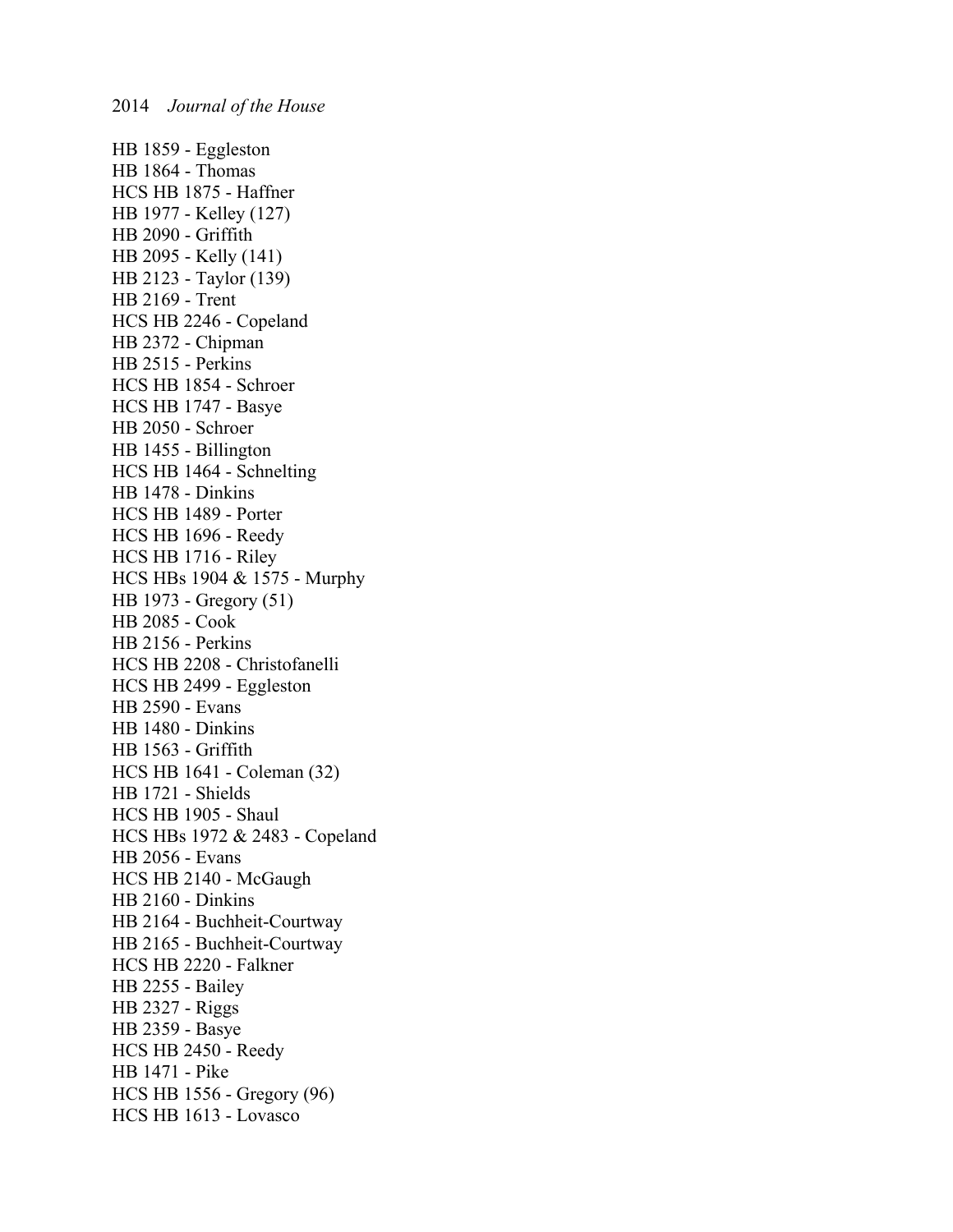HCS HB 1670 - Seitz HCS HB 1683 - Brown (16) HCS HB 1709 - Buchheit-Courtway HCS HB 1918 - Hovis HCS HB 2011 - Smith (155) HCS HB 2052 - Riggs HCS HB 2138 - Kelley (127) HCS HB 2177 - Owen HB 2290 - Andrews HCS HB 2369 - Hurlbert HCS HB 2389 - Cook HB 2544 - Patterson

# **HOUSE CONCURRENT RESOLUTIONS FOR THIRD READING**

HCR 57 - Chipman HCR 71 - Riggs HCR 58 - Copeland HCR 72 - Francis

## **HOUSE JOINT RESOLUTIONS FOR THIRD READING**

HJR 132, (Fiscal Review 4/7/22) - Kidd HJR 133 - Davidson HJR 114 - Coleman (32)

## **HOUSE BILLS FOR THIRD READING**

HB 2307 - Coleman (32) HCS HB 1757 - Railsback HB 2593 - Lovasco HB 1860 - Eggleston HCS HB 1583 - Murphy HB 2623 - Veit HB 1705 - Roberts HCS HB 2218 - O'Donnell HCS HB 2600, (Fiscal Review 4/7/22) - Railsback

### **HOUSE BILLS FOR THIRD READING - INFORMAL**

HB 2493 - Black (7)

### **SENATE JOINT RESOLUTIONS FOR THIRD READING**

SS#2 SJR 38, (Fiscal Review 4/11/22) - Richey